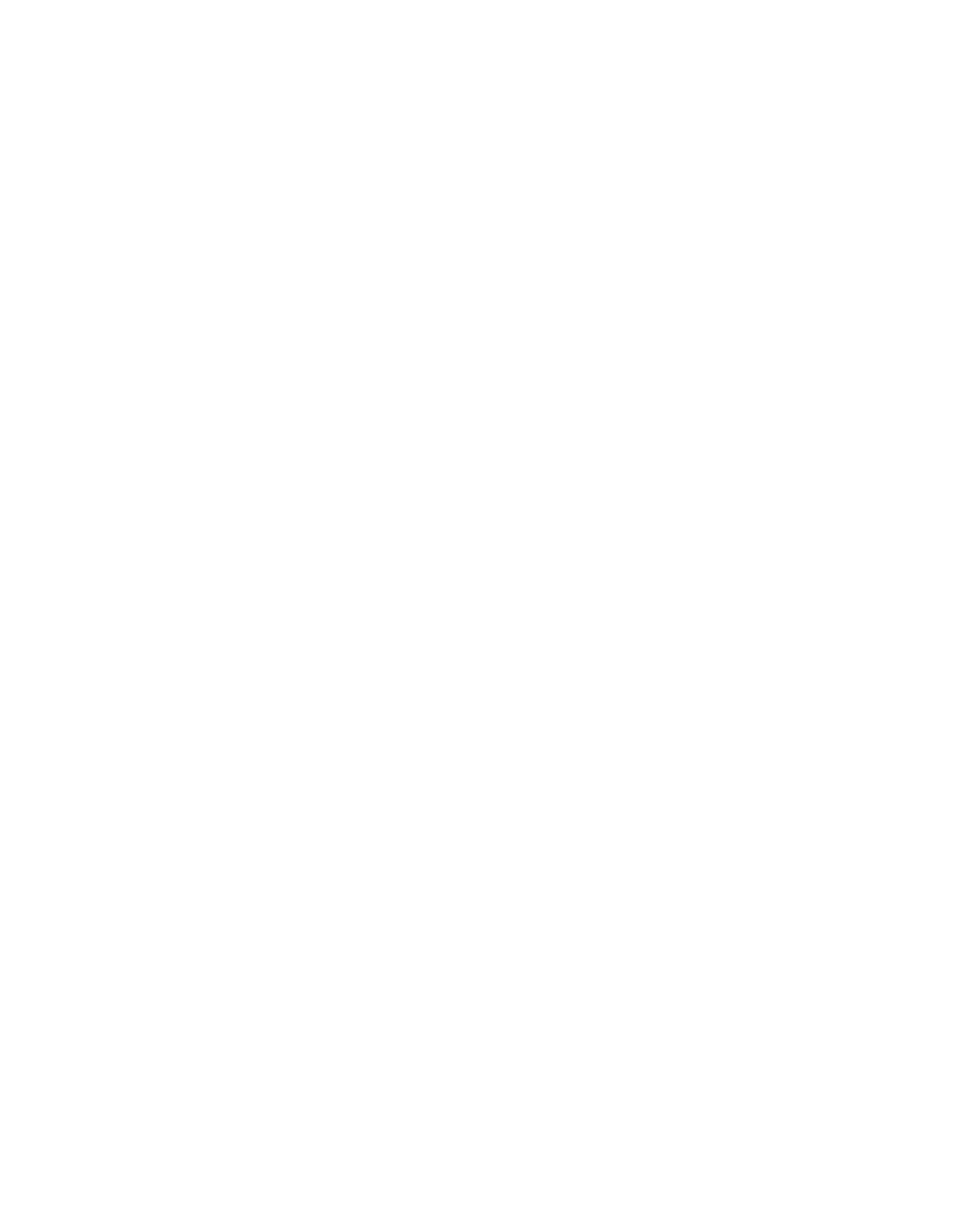DOE/CF-0126

# **Department of Energy FY 2017 Congressional Budget Request**



# **Laboratory Tables Preliminary**

The numbers depicted in this document represent the gross level of DOE budget authority for the years displayed. The figures include both the discretionary and mandatory funding in the budget. They do not consider revenues/receipts, use of prior year balances, deferrals, rescissions, or other adjustments appropriated as offsets to the DOE appropriations by the Congress**.**

February 2016 Office of Chief Financial Officer

Printed with soy ink on recycled paper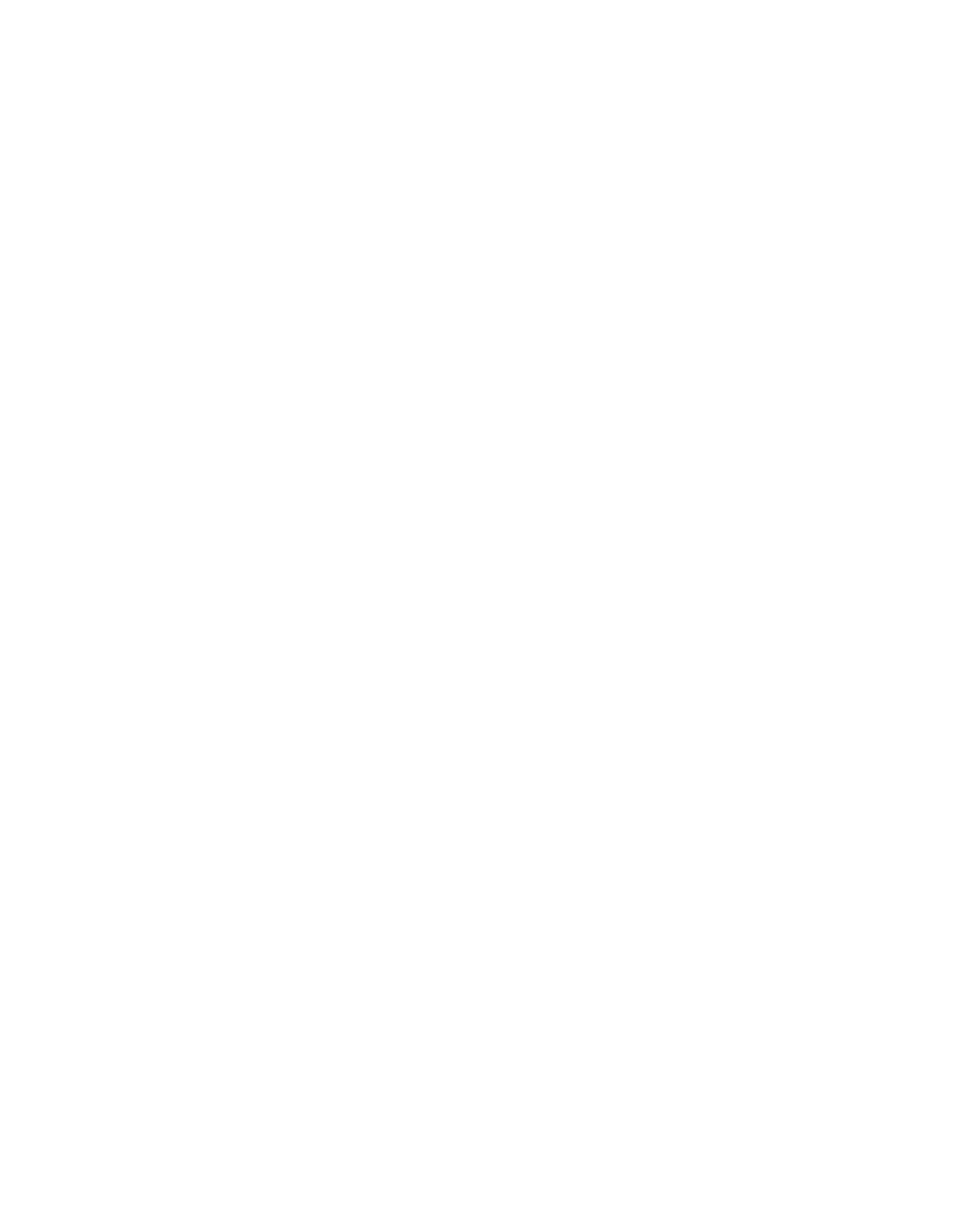Page 1 of 3 11:49:12AM

| Page<br>Number |                                                                                                                    | FY 2015     | FY 2016     | FY 2017     |
|----------------|--------------------------------------------------------------------------------------------------------------------|-------------|-------------|-------------|
|                | Laboratory / Facility Index                                                                                        | Current     | Enacted     | Request     |
|                | 1 Ames Laboratory                                                                                                  | \$52,638    | \$49,836    | \$46,832    |
|                | 2 Ames Site Office                                                                                                 | \$460       | \$474       | \$489       |
|                | 3 Argonne National Laboratory<br>1990 - Processor Processor Productional Property Production Production Production | \$587,203   | \$599,856   | \$585,279   |
|                | 6 Argonne Site Office                                                                                              | \$3,820     | \$3,762     | \$4,017     |
|                | 7 Bechtel Marine Propulsion Center<br>----------------------------                                                 | \$826       | \$1,450     | \$1,330     |
|                | 8 Berkeley Site Office                                                                                             | \$3,513     | \$3,287     | \$3,730     |
|                | 9 Bettis Atomic Power Laboratory                                                                                   | \$465,370   | \$485,696   | \$513,287   |
|                | 10 Brookhaven National Laboratory                                                                                  | \$484,814   | \$482,292   | \$476,992   |
|                | 12 Brookhaven Site Office                                                                                          | \$4,861     | \$4,818     | \$5,541     |
|                | 13 Carlsbad Area Office                                                                                            | \$13,662    | \$17,184    | \$17,921    |
|                | 14 Chicago Operations Office<br>-----------------------------------                                                | \$1,148,096 | \$851,103   | \$859,875   |
|                | 16 Consolidated Business Center                                                                                    | \$37,412    | \$36,750    | \$34,508    |
|                | 17 East Tennessee Technology Park (K25)                                                                            | \$208,092   | \$229,357   | \$193,188   |
|                | 18 Energy Technology Engineering Center<br>----------------------                                                  | \$8,959     | \$10,459    | \$10,559    |
|                | 19 Fermi National Accelerator Laboratory<br>19 Fermi National Accelerator Laboratory                               | \$373,928   | \$372,104   | \$394,639   |
|                | 20 Fermi Site Office                                                                                               | \$2,277     | \$2,496     | \$2,640     |
|                | 21 Fernald Environmental Management Project                                                                        | \$1,500     | \$1,300     | \$1,000     |
|                | 22 Fernald Site                                                                                                    | \$16,202    | \$15,785    | \$13,369    |
|                | 23 General Atomics Site                                                                                            | \$22,973    | \$24,000    | \$24,420    |
|                | 24 Golden Field Office                                                                                             | \$508,544   | \$608,301   | \$954,126   |
|                | 25 Grand Junction Office                                                                                           | \$33,641    | \$34,150    | \$34,205    |
|                | 26 Hanford Site                                                                                                    | \$987,529   | \$970,952   | \$780,299   |
|                | 27 Idaho National Laboratory<br>                                                                                   | \$1,105,586 | \$1,199,335 | \$1,099,903 |
|                | 30 Idaho Operations Office<br>.                                                                                    | \$199,984   | \$199,505   | \$236,558   |
|                | 32 Kansas City National Security Complex (KCNSC)                                                                   | \$414,871   | \$435,992   | \$405,820   |
|                | 33 Kansas City Site Office<br>_______________ <b>________________</b>                                              | \$181,768   | \$187,183   | \$346,862   |
|                | 34 Knolls Atomic Power Laboratory                                                                                  | \$515,380   | \$596,959   | \$605,118   |
|                | 35 Lawrence Berkeley National Laboratory                                                                           | \$651,466   | \$690,884   | \$643,876   |
|                | 38 Lawrence Livermore National Laboratory                                                                          | \$1,251,466 | \$1,255,933 | \$1,239,440 |
|                | 41 Lexington Office<br>                                                                                            | \$200       | \$200       | \$200       |
|                | 42 Livermore Site Office<br><u>---------------------------</u>                                                     | \$17,364    | \$18,074    | \$18,579    |
|                | 43 Los Alamos National Laboratory                                                                                  | \$1,953,616 | \$2,201,726 | \$2,104,443 |
|                | 46 Los Alamos Site Office                                                                                          | \$13,871    | \$15,241    | \$15,905    |
|                | 47 Miamisburg Site                                                                                                 | \$8,408     | \$9,500     | \$0         |
|                | 48 Moab Site                                                                                                       | \$37,867    | \$38,644    | \$34,784    |
|                | 49 Morgantown Office                                                                                               | \$11,432    | \$11,462    | \$11,925    |
|                | 50 Mound Site                                                                                                      | \$17,235    | \$15,611    | \$12,583    |
|                | 51 National Energy Technology Lab                                                                                  | \$699,784   | \$850,002   | \$988,457   |
|                | 54 National Renewable Energy Laboratory                                                                            | \$306,551   | \$292,274   | \$325,743   |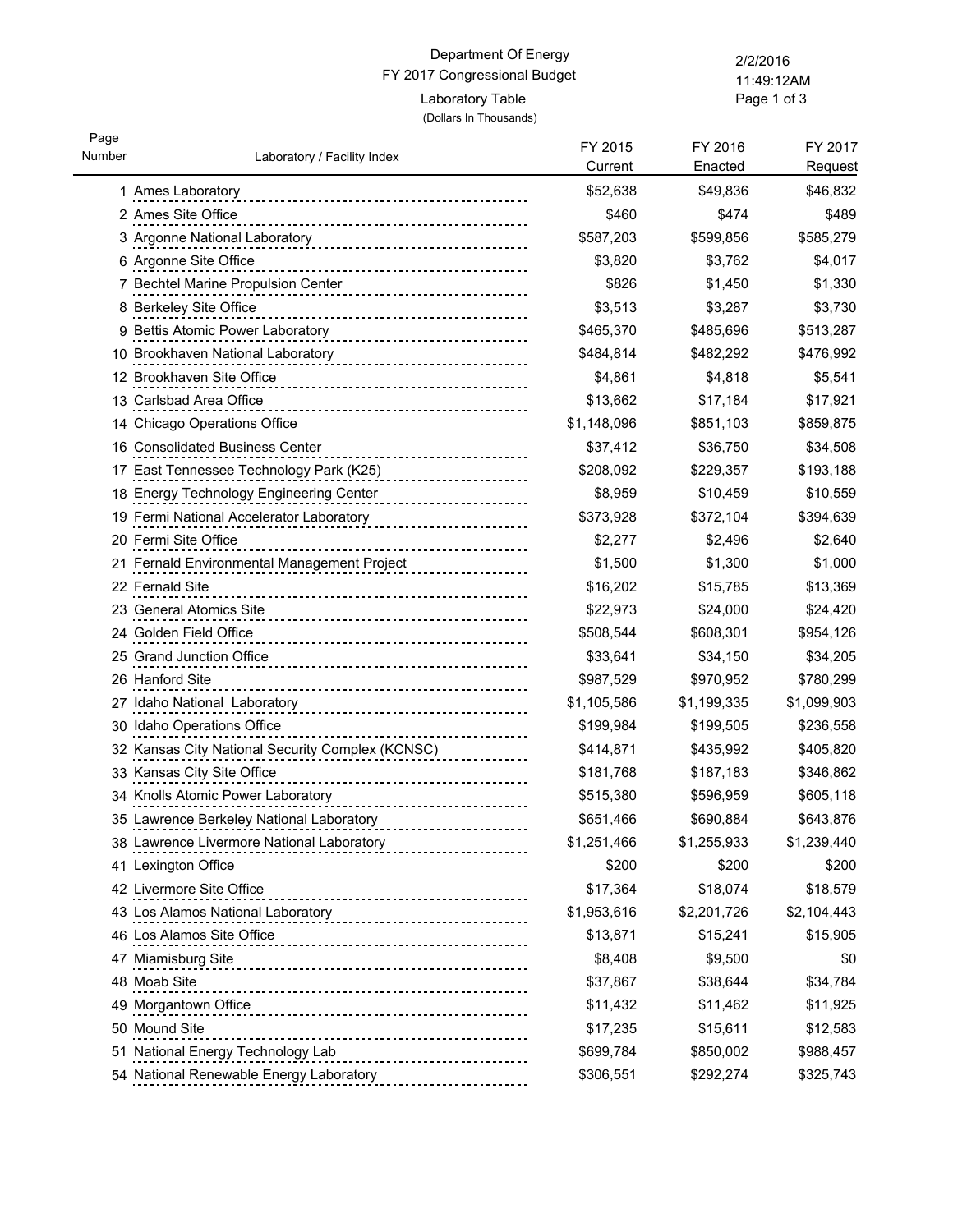Page 2 of 3 11:49:12AM

| Page<br>Number | Laboratory / Facility Index                                        | FY 2015<br>Current | FY 2016<br>Enacted | FY 2017<br>Request |
|----------------|--------------------------------------------------------------------|--------------------|--------------------|--------------------|
|                | 56 Naval Petroleum Reserve No 1                                    | \$9,680            | \$13,330           | \$13,580           |
|                | 57 Naval Petroleum Reserve No 3                                    | \$9,890            | \$3,100            | \$300              |
|                | --------------------------------<br>58 Naval Research Laboratory   | \$23,820           | \$25,400           | \$26,510           |
|                | ---------------------------------<br>59 Nevada Field Office        | \$111,503          | \$117,600          | \$116,855          |
|                | 60 Nevada National Security Site                                   | \$414,636          | \$414,714          | \$438,551          |
|                | 61 Nevada Operations Office                                        | \$380              | \$0                | \$0                |
|                | <br>62 New Brunswick Laboratory                                    | \$10,824           | \$5,294            | \$7,015            |
|                | 63 NNSA Albuquerque Complex                                        | \$466,495          | \$675,702          | \$617,224          |
|                | 65 NNSA Production Office (NPO)                                    | \$44,684           | \$26,285           | \$27,852           |
|                | 66 NNSA Production Site Office                                     | \$3,187            | \$3,890            | \$4,000            |
|                | 67 Oak Ridge Institute for Science & Education                     | \$42,619           | \$29,031           | \$19,082           |
|                | ------------------<br>69 Oak Ridge National Laboratory             | \$1,074,535        | \$1,087,990        | \$1,058,672        |
|                | 72 Oak Ridge National Laboratory Site Office                       | \$6,472            | \$5,841            | \$6,470            |
|                | 73 Oak Ridge Office                                                | \$186,216          | \$92,281           | \$91,439           |
|                | 75 Oak Ridge Reservation                                           | \$131,930          | \$74,597           | \$54,557           |
|                | 76 Oak Ridge Reservation (Off-Site)                                | \$4,365            | \$4,400            | \$4,400            |
|                | 77 Office of River Protection                                      | \$1,220,009        | \$1,368,022        | \$1,458,939        |
|                | 78 Office of Scientific & Technical Information                    | \$11,153           | \$10,504           | \$11,818           |
|                | 79 Ohio Field Office                                               | \$5                | \$5                | \$5                |
|                | 80 Pacific Northwest National Laboratory                           | \$591,736          | \$591,720          | \$517,782          |
|                | 83 Pacific Northwest Site Office                                   | \$4,863            | \$4,650            | \$5,008            |
|                | 84 Paducah Gaseous Diffusion Plant                                 | \$284,643          | \$283,477          | \$290,251          |
|                | 85 Pantex Plant                                                    | \$551,230          | \$661,417          | \$707,744          |
|                | 86 Pantex Site Office                                              | \$3,644            | \$0                | \$0                |
|                | 87 Pinellas Site                                                   | \$7,218            | \$7,643            | \$6,130            |
|                | 88 Portsmouth Gaseous Diffusion Plant<br>------------------------- | \$279,928          | \$295,070          | \$326,820          |
|                | 89 Princeton Plasma Physics Laboratory                             | \$93,090           | \$74,969           | \$76,882           |
|                | 90 Princeton Site Office                                           | \$1.419            | \$1,408            | \$1,623            |
|                | 91 Richland Operations Office                                      | \$94,117           | \$140,699          | \$143,913          |
|                | 92 Rocky Flats Site                                                | \$58,242           | \$57,049           | \$50,994           |
|                | 93 Sandia National Laboratories<br><u></u>                         | \$1,875,289        | \$1,898,607        | \$1,913,937        |
|                | 97 Sandia Site Office                                              | \$21,000           | \$21,725           | \$22,379           |
|                | 98 Savannah River National Laboratory                              | \$14,146           | \$12,021           | \$8,036            |
|                | 99 Savannah River Operations Office                                | \$553,973          | \$531,632          | \$468,833          |
|                | 101 Savannah River Site                                            | \$1,373,612        | \$1,497,418        | \$1,655,451        |
|                | 102 Savannah River Site Office                                     | \$34,737           | \$5,167            | \$5,363            |
|                | 103 Separations Process Research Unit<br><u>.</u>                  | \$0                | \$0                | \$3,685            |
|                | 104 SLAC National Accelerator Laboratory                           | \$459,604          | \$546,264          | \$543,072          |
|                | 105 Southeastern Power Administration                              | \$96,930           | \$90,500           | \$84,929           |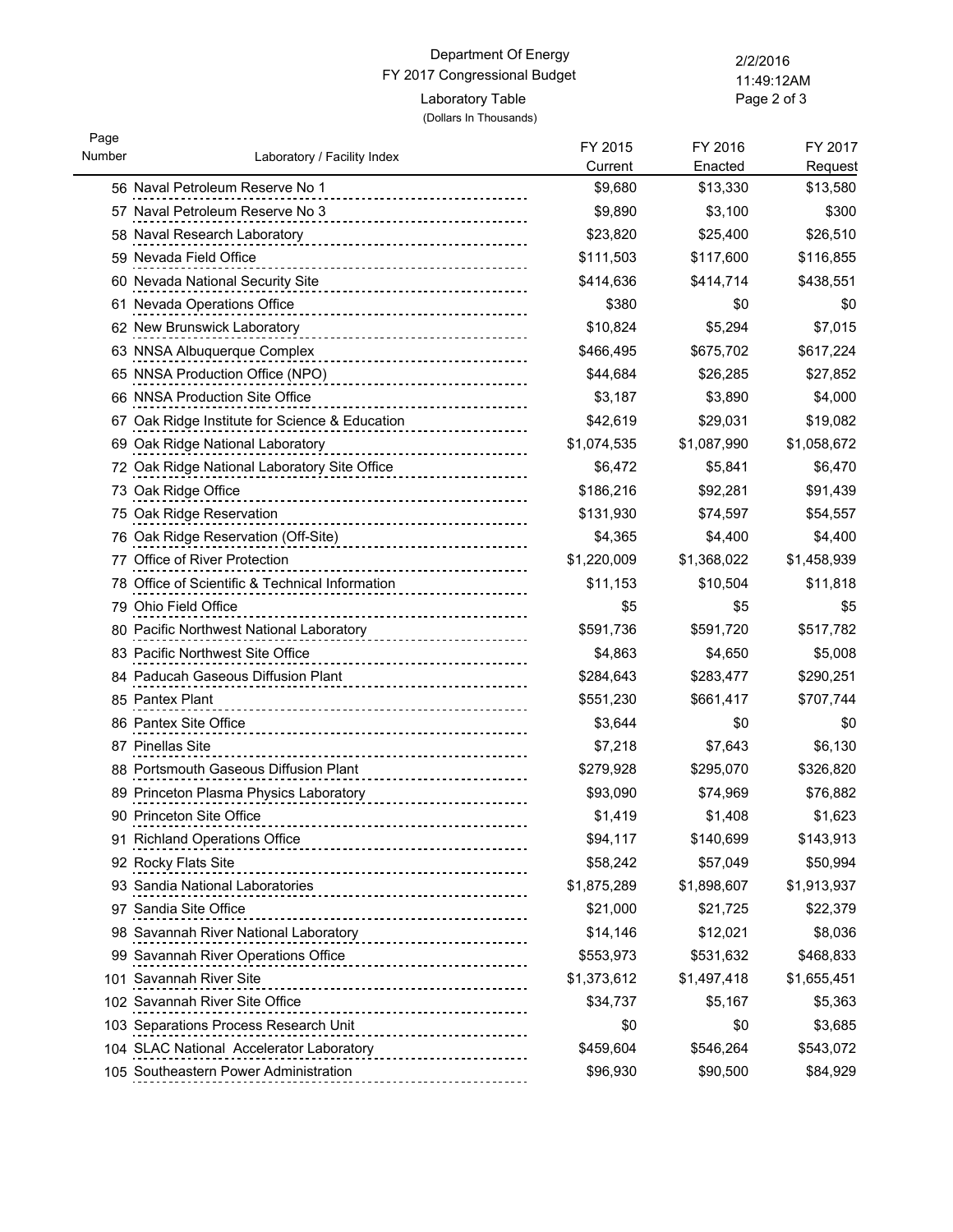Page 3 of 3 11:49:12AM

| Page<br>Number | Laboratory / Facility Index                                 | FY 2015<br>Current | FY 2016<br>Enacted | FY 2017<br>Request |
|----------------|-------------------------------------------------------------|--------------------|--------------------|--------------------|
|                | 106 Southwestern Power Administration                       | \$122,666          | \$136,223          | \$140,898          |
|                | 107 Stanford Site Office                                    | \$2,972            | \$2,924            | \$2,995            |
|                | 108 State of California<br>.                                | \$15,580           | \$0                | \$0                |
|                | 109 Strategic Petroleum Reserve - Bayou Choctow             | \$12,737           | \$10,617           | \$12,791           |
|                | 110 Strategic Petroleum Reserve - Big Hill                  | \$20,866           | \$27,446           | \$47,455           |
|                | 111 Strategic Petroleum Reserve - Bryan Mound               | \$26,067           | \$19,363           | \$16,736           |
|                | 112 Strategic Petroleum Reserve - West Hackberry            | \$22,760           | \$30,200           | \$33,416           |
|                | 113 Strategic Petroleum Reserve Project Office              | \$106,182          | \$112,780          | \$132,079          |
|                | 114 Thomas Jefferson National Accelerator Facility          | \$129,635          | \$120,937          | \$125,574          |
|                | 115 Thomas Jefferson Site Office<br>----------------------- | \$1,856            | \$1,813            | \$2,050            |
|                | 116 Undesignated Lab/Plant/Installation                     | \$0                | \$0                | \$4,000            |
|                | 117 University of Rochester                                 | \$67,963           | \$64,264           | \$61,830           |
|                | 118 Washington Headquarters                                 | \$4,119,761        | \$4,584,175        | \$5,739,895        |
|                | 126 Waste Isolation Pilot Plant                             | \$322,061          | \$300,029          | \$266,196          |
|                | 127 Weldon Spring Site Office                               | \$5,020            | \$3,061            | \$7,911            |
|                | 128 West Valley Demonstration Project                       | \$60,457           | \$61,804           | \$63,628           |
|                | 129 Western Area Power Administration                       | \$805,009          | \$888,208          | \$900,318          |
|                | 130 Y-12 National Security Complex                          | \$271,678          | \$397,335          | \$406,516          |
|                | 131 Y-12 Site Office                                        | \$911,869          | \$979,219          | \$1,155,224        |
|                | 132 Yucca Mountain Site Office                              | \$2,635            | \$2,505            | \$2,475            |

Total Department Of Energy **\$29,552,767** \$31,246,262 \$32,960,530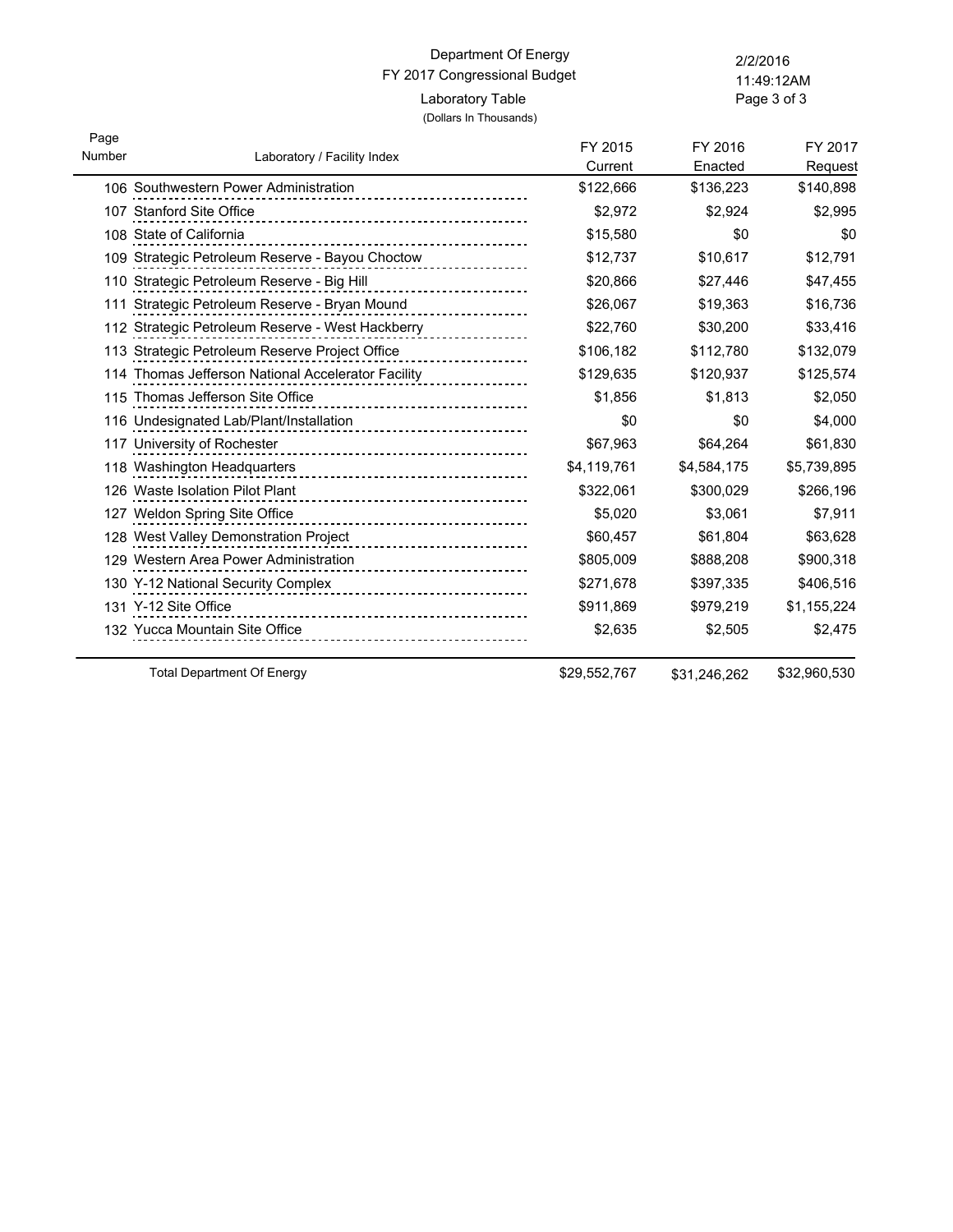|                                                          | Department Of Energy<br>FY 2017 Congressional Budget |            | 2/2/2016      |  |
|----------------------------------------------------------|------------------------------------------------------|------------|---------------|--|
|                                                          |                                                      | 11:49:12AM |               |  |
| Laboratory Table<br>(Dollars In Thousands)               |                                                      |            | Page 1 of 132 |  |
| Ames Laboratory                                          | FY 2015                                              | FY 2016    | FY 2017       |  |
| <b>Electricity Delivery and Energy Reliability</b>       | Current                                              | Enacted    | Request       |  |
| <b>Electricity Delivery and Energy Reliability</b>       |                                                      |            |               |  |
| Clean Energy Transmission and Reliability                | \$100                                                | \$100      | \$0           |  |
| <b>Cybersecurity for Energy Delivery Systems</b>         | \$50                                                 | \$0        | \$0           |  |
| <b>Total Electricity Delivery and Energy Reliability</b> | \$150                                                | \$100      | \$0           |  |
| <b>Total Electricity Delivery and Energy Reliability</b> | \$150                                                | \$100      | \$0           |  |
| Energy Efficiency and Renewable Energy                   |                                                      |            |               |  |
| Energy Efficiency and Renewable Energy                   |                                                      |            |               |  |
| Hydrogen & Fuel Cell Technologies                        | \$200                                                | \$400      | \$600         |  |
| Vehicle Technologies                                     | \$1,900                                              | \$1,900    | \$1,900       |  |
| <b>Advanced Manufacturing</b>                            | \$25,000                                             | \$25,000   | \$20,000      |  |
| <b>Bioenergy Technologies</b>                            | \$0                                                  | \$13       | \$0           |  |
| <b>Total Energy Efficiency and Renewable Energy</b>      | \$27,100                                             | \$27,313   | \$22,500      |  |
| <b>Total Energy Efficiency and Renewable Energy</b>      | \$27,100                                             | \$27,313   | \$22,500      |  |
| Science                                                  |                                                      |            |               |  |
| Advanced Scientific Computing Research                   |                                                      |            |               |  |
| Advanced Scientific Computing Research                   | \$95                                                 | \$98       | \$0           |  |
| <b>Basic Energy Sciences</b>                             |                                                      |            |               |  |
| <b>Basic Energy Sciences</b>                             | \$22,604                                             | \$19,651   | \$19,651      |  |
| <b>Biological and Environmental Research</b>             |                                                      |            |               |  |
| <b>Biological and Environmental Research</b>             | \$200                                                | \$200      | \$200         |  |
| Workforce Development for Teachers and Scientists        |                                                      |            |               |  |
| Workforce Development for Teachers and Scientists        | \$480                                                | \$0        | \$0           |  |
| Science Laboratories Infrastructure                      |                                                      |            |               |  |
| Science Laboratories Infrastructure                      | \$0                                                  | \$0        | \$2,000       |  |
| Safeguards and Security                                  |                                                      |            |               |  |
| Safeguards and Security                                  | \$1,084                                              | \$1,219    | \$1,231       |  |
| <b>Total Science</b>                                     | \$24,463                                             | \$21,168   | \$23,082      |  |
| Fossil Energy Research and Development                   |                                                      |            |               |  |
| CCS and Power Systems                                    |                                                      |            |               |  |
| Cross Cutting Reasearch                                  | \$925                                                | \$1,255    | \$0           |  |
| CCS and Advanced Power Systems                           |                                                      |            |               |  |
| <b>Advanced Energy Systems</b>                           | \$0                                                  | \$0        | \$500         |  |
| <b>Crosscutting Research and Analysis</b>                | \$0                                                  | \$0        | \$750         |  |
| <b>Total CCS and Advanced Power Systems</b>              | \$0                                                  | \$0        | \$1,250       |  |
| <b>Total Fossil Energy Research and Development</b>      | \$925                                                | \$1,255    | \$1,250       |  |
| <b>Total Ames Laboratory</b>                             | \$52,638                                             | \$49,836   | \$46,832      |  |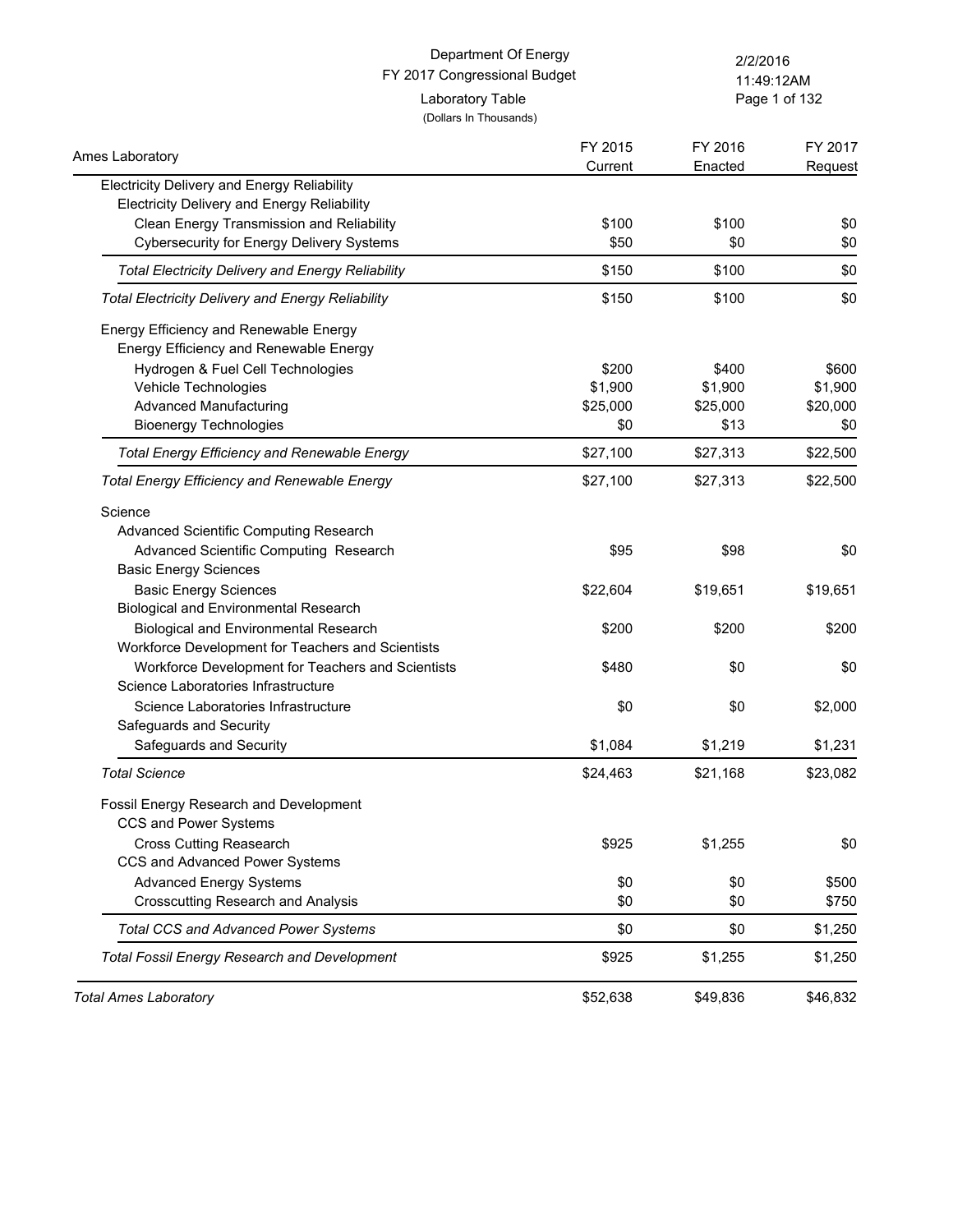|                               | Department Of Energy<br>FY 2017 Congressional Budget<br>Laboratory Table<br>(Dollars In Thousands) |         | 2/2/2016<br>11:49:12AM<br>Page 2 of 132 |  |
|-------------------------------|----------------------------------------------------------------------------------------------------|---------|-----------------------------------------|--|
| Ames Site Office              | FY 2015                                                                                            | FY 2016 | FY 2017                                 |  |
|                               | Current                                                                                            | Enacted | Request                                 |  |
| Science                       |                                                                                                    |         |                                         |  |
| Program Direction             |                                                                                                    |         |                                         |  |
| <b>Program Direction</b>      | \$460                                                                                              | \$474   | \$489                                   |  |
| <b>Total Science</b>          | \$460                                                                                              | \$474   | \$489                                   |  |
| <b>Total Ames Site Office</b> | \$460                                                                                              | \$474   | \$489                                   |  |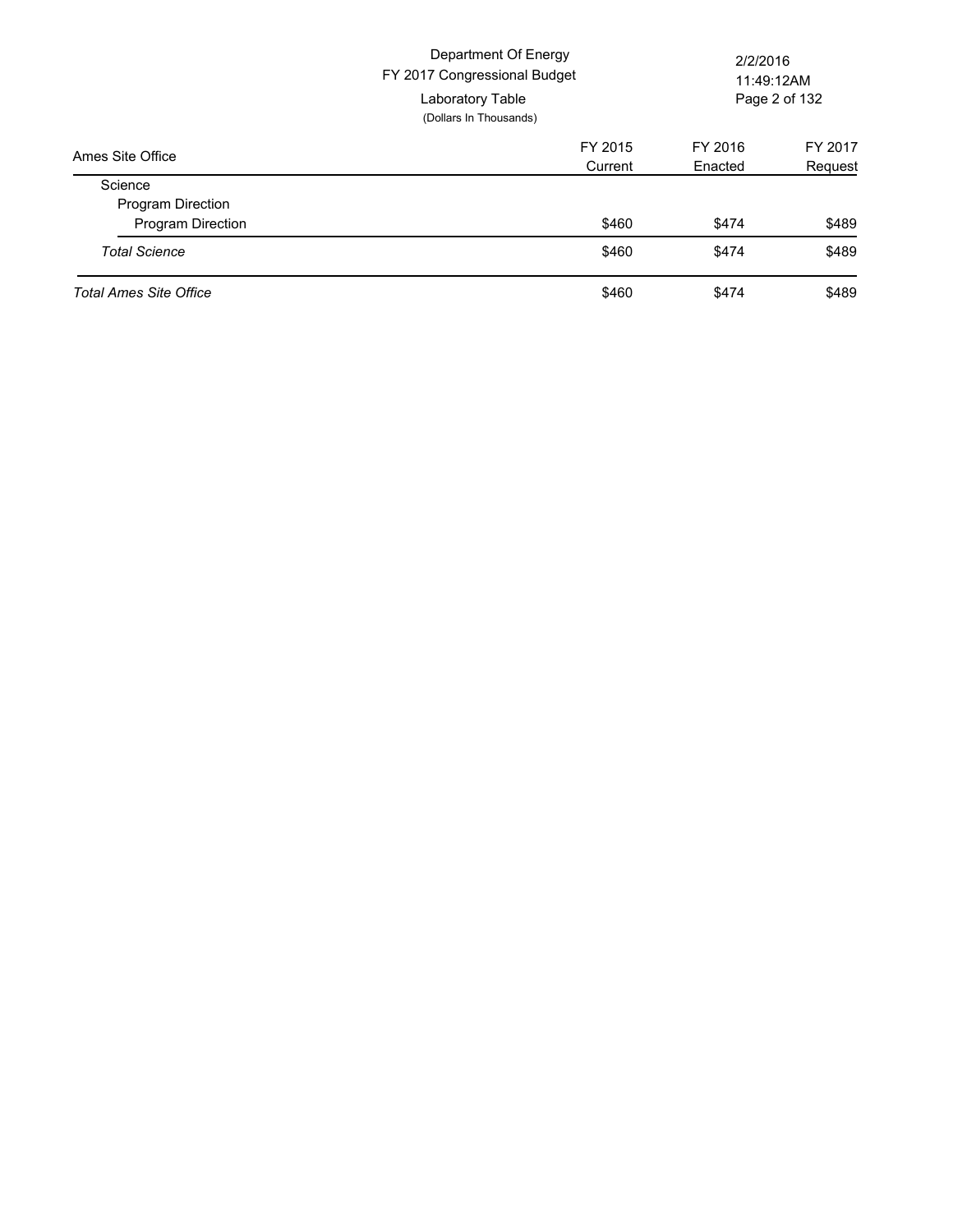Page 3 of 132 11:49:12AM

| Argonne National Laboratory                              | FY 2015   | FY 2016   | FY 2017   |
|----------------------------------------------------------|-----------|-----------|-----------|
| Electricity Delivery and Energy Reliability              | Current   | Enacted   | Request   |
| <b>Electricity Delivery and Energy Reliability</b>       |           |           |           |
| Clean Energy Transmission and Reliability                | \$2,075   | \$6,230   | \$0       |
| Smart Grid                                               | \$2,369   | \$1,773   | \$1,658   |
| <b>Cybersecurity for Energy Delivery Systems</b>         | \$1,000   | \$1,909   | \$1,500   |
| National Electricity Delivery                            | \$357     | \$250     | \$250     |
| <b>Total Electricity Delivery and Energy Reliability</b> | \$5,801   | \$10,162  | \$3,408   |
| <b>Total Electricity Delivery and Energy Reliability</b> | \$5,801   | \$10,162  | \$3,408   |
| <b>Nuclear Energy</b>                                    |           |           |           |
| Fuel Cycle R & D                                         |           |           |           |
| Fuel Cycle R & D                                         | \$12,500  | \$10,100  | \$12,600  |
| Nuclear Energy Enabling Technologies                     |           |           |           |
| Nuclear Energy Enabling Technologies                     | \$5,243   | \$5,525   | \$4,760   |
| Reactors Concepts RD&D                                   |           |           |           |
| Reactors Concepts RD&D                                   | \$14,684  | \$17,560  | \$13,760  |
| International Nuclear Energy Cooperation                 |           |           |           |
| International Nuclear Energy Cooperation                 | \$918     | \$725     | \$990     |
| <b>Total Nuclear Energy</b>                              | \$33,345  | \$33,910  | \$32,110  |
| Energy Efficiency and Renewable Energy                   |           |           |           |
| Energy Efficiency and Renewable Energy                   |           |           |           |
| Wind Energy                                              | \$1,526   | \$625     | \$1,799   |
| Geothermal Technologies                                  | \$150     | \$0       | \$0       |
| Hydrogen & Fuel Cell Technologies                        | \$8,420   | \$9,000   | \$9,000   |
| <b>Water Power</b>                                       | \$206     | \$0       | \$795     |
| Solar Energy                                             | \$580     | \$589     | \$2,358   |
| Vehicle Technologies                                     | \$38,371  | \$43,647  | \$43,647  |
| <b>Building Technologies</b>                             | \$288     | \$260     | \$0       |
| Federal Energy Management Program                        | \$900     | \$0       | \$0       |
| <b>Advanced Manufacturing</b>                            | \$1,887   | \$3,730   | \$4,000   |
| <b>Strategic Programs</b>                                | \$160     | \$0       | \$0       |
| <b>Bioenergy Technologies</b>                            | \$5,661   | \$5,271   | \$4,919   |
| Total Energy Efficiency and Renewable Energy             | \$58,149  | \$63,122  | \$66,518  |
| <b>Total Energy Efficiency and Renewable Energy</b>      | \$58,149  | \$63,122  | \$66,518  |
| Science                                                  |           |           |           |
| Advanced Scientific Computing Research                   |           |           |           |
| Advanced Scientific Computing Research                   | \$107,220 | \$91,999  | \$84,152  |
| <b>Basic Energy Sciences</b>                             |           |           |           |
| <b>Basic Energy Sciences</b>                             | \$241,517 | \$239,914 | \$244,511 |
| <b>Biological and Environmental Research</b>             |           |           |           |
| <b>Biological and Environmental Research</b>             | \$30,723  | \$28,716  | \$26,706  |
| <b>High Energy Physics</b>                               |           |           |           |
| <b>High Energy Physics</b>                               | \$20,693  | \$16,168  | \$15,765  |
| <b>Nuclear Physics</b>                                   |           |           |           |
| <b>Nuclear Physics</b>                                   | \$28,288  | \$28,846  | \$29,543  |
|                                                          |           |           |           |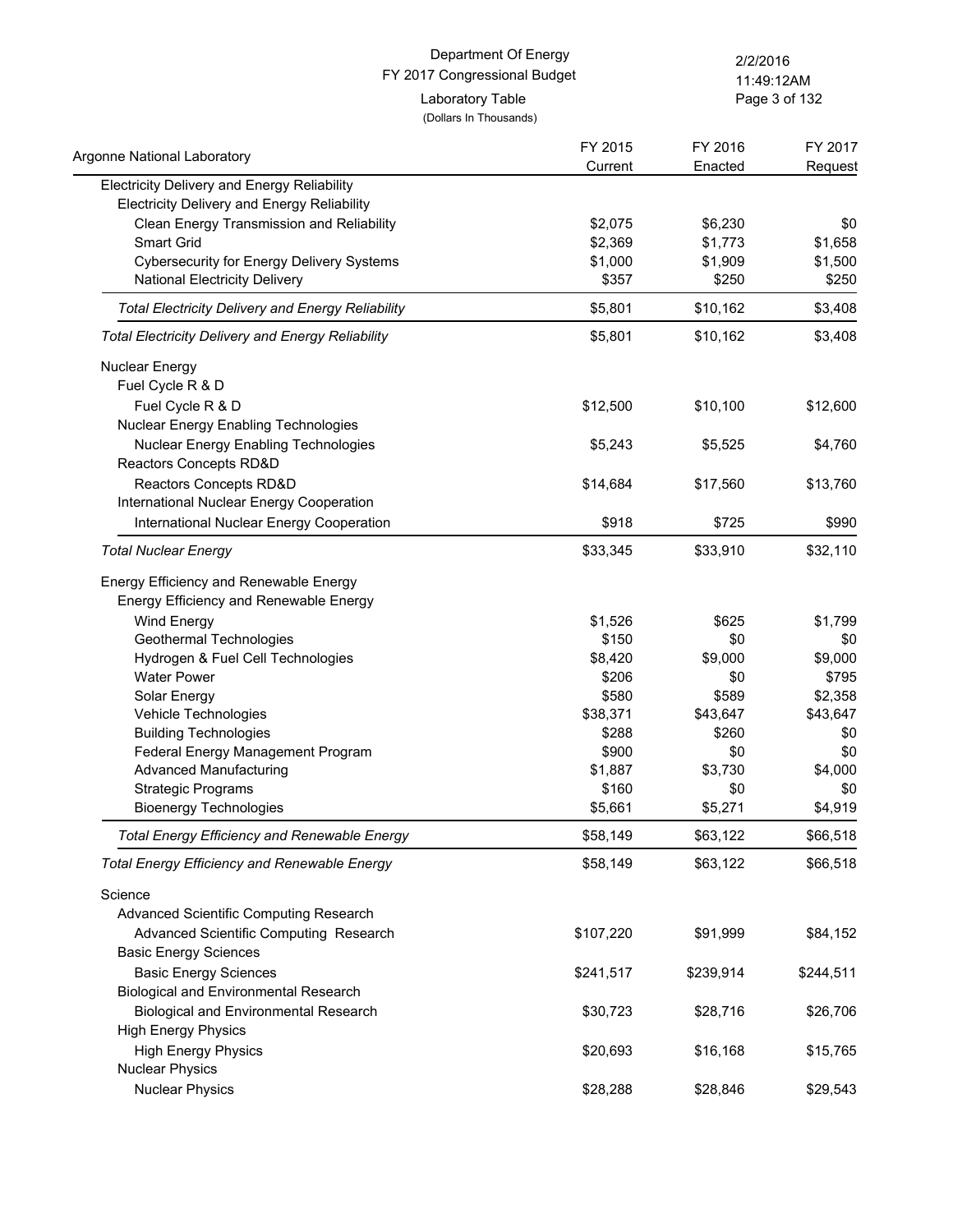|                                                   | Department Of Energy<br>FY 2017 Congressional Budget |           | 2/2/2016      |
|---------------------------------------------------|------------------------------------------------------|-----------|---------------|
|                                                   |                                                      |           | 11:49:12AM    |
|                                                   | Laboratory Table<br>(Dollars In Thousands)           |           | Page 4 of 132 |
|                                                   | FY 2015                                              | FY 2016   | FY 2017       |
| Argonne National Laboratory                       | Current                                              | Enacted   | Request       |
| Workforce Development for Teachers and Scientists |                                                      |           |               |
| Workforce Development for Teachers and Scientists | \$1,246                                              | \$0       | \$0           |
| Science Laboratories Infrastructure               |                                                      |           |               |
| Science Laboratories Infrastructure               | \$7,000                                              | \$27,510  | \$19,590      |
| Safeguards and Security                           |                                                      |           |               |
| Safeguards and Security                           | \$9,644                                              | \$8,858   | \$9,240       |
| <b>Total Science</b>                              | \$446,331                                            | \$442,011 | \$429,507     |
| Weapons Activities                                |                                                      |           |               |
| Science                                           |                                                      |           |               |
| Science Campaign                                  | \$1,200                                              | \$0       | \$0           |
| <b>Advanced Simulation &amp; Computing</b>        |                                                      |           |               |
| Advanced Simulation & Computing Campaign          | \$500                                                | \$500     | \$0           |
| Infrastructure and Operations                     |                                                      |           |               |
| Infrastructure and Operations                     | \$20                                                 | \$10      | \$0           |
| Nuclear Counterterrorism Incident Response        |                                                      |           |               |
| Nuclear Counterterrorism Incident Response        | \$2,290                                              | \$0       | \$0           |
| <b>Total Weapons Activities</b>                   | \$4,010                                              | \$510     | \$0           |
| <b>Other Defense Activities</b>                   |                                                      |           |               |
| Environment, Health, Safety and Security          |                                                      |           |               |
| Environment, Health, Safety and Security          | \$945                                                | \$945     | \$945         |
|                                                   |                                                      |           |               |
| <b>Total Other Defense Activities</b>             | \$945                                                | \$945     | \$945         |
| Defense Nuclear Nonproliferation                  |                                                      |           |               |
| <b>Global Threat Reduction Initiative</b>         |                                                      |           |               |
| <b>Global Threat Reduction Initiative</b>         | \$28,002                                             | \$0       | \$0           |
| Nonproliferation and Verification R&D             |                                                      |           |               |
| Nonproliferation and Verification R&D             | \$0                                                  | \$0       | \$0           |
| Defense Nuclear Nonproliferation R&D              |                                                      |           |               |
| Defense Nuclear Nonproliferation R&D              | \$2,490                                              | \$4,072   | \$3,854       |
| Nonproliferation and International Security       |                                                      |           |               |
| Nonproliferation and International Security       | \$7,800                                              | \$0       | \$0           |
| International Material Protection and Cooperation |                                                      |           |               |
| International Material Protection and Cooperation | \$330                                                | \$0       | \$0           |
| Nuclear Counterterrorism and Incident Response    |                                                      |           |               |
| Nuclear Counterterrorism Incident Response        | \$0                                                  | \$2,764   | \$2,976       |
| <b>Global Material Security</b>                   |                                                      |           |               |
| <b>Global Material Security</b>                   | \$0                                                  | \$1,143   | \$785         |
| Material Management and Minimization              |                                                      |           |               |
| Material Management and Minimization              | \$0                                                  | \$32,560  | \$36,355      |
| Nonproliferation and Arms Control                 |                                                      |           |               |
| Nonproliferation and Arms Control                 | \$0                                                  | \$8,657   | \$8,521       |
| <b>Total Defense Nuclear Nonproliferation</b>     | \$38,622                                             | \$49,196  | \$52,491      |

Fossil Energy Research and Development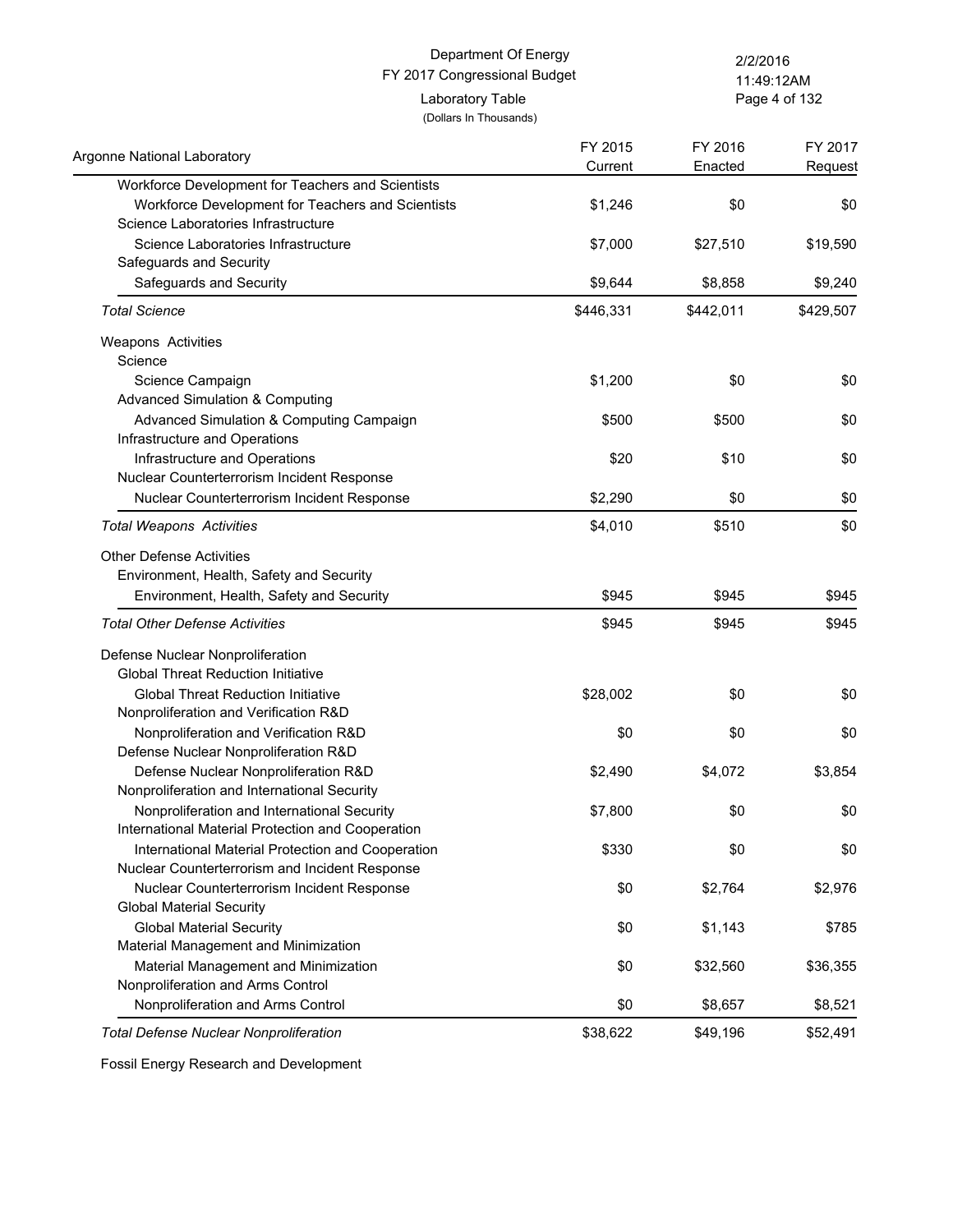|                                                     | Department Of Energy<br>FY 2017 Congressional Budget<br>Laboratory Table<br>(Dollars In Thousands) |                    | 2/2/2016<br>11:49:12AM<br>Page 5 of 132 |  |
|-----------------------------------------------------|----------------------------------------------------------------------------------------------------|--------------------|-----------------------------------------|--|
| Argonne National Laboratory                         | FY 2015<br>Current                                                                                 | FY 2016<br>Enacted | FY 2017<br>Request                      |  |
| CCS and Advanced Power Systems                      |                                                                                                    |                    |                                         |  |
| <b>Advanced Energy Systems</b>                      | \$0                                                                                                | \$0                | \$300                                   |  |
| <b>Total Fossil Energy Research and Development</b> | \$0                                                                                                | \$0                | \$300                                   |  |
| Total Argonne National Laboratory                   | \$587,203                                                                                          | \$599.856          | \$585.279                               |  |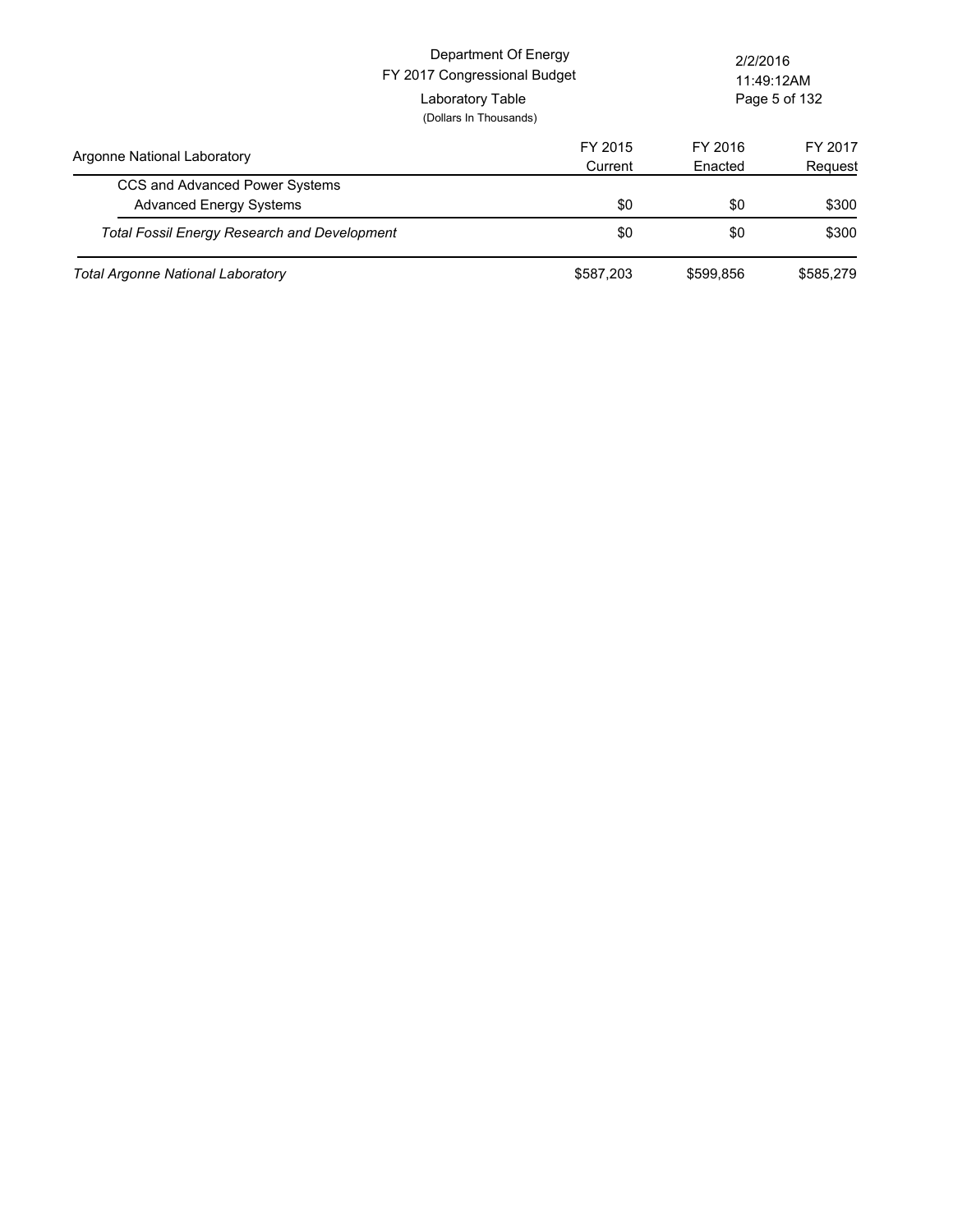|                                  | Department Of Energy<br>FY 2017 Congressional Budget<br>Laboratory Table<br>(Dollars In Thousands) |         | 2/2/2016<br>11:49:12AM<br>Page 6 of 132 |  |
|----------------------------------|----------------------------------------------------------------------------------------------------|---------|-----------------------------------------|--|
| Argonne Site Office              | FY 2015                                                                                            | FY 2016 | FY 2017                                 |  |
|                                  | Current                                                                                            | Enacted | Request                                 |  |
| Science                          |                                                                                                    |         |                                         |  |
| Program Direction                |                                                                                                    |         |                                         |  |
| <b>Program Direction</b>         | \$3,820                                                                                            | \$3,762 | \$4,017                                 |  |
| <b>Total Science</b>             | \$3,820                                                                                            | \$3,762 | \$4,017                                 |  |
| <b>Total Argonne Site Office</b> | \$3,820                                                                                            | \$3,762 | \$4,017                                 |  |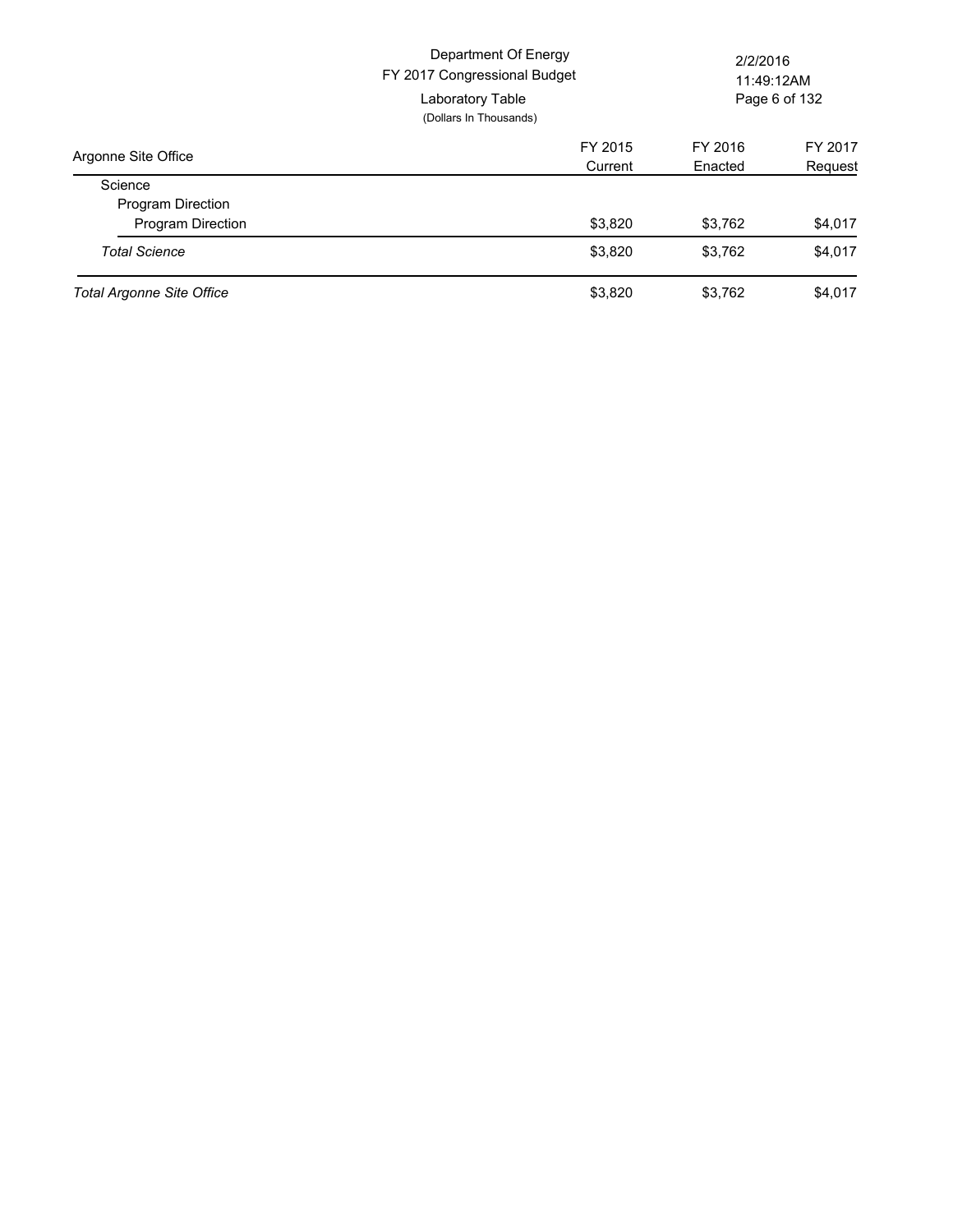|                                                            | Department Of Energy<br>FY 2017 Congressional Budget<br>Laboratory Table<br>(Dollars In Thousands) | 2/2/2016<br>11:49:12AM<br>Page 7 of 132 |         |
|------------------------------------------------------------|----------------------------------------------------------------------------------------------------|-----------------------------------------|---------|
| <b>Bechtel Marine Propulsion Center</b>                    | FY 2015<br>Current                                                                                 | FY 2016<br>Enacted                      | FY 2017 |
| <b>Weapons Activities</b><br>Infrastructure and Operations |                                                                                                    |                                         | Request |
| Infrastructure and Operations                              | \$826                                                                                              | \$1,450                                 | \$1,330 |
| <b>Total Weapons Activities</b>                            | \$826                                                                                              | \$1,450                                 | \$1,330 |
| <b>Total Bechtel Marine Propulsion Center</b>              | \$826                                                                                              | \$1.450                                 | \$1.330 |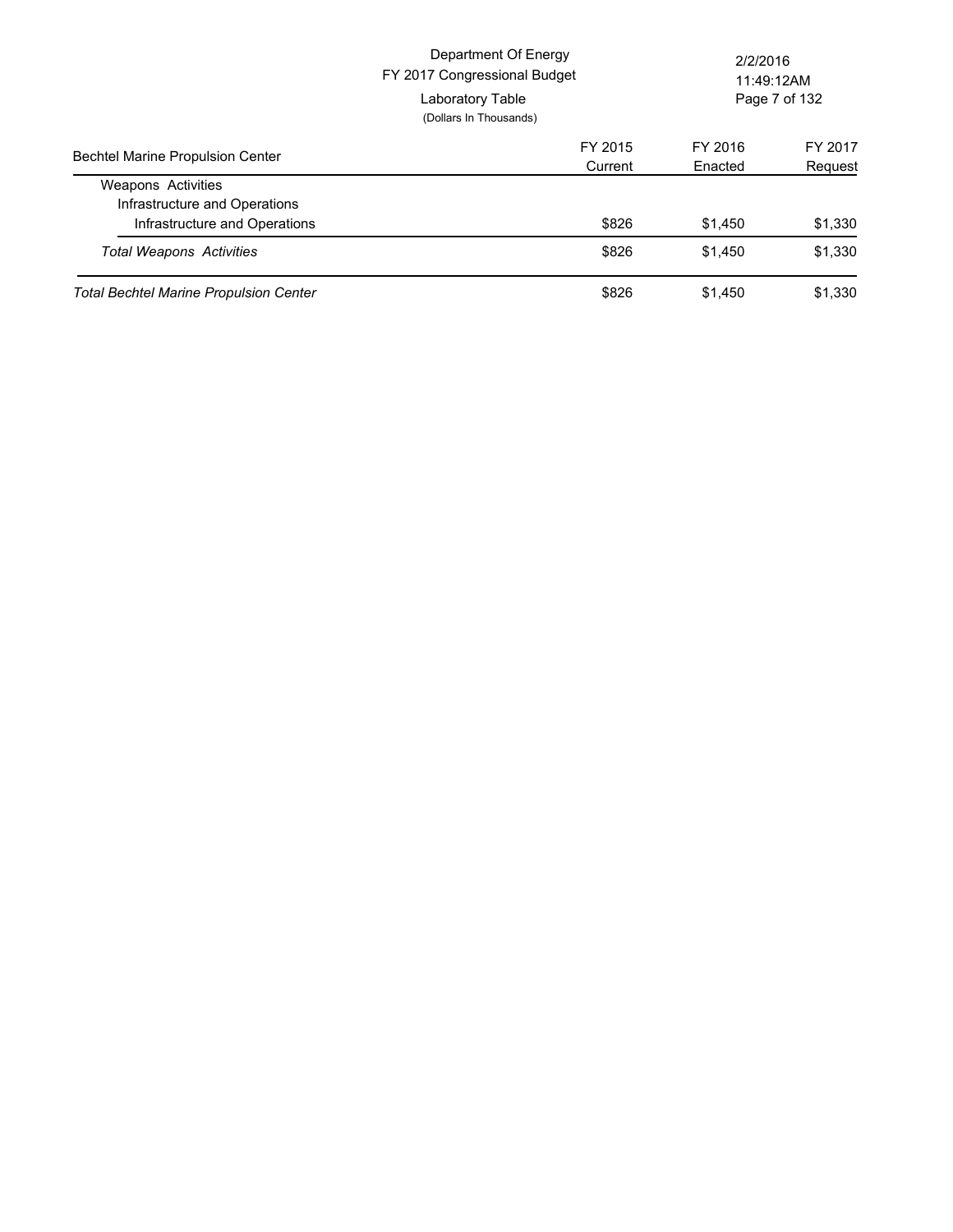|                                   | Department Of Energy<br>FY 2017 Congressional Budget<br>Laboratory Table<br>(Dollars In Thousands) | 2/2/2016<br>11:49:12AM<br>Page 8 of 132 |         |
|-----------------------------------|----------------------------------------------------------------------------------------------------|-----------------------------------------|---------|
| <b>Berkeley Site Office</b>       | FY 2015                                                                                            | FY 2016                                 | FY 2017 |
|                                   | Current                                                                                            | Enacted                                 | Request |
| Science                           |                                                                                                    |                                         |         |
| <b>Program Direction</b>          |                                                                                                    |                                         |         |
| <b>Program Direction</b>          | \$3,513                                                                                            | \$3,287                                 | \$3,730 |
| <b>Total Science</b>              | \$3,513                                                                                            | \$3,287                                 | \$3,730 |
| <b>Total Berkeley Site Office</b> | \$3,513                                                                                            | \$3.287                                 | \$3,730 |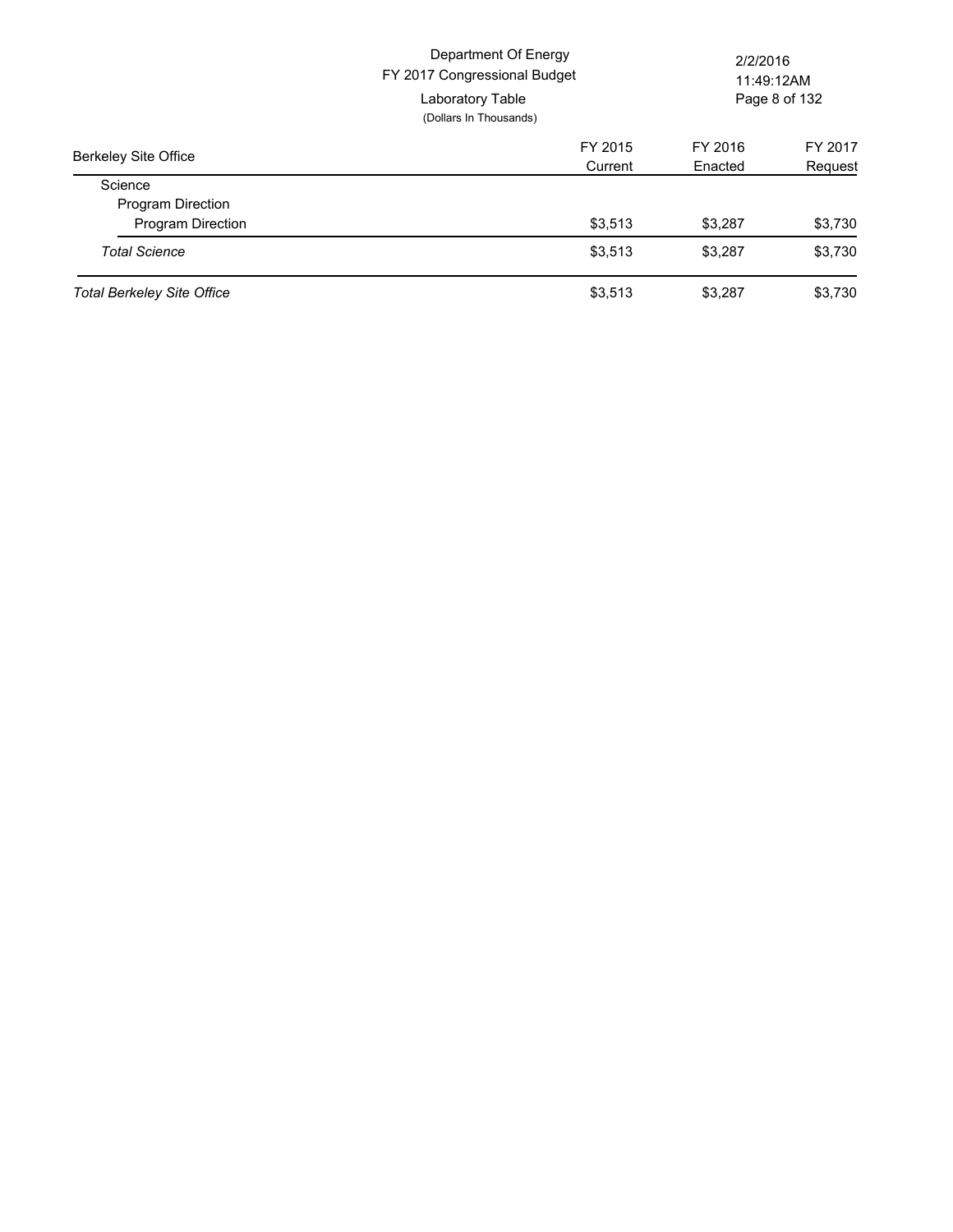|                                       | Department Of Energy<br>FY 2017 Congressional Budget<br>Laboratory Table<br>(Dollars In Thousands) |           | 2/2/2016<br>11:49:12AM<br>Page 9 of 132 |  |
|---------------------------------------|----------------------------------------------------------------------------------------------------|-----------|-----------------------------------------|--|
| <b>Bettis Atomic Power Laboratory</b> | FY 2015                                                                                            | FY 2016   | FY 2017                                 |  |
| <b>Naval Reactors</b>                 | Current                                                                                            | Enacted   | Request                                 |  |
| Naval Reactors Program                |                                                                                                    |           |                                         |  |
| Naval Reactors Program                | \$465,370                                                                                          | \$485.696 | \$513,287                               |  |
| <b>Total Naval Reactors</b>           | \$465.370                                                                                          | \$485,696 | \$513,287                               |  |
| Total Bettis Atomic Power Laboratory  | \$465.370                                                                                          | \$485.696 | \$513.287                               |  |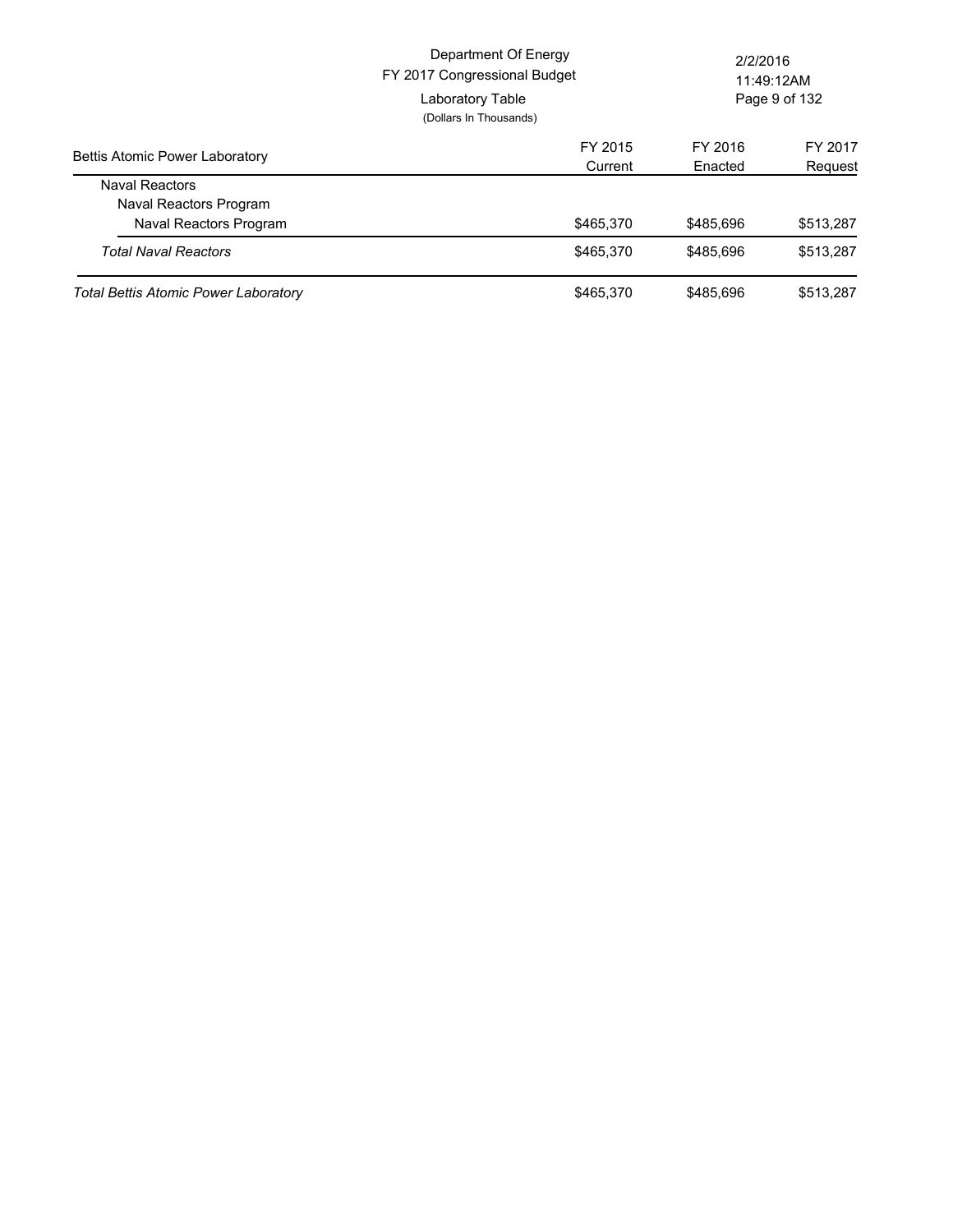|                                                          | Department Of Energy<br>FY 2017 Congressional Budget |           | 2/2/2016<br>11:49:12AM |  |
|----------------------------------------------------------|------------------------------------------------------|-----------|------------------------|--|
|                                                          | Laboratory Table<br>(Dollars In Thousands)           |           | Page 10 of 132         |  |
| <b>Brookhaven National Laboratory</b>                    | FY 2015                                              | FY 2016   | FY 2017                |  |
| Electricity Delivery and Energy Reliability              | Current                                              | Enacted   | Request                |  |
| <b>Electricity Delivery and Energy Reliability</b>       |                                                      |           |                        |  |
| Infrastructure Security & Energy Restoration             | \$50                                                 | \$0       | \$0                    |  |
| <b>Cybersecurity for Energy Delivery Systems</b>         | \$950                                                | \$0       | \$1,000                |  |
| <b>Total Electricity Delivery and Energy Reliability</b> | \$1,000                                              | \$0       | \$1,000                |  |
| <b>Total Electricity Delivery and Energy Reliability</b> | \$1,000                                              | \$0       | \$1,000                |  |
| <b>Nuclear Energy</b>                                    |                                                      |           |                        |  |
| Fuel Cycle R & D                                         |                                                      |           |                        |  |
| Fuel Cycle R & D                                         | \$2,500                                              | \$1,700   | \$1,100                |  |
| Reactors Concepts RD&D                                   |                                                      |           |                        |  |
| Reactors Concepts RD&D                                   | \$105                                                | \$85      | \$85                   |  |
| International Nuclear Energy Cooperation                 |                                                      |           |                        |  |
| International Nuclear Energy Cooperation                 | \$25                                                 | \$0       | \$10                   |  |
| <b>Total Nuclear Energy</b>                              | \$2,630                                              | \$1,785   | \$1,195                |  |
| Energy Efficiency and Renewable Energy                   |                                                      |           |                        |  |
| Energy Efficiency and Renewable Energy                   |                                                      |           |                        |  |
| Geothermal Technologies                                  | \$100                                                | \$500     | \$1,328                |  |
| Hydrogen & Fuel Cell Technologies                        | \$1,170                                              | \$1,300   | \$600                  |  |
| Vehicle Technologies                                     | \$1,804                                              | \$2,052   | \$2,052                |  |
| <b>Strategic Programs</b>                                | \$0                                                  | \$0       | \$0                    |  |
| <b>Total Energy Efficiency and Renewable Energy</b>      | \$3,074                                              | \$3,852   | \$3,980                |  |
| <b>Total Energy Efficiency and Renewable Energy</b>      | \$3,074                                              | \$3,852   | \$3,980                |  |
| Science                                                  |                                                      |           |                        |  |
| Advanced Scientific Computing Research                   |                                                      |           |                        |  |
| Advanced Scientific Computing Research                   | \$710                                                | \$200     | \$200                  |  |
| <b>Basic Energy Sciences</b>                             |                                                      |           |                        |  |
| <b>Basic Energy Sciences</b>                             | \$187,626                                            | \$187,573 | \$173,314              |  |
| Biological and Environmental Research                    |                                                      |           |                        |  |
| <b>Biological and Environmental Research</b>             | \$14,809                                             | \$10,558  | \$9,690                |  |
| <b>High Energy Physics</b>                               |                                                      |           |                        |  |
| <b>High Energy Physics</b>                               | \$64,580                                             | \$64,168  | \$63,436               |  |
| <b>Nuclear Physics</b>                                   |                                                      |           |                        |  |
| <b>Nuclear Physics</b>                                   | \$183,472                                            | \$190,229 | \$197,547              |  |
| Workforce Development for Teachers and Scientists        |                                                      |           |                        |  |
| Workforce Development for Teachers and Scientists        | \$2,008                                              | \$0       | \$0                    |  |
| Science Laboratories Infrastructure                      |                                                      |           |                        |  |
| Science Laboratories Infrastructure                      | \$0                                                  | \$0       | \$1,800                |  |
| Safeguards and Security                                  |                                                      |           |                        |  |
| Safeguards and Security                                  | \$12,006                                             | \$12,151  | \$12,369               |  |
| <b>Total Science</b>                                     | \$465,211                                            | \$464,879 | \$458,356              |  |

Weapons Activities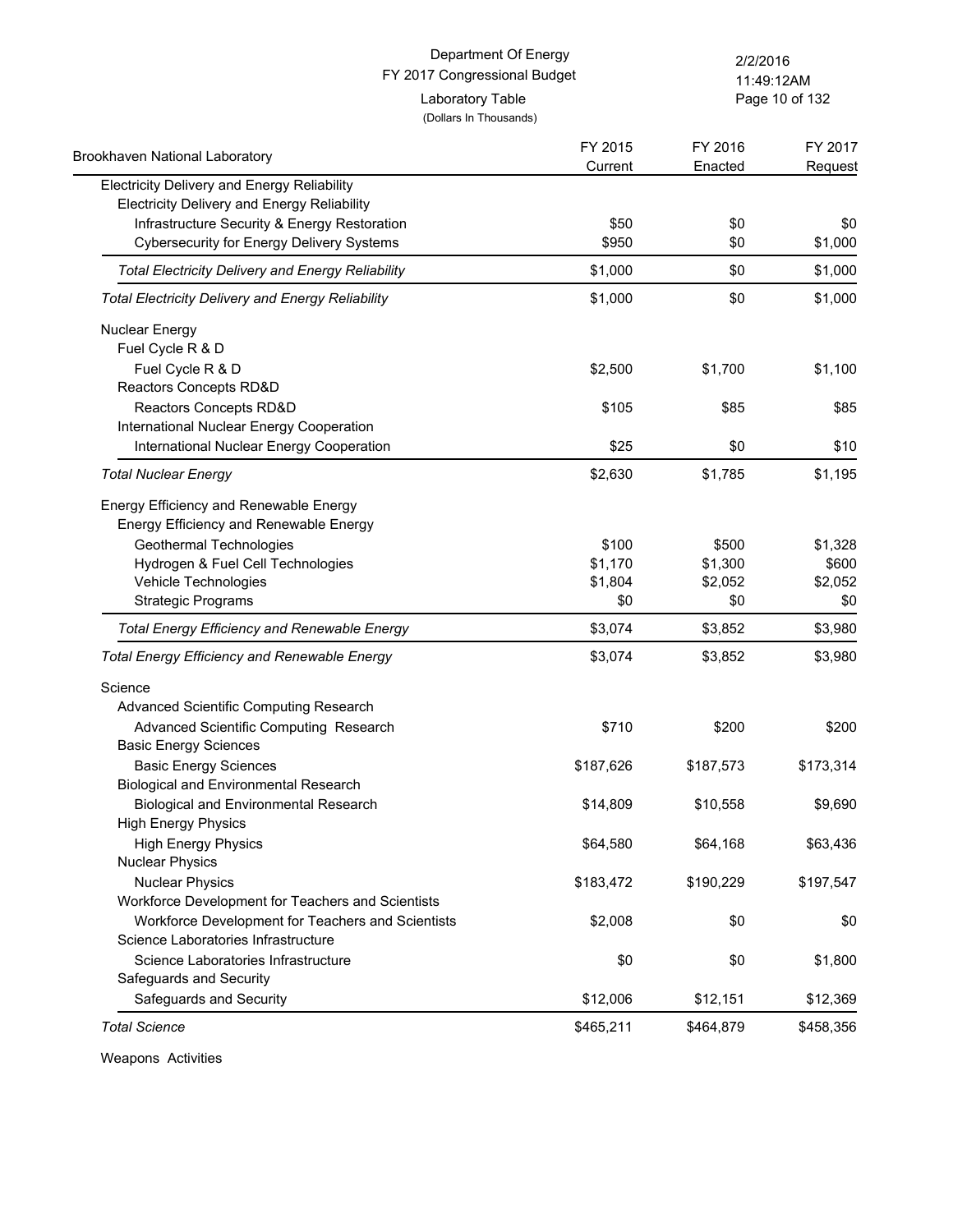Page 11 of 132 11:49:12AM

| Brookhaven National Laboratory                     | FY 2015<br>Current | FY 2016<br>Enacted | FY 2017<br>Request |
|----------------------------------------------------|--------------------|--------------------|--------------------|
| Counterterrorism and Counterproliferation Programs |                    |                    |                    |
| Counterterrorism and Counterproliferation Programs | \$50               | \$0                | \$0                |
| Infrastructure and Operations                      |                    |                    |                    |
| Infrastructure and Operations                      | \$200              | \$200              | \$235              |
| Nuclear Counterterrorism Incident Response         |                    |                    |                    |
| Nuclear Counterterrorism Incident Response         | \$1,635            | \$0                | \$0                |
| <b>Total Weapons Activities</b>                    | \$1,885            | \$200              | \$235              |
| <b>Other Defense Activities</b>                    |                    |                    |                    |
| Environment, Health, Safety and Security           |                    |                    |                    |
| Environment, Health, Safety and Security           | \$250              | \$250              | \$250              |
| <b>Total Other Defense Activities</b>              | \$250              | \$250              | \$250              |
| Defense Nuclear Nonproliferation                   |                    |                    |                    |
| <b>Global Threat Reduction Initiative</b>          |                    |                    |                    |
| <b>Global Threat Reduction Initiative</b>          | \$919              | \$0                | \$0                |
| Nonproliferation and Verification R&D              |                    |                    |                    |
| Nonproliferation and Verification R&D              | \$0                | \$0                | \$0                |
| Defense Nuclear Nonproliferation R&D               |                    |                    |                    |
| Defense Nuclear Nonproliferation R&D               | \$1,585            | \$2,542            | \$2,406            |
| Nonproliferation and International Security        |                    |                    |                    |
| Nonproliferation and International Security        | \$5,900            | \$0                | \$0                |
| International Material Protection and Cooperation  |                    |                    |                    |
| International Material Protection and Cooperation  | \$2,360            | \$0                | \$0                |
| Nuclear Counterterrorism and Incident Response     |                    |                    |                    |
| Nuclear Counterterrorism Incident Response         | \$0                | \$2,670            | \$2,916            |
| <b>Global Material Security</b>                    |                    |                    |                    |
| <b>Global Material Security</b>                    | \$0                | \$1,344            | \$1,638            |
| Material Management and Minimization               |                    |                    |                    |
| Material Management and Minimization               | \$0                | \$703              | \$1,013            |
| Nonproliferation and Arms Control                  |                    |                    |                    |
| Nonproliferation and Arms Control                  | \$0                | \$4,067            | \$4,003            |
| <b>Total Defense Nuclear Nonproliferation</b>      | \$10,764           | \$11,326           | \$11,976           |
| Total Brookhaven National Laboratory               | \$484,814          | \$482.292          | \$476,992          |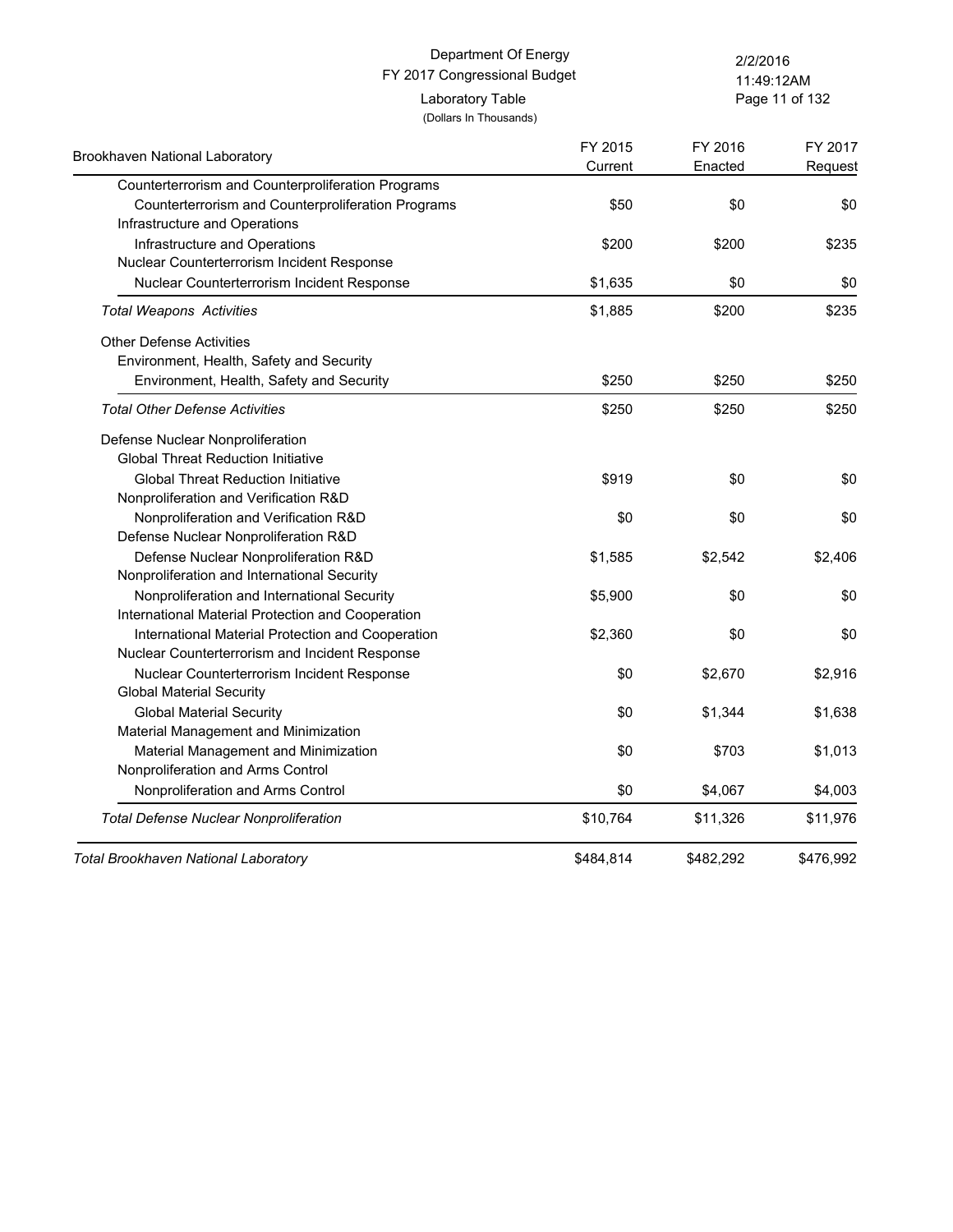|                                     | Department Of Energy<br>FY 2017 Congressional Budget<br>Laboratory Table<br>(Dollars In Thousands) | 2/2/2016<br>11:49:12AM<br>Page 12 of 132 |         |
|-------------------------------------|----------------------------------------------------------------------------------------------------|------------------------------------------|---------|
| Brookhaven Site Office              | FY 2015                                                                                            | FY 2016                                  | FY 2017 |
|                                     | Current                                                                                            | Enacted                                  | Request |
| Science                             |                                                                                                    |                                          |         |
| <b>Program Direction</b>            |                                                                                                    |                                          |         |
| <b>Program Direction</b>            | \$4,861                                                                                            | \$4,818                                  | \$5,541 |
| <b>Total Science</b>                | \$4,861                                                                                            | \$4,818                                  | \$5,541 |
| <b>Total Brookhaven Site Office</b> | \$4,861                                                                                            | \$4.818                                  | \$5,541 |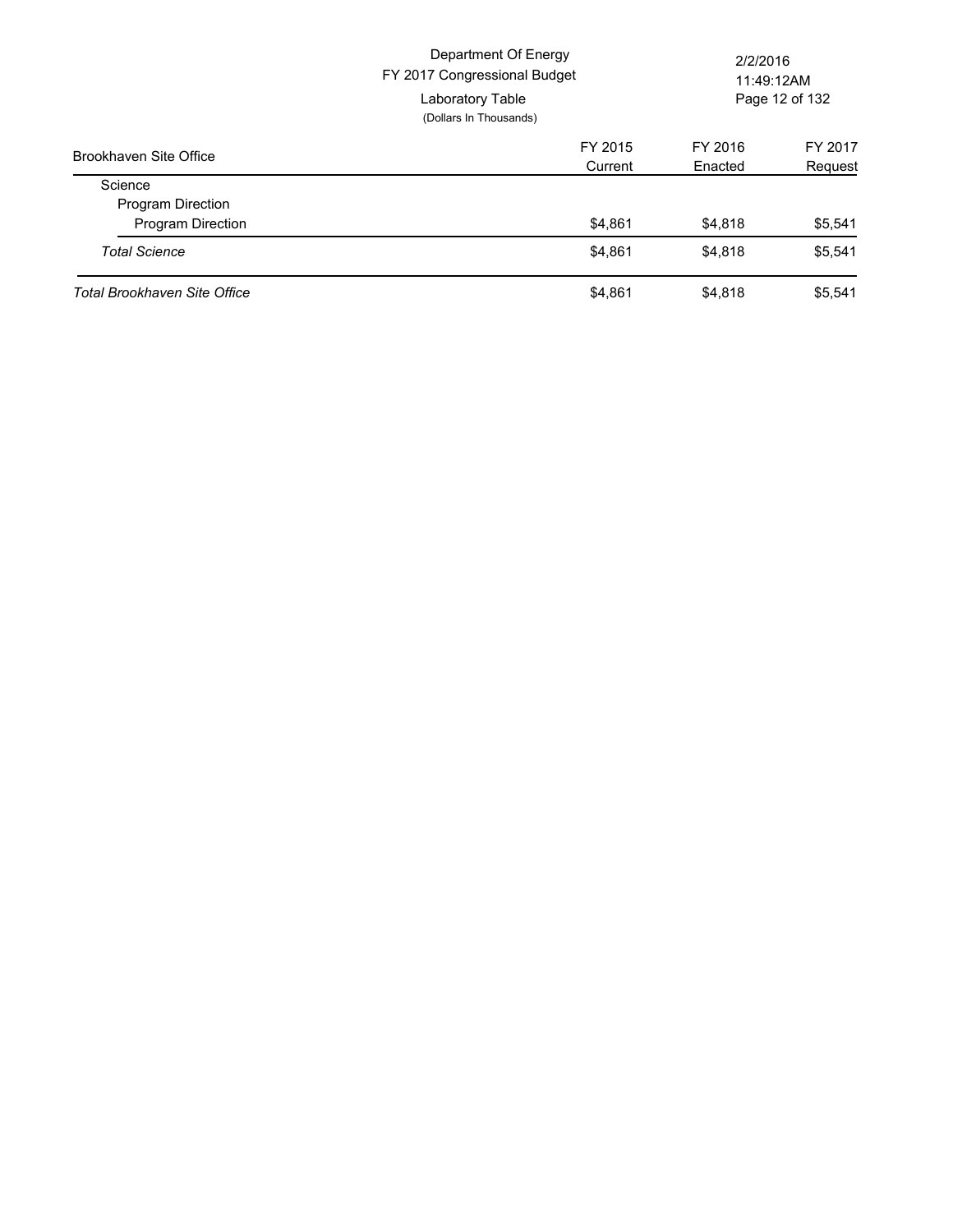|                                            | Department Of Energy<br>FY 2017 Congressional Budget<br>Laboratory Table<br>(Dollars In Thousands) | 2/2/2016<br>11:49:12AM<br>Page 13 of 132 |                    |
|--------------------------------------------|----------------------------------------------------------------------------------------------------|------------------------------------------|--------------------|
| Carlsbad Area Office                       | FY 2015<br>Current                                                                                 | FY 2016<br>Enacted                       | FY 2017<br>Request |
| Defense Environmental Cleanup              |                                                                                                    |                                          |                    |
| <b>Program Direction</b>                   |                                                                                                    |                                          |                    |
| Carlsbad                                   | \$9,207                                                                                            | \$12,324                                 | \$13,061           |
| Safeguards and Security                    |                                                                                                    |                                          |                    |
| Waste Isolation Pilot Plant                | \$4,455                                                                                            | \$4,860                                  | \$4,860            |
| <b>Total Defense Environmental Cleanup</b> | \$13,662                                                                                           | \$17,184                                 | \$17,921           |
| Total Carlsbad Area Office                 | \$13,662                                                                                           | \$17,184                                 | \$17,921           |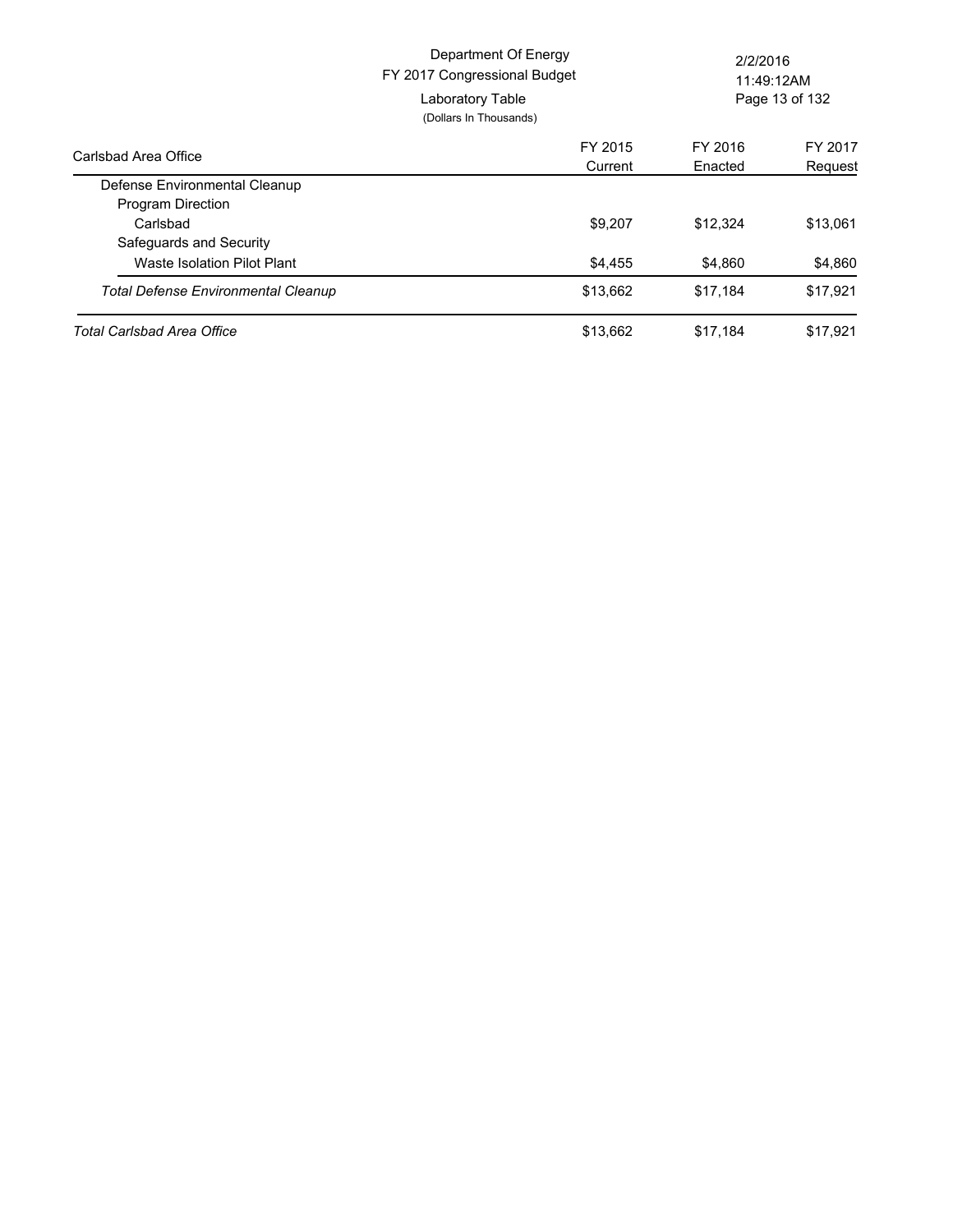| Department Of Energy<br>FY 2017 Congressional Budget                             |                    | 2/2/2016<br>11:49:12AM |                    |
|----------------------------------------------------------------------------------|--------------------|------------------------|--------------------|
| Laboratory Table<br>(Dollars In Thousands)                                       |                    |                        | Page 14 of 132     |
| <b>Chicago Operations Office</b>                                                 | FY 2015<br>Current | FY 2016<br>Enacted     | FY 2017<br>Request |
| Electricity Delivery and Energy Reliability                                      |                    |                        |                    |
| <b>Electricity Delivery and Energy Reliability</b>                               |                    |                        |                    |
| Clean Energy Transmission and Reliability                                        | \$75               | \$75                   | \$0                |
| <b>Total Electricity Delivery and Energy Reliability</b>                         | \$75               | \$75                   | \$0                |
| Energy Efficiency and Renewable Energy<br>Energy Efficiency and Renewable Energy |                    |                        |                    |
| Wind Energy                                                                      | \$75               | \$75                   | \$0                |
| Hydrogen & Fuel Cell Technologies                                                | \$2,180            | \$2,500                | \$0                |
| Vehicle Technologies                                                             | \$139              | \$158                  | \$158              |
| <b>Total Energy Efficiency and Renewable Energy</b>                              | \$2,394            | \$2,733                | \$158              |
| <b>Total Energy Efficiency and Renewable Energy</b>                              | \$2,394            | \$2,733                | \$158              |
| Science                                                                          |                    |                        |                    |
| Advanced Scientific Computing Research                                           |                    |                        |                    |
| Advanced Scientific Computing Research                                           | \$39,507           | \$47,591               | \$15,155           |
| <b>Basic Energy Sciences</b>                                                     |                    |                        |                    |
| <b>Basic Energy Sciences</b>                                                     | \$302,083          | \$294,051              | \$342,612          |
| <b>Biological and Environmental Research</b>                                     |                    |                        |                    |
| <b>Biological and Environmental Research</b>                                     | \$124,881          | \$98,211               | \$91,347           |
| <b>Fusion Energy Sciences</b>                                                    |                    |                        |                    |
| <b>Fusion Energy Sciences</b>                                                    | \$162,565          | \$95,694               | \$86,503           |
| <b>High Energy Physics</b>                                                       |                    |                        |                    |
| <b>High Energy Physics</b>                                                       | \$118,147          | \$111,010              | \$110,480          |
| <b>Nuclear Physics</b>                                                           |                    |                        |                    |
| <b>Nuclear Physics</b>                                                           | \$169,947          | \$174,515              | \$173,433          |
| Science Laboratories Infrastructure                                              |                    |                        |                    |
| Science Laboratories Infrastructure<br>Safeguards and Security                   | \$1,401            | \$1,713                | \$1,764            |
| Safeguards and Security                                                          | \$44               | \$45                   | \$45               |
| Program Direction                                                                |                    |                        |                    |
| Program Direction                                                                | \$26,920           | \$24,925               | \$25,128           |
| Small Business Innovation/Technology Transfer Research                           |                    |                        |                    |
| Small Business Innovation/Technology Transfer Research                           | \$197,502          | \$0                    | \$0                |
| <b>Total Science</b>                                                             | \$1,142,997        | \$847,755              | \$846,467          |
| Weapons Activities                                                               |                    |                        |                    |
| Science                                                                          |                    |                        |                    |
| Science Campaign                                                                 | \$100              | \$0                    | \$0                |
| <b>Advanced Simulation &amp; Computing</b>                                       |                    |                        |                    |
| Advanced Simulation & Computing Campaign                                         | \$2,080            | \$290                  | \$0                |
| <b>Total Weapons Activities</b>                                                  | \$2,180            | \$290                  | \$0                |
| <b>Other Defense Activities</b>                                                  |                    |                        |                    |
| Environment, Health, Safety and Security                                         |                    |                        |                    |
| Environment, Health, Safety and Security                                         | \$50               | \$50                   | \$50               |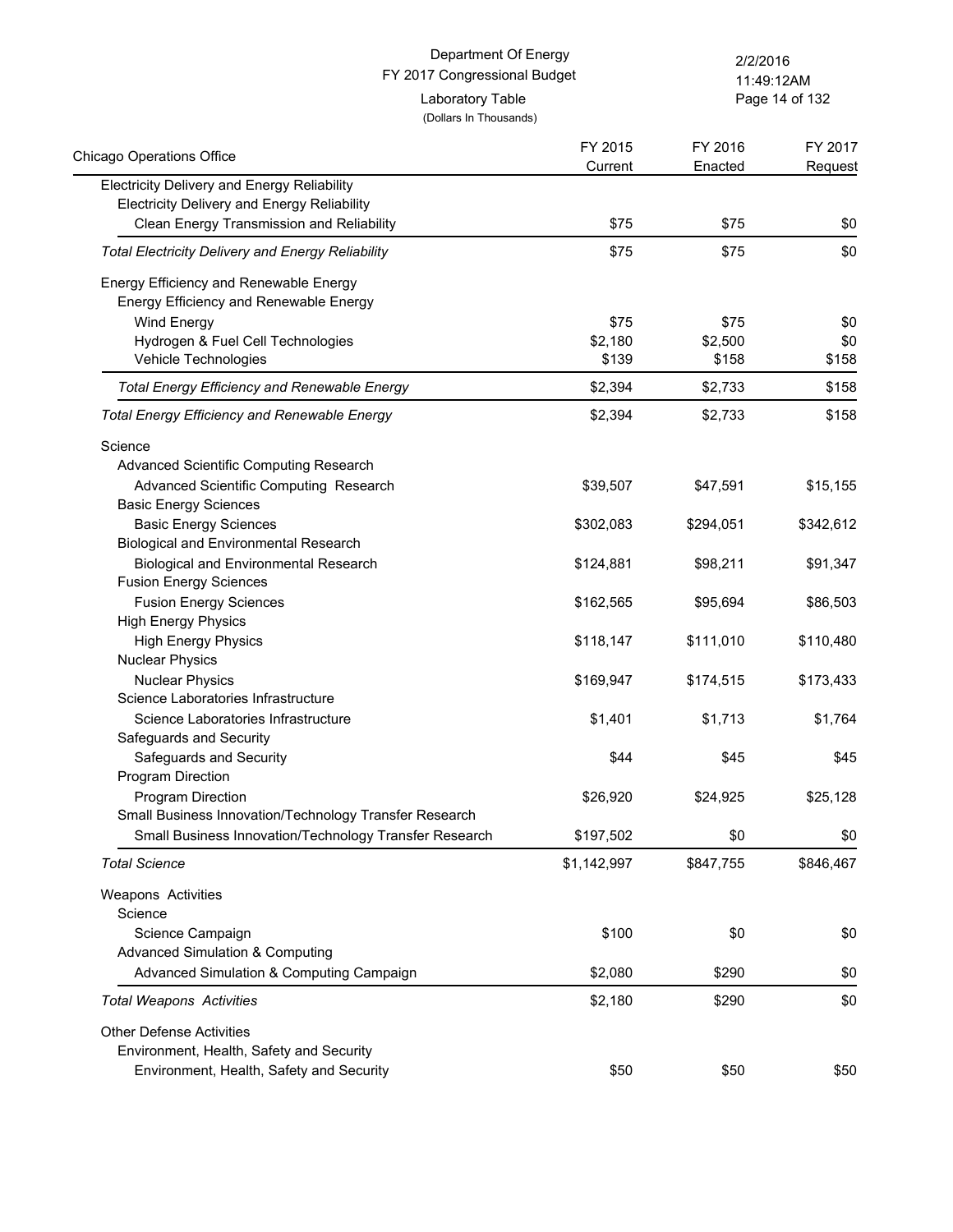|                                                                      | Department Of Energy<br>FY 2017 Congressional Budget<br>Laboratory Table<br>(Dollars In Thousands) | 2/2/2016<br>11:49:12AM<br>Page 15 of 132 |                    |
|----------------------------------------------------------------------|----------------------------------------------------------------------------------------------------|------------------------------------------|--------------------|
| <b>Chicago Operations Office</b>                                     | FY 2015<br>Current                                                                                 | FY 2016<br>Enacted                       | FY 2017<br>Request |
| <b>Total Other Defense Activities</b>                                | \$50                                                                                               | \$50                                     | \$50               |
| Departmental Administration<br><b>Strategic Partnership Projects</b> |                                                                                                    |                                          |                    |
| <b>Strategic Partnership Projects</b><br>Cost of Work for Others     | \$0                                                                                                | \$200                                    | \$13,200           |
| Cost of Work for Others                                              | \$400                                                                                              | \$0                                      | \$0                |
| Total Departmental Administration                                    | \$400                                                                                              | \$200                                    | \$13,200           |
| <b>Total Chicago Operations Office</b>                               | \$1,148,096                                                                                        | \$851,103                                | \$859,875          |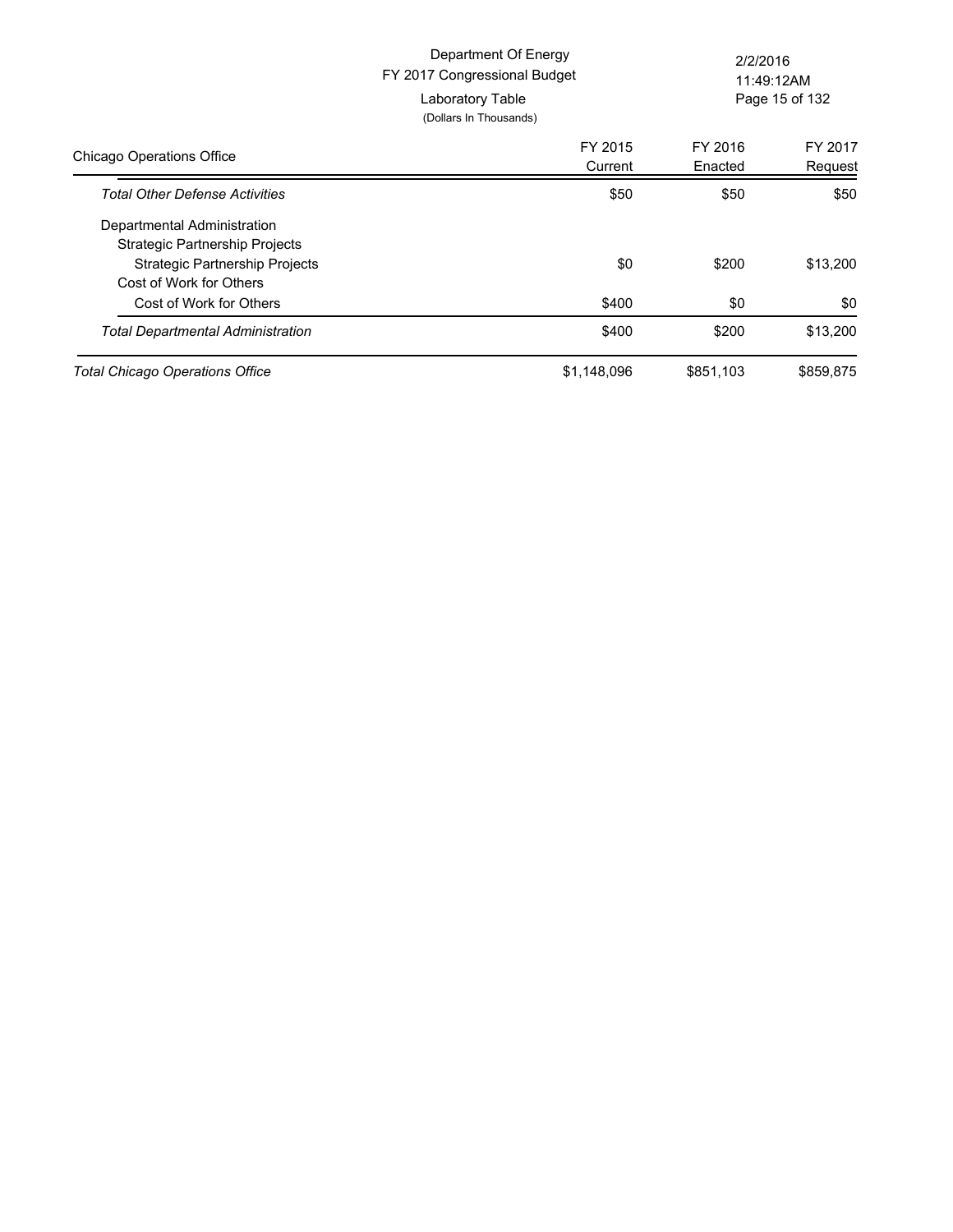## FY 2017 Congressional Budget Department Of Energy 2/2/2016 Laboratory Table

(Dollars In Thousands)

Page 16 of 132 11:49:12AM

| <b>Consolidated Business Center</b>           | FY 2015<br>Current | FY 2016<br>Enacted | FY 2017<br>Request |
|-----------------------------------------------|--------------------|--------------------|--------------------|
| <b>Weapons Activities</b>                     |                    |                    |                    |
| Site Stewardship                              |                    |                    |                    |
| Site Stewardship                              | \$430              | \$0                | \$0                |
| Infrastructure and Operations                 |                    |                    |                    |
| Infrastructure and Operations                 | \$0                | \$470              | \$0                |
| <b>Total Weapons Activities</b>               | \$430              | \$470              | \$0                |
| <b>Other Defense Activities</b>               |                    |                    |                    |
| Environment, Health, Safety and Security      |                    |                    |                    |
| Environment, Health, Safety and Security      | \$259              | \$259              | \$259              |
| <b>Total Other Defense Activities</b>         | \$259              | \$259              | \$259              |
| Defense Nuclear Nonproliferation              |                    |                    |                    |
| <b>Global Threat Reduction Initiative</b>     |                    |                    |                    |
| <b>Global Threat Reduction Initiative</b>     | \$503              | \$0                | \$0                |
| Material Management and Minimization          |                    |                    |                    |
| Material Management and Minimization          | \$0                | \$0                | \$1,000            |
| <b>Total Defense Nuclear Nonproliferation</b> | \$503              | \$0                | \$1,000            |
| Defense Environmental Cleanup                 |                    |                    |                    |
| <b>Program Direction</b>                      |                    |                    |                    |
| <b>Consolidated Business Center</b>           | \$36,220           | \$36,021           | \$33,249           |
| <b>Total Defense Environmental Cleanup</b>    | \$36,220           | \$36,021           | \$33,249           |
| <b>Total Consolidated Business Center</b>     | \$37,412           | \$36,750           | \$34,508           |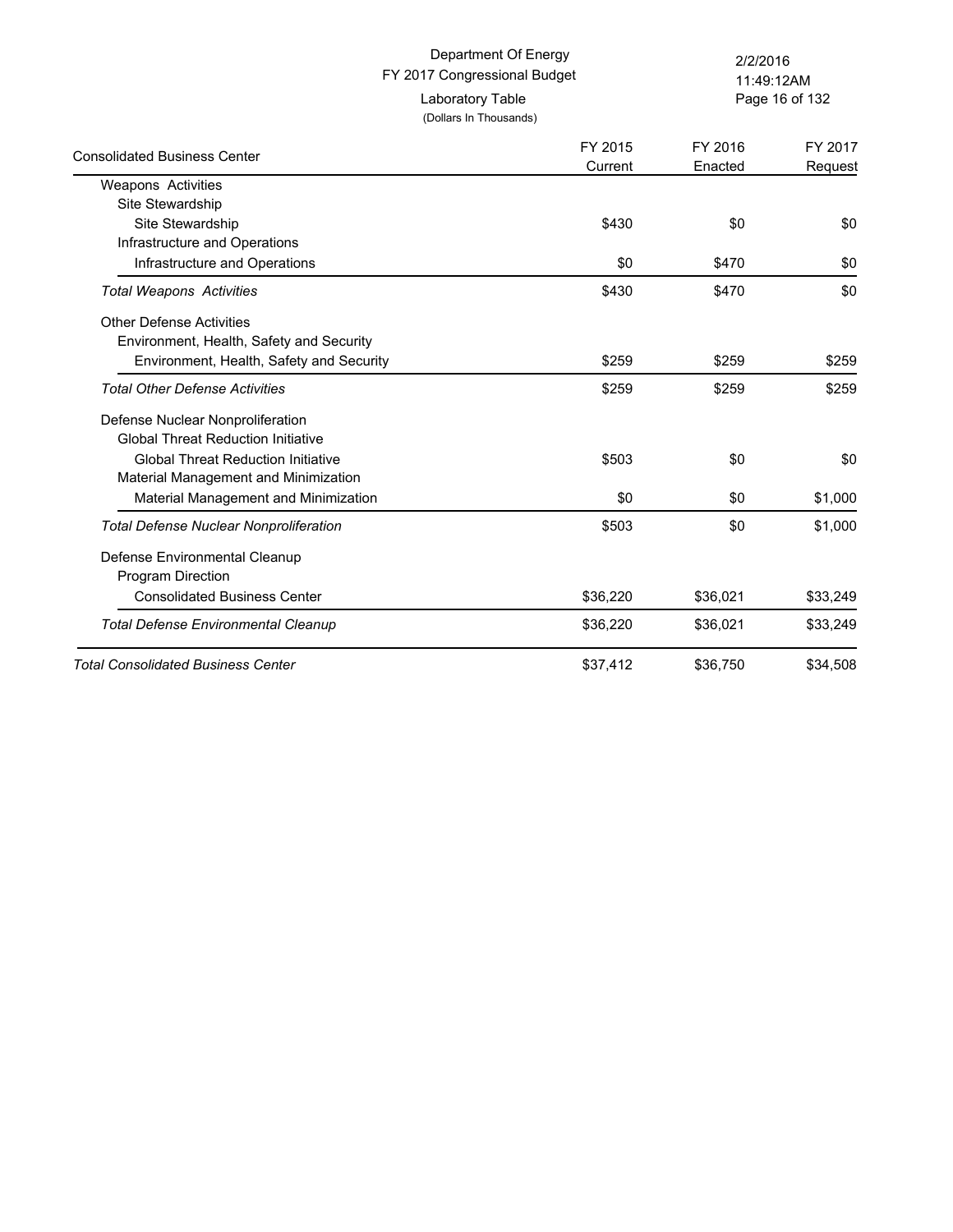|                                                                        | Department Of Energy<br>FY 2017 Congressional Budget | 2/2/2016<br>11:49:12AM |                |
|------------------------------------------------------------------------|------------------------------------------------------|------------------------|----------------|
| Laboratory Table<br>(Dollars In Thousands)                             |                                                      |                        | Page 17 of 132 |
| East Tennessee Technology Park (K25)                                   | FY 2015                                              | FY 2016                | FY 2017        |
|                                                                        | Current                                              | Enacted                | Request        |
| Non-Defense Environmental Cleanup<br><b>Small Sites</b>                |                                                      |                        |                |
| Oak Ridge - ETTP                                                       | \$2,119                                              | \$6,000                | \$0            |
| <b>Total Non-Defense Environmental Cleanup</b>                         | \$2,119                                              | \$6,000                | \$0            |
| Uranium Enrichment Decon, & Decom, Fund<br>Uranium Enrichment D&D Fund |                                                      |                        |                |
| Pension & comm & Reg Suport Oak Ridge                                  | \$19,524                                             | \$16,856               | \$18,772       |
| Oak Ridge                                                              | \$170,067                                            | \$194,673              | \$159,416      |
| Total Uranium Enrichment D&D Fund                                      | \$189,591                                            | \$211,529              | \$178,188      |
| Total Uranium Enrichment Decon, & Decom, Fund                          | \$189,591                                            | \$211,529              | \$178,188      |
| Defense Environmental Cleanup<br>Safeguards and Security               |                                                      |                        |                |
| Oak Ridge Reservation                                                  | \$16,382                                             | \$11,828               | \$15,000       |
| <b>Total Defense Environmental Cleanup</b>                             | \$16,382                                             | \$11,828               | \$15,000       |
| Total East Tennessee Technology Park (K25)                             | \$208,092                                            | \$229,357              | \$193,188      |
|                                                                        |                                                      |                        |                |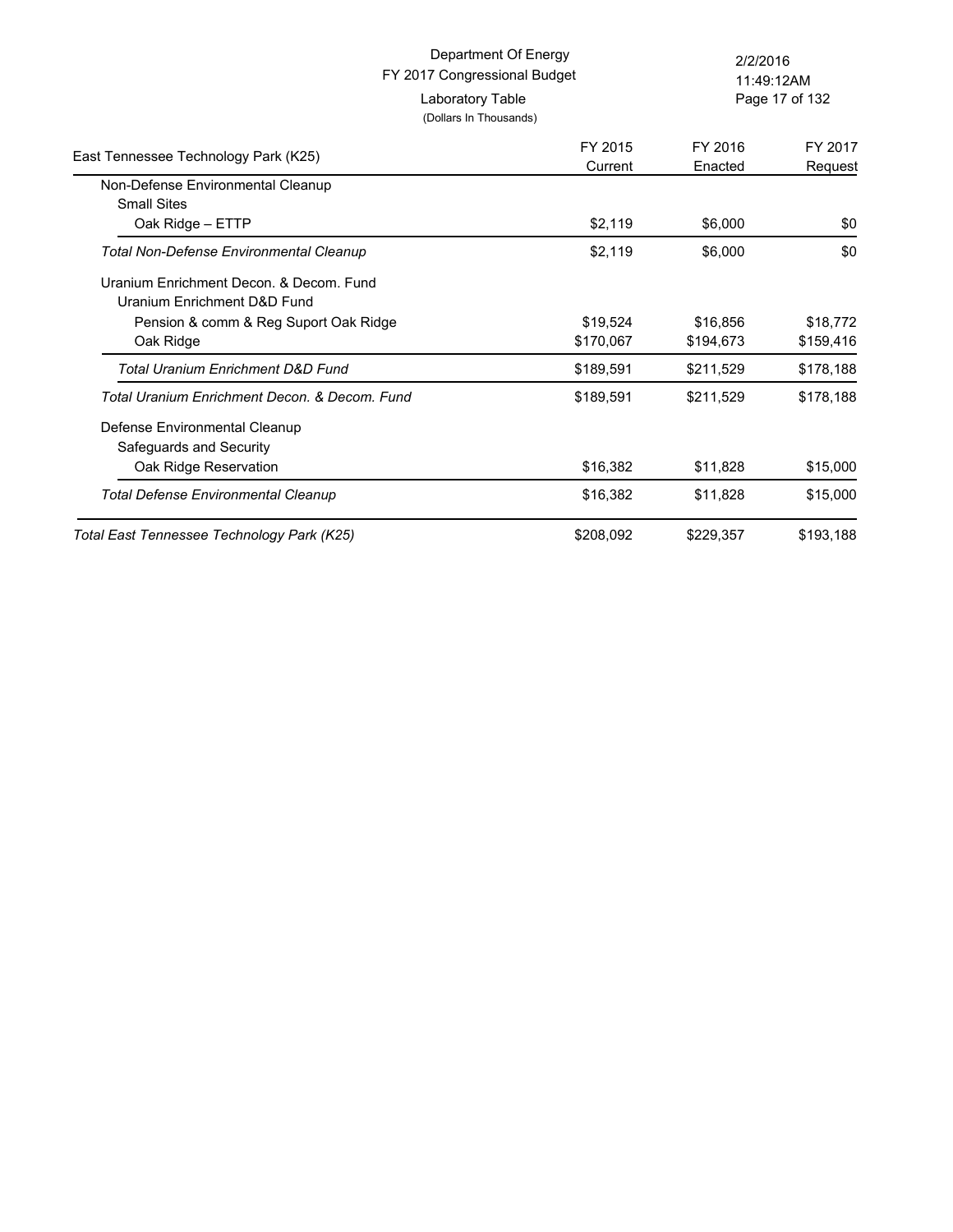|                                                         | Department Of Energy<br>FY 2017 Congressional Budget<br>Laboratory Table<br>(Dollars In Thousands) | 2/2/2016<br>11:49:12AM<br>Page 18 of 132 |                    |
|---------------------------------------------------------|----------------------------------------------------------------------------------------------------|------------------------------------------|--------------------|
| <b>Energy Technology Engineering Center</b>             | FY 2015<br>Current                                                                                 | FY 2016<br>Enacted                       | FY 2017<br>Request |
| Non-Defense Environmental Cleanup<br><b>Small Sites</b> |                                                                                                    |                                          |                    |
| <b>Small Sites</b>                                      | \$8,959                                                                                            | \$10,459                                 | \$10,459           |
| Total Non-Defense Environmental Cleanup                 | \$8,959                                                                                            | \$10,459                                 | \$10,459           |
| Defense Environmental Cleanup<br>Oak Ridge Reservation  |                                                                                                    |                                          |                    |
| Nuclear Facility D & D, ETTP                            | \$0                                                                                                | \$0                                      | \$100              |
| Total Defense Environmental Cleanup                     | \$0                                                                                                | \$0                                      | \$100              |
| <b>Total Energy Technology Engineering Center</b>       | \$8,959                                                                                            | \$10,459                                 | \$10,559           |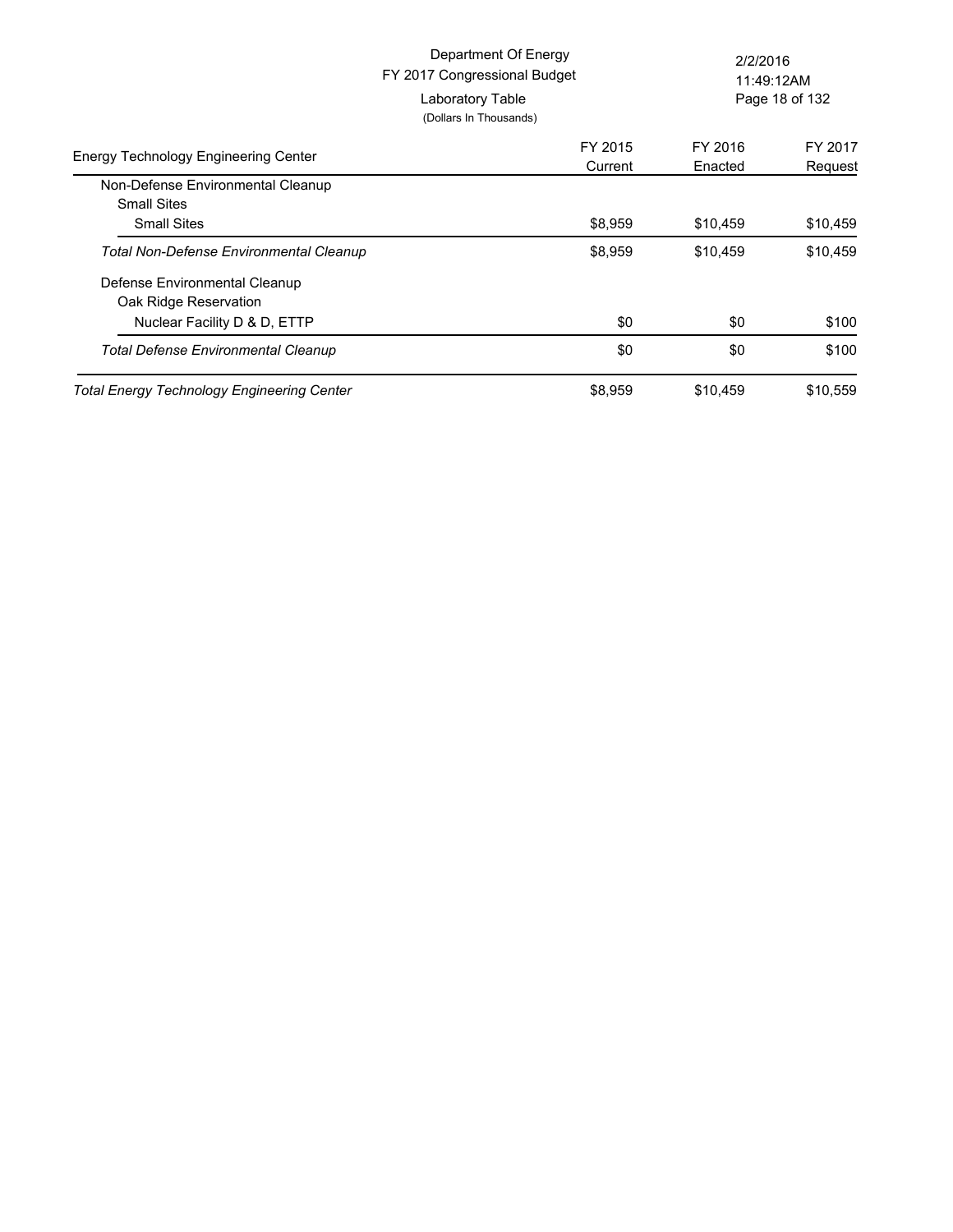#### FY 2017 Congressional Budget Department Of Energy 2/2/2016

(Dollars In Thousands)

Laboratory Table

Page 19 of 132 11:49:12AM

| Fermi National Accelerator Laboratory             | FY 2015<br>Current | FY 2016<br>Enacted | FY 2017<br>Request |
|---------------------------------------------------|--------------------|--------------------|--------------------|
| Science                                           |                    |                    |                    |
| Advanced Scientific Computing Research            |                    |                    |                    |
| Advanced Scientific Computing Research            | \$1,809            | \$80               | \$530              |
| <b>Basic Energy Sciences</b>                      |                    |                    |                    |
| <b>Basic Energy Sciences</b>                      | \$675              | \$0                | \$0                |
| <b>High Energy Physics</b>                        |                    |                    |                    |
| <b>High Energy Physics</b>                        | \$366,745          | \$357,935          | \$386,303          |
| <b>Nuclear Physics</b>                            |                    |                    |                    |
| <b>Nuclear Physics</b>                            | \$755              | \$25               | \$25               |
| Workforce Development for Teachers and Scientists |                    |                    |                    |
| Workforce Development for Teachers and Scientists | \$210              | \$0                | \$0                |
| Science Laboratories Infrastructure               |                    |                    |                    |
| Science Laboratories Infrastructure               | \$0                | \$9,000            | \$2,500            |
| Safeguards and Security                           |                    |                    |                    |
| Safeguards and Security                           | \$3,734            | \$5,064            | \$5,281            |
| <b>Total Science</b>                              | \$373,928          | \$372,104          | \$394,639          |
| Total Fermi National Accelerator Laboratory       | \$373,928          | \$372,104          | \$394,639          |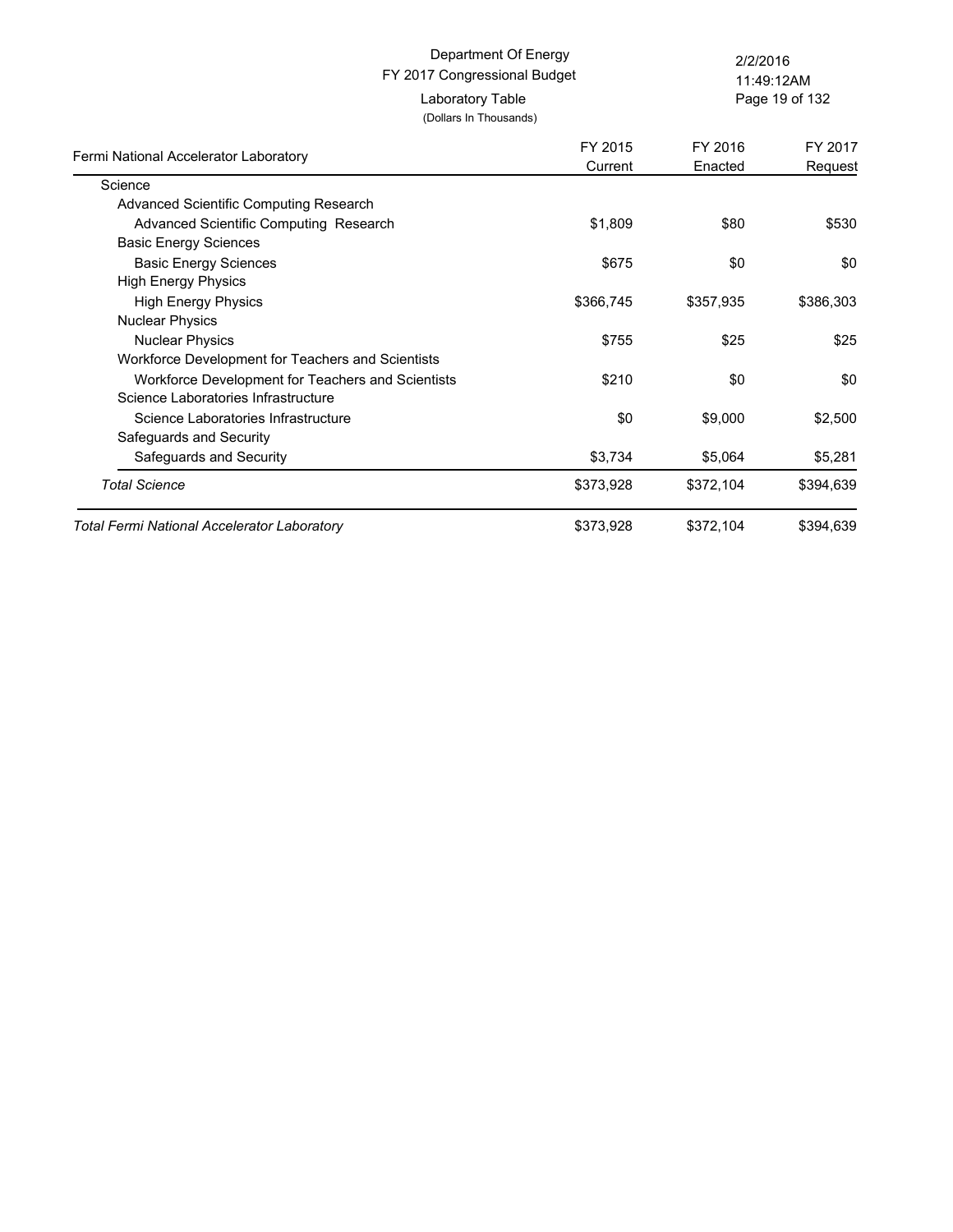|                                | Department Of Energy<br>FY 2017 Congressional Budget<br>Laboratory Table<br>(Dollars In Thousands) | 2/2/2016<br>11:49:12AM<br>Page 20 of 132 |         |
|--------------------------------|----------------------------------------------------------------------------------------------------|------------------------------------------|---------|
| Fermi Site Office              | FY 2015                                                                                            | FY 2016                                  | FY 2017 |
|                                | Current                                                                                            | Enacted                                  | Request |
| Science                        |                                                                                                    |                                          |         |
| <b>Program Direction</b>       |                                                                                                    |                                          |         |
| Program Direction              | \$2,277                                                                                            | \$2,496                                  | \$2,640 |
| <b>Total Science</b>           | \$2,277                                                                                            | \$2,496                                  | \$2,640 |
| <b>Total Fermi Site Office</b> | \$2.277                                                                                            | \$2.496                                  | \$2,640 |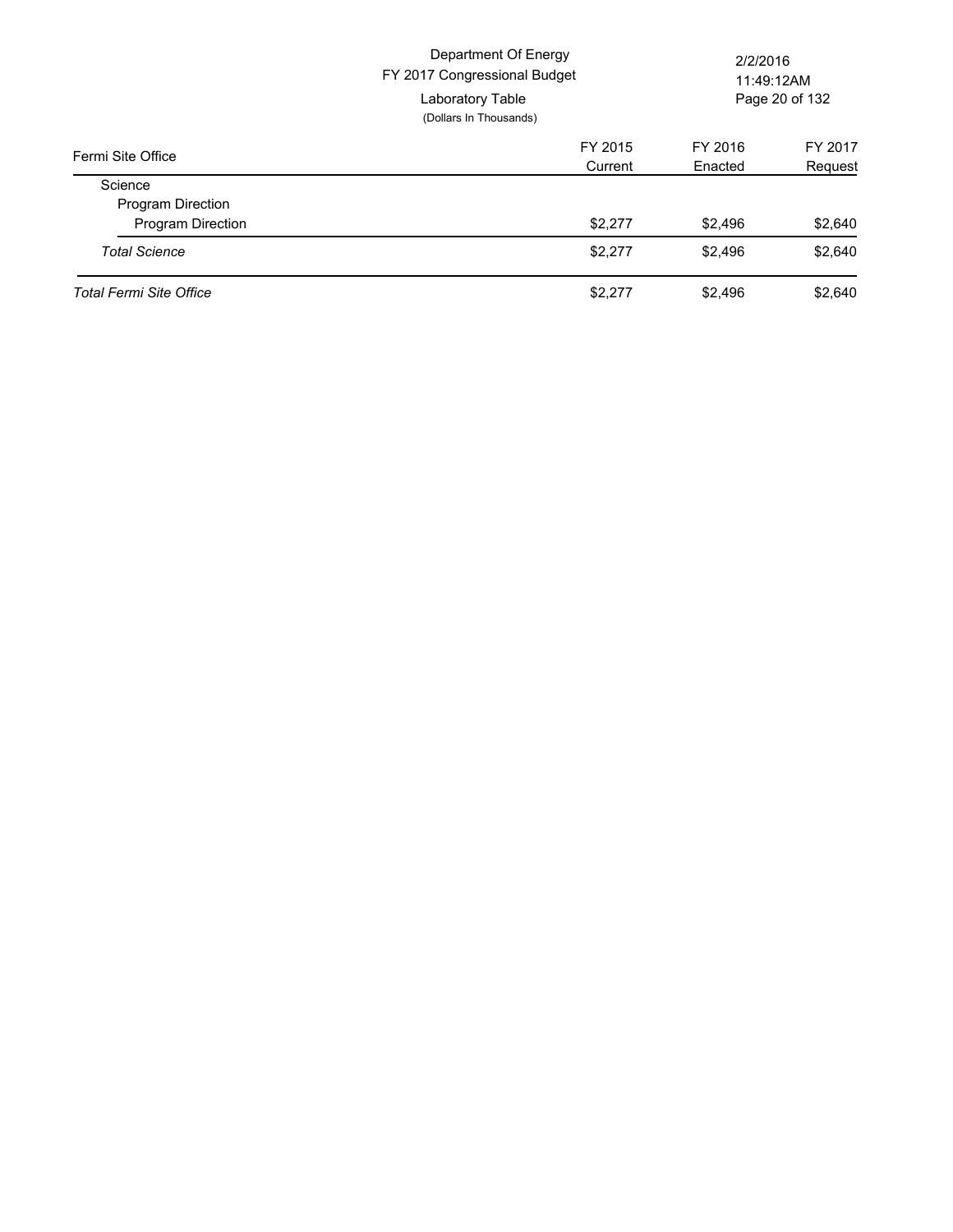|                                                       | Department Of Energy<br>FY 2017 Congressional Budget<br>Laboratory Table<br>(Dollars In Thousands) |                    | 2/2/2016<br>11:49:12AM<br>Page 21 of 132 |  |
|-------------------------------------------------------|----------------------------------------------------------------------------------------------------|--------------------|------------------------------------------|--|
| Fernald Environmental Management Project              | FY 2015<br>Current                                                                                 | FY 2016<br>Enacted | FY 2017<br>Request                       |  |
| Defense Environmental Cleanup<br><b>Closure Sites</b> |                                                                                                    |                    |                                          |  |
| Fernald<br><b>Total Defense Environmental Cleanup</b> | \$1,500<br>\$1,500                                                                                 | \$1,300<br>\$1,300 | \$1,000<br>\$1,000                       |  |
| Total Fernald Environmental Management Project        | \$1,500                                                                                            | \$1,300            | \$1,000                                  |  |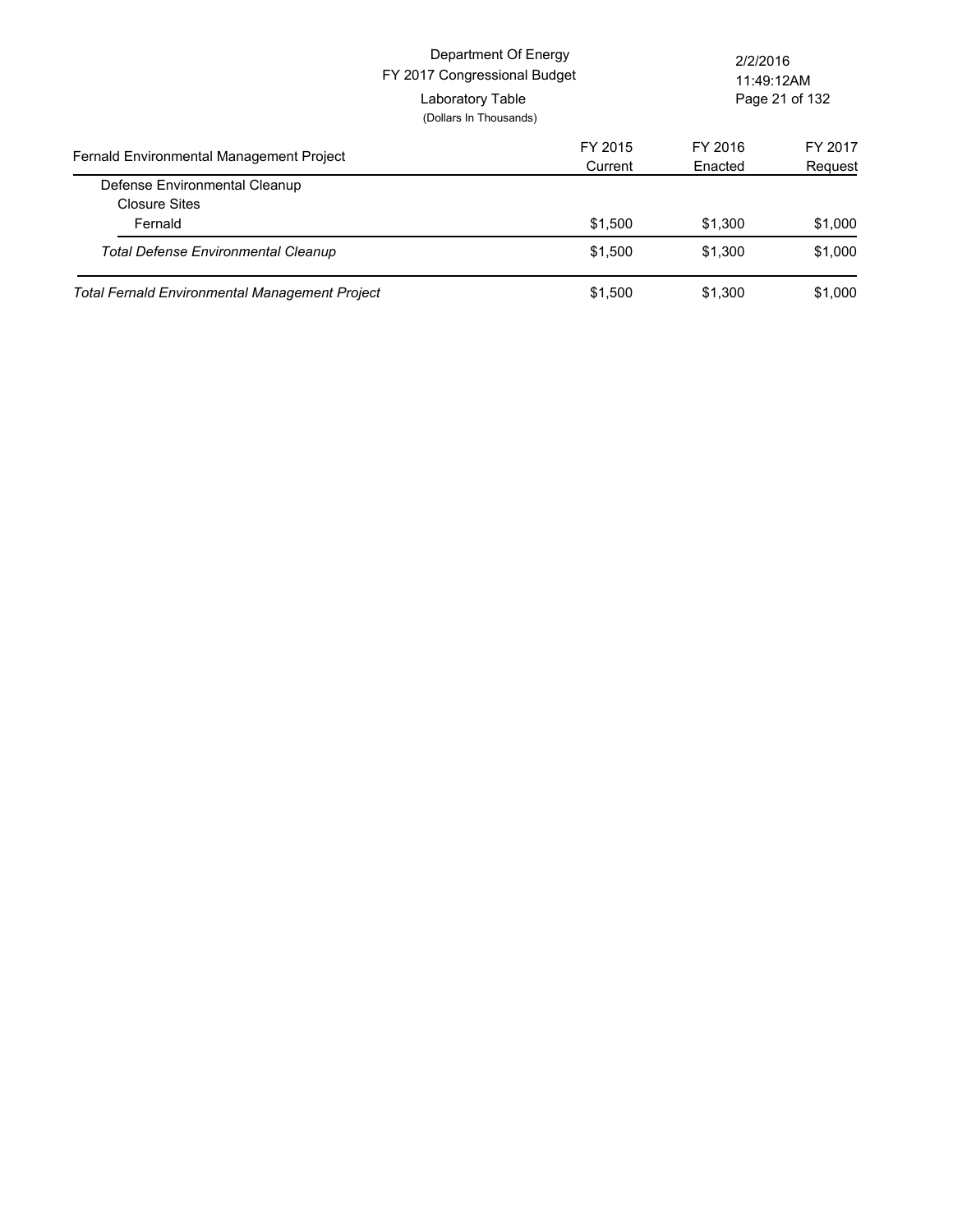| <b>Fernald Site</b>                   | Department Of Energy<br>FY 2017 Congressional Budget<br>Laboratory Table<br>(Dollars In Thousands) | 2/2/2016<br>11:49:12AM<br>Page 22 of 132 |          |
|---------------------------------------|----------------------------------------------------------------------------------------------------|------------------------------------------|----------|
|                                       | FY 2015                                                                                            | FY 2016                                  | FY 2017  |
|                                       | Current                                                                                            | Enacted                                  | Request  |
| <b>Other Defense Activities</b>       |                                                                                                    |                                          |          |
| Office of Legacy Management           |                                                                                                    |                                          |          |
| Legacy Management                     | \$16,202                                                                                           | \$15,785                                 | \$13,369 |
| <b>Total Other Defense Activities</b> | \$16,202                                                                                           | \$15,785                                 | \$13,369 |
| <b>Total Fernald Site</b>             | \$16,202                                                                                           | \$15.785                                 | \$13.369 |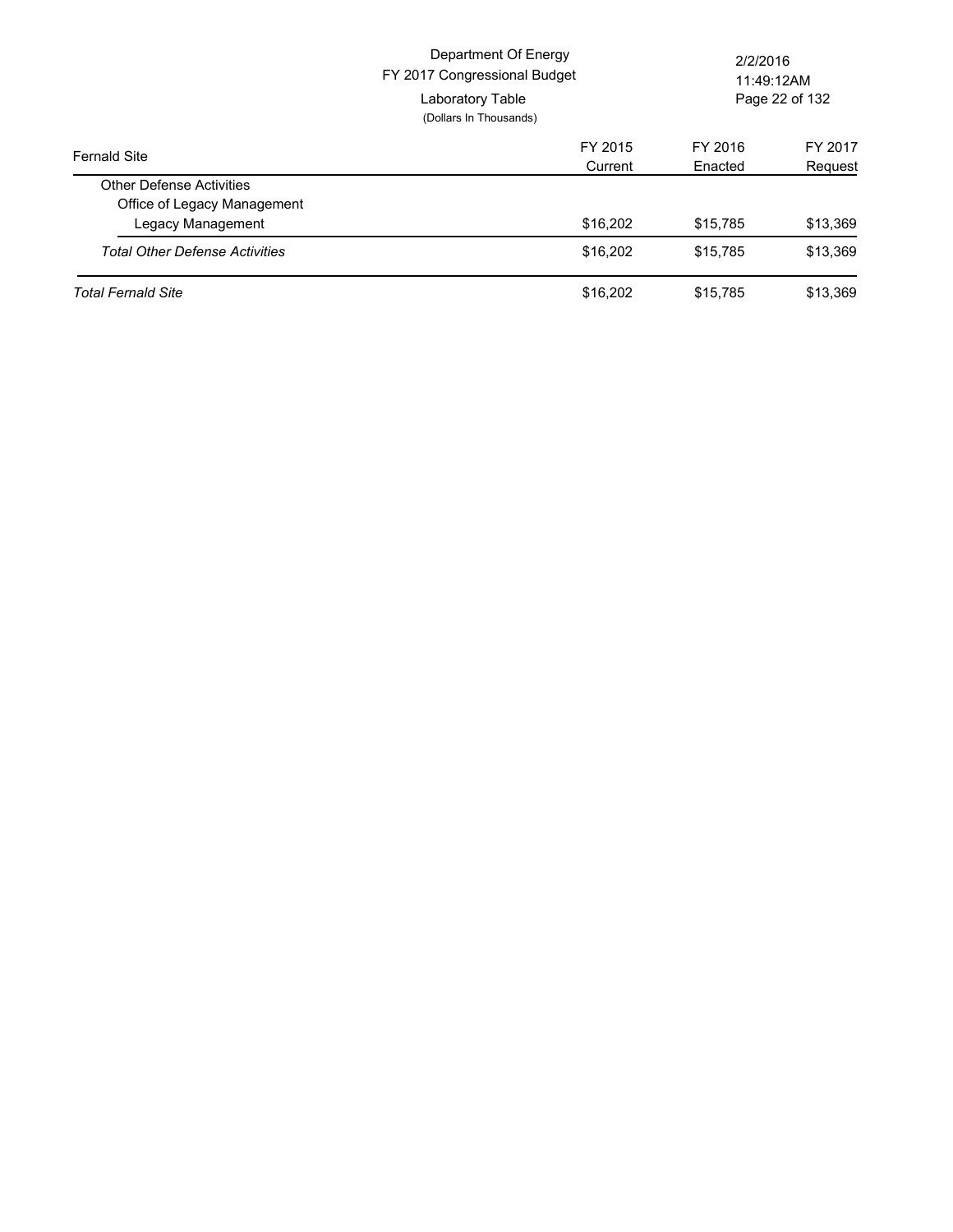|                                                                              | Department Of Energy<br>FY 2017 Congressional Budget<br>Laboratory Table<br>(Dollars In Thousands) |          | 2/2/2016<br>11:49:12AM<br>Page 23 of 132 |          |
|------------------------------------------------------------------------------|----------------------------------------------------------------------------------------------------|----------|------------------------------------------|----------|
| <b>General Atomics Site</b>                                                  |                                                                                                    | FY 2015  | FY 2016                                  | FY 2017  |
| <b>Weapons Activities</b><br>Inertial Confinement Fusion Ignition High Yield |                                                                                                    | Current  | Enacted                                  | Request  |
| Inertial Confinement Fusion Ignition High Yield Campaign                     |                                                                                                    | \$22,973 | \$24,000                                 | \$24,420 |
| <b>Total Weapons Activities</b>                                              |                                                                                                    | \$22,973 | \$24,000                                 | \$24,420 |
| <b>Total General Atomics Site</b>                                            |                                                                                                    | \$22,973 | \$24,000                                 | \$24,420 |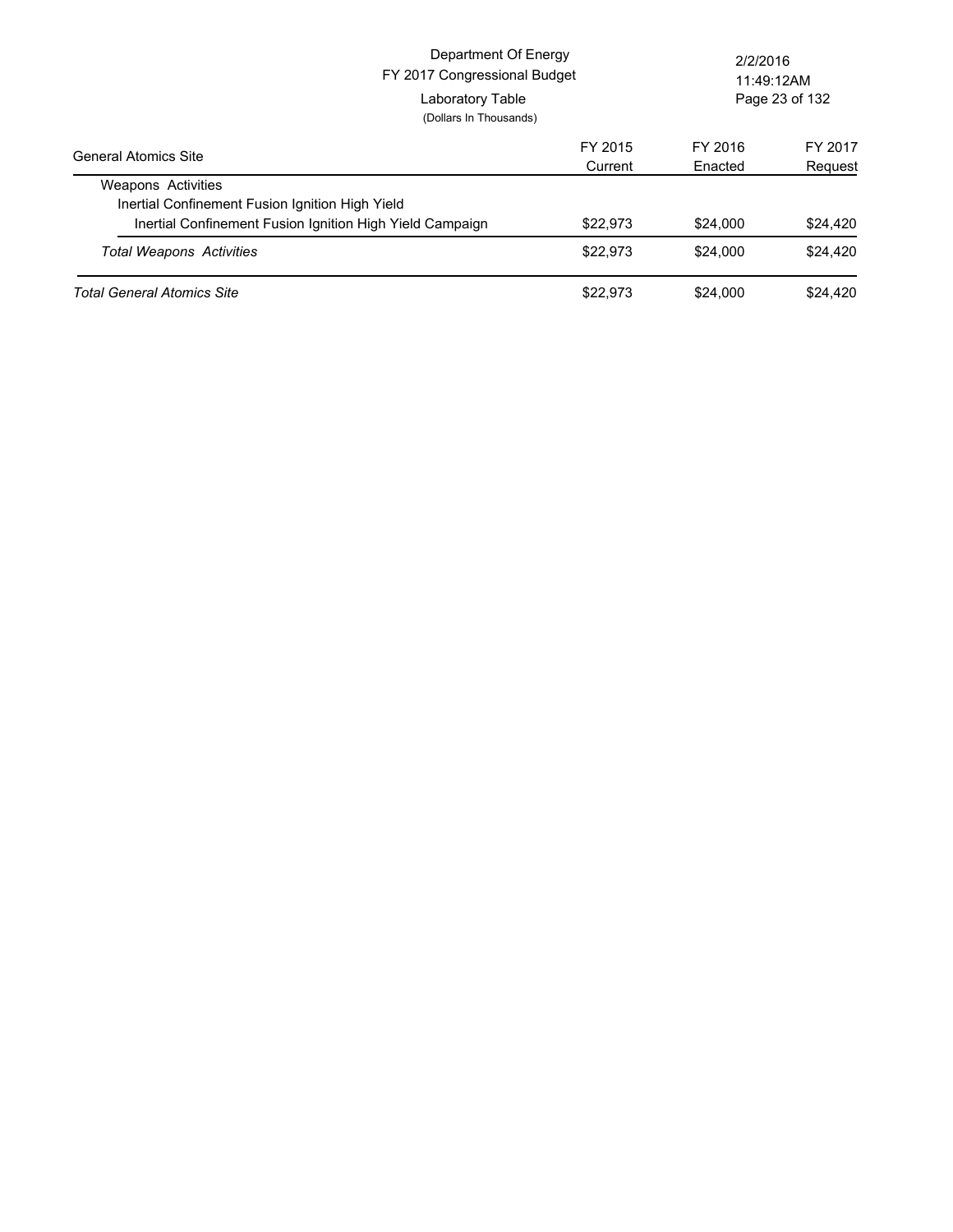## FY 2017 Congressional Budget Department Of Energy 2/2/2016 Laboratory Table

11:49:12AM

(Dollars In Thousands)

Page 24 of 132

|                                                     | FY 2015   | FY 2016   | FY 2017   |
|-----------------------------------------------------|-----------|-----------|-----------|
| Golden Field Office                                 | Current   | Enacted   | Request   |
| Energy Efficiency and Renewable Energy              |           |           |           |
| Energy Efficiency and Renewable Energy              |           |           |           |
| Wind Energy                                         | \$50,671  | \$52,550  | \$83,789  |
| Program Direction                                   | \$27,919  | \$27,394  | \$27,085  |
| Geothermal Technologies                             | \$3,747   | \$15,800  | \$28,500  |
| Hydrogen & Fuel Cell Technologies                   | \$34,460  | \$38,050  | \$43,080  |
| <b>Water Power</b>                                  | \$31,400  | \$45,924  | \$44,581  |
| Solar Energy                                        | \$152,400 | \$162,400 | \$200,445 |
| Vehicle Technologies                                | \$0       | \$0       | \$0       |
| <b>Building Technologies</b>                        | \$19,327  | \$49,135  | \$142,720 |
| Federal Energy Management Program                   | \$4,950   | \$5,380   | \$8,569   |
| <b>Weatherization Assistance</b>                    | \$1,200   | \$1,100   | \$2,200   |
| State Energy Program                                | \$7,289   | \$7,215   | \$21,340  |
| <b>Tribal Energy Activities</b>                     | \$0       | \$0       | \$0       |
| <b>Advanced Manufacturing</b>                       | \$119,424 | \$143,663 | \$174,225 |
| <b>Strategic Programs</b>                           | \$3,155   | \$3,200   | \$5,950   |
| <b>Bioenergy Technologies</b>                       | \$41,612  | \$45,930  | \$136,812 |
| Cities, Counties and Communities Energy Program     | \$0       | \$0       | \$22,000  |
| <b>Total Energy Efficiency and Renewable Energy</b> | \$497,554 | \$597,741 | \$941,296 |
| <b>Total Energy Efficiency and Renewable Energy</b> | \$497,554 | \$597,741 | \$941,296 |
| Indian Energy Policy and Programs                   |           |           |           |
| Indian Energy Policy and Programs                   |           |           |           |
| Program Direction                                   | \$0       | \$660     | \$700     |
| <b>Tribal Energy Program</b>                        | \$10,990  | \$9,900   | \$12,130  |
| Total Indian Energy Policy and Programs             | \$10,990  | \$10,560  | \$12,830  |
| <b>Total Indian Energy Policy and Programs</b>      | \$10,990  | \$10,560  | \$12,830  |
| <b>Total Golden Field Office</b>                    | \$508,544 | \$608,301 | \$954,126 |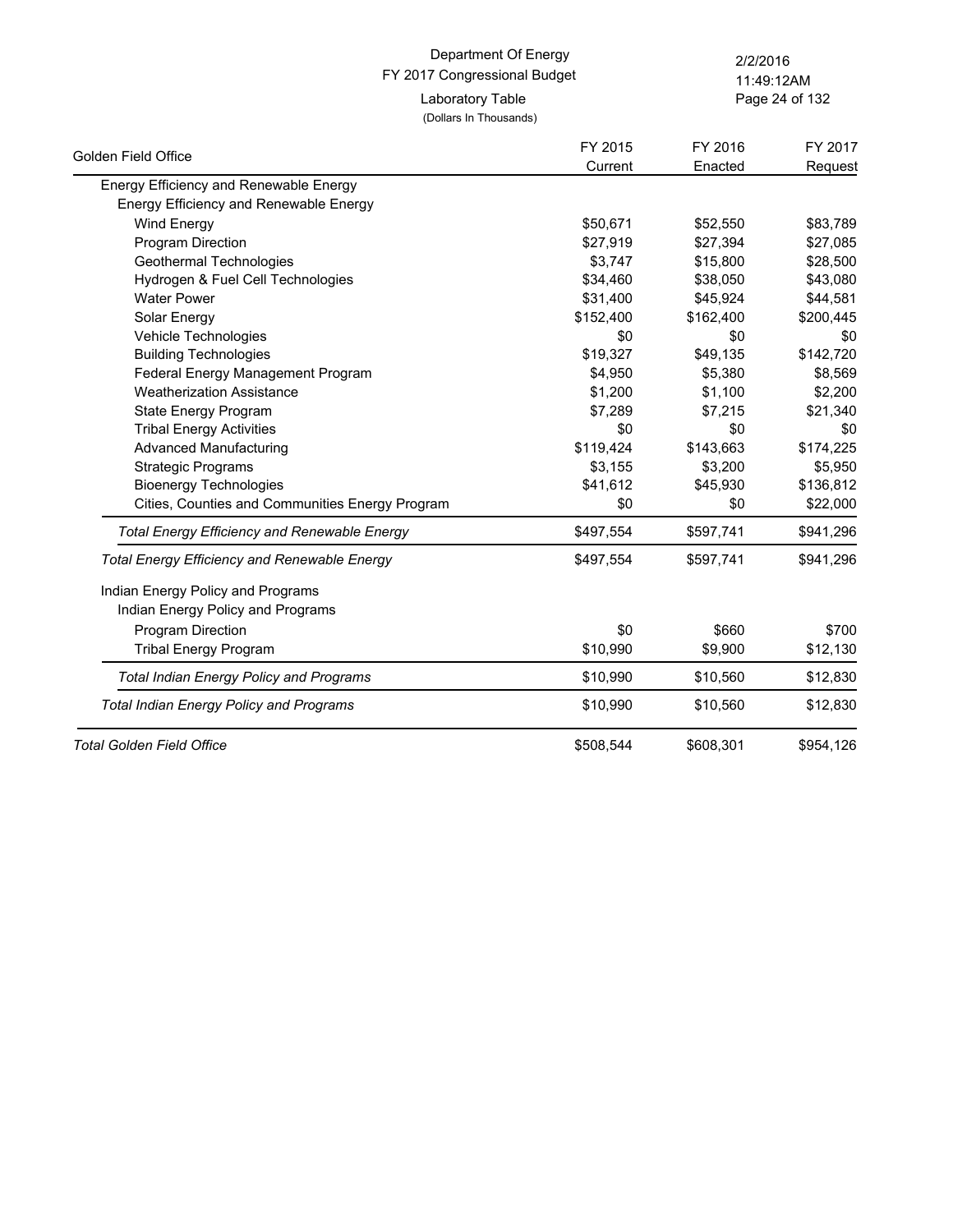|                                       | Department Of Energy<br>FY 2017 Congressional Budget<br>Laboratory Table<br>(Dollars In Thousands) | 2/2/2016<br>11:49:12AM<br>Page 25 of 132 |          |
|---------------------------------------|----------------------------------------------------------------------------------------------------|------------------------------------------|----------|
| <b>Grand Junction Office</b>          | FY 2015                                                                                            | FY 2016                                  | FY 2017  |
|                                       | Current                                                                                            | Enacted                                  | Request  |
| <b>Other Defense Activities</b>       |                                                                                                    |                                          |          |
| Office of Legacy Management           |                                                                                                    |                                          |          |
| Legacy Management                     | \$33.641                                                                                           | \$34.150                                 | \$34,205 |
| <b>Total Other Defense Activities</b> | \$33,641                                                                                           | \$34.150                                 | \$34.205 |
| <b>Total Grand Junction Office</b>    | \$33.641                                                                                           | \$34.150                                 | \$34.205 |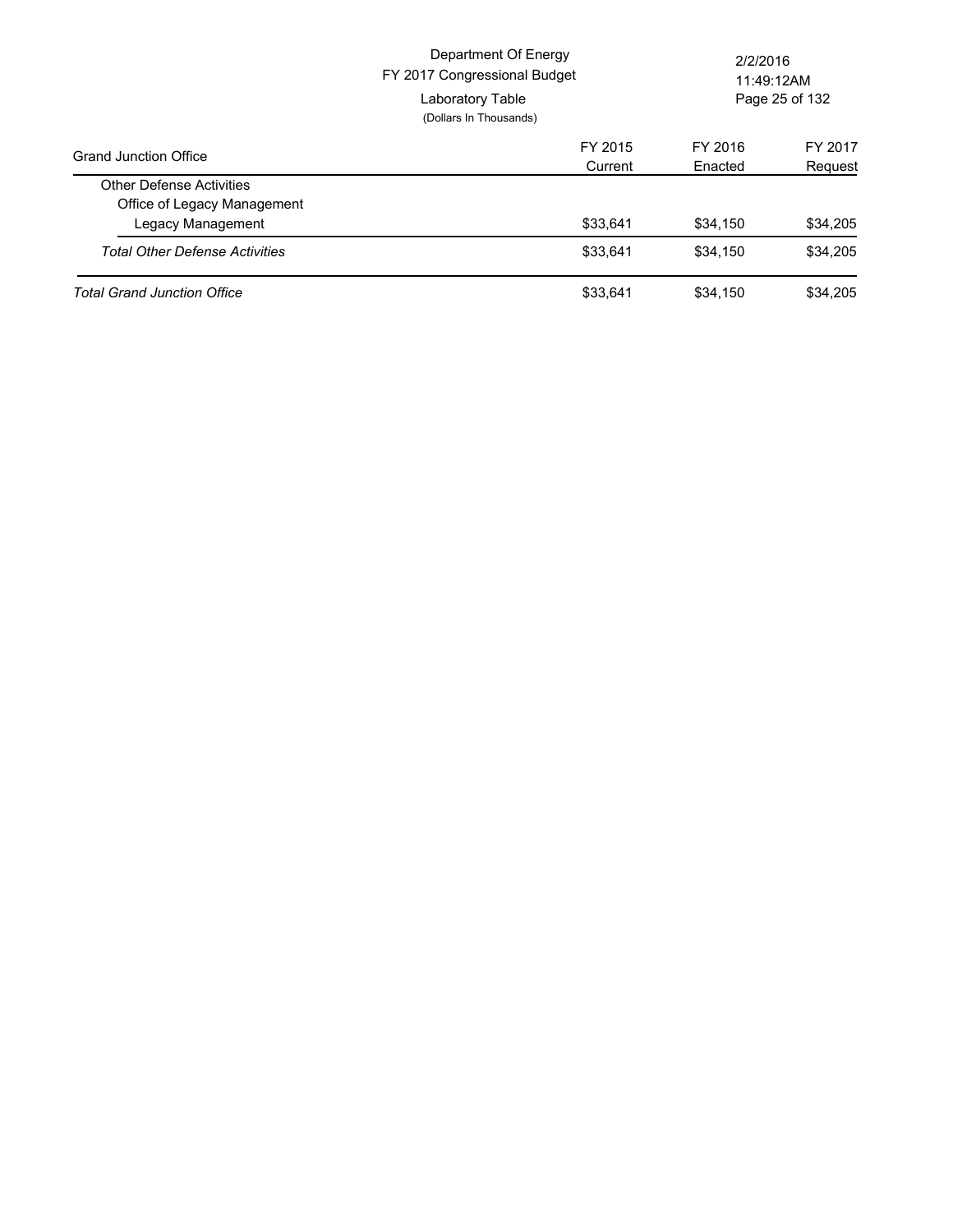| Department Of Energy<br>FY 2017 Congressional Budget                                     |                                            | 2/2/2016<br>11:49:12AM |                       |
|------------------------------------------------------------------------------------------|--------------------------------------------|------------------------|-----------------------|
|                                                                                          | Laboratory Table<br>(Dollars In Thousands) | Page 26 of 132         |                       |
| <b>Hanford Site</b>                                                                      | FY 2015<br>Current                         | FY 2016<br>Enacted     | FY 2017<br>Request    |
| Non-Defense Environmental Cleanup<br><b>Fast Flux Test Reactor Facility</b>              |                                            |                        |                       |
| <b>Fast Flux Test Reactor Facility</b><br><b>Total Non-Defense Environmental Cleanup</b> | \$2,562<br>\$2,562                         | \$2,562<br>\$2,562     | \$2,240<br>\$2,240    |
| Defense Environmental Cleanup<br>Hanford Site                                            |                                            |                        |                       |
| Central Plateau Remediation<br>River Corridor & Other Cleanup Operations                 | \$543,511<br>\$377,788                     | \$632,179<br>\$270,710 | \$641,304<br>\$64,755 |
| <b>Total Hanford Site</b><br>Safeguards and Security                                     | \$921,299                                  | \$902,889              | \$706,059             |
| Richland/Hanford Site                                                                    | \$63,668                                   | \$65,501               | \$72,000              |
| <b>Total Defense Environmental Cleanup</b>                                               | \$984,967                                  | \$968,390              | \$778,059             |
| Total Hanford Site                                                                       | \$987,529                                  | \$970,952              | \$780,299             |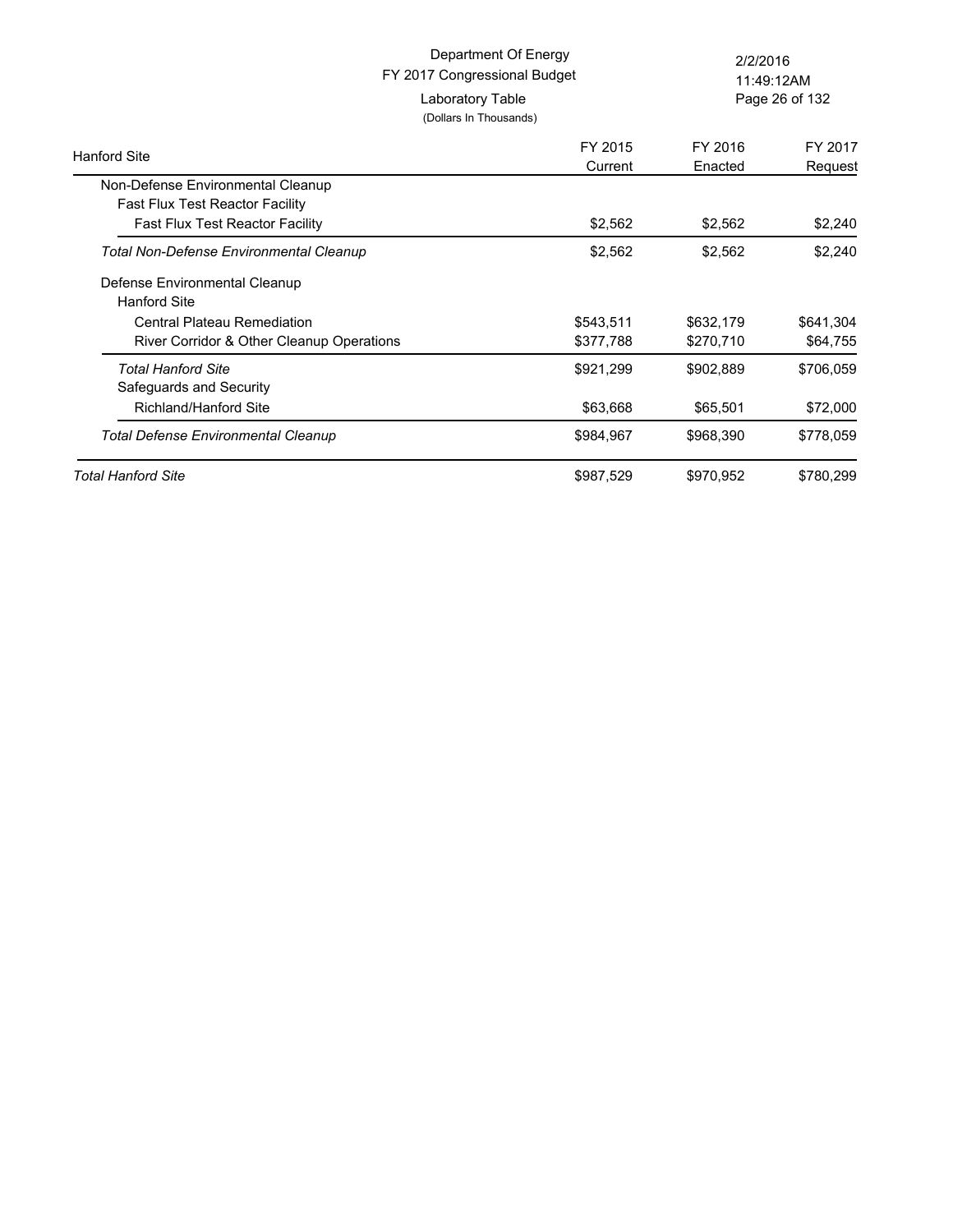|                                                                                                   | Department Of Energy<br>FY 2017 Congressional Budget |                    | 2/2/2016<br>11:49:12AM |  |
|---------------------------------------------------------------------------------------------------|------------------------------------------------------|--------------------|------------------------|--|
|                                                                                                   | Laboratory Table<br>(Dollars In Thousands)           |                    | Page 27 of 132         |  |
| Idaho National Laboratory                                                                         | FY 2015<br>Current                                   | FY 2016<br>Enacted | FY 2017<br>Request     |  |
| Non-Defense Environmental Cleanup                                                                 |                                                      |                    |                        |  |
| <b>Small Sites</b>                                                                                |                                                      |                    |                        |  |
| <b>Small Sites</b>                                                                                | \$24,726                                             | \$5,919            | \$8,000                |  |
| <b>Total Non-Defense Environmental Cleanup</b>                                                    | \$24,726                                             | \$5,919            | \$8,000                |  |
| <b>Electricity Delivery and Energy Reliability</b><br>Electricity Delivery and Energy Reliability |                                                      |                    |                        |  |
| Clean Energy Transmission and Reliability                                                         | \$100                                                | \$0                | \$0                    |  |
| <b>Energy Storage</b>                                                                             | \$50                                                 | \$0                | \$0                    |  |
| <b>Cybersecurity for Energy Delivery Systems</b>                                                  | \$1,149                                              | \$181              | \$254                  |  |
| <b>National Electricity Delivery</b>                                                              | \$50                                                 | \$50               | \$50                   |  |
| <b>Transformer Resilience and Advanced Components</b>                                             | \$0                                                  | \$300              | \$1,000                |  |
| <b>Total Electricity Delivery and Energy Reliability</b>                                          | \$1,349                                              | \$531              | \$1,304                |  |
| <b>Total Electricity Delivery and Energy Reliability</b>                                          | \$1,349                                              | \$531              | \$1,304                |  |
| <b>Nuclear Energy</b>                                                                             |                                                      |                    |                        |  |
| Fuel Cycle R & D                                                                                  |                                                      |                    |                        |  |
| Fuel Cycle R & D                                                                                  | \$47,400                                             | \$39,500           | \$36,300               |  |
| Radiological Facilities Management                                                                |                                                      |                    |                        |  |
| Radiological Facilities Management                                                                | \$4,882                                              | \$6,500            | \$6,700                |  |
| Idaho Facilities Management                                                                       |                                                      |                    |                        |  |
| Idaho Facilities Management                                                                       | \$199,467                                            | \$215,443          | \$219,316              |  |
| Idaho Sitewide Safeguards and Security                                                            |                                                      |                    |                        |  |
| Idaho Sitewide Safeguards and Security<br>Nuclear Energy Enabling Technologies                    | \$100,981                                            | \$123,019          | \$126,203              |  |
|                                                                                                   |                                                      |                    |                        |  |
| Nuclear Energy Enabling Technologies<br>Reactors Concepts RD&D                                    | \$44,546                                             | \$49,939           | \$29,562               |  |
| Reactors Concepts RD&D                                                                            | \$52,807                                             | \$51,598           | \$45,260               |  |
| International Nuclear Energy Cooperation                                                          |                                                      |                    |                        |  |
| International Nuclear Energy Cooperation                                                          | \$870                                                | \$1,155            | \$1,030                |  |
| <b>SMR Licensing Technical Support</b>                                                            |                                                      |                    |                        |  |
| <b>SMR Licensing Technical Support</b>                                                            | \$0                                                  | \$1,000            | \$500                  |  |
| <b>Total Nuclear Energy</b>                                                                       | \$450,953                                            | \$488,154          | \$464,871              |  |
| Energy Efficiency and Renewable Energy                                                            |                                                      |                    |                        |  |
| Energy Efficiency and Renewable Energy                                                            |                                                      |                    |                        |  |
| <b>Wind Energy</b>                                                                                | \$870                                                | \$297              | \$0                    |  |
| Geothermal Technologies                                                                           | \$2,807                                              | \$1,900            | \$3,874                |  |
| Hydrogen & Fuel Cell Technologies                                                                 | \$1,200                                              | \$100              | \$2,300                |  |
| Vehicle Technologies                                                                              | \$9,640                                              | \$10,966           | \$10,966               |  |
| Federal Energy Management Program                                                                 | \$237                                                | \$258              | \$410                  |  |
| <b>Advanced Manufacturing</b>                                                                     | \$250                                                | \$200              | \$250                  |  |
| <b>Strategic Programs</b>                                                                         | \$225                                                | \$0                | \$0                    |  |
| <b>Bioenergy Technologies</b>                                                                     | \$15,438                                             | \$14,890           | \$13,864               |  |
| <b>Total Energy Efficiency and Renewable Energy</b>                                               | \$30,667                                             | \$28,611           | \$31,664               |  |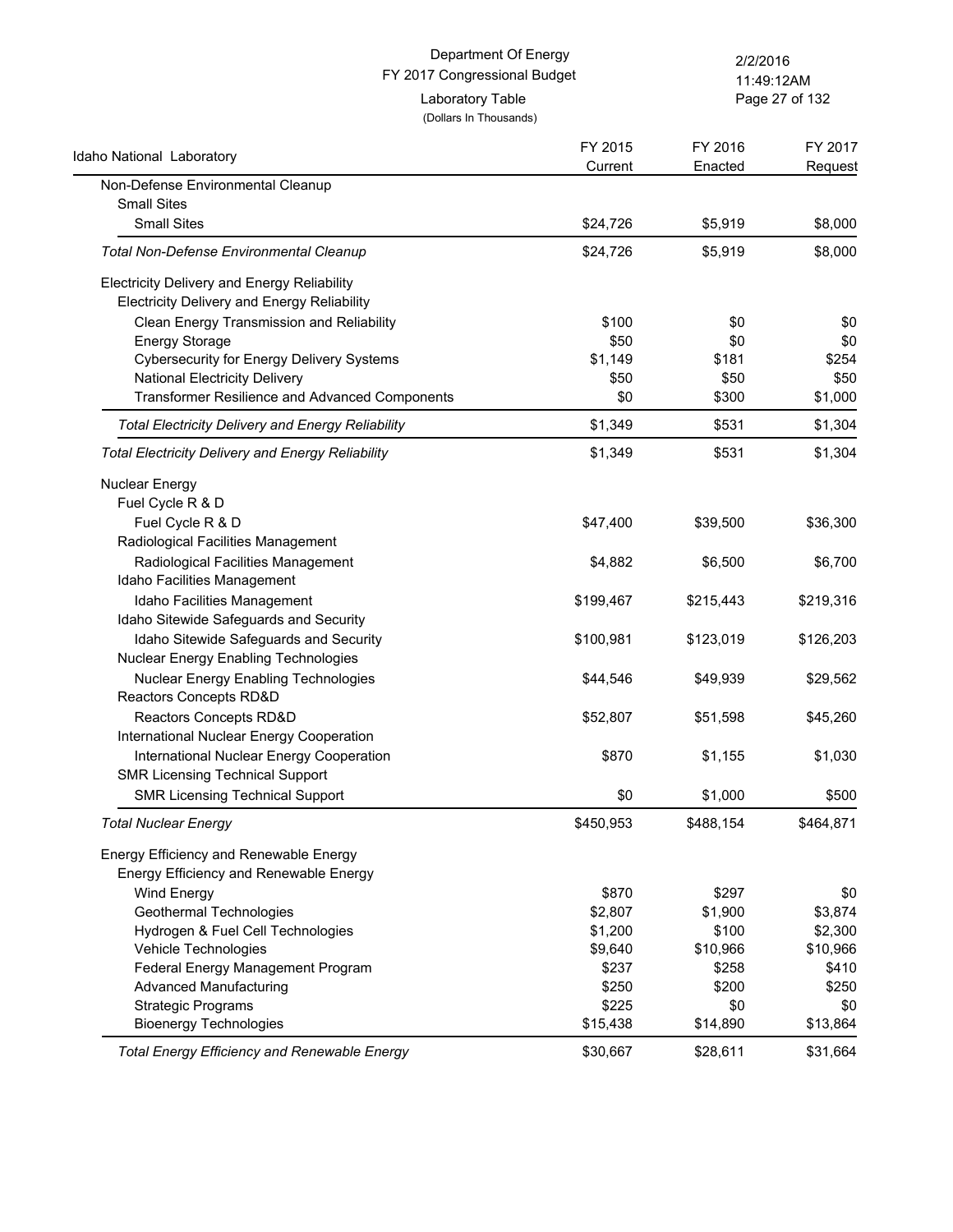Page 28 of 132 11:49:12AM

| Idaho National Laboratory                           | FY 2015<br>Current | FY 2016<br>Enacted | FY 2017<br>Request |
|-----------------------------------------------------|--------------------|--------------------|--------------------|
| <b>Total Energy Efficiency and Renewable Energy</b> | \$30,667           | \$28,611           | \$31,664           |
| Science                                             |                    |                    |                    |
| <b>Basic Energy Sciences</b>                        |                    |                    |                    |
| <b>Basic Energy Sciences</b>                        | \$500              | \$0                | \$0                |
| <b>Fusion Energy Sciences</b>                       |                    |                    |                    |
| <b>Fusion Energy Sciences</b>                       | \$3,101            | \$2,700            | \$2,500            |
| Workforce Development for Teachers and Scientists   |                    |                    |                    |
| Workforce Development for Teachers and Scientists   | \$436              | \$0                | \$0                |
| <b>Total Science</b>                                | \$4,037            | \$2,700            | \$2,500            |
| Weapons Activities                                  |                    |                    |                    |
| Directed Stockpile Work                             |                    |                    |                    |
| Directed Stockpile Work                             | \$2,605            | \$5,285            | \$3,065            |
| Infrastructure and Operations                       |                    |                    |                    |
| Infrastructure and Operations                       | \$0                | \$745              | \$0                |
| Nuclear Counterterrorism Incident Response          |                    |                    |                    |
| Nuclear Counterterrorism Incident Response          | \$3,582            | \$0                | \$0                |
| <b>Total Weapons Activities</b>                     | \$6,187            | \$6,030            | \$3,065            |
| <b>Other Defense Activities</b>                     |                    |                    |                    |
| Environment, Health, Safety and Security            |                    |                    |                    |
| Environment, Health, Safety and Security            | \$150              | \$150              | \$150              |
| <b>Total Other Defense Activities</b>               | \$150              | \$150              | \$150              |
| Defense Nuclear Nonproliferation                    |                    |                    |                    |
| <b>Global Threat Reduction Initiative</b>           |                    |                    |                    |
| <b>Global Threat Reduction Initiative</b>           | \$63,822           | \$0                | \$0                |
| Nonproliferation and Verification R&D               |                    |                    |                    |
| Nonproliferation and Verification R&D               | \$0                | \$0                | \$0                |
| Defense Nuclear Nonproliferation R&D                |                    |                    |                    |
| Defense Nuclear Nonproliferation R&D                | \$7,495            | \$5,857            | \$5,533            |
| Nonproliferation and International Security         |                    |                    |                    |
| Nonproliferation and International Security         | \$3,600            | \$0                | \$0                |
| International Material Protection and Cooperation   |                    |                    |                    |
| International Material Protection and Cooperation   | \$937              | \$0                | \$0                |
| Nuclear Counterterrorism and Incident Response      |                    |                    |                    |
| Nuclear Counterterrorism Incident Response          | \$0                | \$3,455            | \$3,745            |
| <b>Global Material Security</b>                     |                    |                    |                    |
| <b>Global Material Security</b>                     | \$0                | \$4,695            | \$2,675            |
| Material Management and Minimization                |                    |                    |                    |
| Material Management and Minimization                | \$0                | \$106,643          | \$60,386           |
| Nonproliferation and Arms Control                   |                    |                    |                    |
| Nonproliferation and Arms Control                   | \$0                | \$2,475            | \$2,435            |
| <b>Total Defense Nuclear Nonproliferation</b>       | \$75,854           | \$123,125          | \$74,774           |

Naval Reactors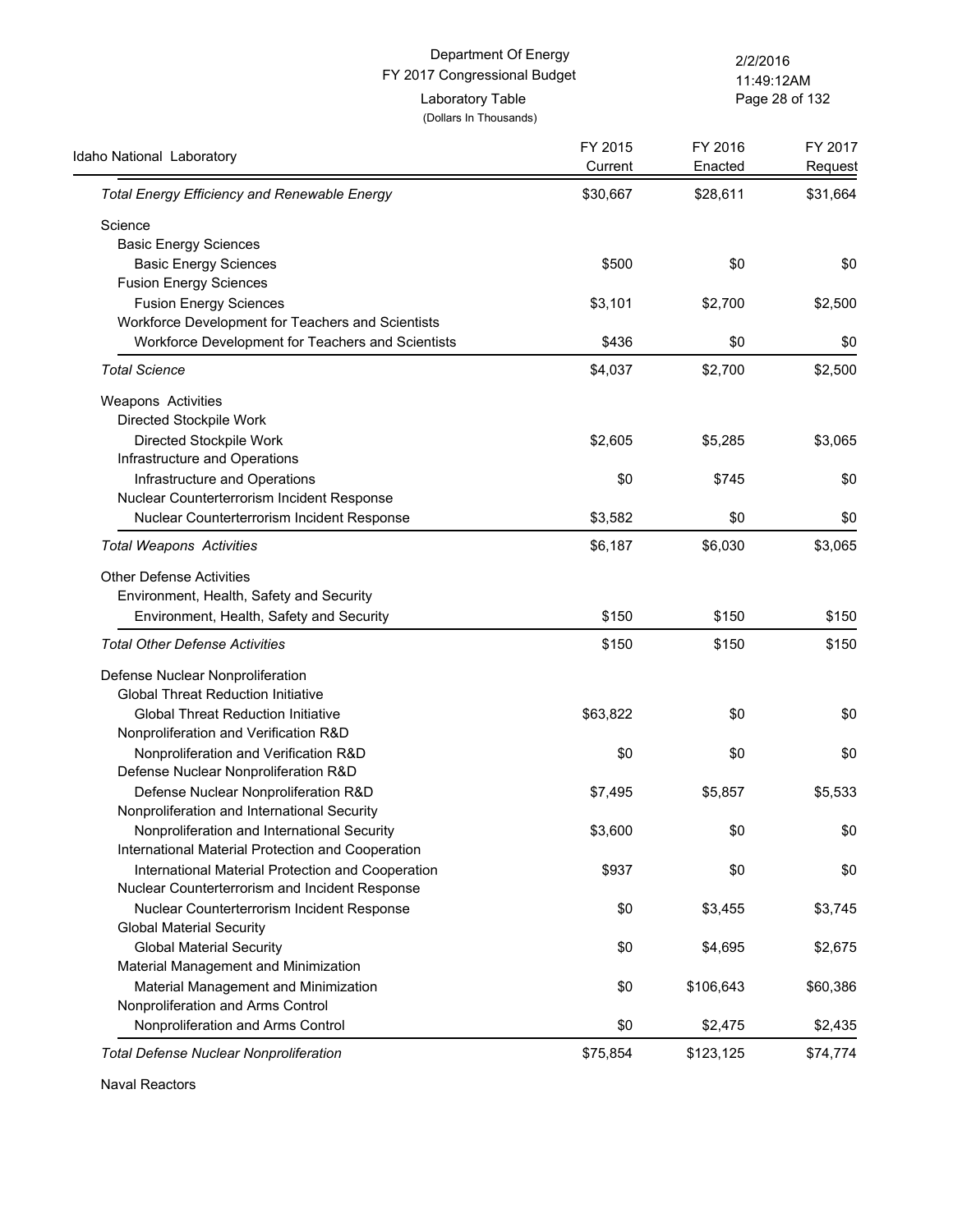Page 29 of 132 11:49:12AM

| Idaho National Laboratory                                                | FY 2015     | FY 2016     | FY 2017     |
|--------------------------------------------------------------------------|-------------|-------------|-------------|
| Naval Reactors Program                                                   | Current     | Enacted     | Request     |
| Naval Reactors Program                                                   | \$131,460   | \$148,115   | \$150,976   |
| <b>Total Naval Reactors</b>                                              | \$131,460   | \$148,115   | \$150,976   |
| Fossil Energy Research and Development<br>CCS and Advanced Power Systems |             |             |             |
| Carbon Storage                                                           | \$0         | \$0         | \$386       |
| <b>Crosscutting Research and Analysis</b>                                | \$0         | \$0         | \$125       |
| <b>Total CCS and Advanced Power Systems</b>                              | \$0         | \$0         | \$511       |
| <b>Total Fossil Energy Research and Development</b>                      | \$0         | \$0         | \$511       |
| Defense Environmental Cleanup<br>Idaho National Laboratory               |             |             |             |
| Idaho Community and Regulatory Support                                   | \$2,910     | \$3,000     | \$3,000     |
| Idaho Clean-up and Waste Disposition                                     | \$377,293   | \$393,000   | \$359,088   |
| Total Idaho National Laboratory                                          | \$380,203   | \$396,000   | \$362,088   |
| <b>Total Defense Environmental Cleanup</b>                               | \$380,203   | \$396,000   | \$362,088   |
| Total Idaho National Laboratory                                          | \$1,105,586 | \$1,199,335 | \$1,099,903 |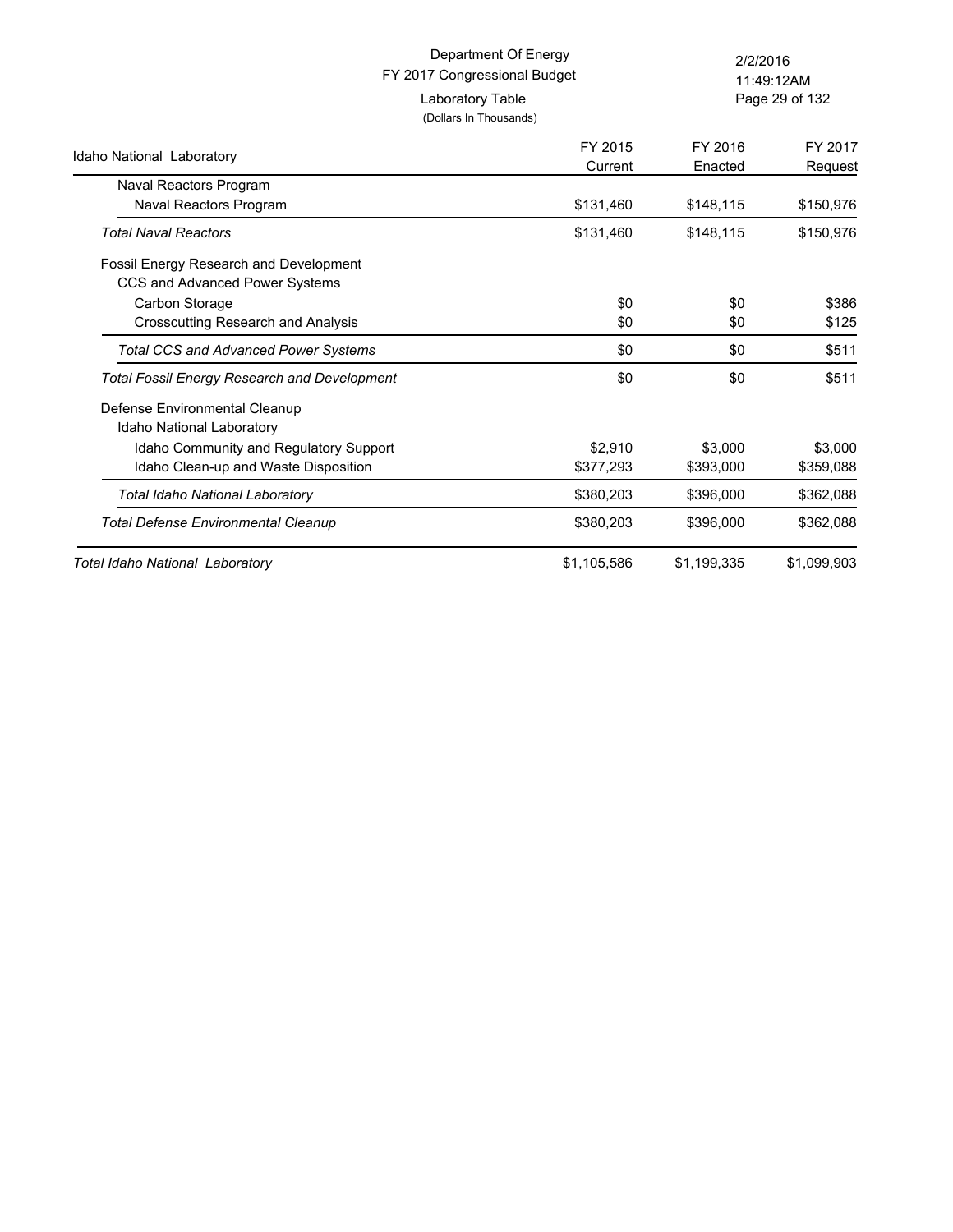(Dollars In Thousands) Laboratory Table

Page 30 of 132 11:49:12AM

| Idaho Operations Office                                  | FY 2015<br>Current | FY 2016<br>Enacted | FY 2017   |
|----------------------------------------------------------|--------------------|--------------------|-----------|
| Electricity Delivery and Energy Reliability              |                    |                    | Request   |
| <b>Electricity Delivery and Energy Reliability</b>       |                    |                    |           |
| National Electricity Delivery                            | \$150              | \$25               | \$0       |
| <b>Total Electricity Delivery and Energy Reliability</b> | \$150              | \$25               | \$0       |
| <b>Nuclear Energy</b>                                    |                    |                    |           |
| University Research Program                              |                    |                    |           |
| University Research                                      | \$4,980            | \$4,980            | \$0       |
| Fuel Cycle R & D                                         |                    |                    |           |
| Fuel Cycle R & D                                         | \$54,900           | \$62,100           | \$90,600  |
| Radiological Facilities Management                       |                    |                    |           |
| Radiological Facilities Management                       | \$98               | \$300              | \$300     |
| Idaho Facilities Management                              |                    |                    |           |
| Idaho Facilities Management                              | \$5,242            | \$5,550            | \$6,569   |
| Idaho Sitewide Safeguards and Security                   |                    |                    |           |
| Idaho Sitewide Safeguards and Security                   | \$2,600            | \$2,700            | \$3,100   |
| Program Direction-NE                                     |                    |                    |           |
| Program Direction-NE                                     | \$8,700            | \$8,700            | \$10,575  |
| Nuclear Energy Enabling Technologies                     |                    |                    |           |
| Nuclear Energy Enabling Technologies                     | \$16,489           | \$7,021            | \$4,750   |
| Reactors Concepts RD&D                                   |                    |                    |           |
| Reactors Concepts RD&D                                   | \$38,654           | \$38,212           | \$21,980  |
| International Nuclear Energy Cooperation                 |                    |                    |           |
| International Nuclear Energy Cooperation                 | \$505              | \$35               | \$492     |
| <b>SMR Licensing Technical Support</b>                   |                    |                    |           |
| <b>SMR Licensing Technical Support</b>                   | \$54,500           | \$60,600           | \$88,600  |
| Supercritical Transformational Electric Power Generation |                    |                    |           |
| Supercritical Transformational Electric Power Generation | \$4,815            | \$0                | \$0       |
| <b>Total Nuclear Energy</b>                              | \$191,483          | \$190,198          | \$226,966 |
| <b>Other Defense Activities</b>                          |                    |                    |           |
| Environment, Health, Safety and Security                 |                    |                    |           |
| Environment, Health, Safety and Security                 | \$400              | \$400              | \$400     |
| <b>Total Other Defense Activities</b>                    | \$400              | \$400              | \$400     |
| Defense Nuclear Nonproliferation                         |                    |                    |           |
| <b>Global Threat Reduction Initiative</b>                |                    |                    |           |
| <b>Global Threat Reduction Initiative</b>                | \$20               | \$0                | \$0       |
| <b>Total Defense Nuclear Nonproliferation</b>            | \$20               | \$0                | \$0       |
| Departmental Administration                              |                    |                    |           |
| <b>Strategic Partnership Projects</b>                    |                    |                    |           |
| <b>Strategic Partnership Projects</b>                    | \$0                | \$1,000            | \$1,000   |
| Cost of Work for Others                                  |                    |                    |           |
| Cost of Work for Others                                  | \$1,000            | \$0                | \$0       |
| <b>Total Departmental Administration</b>                 | \$1,000            | \$1,000            | \$1,000   |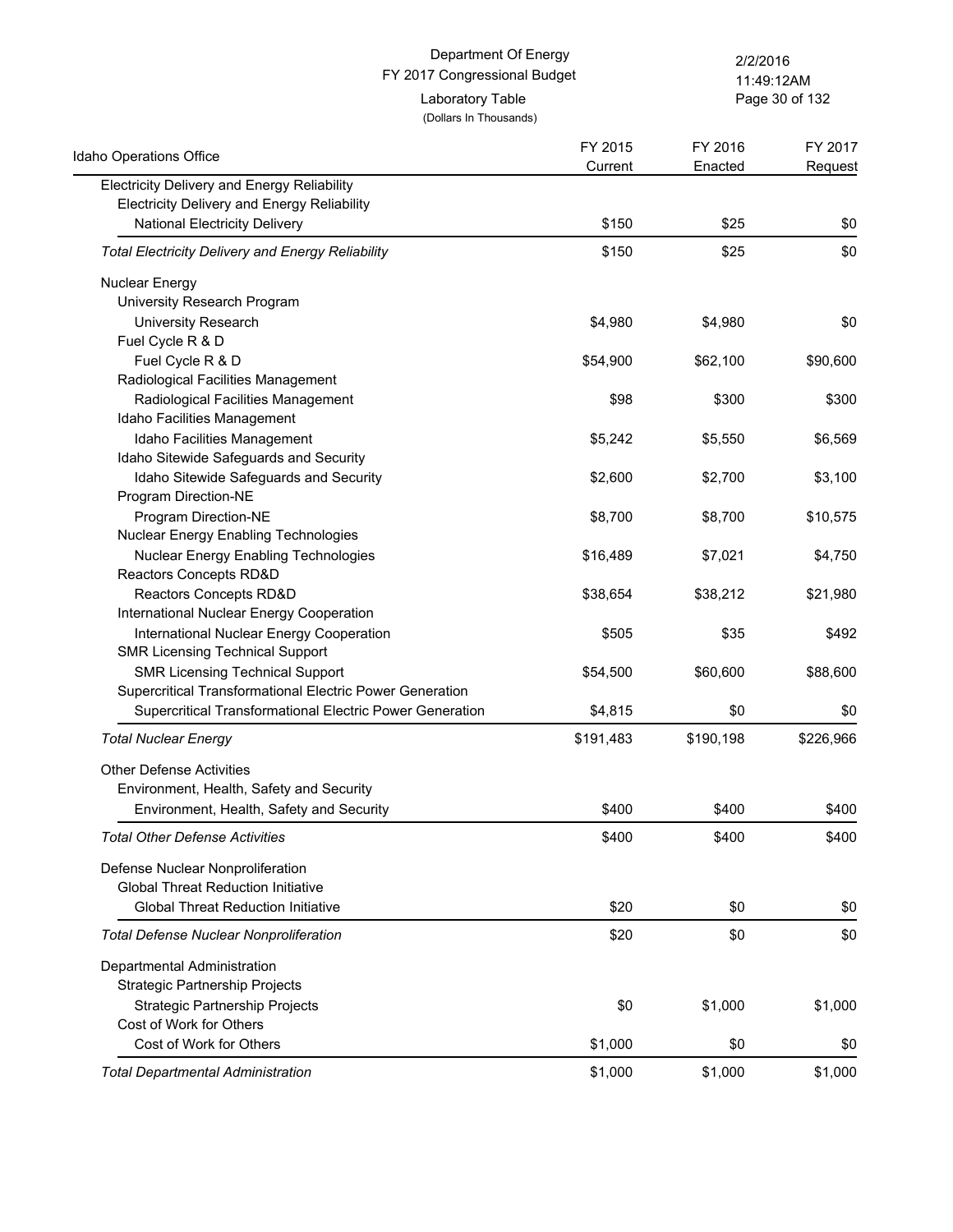|                                            | Department Of Energy<br>FY 2017 Congressional Budget<br>Laboratory Table<br>(Dollars In Thousands) | 2/2/2016<br>11:49:12AM<br>Page 31 of 132 |           |
|--------------------------------------------|----------------------------------------------------------------------------------------------------|------------------------------------------|-----------|
| <b>Idaho Operations Office</b>             | FY 2015                                                                                            | FY 2016                                  | FY 2017   |
| Defense Environmental Cleanup              | Current                                                                                            | Enacted                                  | Request   |
| Program Direction                          |                                                                                                    |                                          |           |
| Idaho                                      | \$6,931                                                                                            | \$7,882                                  | \$8,192   |
| <b>Total Defense Environmental Cleanup</b> | \$6.931                                                                                            | \$7.882                                  | \$8.192   |
| <b>Total Idaho Operations Office</b>       | \$199,984                                                                                          | \$199.505                                | \$236,558 |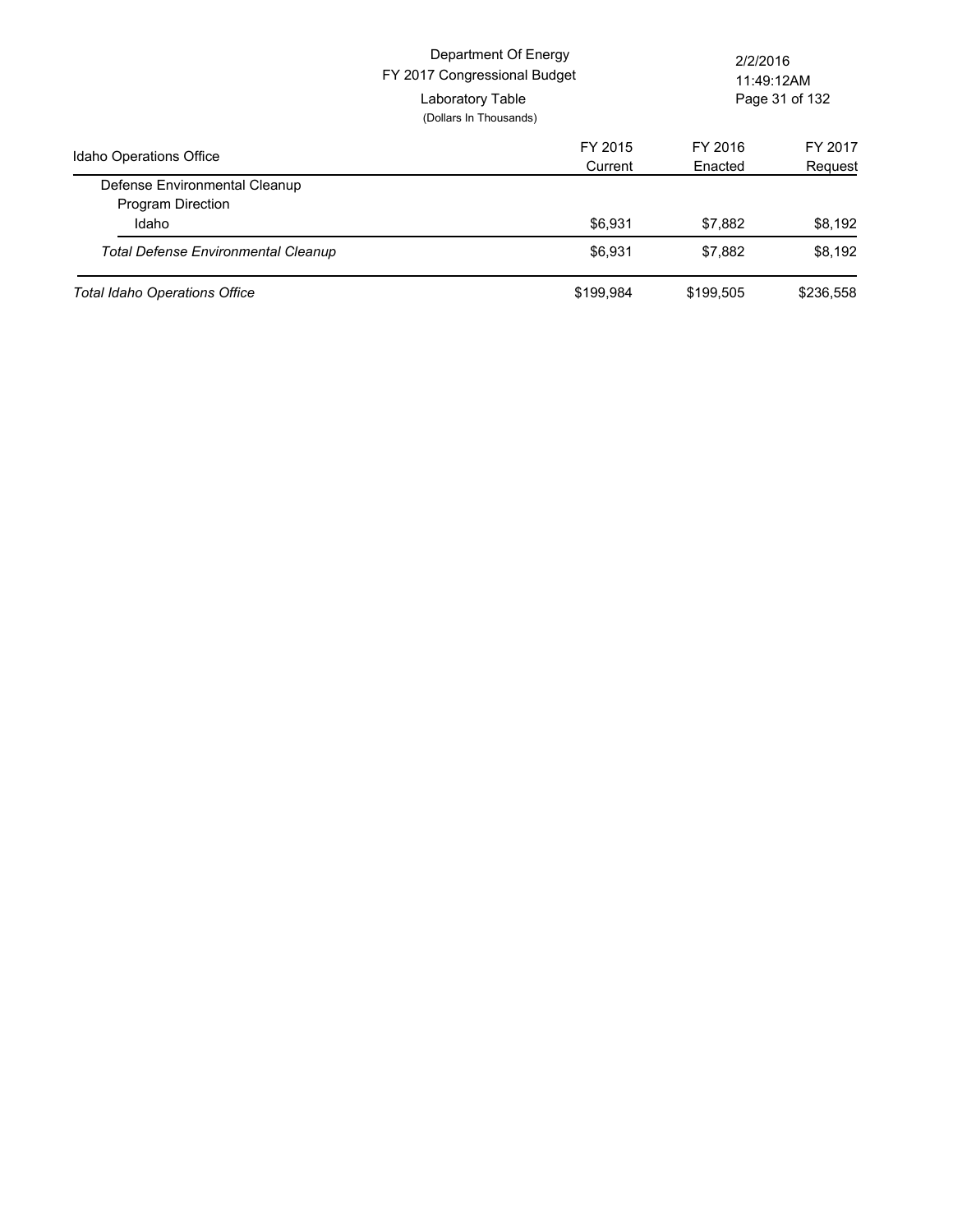(Dollars In Thousands)

Laboratory Table

Page 32 of 132 11:49:12AM

| Kansas City National Security Complex (KCNSC)       | FY 2015   | FY 2016   | FY 2017   |
|-----------------------------------------------------|-----------|-----------|-----------|
|                                                     | Current   | Enacted   | Request   |
| Weapons Activities                                  |           |           |           |
| Directed Stockpile Work                             |           |           |           |
| Directed Stockpile Work                             | \$300,949 | \$331,385 | \$323,669 |
| Site Stewardship                                    |           |           |           |
| Site Stewardship                                    | \$5,869   | \$0       | \$0       |
| Counterterrorism and Counterproliferation Programs  |           |           |           |
| Counterterrorism and Counterproliferation Programs  | \$250     | \$0       | \$0       |
| Engineering                                         |           |           |           |
| <b>Engineering Campaign</b>                         | \$2,707   | \$3,102   | \$2,428   |
| <b>Advanced Simulation &amp; Computing</b>          |           |           |           |
| Advanced Simulation & Computing Campaign            | \$500     | \$500     | \$0       |
| <b>Defense Nuclear Security</b>                     |           |           |           |
| <b>Defense Nuclear Security</b>                     | \$11,530  | \$11,423  | \$11,651  |
| Readiness Campaign                                  |           |           |           |
| Readiness Campaign                                  | \$0       | \$0       | \$0       |
| Information technology and Cybersecurity            |           |           |           |
| Information technology and Cybersecurity            | \$6,656   | \$5,576   | \$5,576   |
| Secure Transportation Asset                         |           |           |           |
| <b>Secure Transportation Asset</b>                  | \$14,415  | \$17,700  | \$17,676  |
| Nuclear Counterterrorism Incident Response          |           |           |           |
| Nuclear Counterterrorism Incident Response          | \$18,322  | \$0       | \$0       |
| Advanced Manufacturing Development                  |           |           |           |
| Advanced Manufacturing Development                  | \$51,249  | \$46,344  | \$15,338  |
| <b>Total Weapons Activities</b>                     | \$412,447 | \$416,030 | \$376,338 |
| <b>Other Defense Activities</b>                     |           |           |           |
| Environment, Health, Safety and Security            |           |           |           |
| Environment, Health, Safety and Security            | \$10      | \$10      | \$10      |
|                                                     |           |           |           |
| <b>Total Other Defense Activities</b>               | \$10      | \$10      | \$10      |
| Defense Nuclear Nonproliferation                    |           |           |           |
| Defense Nuclear Nonproliferation R&D                |           |           |           |
| Defense Nuclear Nonproliferation R&D                | \$14      | \$296     | \$281     |
| Nonproliferation and International Security         |           |           |           |
| Nonproliferation and International Security         | \$2,400   | \$0       | \$0       |
| Nuclear Counterterrorism and Incident Response      |           |           |           |
| Nuclear Counterterrorism Incident Response          | \$0       | \$17,972  | \$27,534  |
| Nonproliferation and Arms Control                   |           |           |           |
| Nonproliferation and Arms Control                   | \$0       | \$1,684   | \$1,657   |
| <b>Total Defense Nuclear Nonproliferation</b>       | \$2,414   | \$19,952  | \$29,472  |
| Total Kansas City National Security Complex (KCNSC) | \$414,871 | \$435,992 | \$405,820 |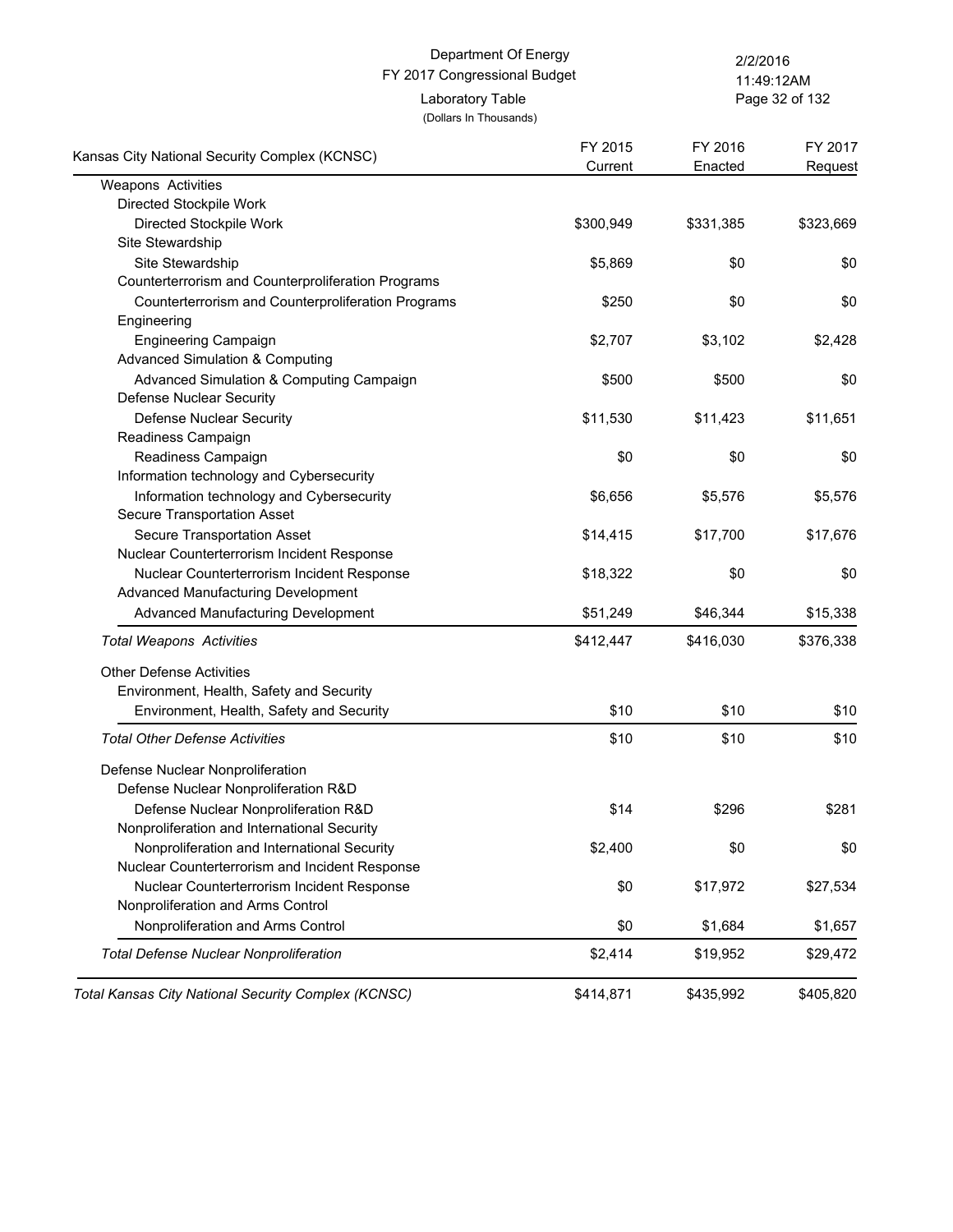(Dollars In Thousands)

Laboratory Table

Page 33 of 132 11:49:12AM

| Kansas City Site Office                    | FY 2015<br>Current | FY 2016<br>Enacted | FY 2017<br>Request |
|--------------------------------------------|--------------------|--------------------|--------------------|
| Nuclear Energy                             |                    |                    |                    |
| Idaho Facilities Management                |                    |                    |                    |
| Idaho Facilities Management                | \$200              | \$200              | \$200              |
| <b>Total Nuclear Energy</b>                | \$200              | \$200              | \$200              |
| <b>Weapons Activities</b>                  |                    |                    |                    |
| Site Stewardship                           |                    |                    |                    |
| Site Stewardship                           | \$180              | \$0                | \$0                |
| Infrastructure and Operations              |                    |                    |                    |
| Infrastructure and Operations              | \$174,592          | \$179,655          | \$339,112          |
| <b>Total Weapons Activities</b>            | \$174,772          | \$179,655          | \$339,112          |
| <b>Federal Salaries and Expenses</b>       |                    |                    |                    |
| <b>Federal Salaries and Expenses</b>       |                    |                    |                    |
| <b>Federal Salaries and Expenses</b>       | \$6,796            | \$7,328            | \$7,550            |
| <b>Total Federal Salaries and Expenses</b> | \$6,796            | \$7,328            | \$7,550            |
| Office of the Administrator                |                    |                    |                    |
| Office of the Administrator                |                    |                    |                    |
| Office of the Administrator                | \$0                | \$0                | \$0                |
| <b>Total Office of the Administrator</b>   | \$0                | \$0                | \$0                |
| <b>Total Kansas City Site Office</b>       | \$181,768          | \$187,183          | \$346,862          |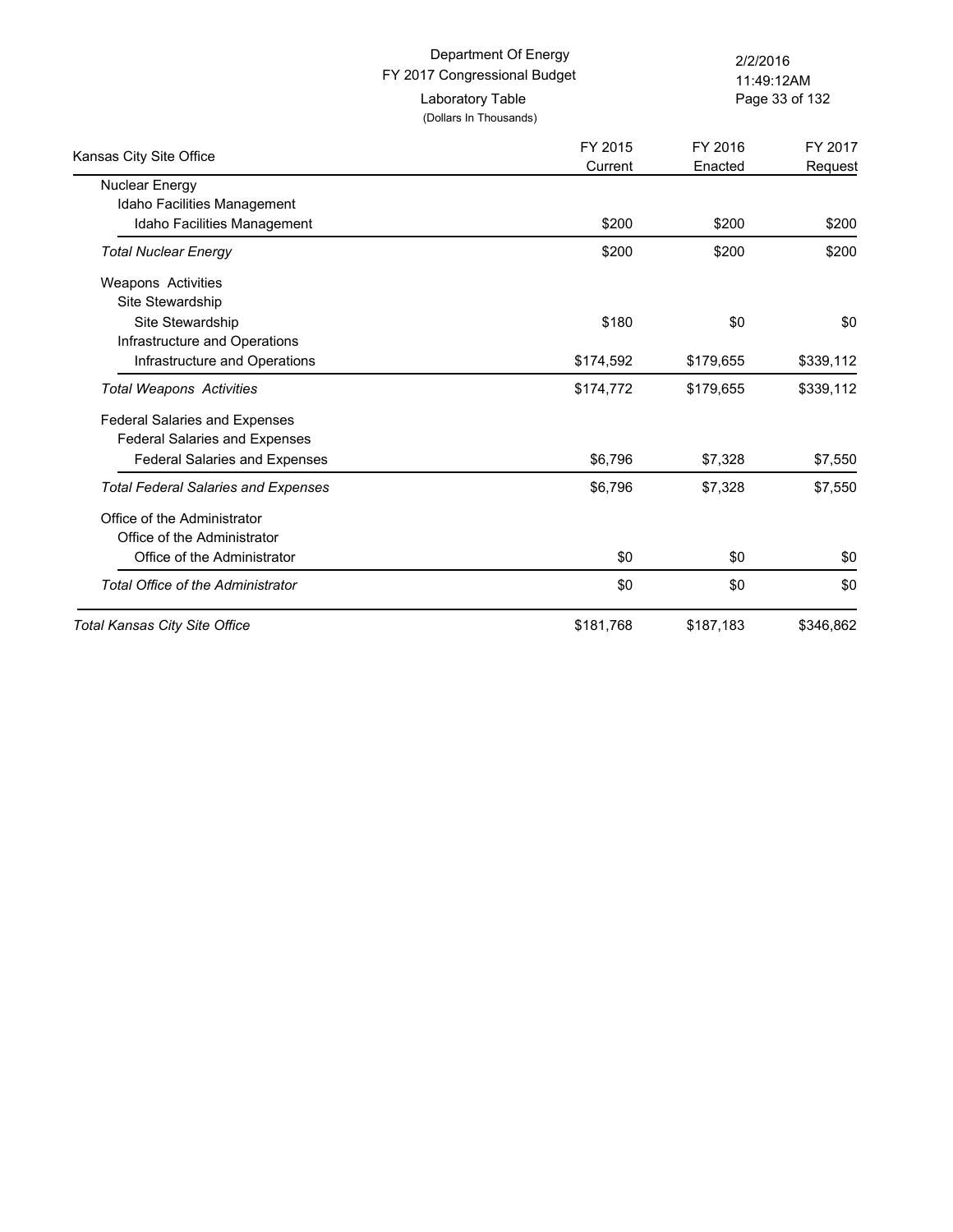|                                             | Department Of Energy<br>FY 2017 Congressional Budget<br>Laboratory Table<br>(Dollars In Thousands) | 2/2/2016<br>11:49:12AM<br>Page 34 of 132 |           |
|---------------------------------------------|----------------------------------------------------------------------------------------------------|------------------------------------------|-----------|
| Knolls Atomic Power Laboratory              | FY 2015                                                                                            | FY 2016                                  | FY 2017   |
| <b>Naval Reactors</b>                       | Current                                                                                            | Enacted                                  | Request   |
| Naval Reactors Program                      |                                                                                                    |                                          |           |
| Naval Reactors Program                      | \$515,380                                                                                          | \$596.959                                | \$605,118 |
| <b>Total Naval Reactors</b>                 | \$515,380                                                                                          | \$596.959                                | \$605,118 |
| <b>Total Knolls Atomic Power Laboratory</b> | \$515,380                                                                                          | \$596.959                                | \$605,118 |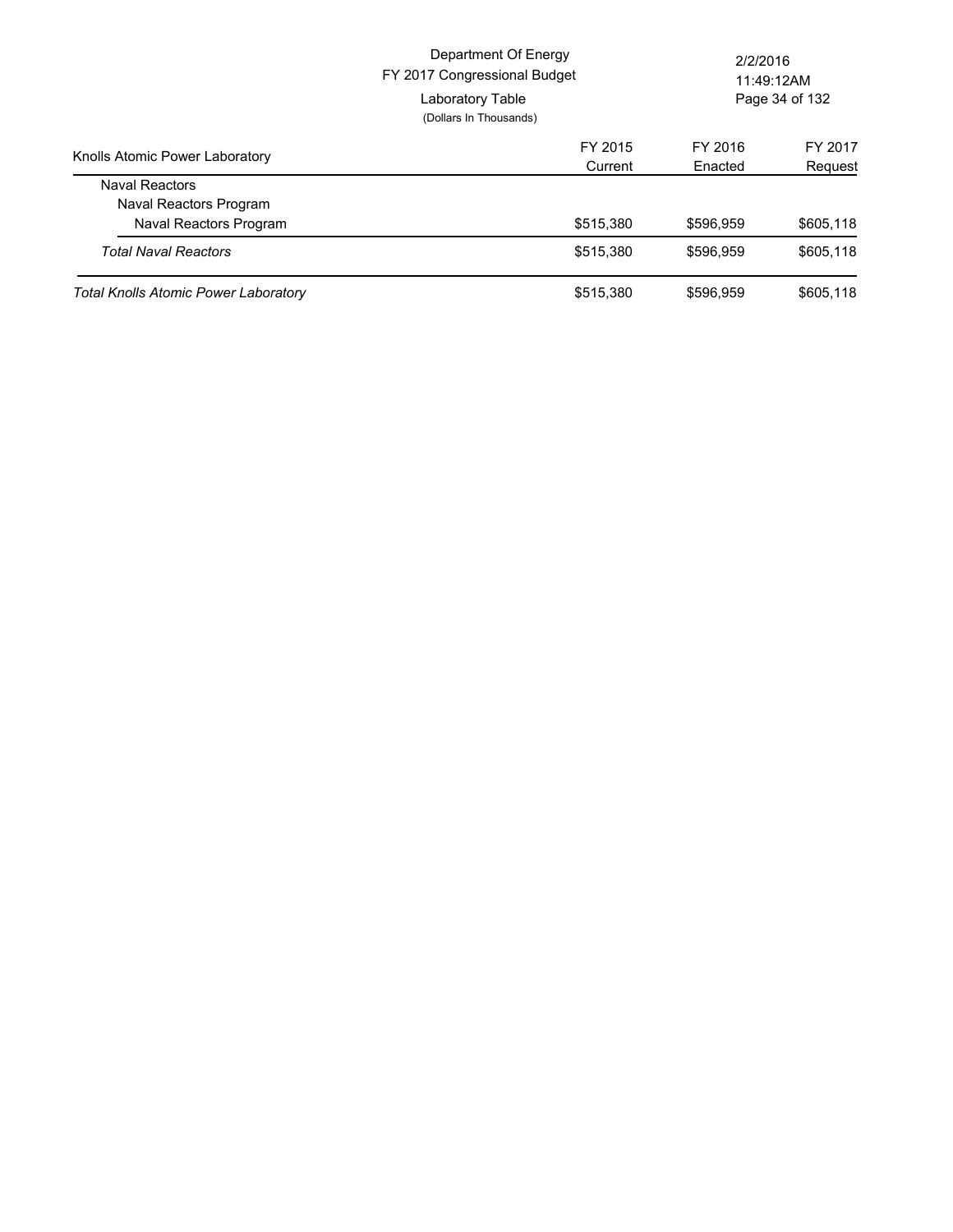Page 35 of 132 11:49:12AM

FY 2016 Enacted

FY 2015

FY 2017 Request

(Dollars In Thousands)

Lawrence Berkeley National Laboratory **Current Containers** Current Current

| Non-Defense Environmental Cleanup                        |         |          |         |
|----------------------------------------------------------|---------|----------|---------|
| <b>Small Sites</b>                                       |         |          |         |
| <b>Small Sites</b>                                       | \$0     | \$17,000 | \$0     |
| <b>Total Non-Defense Environmental Cleanup</b>           | \$0     | \$17,000 | \$0     |
| <b>Electricity Delivery and Energy Reliability</b>       |         |          |         |
| <b>Electricity Delivery and Energy Reliability</b>       |         |          |         |
| Clean Energy Transmission and Reliability                | \$3,895 | \$3,875  | \$400   |
| <b>Smart Grid</b>                                        | \$1,090 | \$1,775  | \$1,775 |
| Infrastructure Security & Energy Restoration             | \$50    | \$0      | \$0     |
| <b>Energy Storage</b>                                    | \$50    | \$0      | \$0     |
| <b>Cybersecurity for Energy Delivery Systems</b>         | \$0     | \$90     | \$117   |
| <b>National Electricity Delivery</b>                     | \$2,645 | \$3,000  | \$2,300 |
| <b>Total Electricity Delivery and Energy Reliability</b> | \$7,730 | \$8,740  | \$4,592 |
| <b>Total Electricity Delivery and Energy Reliability</b> | \$7,730 | \$8,740  | \$4,592 |
| Nuclear Energy                                           |         |          |         |
| Fuel Cycle R & D                                         |         |          |         |
| Fuel Cycle R & D                                         | \$2,300 | \$3,100  | \$3,800 |
| <b>Nuclear Energy Enabling Technologies</b>              |         |          |         |
| <b>Nuclear Energy Enabling Technologies</b>              | \$100   | \$200    | \$90    |
| Reactors Concepts RD&D                                   |         |          |         |
| <b>Reactors Concepts RD&amp;D</b>                        | \$30    | \$0      | \$0     |
| <b>Total Nuclear Energy</b>                              | \$2,430 | \$3,300  | \$3,890 |
| Energy Efficiency and Renewable Energy                   |         |          |         |
| Energy Efficiency and Renewable Energy                   |         |          |         |
| Wind Energy                                              | \$1,087 | \$1,060  | \$1,282 |
| Geothermal Technologies                                  | \$3,975 | \$2,804  | \$4,993 |

Electricity Deli Clean Energy Transmission and Reliability \$3,895 \$3,875 \$400 Smart Grid \$1,775 \$1,775 \$1,775 \$1,775 \$1,775 \$1,775 \$1,775 \$1,775 \$1,775 Infrastructure Security & Energy Restoration \$50 \$0 \$0 Energy Storage \$50 \$0 \$0 Cybersecurity for Energy Delivery Systems \$0 \$90 \$117 National Electricity Delivery \$2,645 \$3,000 \$2,300 *Total Electricity Delivery and Energy Reliability* \$7,730 \$8,740 \$4,592 *Total Electricity Delivery and Energy Reliability* \$7,730 \$8,740 \$4,592 Nuclear Energy Fuel Cycle R Fuel Cycle R & D \$2,300 \$3,100 \$3,800 Nuclear Energ Nuclear Energy Enabling Technologies \$100 \$200 \$90 Reactors Con Reactors Concepts RD&D \$30 \$0 \$0 **Total Nuclear Energy 53,890** \$3,890 \$3,890 \$3,890 \$3,890 \$3,890 \$3,890 \$3,890 \$3,890 \$3,890 \$3,890 \$3,890 \$3,890 \$3,890 \$3,890 \$3,890 \$3,890 \$3,890 \$3,890 \$3,890 \$3,890 \$3,890 \$3,890 \$3,890 \$3,890 \$3,890 \$3,890 \$3,890 \$3, Energy Efficiency Energy Efficie Wind Energy \$1,087 \$1,060 \$1,282 Geothermal Technologies \$3,975 \$2,804 \$4,993 Hydrogen & Fuel Cell Technologies **\$2,250** \$2,400 \$1,600 Water Power \$70 \$0 \$0 Solar Energy \$1,422 \$1,443 \$2,950 Vehicle Technologies **69,346** \$10,631 \$10,631 Building Technologies **622,504** \$22,504 \$28,224 \$19,538 Federal Energy Management Program  $$2,856$   $$3,104$   $$4,944$ Weatherization Assistance **\$125** \$400 State Energy Program \$771 \$780 \$780 Advanced Manufacturing **1990 1991 1991 1991 1991 1991 1991 1992 1993 1996 1991 1992 1996 1991 1992 1996 1992 1996 1992 1996 1992 1996 1992 1996 1992 1993 1992 1993 19** Strategic Programs  $$1,165$   $$1,665$   $$4,690$ Bioenergy Technologies **65,926** \$5,926 \$5,678 \$1,263 *Total Energy Efficiency and Renewable Energy* \$56,330 \$63,152 \$62,071 *Total Energy Efficiency and Renewable Energy* \$56,330 \$63,152 \$62,071 **Science** Advanced Scientific Computing Research Advanced Scientific Computing Research  $$149,089$  \$145,158 \$148,793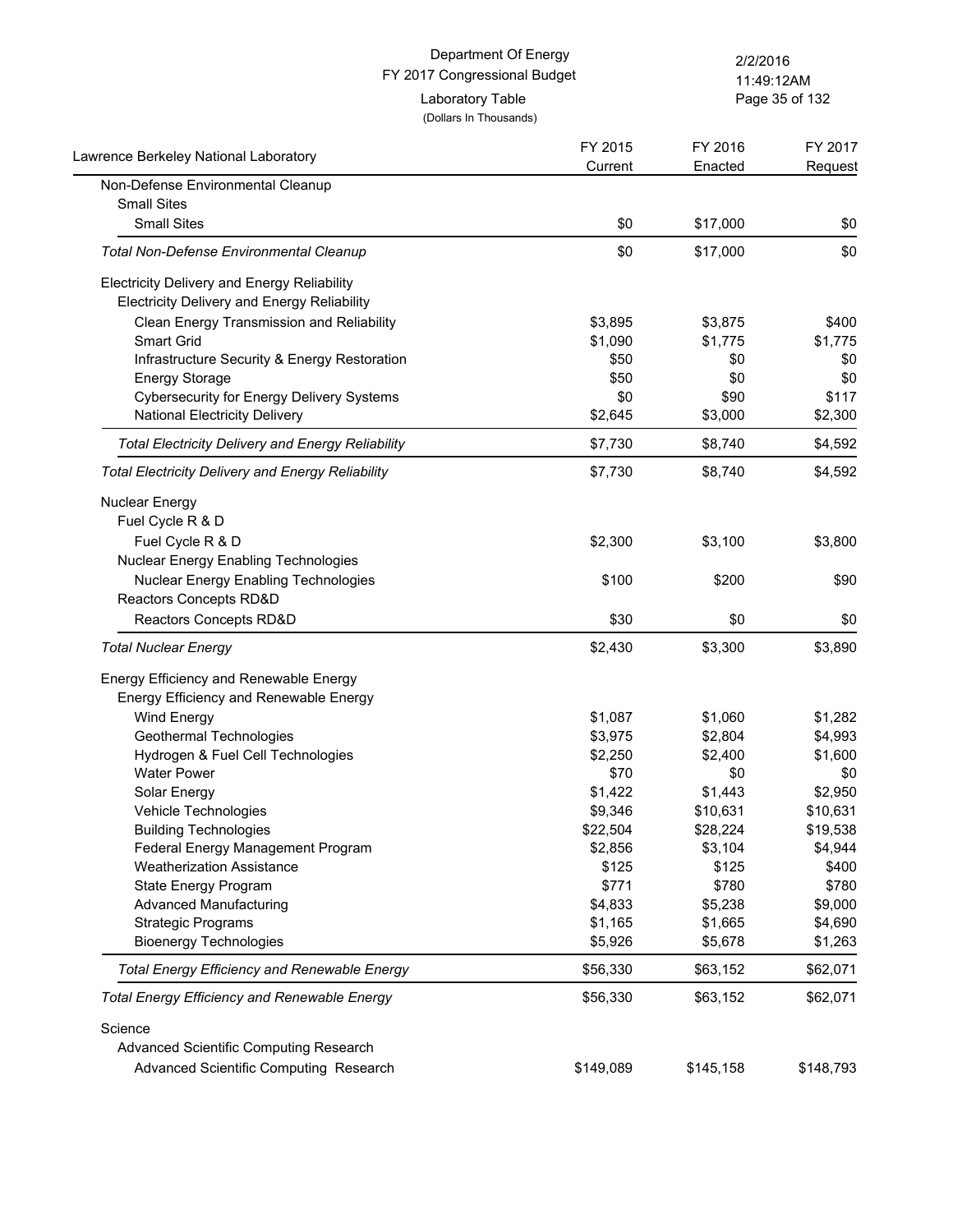Page 36 of 132 11:49:12AM

| Lawrence Berkeley National Laboratory             | FY 2015<br>Current | FY 2016<br>Enacted | FY 2017<br>Request |
|---------------------------------------------------|--------------------|--------------------|--------------------|
| <b>Basic Energy Sciences</b>                      |                    |                    |                    |
| <b>Basic Energy Sciences</b>                      | \$156,908          | \$156,239          | \$154,817          |
| <b>Biological and Environmental Research</b>      |                    |                    |                    |
| <b>Biological and Environmental Research</b>      | \$147,974          | \$144,490          | \$128,614          |
| <b>Fusion Energy Sciences</b>                     |                    |                    |                    |
| <b>Fusion Energy Sciences</b>                     | \$2,082            | \$0                | \$0                |
| <b>High Energy Physics</b>                        |                    |                    |                    |
| <b>High Energy Physics</b>                        | \$67,235           | \$84,273           | \$76,979           |
| <b>Nuclear Physics</b>                            |                    |                    |                    |
| <b>Nuclear Physics</b>                            | \$18,418           | \$19,372           | \$19,076           |
| Workforce Development for Teachers and Scientists |                    |                    |                    |
| Workforce Development for Teachers and Scientists | \$1,702            | \$0                | \$0                |
| Science Laboratories Infrastructure               |                    |                    |                    |
| Science Laboratories Infrastructure               | \$12,090           | \$20,000           | \$28,561           |
| Safeguards and Security                           |                    |                    |                    |
| Safeguards and Security                           | \$6,033            | \$7,085            | \$7,169            |
| <b>Total Science</b>                              | \$561,531          | \$576,617          | \$564,009          |
| Weapons Activities                                |                    |                    |                    |
| <b>Advanced Simulation &amp; Computing</b>        |                    |                    |                    |
| Advanced Simulation & Computing Campaign          | \$5,000            | \$5,000            | \$0                |
| <b>Total Weapons Activities</b>                   | \$5,000            | \$5,000            | \$0                |
| <b>Other Defense Activities</b>                   |                    |                    |                    |
| Environment, Health, Safety and Security          |                    |                    |                    |
| Environment, Health, Safety and Security          | \$1,500            | \$0                | \$0                |
| <b>Total Other Defense Activities</b>             | \$1,500            | \$0                | \$0                |
| Defense Nuclear Nonproliferation                  |                    |                    |                    |
| Nonproliferation and Verification R&D             |                    |                    |                    |
| Nonproliferation and Verification R&D             | \$0                | \$0                | \$0                |
| Defense Nuclear Nonproliferation R&D              |                    |                    |                    |
| Defense Nuclear Nonproliferation R&D              | \$10,317           | \$6,502            | \$6,150            |
| Nonproliferation and International Security       |                    |                    |                    |
| Nonproliferation and International Security       | \$0                | \$0                | \$0                |
| <b>Total Defense Nuclear Nonproliferation</b>     | \$10,317           | \$6,502            | \$6,150            |
| Departmental Administration                       |                    |                    |                    |
| <b>Strategic Partnership Projects</b>             |                    |                    |                    |
| Strategic Partnership Projects                    | \$0                | \$4,634            | \$1,415            |
| Cost of Work for Others                           |                    |                    |                    |
| Cost of Work for Others                           | \$1,392            | \$0                | \$0                |
| <b>Total Departmental Administration</b>          | \$1,392            | \$4,634            | \$1,415            |

Fossil Energy Research and Development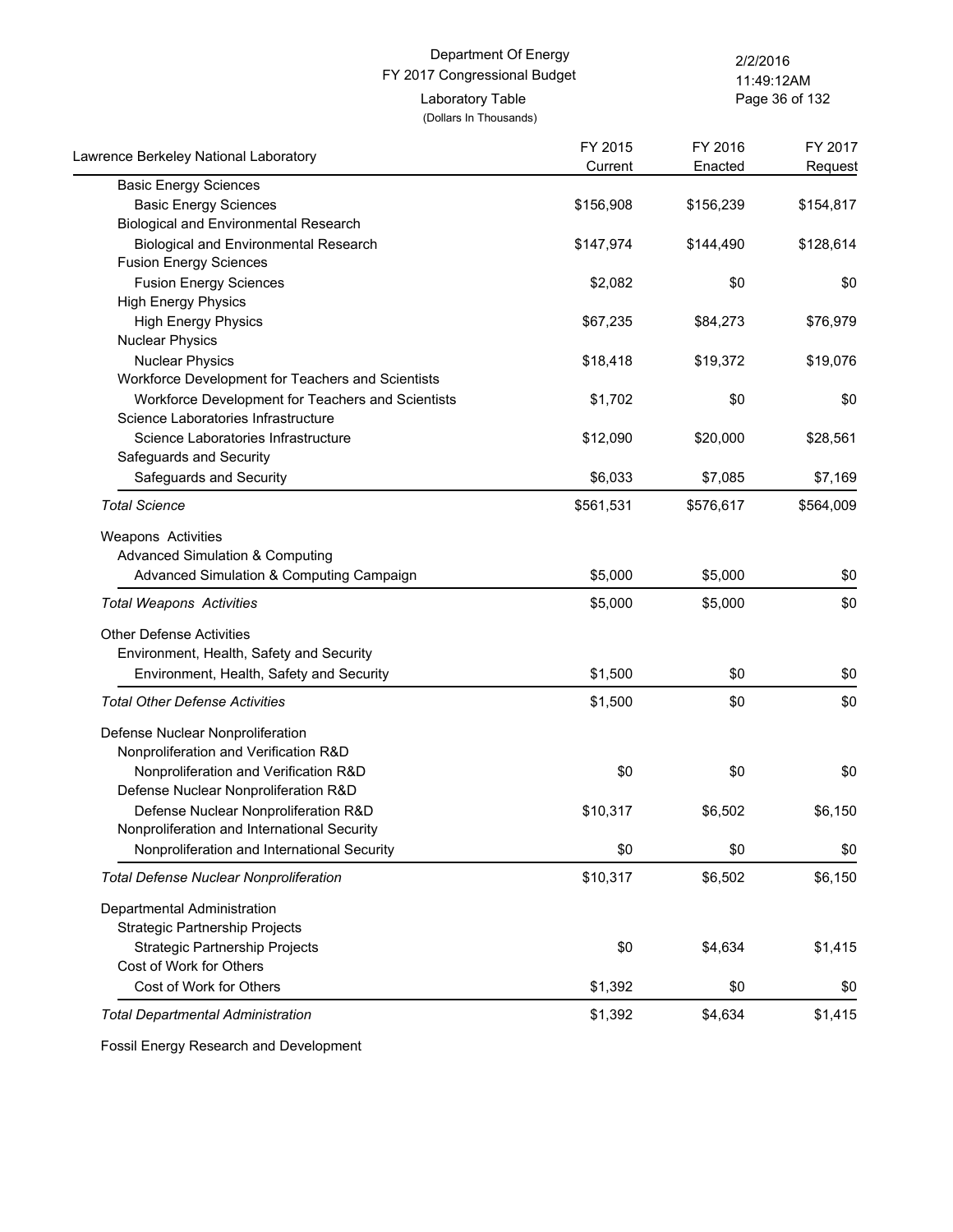Page 37 of 132 11:49:12AM

| Lawrence Berkeley National Laboratory               | FY 2015   | FY 2016   | FY 2017   |
|-----------------------------------------------------|-----------|-----------|-----------|
|                                                     | Current   | Enacted   | Request   |
| CCS and Power Systems                               |           |           |           |
| Carbon Capture                                      | \$0       | \$500     | \$0       |
| Carbon Storage                                      | \$1,354   | \$1,295   | \$0       |
| <b>Cross Cutting Reasearch</b>                      | \$3,025   | \$3,094   | \$0       |
| <b>Total CCS and Power Systems</b>                  | \$4,379   | \$4,889   | \$0       |
| Natural Gas Technologies                            |           |           |           |
| Natural Gas Technologies                            | \$857     | \$1,050   | \$0       |
| <b>Fuel Supply Impact Mitigation</b>                |           |           |           |
| <b>Fuel Supply Impact Mitigation</b>                | \$0       | \$0       | \$850     |
| CCS and Advanced Power Systems                      |           |           |           |
| Carbon Storage                                      | \$0       | \$0       | \$899     |
| <b>Total Fossil Energy Research and Development</b> | \$5,236   | \$5,939   | \$1,749   |
| Total Lawrence Berkeley National Laboratory         | \$651,466 | \$690,884 | \$643.876 |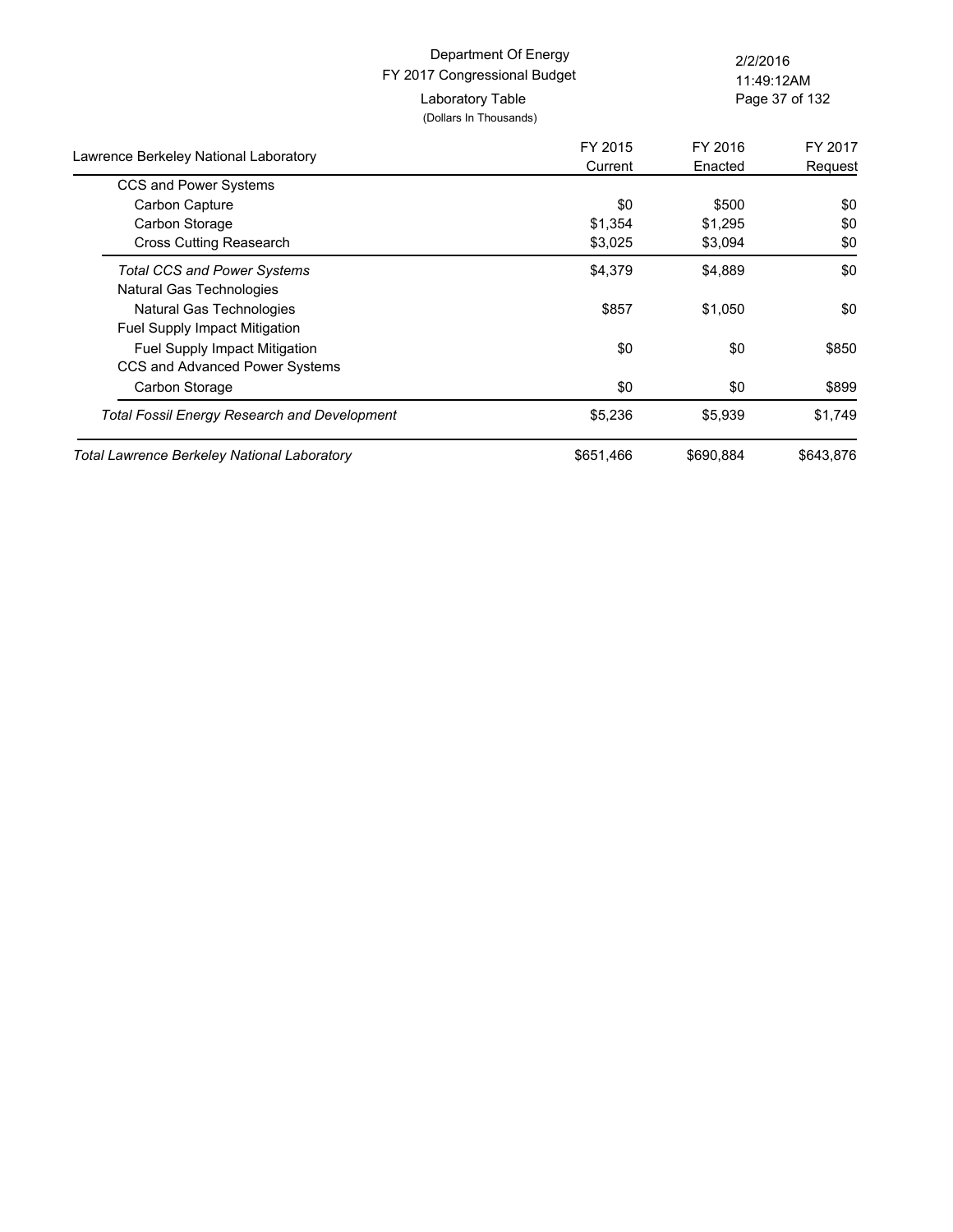| Department Of Energy<br>FY 2017 Congressional Budget                                              |                                            | 2/2/2016<br>11:49:12AM |                    |
|---------------------------------------------------------------------------------------------------|--------------------------------------------|------------------------|--------------------|
|                                                                                                   | Laboratory Table<br>(Dollars In Thousands) |                        | Page 38 of 132     |
| Lawrence Livermore National Laboratory                                                            | FY 2015<br>Current                         | FY 2016<br>Enacted     | FY 2017<br>Request |
| Electricity Delivery and Energy Reliability<br><b>Electricity Delivery and Energy Reliability</b> |                                            |                        |                    |
| Clean Energy Transmission and Reliability                                                         | \$900                                      | \$0                    | \$0                |
| Infrastructure Security & Energy Restoration                                                      | \$4                                        | \$0                    | \$0                |
| <b>Cybersecurity for Energy Delivery Systems</b>                                                  | \$0                                        | \$316                  | \$295              |
| <b>Total Electricity Delivery and Energy Reliability</b>                                          | \$904                                      | \$316                  | \$295              |
| <b>Total Electricity Delivery and Energy Reliability</b>                                          | \$904                                      | \$316                  | \$295              |
| <b>Nuclear Energy</b>                                                                             |                                            |                        |                    |
| Fuel Cycle R & D                                                                                  |                                            |                        |                    |
| Fuel Cycle R & D                                                                                  | \$1,000                                    | \$1,100                | \$1,200            |
| Nuclear Energy Enabling Technologies                                                              |                                            |                        |                    |
| Nuclear Energy Enabling Technologies                                                              | \$1,000                                    | \$1,000                | \$900              |
| Reactors Concepts RD&D                                                                            |                                            |                        |                    |
| Reactors Concepts RD&D                                                                            | \$50                                       | \$50                   | \$50               |
| <b>Total Nuclear Energy</b>                                                                       | \$2,050                                    | \$2,150                | \$2,150            |
| Energy Efficiency and Renewable Energy                                                            |                                            |                        |                    |
| Energy Efficiency and Renewable Energy                                                            |                                            |                        |                    |
| Wind Energy                                                                                       | \$949                                      | \$578                  | \$1,119            |
| Geothermal Technologies                                                                           | \$600                                      | \$110                  | \$155              |
| Hydrogen & Fuel Cell Technologies                                                                 | \$1,900                                    | \$2,000                | \$1,300            |
| Vehicle Technologies                                                                              | \$2,673                                    | \$3,041                | \$3,041            |
| <b>Advanced Manufacturing</b>                                                                     | \$6,125                                    | \$6,750                | \$7,500            |
| <b>Strategic Programs</b>                                                                         | \$225                                      | \$0                    | \$0                |
| <b>Bioenergy Technologies</b>                                                                     | \$700                                      | \$0                    | \$0                |
| <b>Total Energy Efficiency and Renewable Energy</b>                                               | \$13,172                                   | \$12,479               | \$13,115           |
| <b>Total Energy Efficiency and Renewable Energy</b>                                               | \$13,172                                   | \$12,479               | \$13,115           |
| Science                                                                                           |                                            |                        |                    |
| Advanced Scientific Computing Research                                                            |                                            |                        |                    |
| Advanced Scientific Computing Research                                                            | \$64,469                                   | \$6,026                | \$3,418            |
| <b>Basic Energy Sciences</b>                                                                      |                                            |                        |                    |
| <b>Basic Energy Sciences</b>                                                                      | \$3,495                                    | \$2,964                | \$2,964            |
| <b>Biological and Environmental Research</b>                                                      |                                            |                        |                    |
| Biological and Environmental Research                                                             | \$21,200                                   | \$19,789               | \$20,160           |
| <b>Fusion Energy Sciences</b>                                                                     |                                            |                        |                    |
| <b>Fusion Energy Sciences</b>                                                                     | \$13,996                                   | \$7,537                | \$6,540            |
| <b>High Energy Physics</b>                                                                        |                                            |                        |                    |
| <b>High Energy Physics</b>                                                                        | \$15,670                                   | \$1,245                | \$1,150            |
| <b>Nuclear Physics</b>                                                                            |                                            |                        |                    |
| <b>Nuclear Physics</b>                                                                            | \$1,319                                    | \$823                  | \$688              |
| Workforce Development for Teachers and Scientists                                                 |                                            |                        |                    |
| Workforce Development for Teachers and Scientists                                                 | \$374                                      | \$0                    | \$0                |
| <b>Total Science</b>                                                                              | \$120,523                                  | \$38,384               | \$34,920           |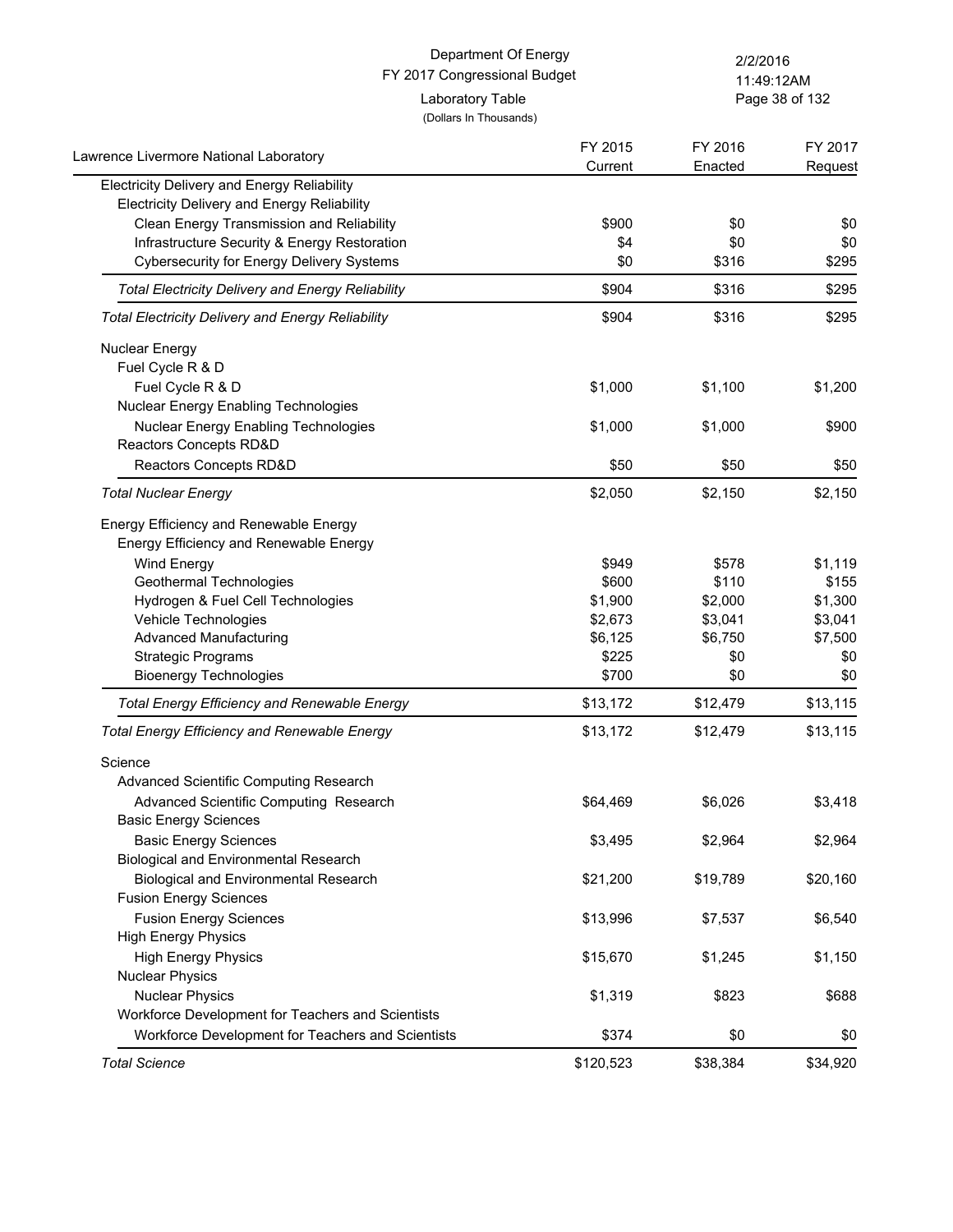(Dollars In Thousands)

Laboratory Table

Page 39 of 132 11:49:12AM

| Lawrence Livermore National Laboratory                   | FY 2015     | FY 2016     | FY 2017     |
|----------------------------------------------------------|-------------|-------------|-------------|
| Weapons Activities                                       | Current     | Enacted     | Request     |
| Directed Stockpile Work                                  |             |             |             |
| Directed Stockpile Work                                  | \$135,886   | \$202,052   | \$181,444   |
| Science                                                  |             |             |             |
| Science Campaign                                         | \$120,033   | \$118,190   | \$127,391   |
| Site Stewardship                                         |             |             |             |
| Site Stewardship                                         | \$25,814    | \$0         | \$0         |
| Counterterrorism and Counterproliferation Programs       |             |             |             |
| Counterterrorism and Counterproliferation Programs       | \$14,900    | \$0         | \$0         |
| Engineering                                              |             |             |             |
| <b>Engineering Campaign</b>                              | \$21,278    | \$19,355    | \$17,310    |
| Inertial Confinement Fusion Ignition High Yield          |             |             |             |
| Inertial Confinement Fusion Ignition High Yield Campaign | \$328,159   | \$326,591   | \$314,081   |
| <b>Advanced Simulation &amp; Computing</b>               |             |             |             |
| Advanced Simulation & Computing Campaign                 | \$191,513   | \$216,676   | \$171,803   |
| <b>Defense Nuclear Security</b>                          |             |             |             |
| Defense Nuclear Security                                 | \$52,024    | \$51,538    | \$52,569    |
| Information technology and Cybersecurity                 |             |             |             |
| Information technology and Cybersecurity                 | \$16,212    | \$13,125    | \$13,125    |
| Infrastructure and Operations                            |             |             |             |
| Infrastructure and Operations                            | \$110,032   | \$135,746   | \$184,240   |
| Nuclear Counterterrorism Incident Response               |             |             |             |
| Nuclear Counterterrorism Incident Response               | \$20,204    | \$0         | \$0         |
| Advanced Manufacturing Development                       |             |             |             |
| Advanced Manufacturing Development                       | \$7,695     | \$10,800    | \$8,010     |
| <b>Total Weapons Activities</b>                          | \$1,043,750 | \$1,094,073 | \$1,069,973 |
| <b>Other Defense Activities</b>                          |             |             |             |
| Environment, Health, Safety and Security                 |             |             |             |
| Environment, Health, Safety and Security                 | \$3,050     | \$3,050     | \$3,050     |
| <b>Total Other Defense Activities</b>                    | \$3,050     | \$3,050     | \$3,050     |
|                                                          |             |             |             |
| Defense Nuclear Nonproliferation                         |             |             |             |
| <b>Global Threat Reduction Initiative</b>                |             |             |             |
| <b>Global Threat Reduction Initiative</b>                | \$3,305     | \$0         | \$0         |
| Nonproliferation and Verification R&D                    |             |             |             |
| Nonproliferation and Verification R&D                    | \$0         | \$0         | \$0         |
| Defense Nuclear Nonproliferation R&D                     |             |             |             |
| Defense Nuclear Nonproliferation R&D                     | \$36,189    | \$34,101    | \$39,747    |
| Nonproliferation and International Security              |             |             |             |
| Nonproliferation and International Security              | \$21,590    | \$0         | \$0         |
| International Material Protection and Cooperation        |             |             |             |
| International Material Protection and Cooperation        | \$2,780     | \$0         | \$0         |
| Nuclear Counterterrorism and Incident Response           |             |             |             |
| Nuclear Counterterrorism Incident Response               | \$0         | \$40,510    | \$44,230    |
| <b>Global Material Security</b>                          |             |             |             |
| <b>Global Material Security</b>                          | \$0         | \$10,190    | \$12,793    |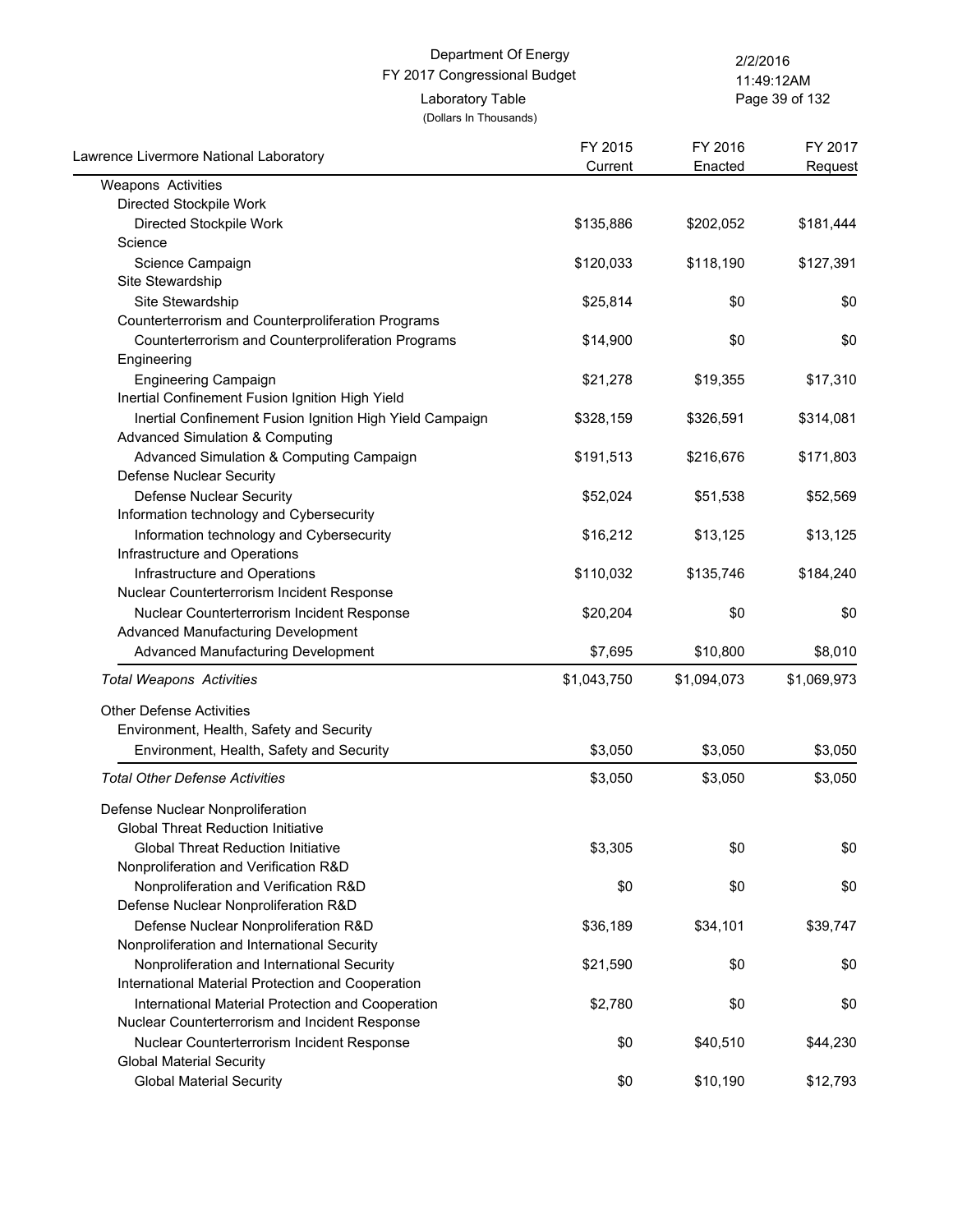| Department Of Energy<br>FY 2017 Congressional Budget<br>Laboratory Table<br>(Dollars In Thousands) |             | 2/2/2016<br>11:49:12AM<br>Page 40 of 132 |             |
|----------------------------------------------------------------------------------------------------|-------------|------------------------------------------|-------------|
|                                                                                                    | FY 2015     | FY 2016                                  | FY 2017     |
| Lawrence Livermore National Laboratory                                                             | Current     | Enacted                                  | Request     |
| Nonproliferation and Arms Control                                                                  |             |                                          |             |
| Nonproliferation and Arms Control                                                                  | \$0         | \$18,202                                 | \$16,537    |
| <b>Total Defense Nuclear Nonproliferation</b>                                                      | \$63,864    | \$103,003                                | \$113,307   |
| <b>Fossil Energy Research and Development</b>                                                      |             |                                          |             |
| CCS and Power Systems<br>Cross Cutting Reasearch                                                   | \$3,025     | \$1,350                                  | \$0         |
| CCS and Advanced Power Systems                                                                     |             |                                          |             |
| Carbon Capture                                                                                     | \$0         | \$0                                      | \$1,483     |
| <b>Total Fossil Energy Research and Development</b>                                                | \$3,025     | \$1,350                                  | \$1,483     |
| Defense Environmental Cleanup                                                                      |             |                                          |             |
| <b>NNSA Sites</b>                                                                                  |             |                                          |             |
| <b>NNSA Sites</b>                                                                                  | \$1,128     | \$1,128                                  | \$1,147     |
| <b>Total Defense Environmental Cleanup</b>                                                         | \$1,128     | \$1,128                                  | \$1,147     |
| <b>Total Lawrence Livermore National Laboratory</b>                                                | \$1,251,466 | \$1,255,933                              | \$1,239,440 |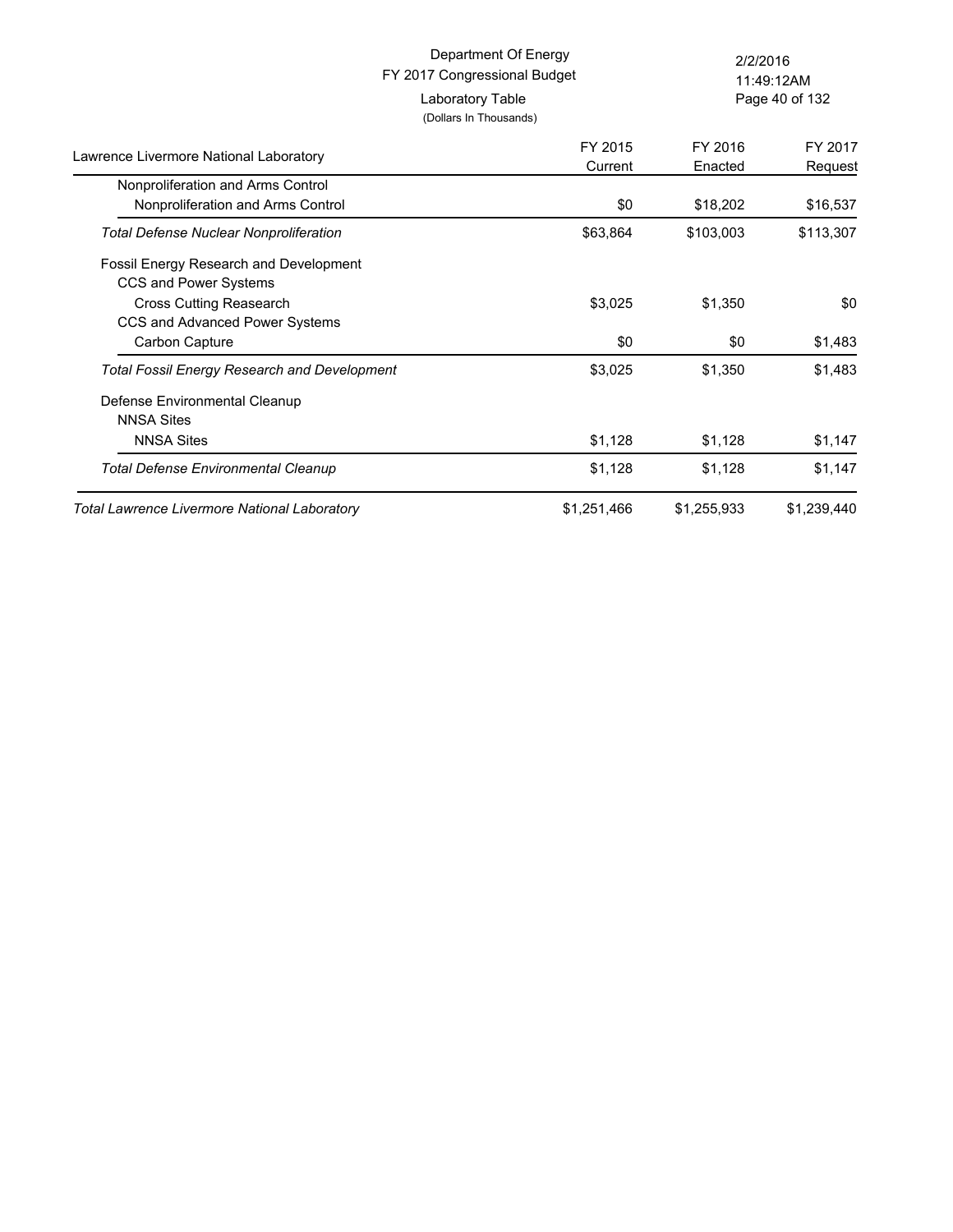|                                          | Department Of Energy<br>FY 2017 Congressional Budget<br>Laboratory Table<br>(Dollars In Thousands) | 2/2/2016 | 11:49:12AM<br>Page 41 of 132 |
|------------------------------------------|----------------------------------------------------------------------------------------------------|----------|------------------------------|
| Lexington Office                         | FY 2015                                                                                            | FY 2016  | FY 2017                      |
|                                          | Current                                                                                            | Enacted  | Request                      |
| <b>Other Defense Activities</b>          |                                                                                                    |          |                              |
| Environment, Health, Safety and Security |                                                                                                    |          |                              |
| Environment, Health, Safety and Security | \$200                                                                                              | \$200    | \$200                        |
| <b>Total Other Defense Activities</b>    | \$200                                                                                              | \$200    | \$200                        |
| <b>Total Lexington Office</b>            | \$200                                                                                              | \$200    | \$200                        |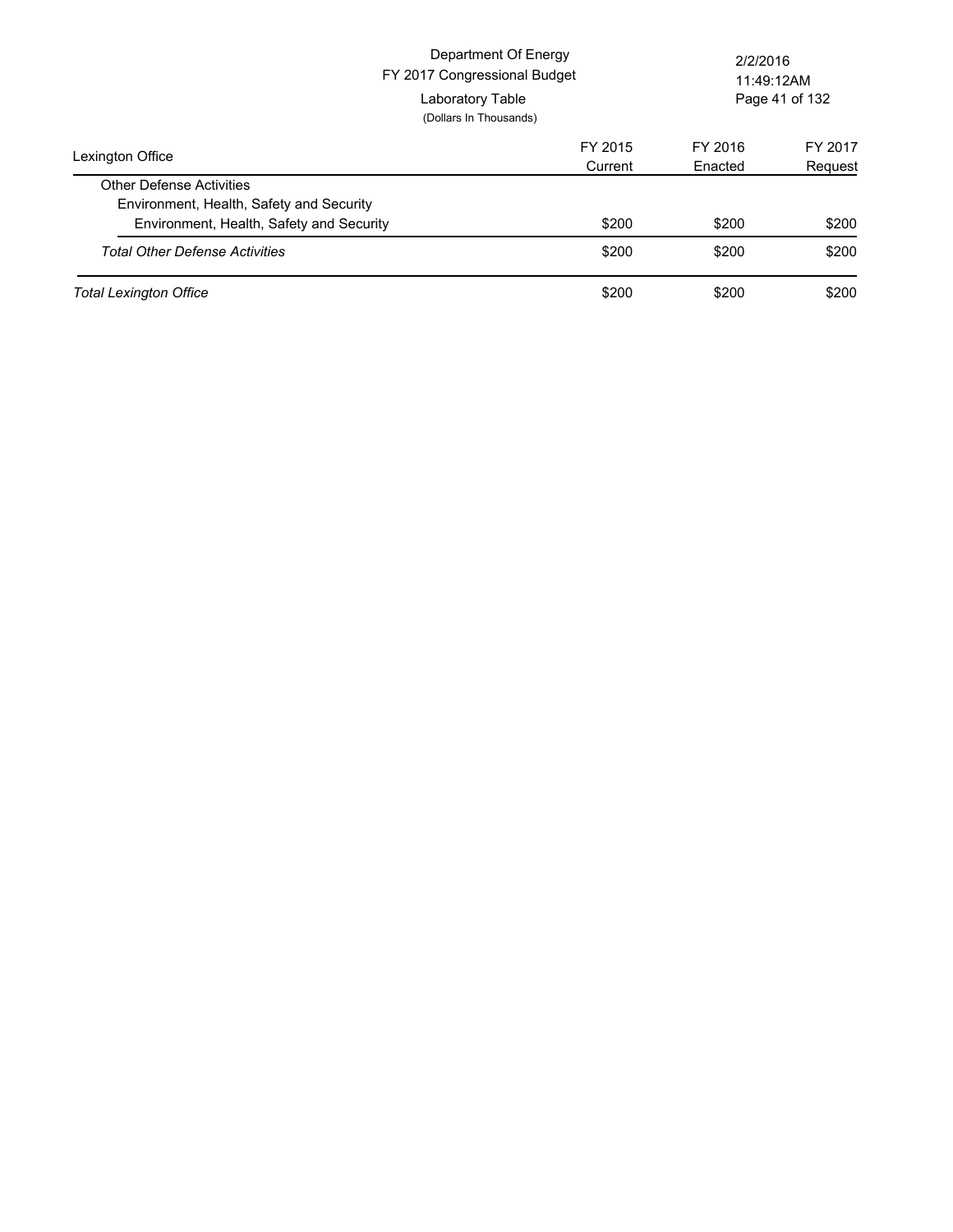| Department Of Energy<br>FY 2017 Congressional Budget |                                            | 2/2/2016<br>11:49:12AM |                    |
|------------------------------------------------------|--------------------------------------------|------------------------|--------------------|
|                                                      | Laboratory Table<br>(Dollars In Thousands) | Page 42 of 132         |                    |
| Livermore Site Office                                | FY 2015<br>Current                         | FY 2016<br>Enacted     | FY 2017<br>Request |
| <b>Weapons Activities</b>                            |                                            |                        |                    |
| Site Stewardship                                     |                                            |                        |                    |
| Site Stewardship                                     | \$175                                      | \$0                    | \$0                |
| <b>Total Weapons Activities</b>                      | \$175                                      | \$0                    | \$0                |
| Defense Nuclear Nonproliferation                     |                                            |                        |                    |
| Defense Nuclear Nonproliferation R&D                 |                                            |                        |                    |
| Defense Nuclear Nonproliferation R&D                 | \$500                                      | \$0                    | \$0                |
| <b>Total Defense Nuclear Nonproliferation</b>        | \$500                                      | \$0                    | \$0                |
| <b>Federal Salaries and Expenses</b>                 |                                            |                        |                    |
| <b>Federal Salaries and Expenses</b>                 |                                            |                        |                    |
| <b>Federal Salaries and Expenses</b>                 | \$16,689                                   | \$18,074               | \$18,579           |
| <b>Total Federal Salaries and Expenses</b>           | \$16,689                                   | \$18,074               | \$18,579           |
| Office of the Administrator                          |                                            |                        |                    |
| Office of the Administrator                          |                                            |                        |                    |
| Office of the Administrator                          | \$0                                        | \$0                    | \$0                |
| <b>Total Office of the Administrator</b>             | \$0                                        | \$0                    | \$0                |
| <b>Total Livermore Site Office</b>                   | \$17,364                                   | \$18,074               | \$18,579           |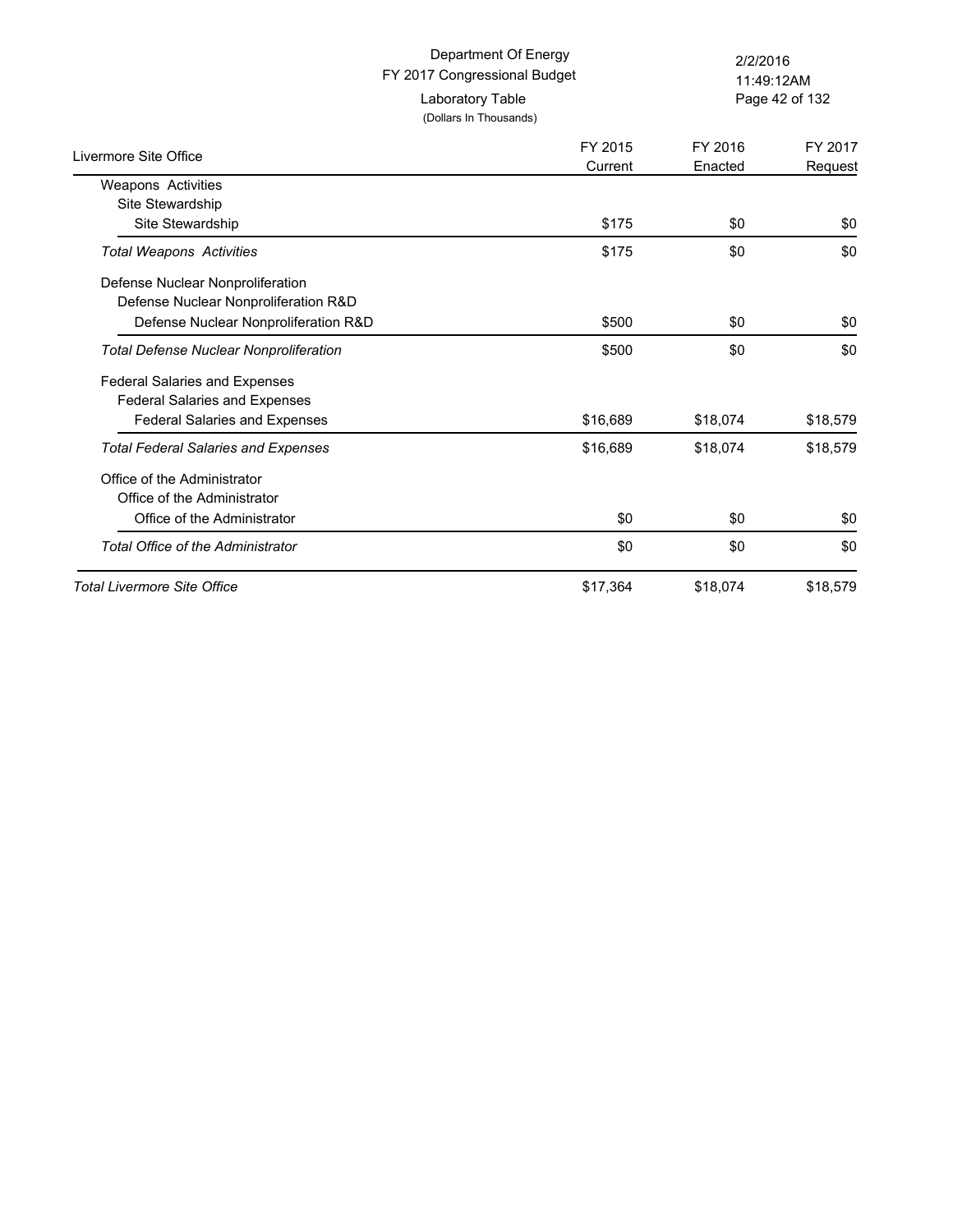Page 43 of 132 11:49:12AM

| Los Alamos National Laboratory                           | FY 2015  | FY 2016  | FY 2017  |
|----------------------------------------------------------|----------|----------|----------|
| <b>Electricity Delivery and Energy Reliability</b>       | Current  | Enacted  | Request  |
| <b>Electricity Delivery and Energy Reliability</b>       |          |          |          |
| Clean Energy Transmission and Reliability                | \$1,644  | \$3,750  | \$0      |
| <b>Smart Grid</b>                                        | \$252    | \$970    | \$1,020  |
| Infrastructure Security & Energy Restoration             | \$50     | \$0      | \$0      |
| <b>Cybersecurity for Energy Delivery Systems</b>         | \$50     | \$0      | \$100    |
| <b>Total Electricity Delivery and Energy Reliability</b> | \$1,996  | \$4,720  | \$1,120  |
| <b>Total Electricity Delivery and Energy Reliability</b> | \$1,996  | \$4,720  | \$1,120  |
| Nuclear Energy                                           |          |          |          |
| Fuel Cycle R & D                                         |          |          |          |
| Fuel Cycle R & D                                         | \$12,600 | \$12,600 | \$12,800 |
| Nuclear Energy Enabling Technologies                     |          |          |          |
| Nuclear Energy Enabling Technologies                     | \$1,940  | \$2,095  | \$1,840  |
| Reactors Concepts RD&D                                   |          |          |          |
| Reactors Concepts RD&D                                   | \$0      | \$200    | \$0      |
| International Nuclear Energy Cooperation                 |          |          |          |
| International Nuclear Energy Cooperation                 | \$0      | \$50     | \$0      |
| <b>Total Nuclear Energy</b>                              | \$14,540 | \$14,945 | \$14,640 |
| Energy Efficiency and Renewable Energy                   |          |          |          |
| Energy Efficiency and Renewable Energy                   |          |          |          |
| Wind Energy                                              | \$212    | \$0      | \$0      |
| Geothermal Technologies                                  | \$481    | \$700    | \$1,303  |
| Hydrogen & Fuel Cell Technologies                        | \$6,130  | \$6,600  | \$7,300  |
| Solar Energy                                             | \$667    | \$677    | \$2,144  |
| Vehicle Technologies                                     | \$1,010  | \$1,149  | \$1,149  |
| <b>Advanced Manufacturing</b>                            | \$0      | \$400    | \$400    |
| <b>Strategic Programs</b>                                | \$0      | \$0      | \$0      |
| <b>Bioenergy Technologies</b>                            | \$6,234  | \$2,456  | \$1,740  |
| <b>Total Energy Efficiency and Renewable Energy</b>      | \$14,734 | \$11,982 | \$14,036 |
| <b>Total Energy Efficiency and Renewable Energy</b>      | \$14,734 | \$11,982 | \$14,036 |
| Science                                                  |          |          |          |
| Advanced Scientific Computing Research                   |          |          |          |
| Advanced Scientific Computing Research                   | \$9,063  | \$6,503  | \$2,045  |
| <b>Basic Energy Sciences</b>                             |          |          |          |
| <b>Basic Energy Sciences</b>                             | \$25,648 | \$26,562 | \$26,879 |
| <b>Biological and Environmental Research</b>             |          |          |          |
| <b>Biological and Environmental Research</b>             | \$25,791 | \$23,640 | \$20,033 |
| <b>Fusion Energy Sciences</b>                            |          |          |          |
| <b>Fusion Energy Sciences</b>                            | \$3,824  | \$1,986  | \$1,540  |
| <b>High Energy Physics</b>                               |          |          |          |
| <b>High Energy Physics</b>                               | \$3,382  | \$2,070  | \$2,100  |
| <b>Nuclear Physics</b>                                   |          |          |          |
| <b>Nuclear Physics</b>                                   | \$9,285  | \$10,219 | \$9,704  |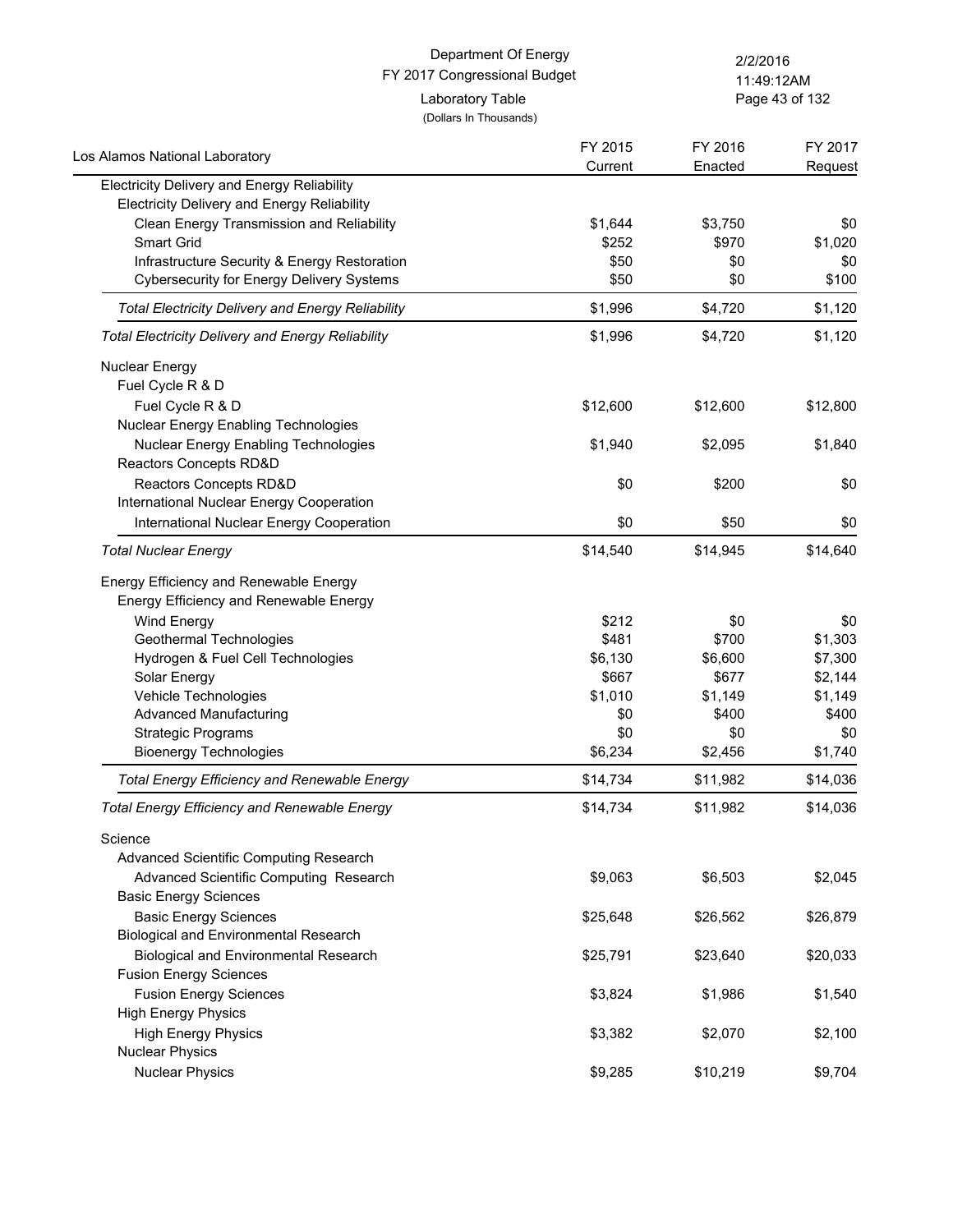(Dollars In Thousands)

Page 44 of 132 11:49:12AM

| Los Alamos National Laboratory                           | FY 2015<br>Current | FY 2016<br>Enacted | FY 2017<br>Request |
|----------------------------------------------------------|--------------------|--------------------|--------------------|
| Workforce Development for Teachers and Scientists        |                    |                    |                    |
| Workforce Development for Teachers and Scientists        | \$522              | \$0                | \$0                |
| <b>Total Science</b>                                     | \$77,515           | \$70,980           | \$62,301           |
| Weapons Activities                                       |                    |                    |                    |
| Directed Stockpile Work                                  |                    |                    |                    |
| Directed Stockpile Work                                  | \$501,090          | \$611,735          | \$580,868          |
| Science                                                  |                    |                    |                    |
| Science Campaign                                         | \$141,515          | \$138,348          | \$147,465          |
| Site Stewardship                                         |                    |                    |                    |
| Site Stewardship                                         | \$3,143            | \$0                | \$0                |
| Counterterrorism and Counterproliferation Programs       |                    |                    |                    |
| Counterterrorism and Counterproliferation Programs       | \$14,693           | \$0                | \$0                |
| Engineering                                              |                    |                    |                    |
| <b>Engineering Campaign</b>                              | \$24,526           | \$25,768           | \$22,969           |
| Inertial Confinement Fusion Ignition High Yield          |                    |                    |                    |
| Inertial Confinement Fusion Ignition High Yield Campaign | \$16,594           | \$16,000           | \$12,810           |
| <b>Advanced Simulation &amp; Computing</b>               |                    |                    |                    |
| Advanced Simulation & Computing Campaign                 | \$224,968          | \$219,556          | \$175,106          |
| <b>Defense Nuclear Security</b>                          |                    |                    |                    |
| Defense Nuclear Security                                 | \$100,979          | \$99,951           | \$101,950          |
| Information technology and Cybersecurity                 |                    |                    |                    |
| Information technology and Cybersecurity                 | \$15,985           | \$15,227           | \$15,227           |
| Infrastructure and Operations                            |                    |                    |                    |
| Infrastructure and Operations                            | \$411,535          | \$557,700          | \$510,675          |
| Nuclear Counterterrorism Incident Response               |                    |                    |                    |
| Nuclear Counterterrorism Incident Response               | \$23,772           | \$0                | \$0                |
| Advanced Manufacturing Development                       |                    |                    |                    |
| Advanced Manufacturing Development                       | \$7,450            | \$11,400           | \$8,772            |
| <b>Total Weapons Activities</b>                          | \$1,486,250        | \$1,695,685        | \$1,575,842        |
| <b>Other Defense Activities</b>                          |                    |                    |                    |
| Environment, Health, Safety and Security                 |                    |                    |                    |
| Environment, Health, Safety and Security                 | \$95               | \$95               | \$95               |
| <b>Total Other Defense Activities</b>                    | \$95               | \$95               | \$95               |
| Defense Nuclear Nonproliferation                         |                    |                    |                    |
| <b>Global Threat Reduction Initiative</b>                |                    |                    |                    |
| <b>Global Threat Reduction Initiative</b>                | \$22,603           | \$0                | \$0                |
| Nonproliferation and Verification R&D                    |                    |                    |                    |
| Nonproliferation and Verification R&D                    | \$0                | \$0                | \$0                |
| Defense Nuclear Nonproliferation R&D                     |                    |                    |                    |
| Defense Nuclear Nonproliferation R&D                     | \$92,135           | \$95,711           | \$97,113           |
| Nonproliferation and International Security              |                    |                    |                    |
| Nonproliferation and International Security              | \$22,900           | \$0                | \$0                |
| International Material Protection and Cooperation        |                    |                    |                    |
| International Material Protection and Cooperation        | \$3,279            | \$0                | \$0                |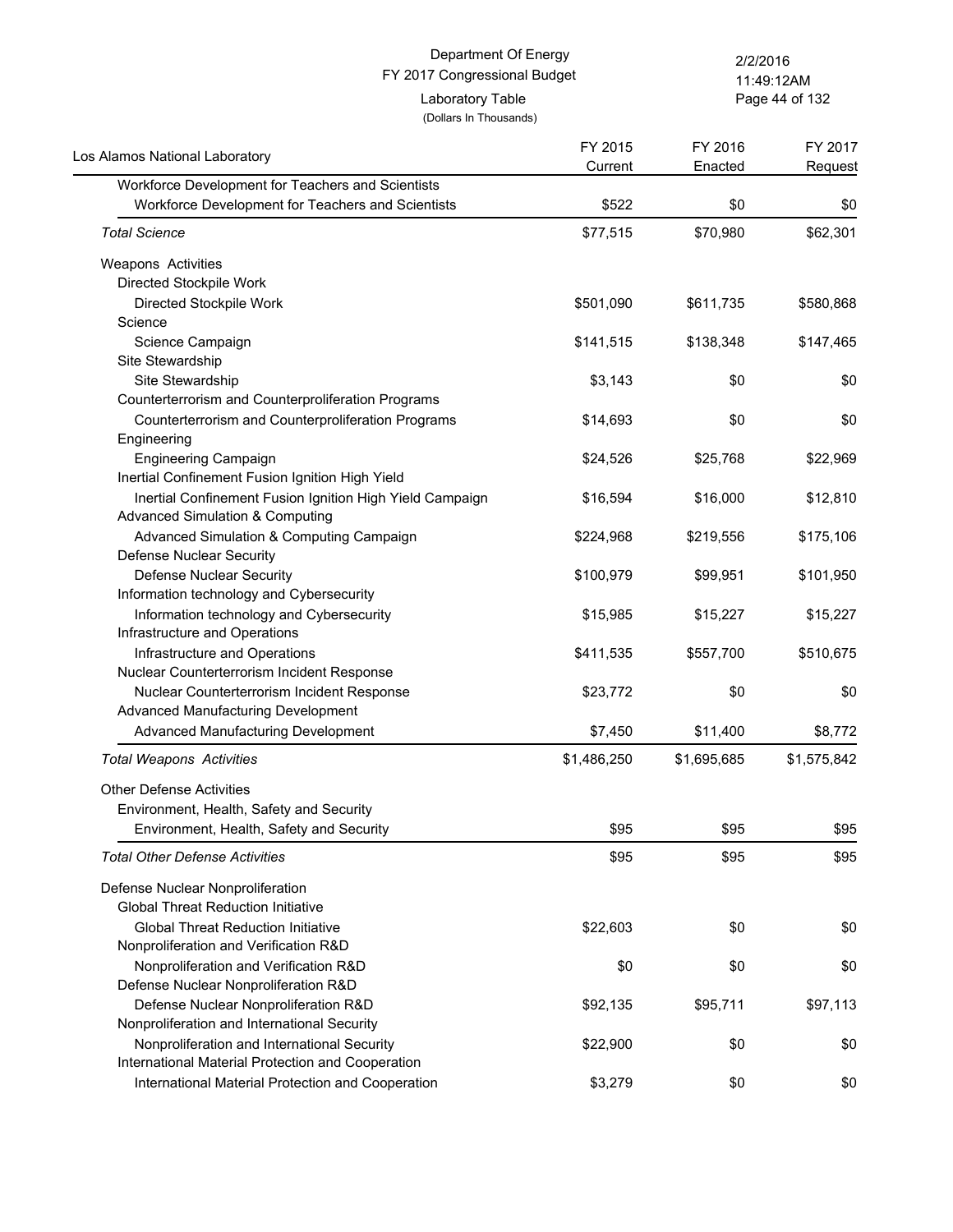Page 45 of 132 11:49:12AM

| Los Alamos National Laboratory                      | FY 2015<br>Current | FY 2016<br>Enacted | FY 2017<br>Request |
|-----------------------------------------------------|--------------------|--------------------|--------------------|
| <b>Fissile Materials Disposition</b>                |                    |                    |                    |
| <b>Fissile Materials Disposition</b>                | \$25,060           | \$0                | \$0                |
| Nuclear Counterterrorism and Incident Response      |                    |                    |                    |
| Nuclear Counterterrorism Incident Response          | \$0                | \$40,739           | \$45,667           |
| <b>Global Material Security</b>                     |                    |                    |                    |
| <b>Global Material Security</b>                     | \$0                | \$31,860           | \$31,401           |
| Material Management and Minimization                |                    |                    |                    |
| Material Management and Minimization                | \$0                | \$28,065           | \$49,651           |
| Nonproliferation and Arms Control                   |                    |                    |                    |
| Nonproliferation and Arms Control                   | \$0                | \$23,425           | \$22,415           |
| <b>Total Defense Nuclear Nonproliferation</b>       | \$165,977          | \$219,800          | \$246,247          |
| Fossil Energy Research and Development              |                    |                    |                    |
| CCS and Power Systems                               |                    |                    |                    |
| Carbon Capture                                      | \$686              | \$0                | \$0                |
| Carbon Storage                                      | \$953              | \$1,163            | \$0                |
| <b>Cross Cutting Reasearch</b>                      | \$3,025            | \$750              | \$0                |
| <b>Total CCS and Power Systems</b>                  | \$4,664            | \$1,913            | \$0                |
| Natural Gas Technologies                            |                    |                    |                    |
| Natural Gas Technologies                            | \$600              | \$0                | \$0                |
| CCS and Advanced Power Systems                      |                    |                    |                    |
| Carbon Storage                                      | \$0                | \$0                | \$1,162            |
| <b>Total Fossil Energy Research and Development</b> | \$5,264            | \$1,913            | \$1,162            |
| Defense Environmental Cleanup                       |                    |                    |                    |
| <b>NNSA Sites</b>                                   |                    |                    |                    |
| <b>NNSA Sites</b>                                   | \$182,645          | \$181,606          | \$0                |
| Los Alamos National Laboratory                      | \$4,600            | \$0                | \$0                |
| <b>Total NNSA Sites</b>                             | \$187,245          | \$181,606          | \$0                |
| Los Alamos                                          |                    |                    |                    |
| <b>EMLA Cleanup Activities</b>                      | \$0                | \$0                | \$185,606          |
| <b>EMLA Community and Regulatory Support</b>        | \$0                | \$0                | \$3,394            |
| <b>Total Los Alamos</b>                             | \$0                | \$0                | \$189,000          |
| <b>Total Defense Environmental Cleanup</b>          | \$187,245          | \$181,606          | \$189,000          |
| Total Los Alamos National Laboratory                | \$1,953,616        | \$2,201,726        | \$2,104,443        |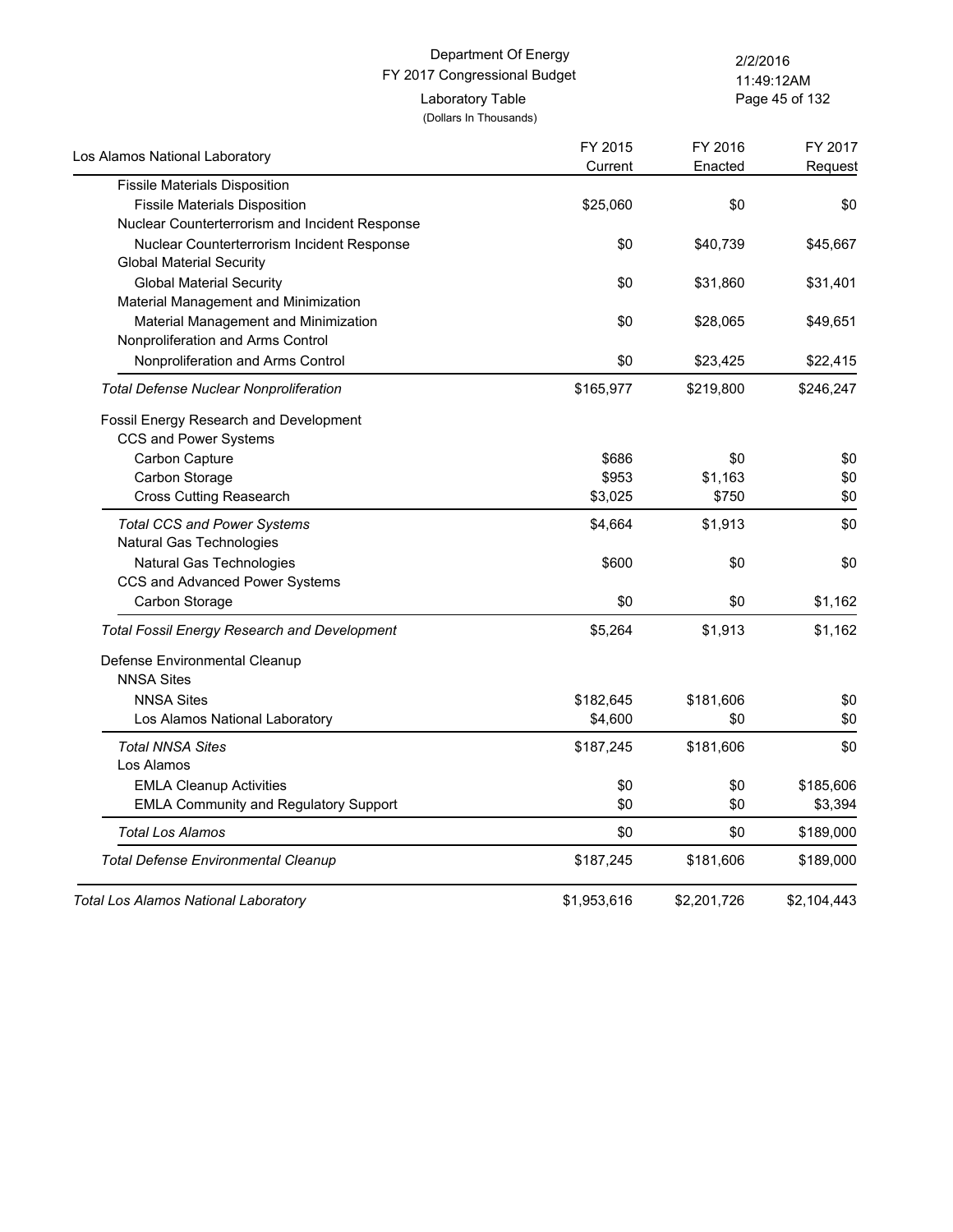|                                            | Department Of Energy<br>FY 2017 Congressional Budget | 2/2/2016           | 11:49:12AM         |
|--------------------------------------------|------------------------------------------------------|--------------------|--------------------|
|                                            | Laboratory Table<br>(Dollars In Thousands)           |                    | Page 46 of 132     |
| Los Alamos Site Office                     | FY 2015<br>Current                                   | FY 2016<br>Enacted | FY 2017<br>Request |
| <b>Weapons Activities</b>                  |                                                      |                    |                    |
| Infrastructure and Operations              |                                                      |                    |                    |
| Infrastructure and Operations              | \$50                                                 | \$0                | \$0                |
| <b>Total Weapons Activities</b>            | \$50                                                 | \$0                | \$0                |
| <b>Federal Salaries and Expenses</b>       |                                                      |                    |                    |
| <b>Federal Salaries and Expenses</b>       |                                                      |                    |                    |
| Federal Salaries and Expenses              | \$13,821                                             | \$15,241           | \$15,905           |
| <b>Total Federal Salaries and Expenses</b> | \$13,821                                             | \$15,241           | \$15,905           |
| Office of the Administrator                |                                                      |                    |                    |
| Office of the Administrator                |                                                      |                    |                    |
| Office of the Administrator                | \$0                                                  | \$0                | \$0                |
| <b>Total Office of the Administrator</b>   | \$0                                                  | \$0                | \$0                |
| Total Los Alamos Site Office               | \$13,871                                             | \$15,241           | \$15,905           |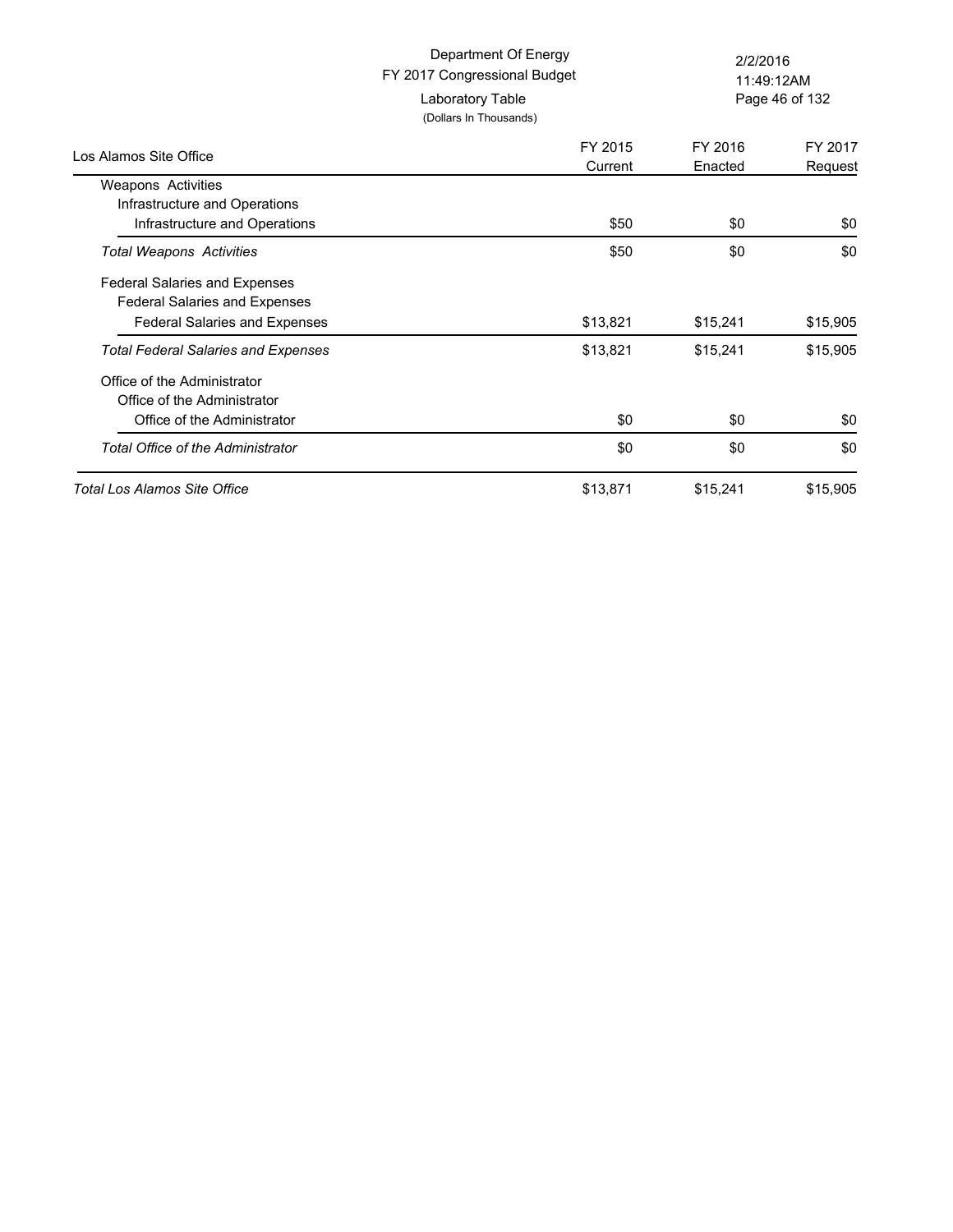|                                                | Department Of Energy<br>FY 2017 Congressional Budget | 2/2/2016<br>11:49:12AM |                |
|------------------------------------------------|------------------------------------------------------|------------------------|----------------|
| Laboratory Table                               | (Dollars In Thousands)                               |                        | Page 47 of 132 |
| Miamisburg Site                                | FY 2015                                              | FY 2016                | FY 2017        |
|                                                | Current                                              | Enacted                | Request        |
| Non-Defense Environmental Cleanup              |                                                      |                        |                |
| <b>Small Sites</b>                             |                                                      |                        |                |
| <b>Small Sites</b>                             | \$8,408                                              | \$0                    | \$0            |
| Southwest Experimental Fast Oxide Reactor      | \$0                                                  | \$9,500                | \$0            |
| <b>Total Small Sites</b>                       | \$8,408                                              | \$9,500                | \$0            |
| <b>Total Non-Defense Environmental Cleanup</b> | \$8,408                                              | \$9,500                | \$0            |
| Defense Environmental Cleanup                  |                                                      |                        |                |
| <b>Closure Sites</b>                           |                                                      |                        |                |
| Miamisburg                                     | \$0                                                  | \$0                    | \$0            |
| <b>Total Defense Environmental Cleanup</b>     | \$0                                                  | \$0                    | \$0            |
| <b>Total Miamisburg Site</b>                   | \$8,408                                              | \$9,500                | \$0            |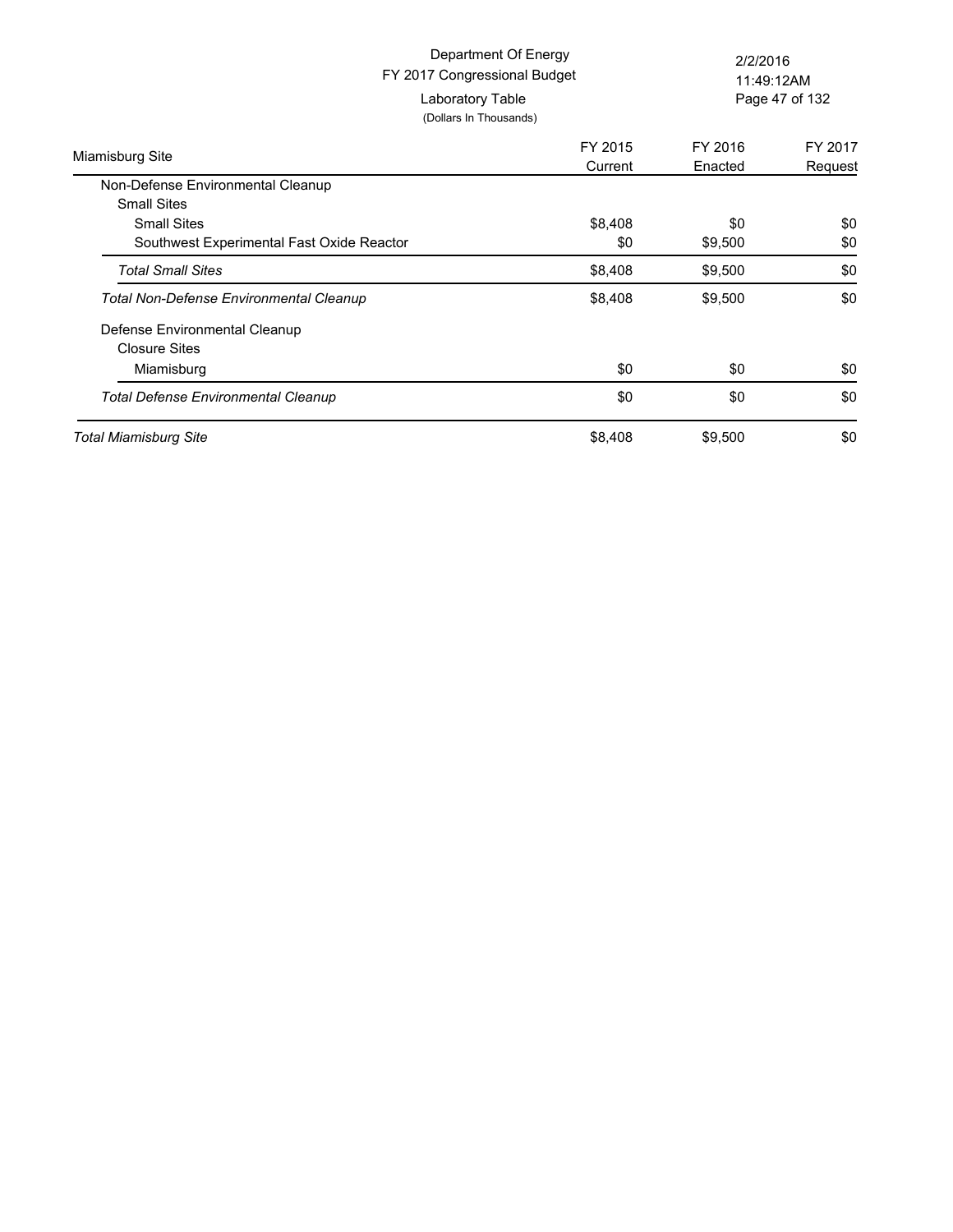|                                                | Department Of Energy<br>FY 2017 Congressional Budget<br>Laboratory Table<br>(Dollars In Thousands) | 2/2/2016<br>11:49:12AM<br>Page 48 of 132 |          |
|------------------------------------------------|----------------------------------------------------------------------------------------------------|------------------------------------------|----------|
| Moab Site                                      | FY 2015                                                                                            | FY 2016                                  | FY 2017  |
| Non-Defense Environmental Cleanup              | Current                                                                                            | Enacted                                  | Request  |
| <b>Small Sites</b>                             |                                                                                                    |                                          |          |
| <b>Small Sites</b>                             | \$37,867                                                                                           | \$38,644                                 | \$34,784 |
| <b>Total Non-Defense Environmental Cleanup</b> | \$37,867                                                                                           | \$38,644                                 | \$34,784 |
| <b>Total Moab Site</b>                         | \$37,867                                                                                           | \$38,644                                 | \$34,784 |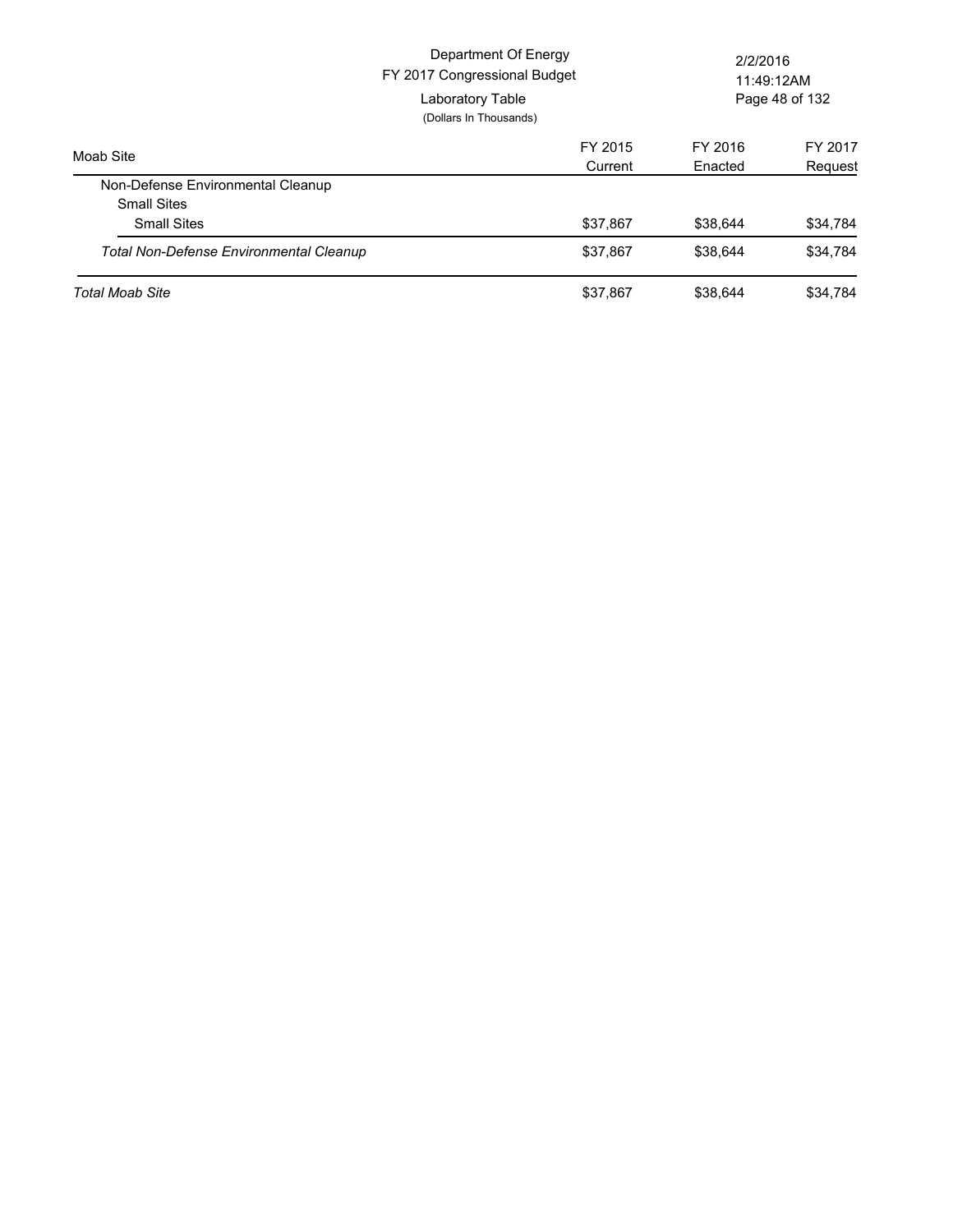|                                       | Department Of Energy<br>FY 2017 Congressional Budget<br>Laboratory Table<br>(Dollars In Thousands) | 2/2/2016<br>11:49:12AM<br>Page 49 of 132 |          |
|---------------------------------------|----------------------------------------------------------------------------------------------------|------------------------------------------|----------|
| Morgantown Office                     | FY 2015                                                                                            | FY 2016                                  | FY 2017  |
|                                       | Current                                                                                            | Enacted                                  | Request  |
| <b>Other Defense Activities</b>       |                                                                                                    |                                          |          |
| Office of Legacy Management           |                                                                                                    |                                          |          |
| Legacy Management                     | \$11,432                                                                                           | \$11.462                                 | \$11,925 |
| <b>Total Other Defense Activities</b> | \$11,432                                                                                           | \$11.462                                 | \$11,925 |
| <b>Total Morgantown Office</b>        | \$11,432                                                                                           | \$11,462                                 | \$11.925 |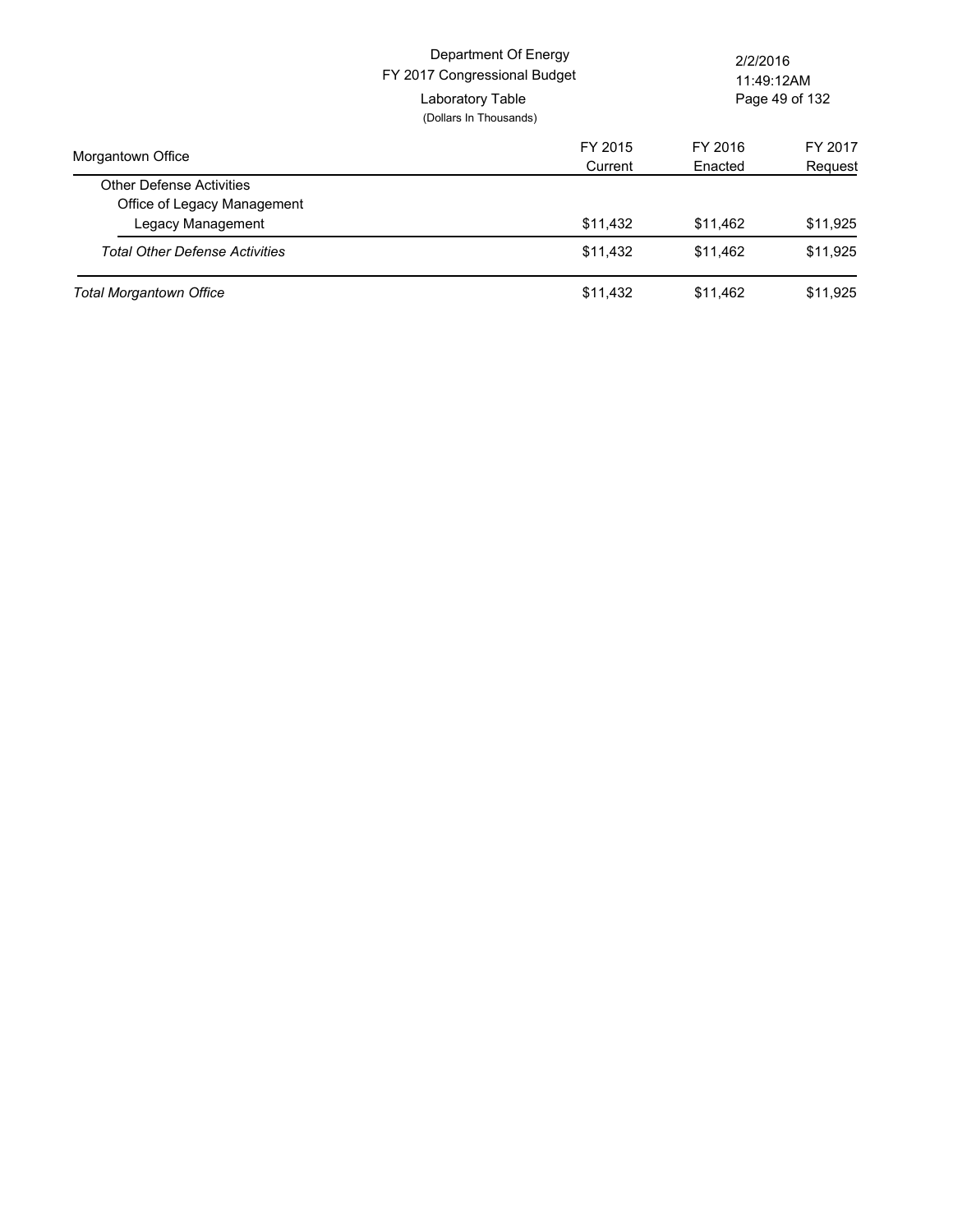|                                       | Department Of Energy<br>FY 2017 Congressional Budget<br>Laboratory Table<br>(Dollars In Thousands) | 2/2/2016<br>11:49:12AM<br>Page 50 of 132 |          |
|---------------------------------------|----------------------------------------------------------------------------------------------------|------------------------------------------|----------|
| Mound Site                            | FY 2015                                                                                            | FY 2016                                  | FY 2017  |
|                                       | Current                                                                                            | Enacted                                  | Request  |
| <b>Other Defense Activities</b>       |                                                                                                    |                                          |          |
| Office of Legacy Management           |                                                                                                    |                                          |          |
| Legacy Management                     | \$17.235                                                                                           | \$15.611                                 | \$12,583 |
| <b>Total Other Defense Activities</b> | \$17,235                                                                                           | \$15.611                                 | \$12,583 |
| <b>Total Mound Site</b>               | \$17,235                                                                                           | \$15.611                                 | \$12,583 |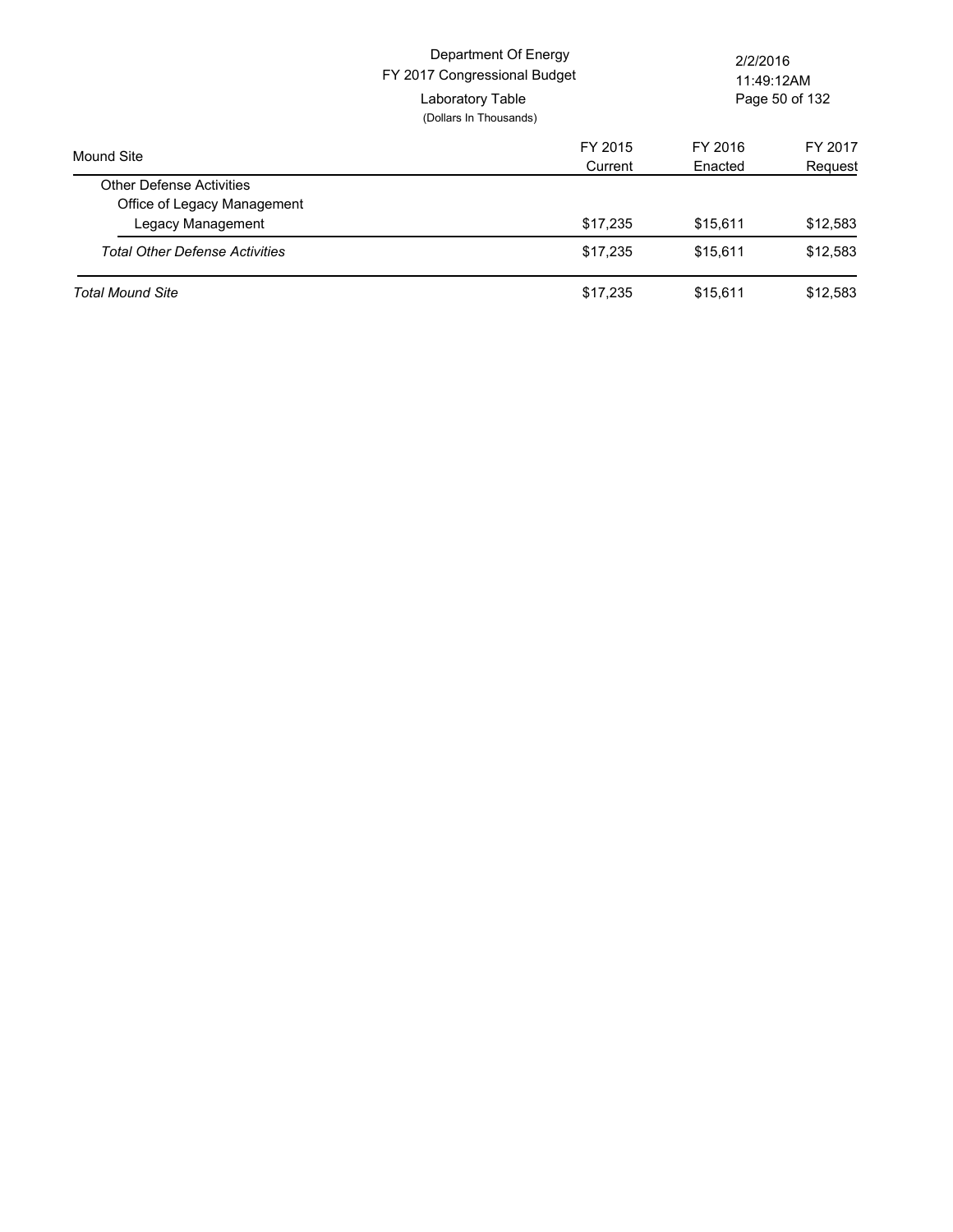Page 51 of 132 11:49:12AM

(Dollars In Thousands)

| National Energy Technology Lab                           | FY 2015   | FY 2016   | FY 2017   |
|----------------------------------------------------------|-----------|-----------|-----------|
| <b>Electricity Delivery and Energy Reliability</b>       | Current   | Enacted   | Request   |
| Electricity Delivery and Energy Reliability              |           |           |           |
| Program Direction                                        | \$6,590   | \$6,970   | \$7,102   |
| Clean Energy Transmission and Reliability                | \$3,797   | \$13,191  | \$24,500  |
| Smart Grid                                               | \$3,614   | \$9,645   | \$7,500   |
| Infrastructure Security & Energy Restoration             | \$528     | \$1,000   | \$1,944   |
| <b>Cybersecurity for Energy Delivery Systems</b>         | \$30,061  | \$44,000  | \$32,000  |
| National Electricity Delivery                            | \$1,340   | \$1,500   | \$1,500   |
| Transformer Resilience and Advanced Components           | \$0       | \$1,500   | \$8,000   |
| <b>Total Electricity Delivery and Energy Reliability</b> | \$45,930  | \$77,806  | \$82,546  |
| <b>Total Electricity Delivery and Energy Reliability</b> | \$45,930  | \$77,806  | \$82,546  |
| Energy Efficiency and Renewable Energy                   |           |           |           |
| Energy Efficiency and Renewable Energy                   |           |           |           |
| Program Direction                                        | \$14,195  | \$14,834  | \$14,876  |
| Geothermal Technologies                                  | \$410     | \$35,600  | \$36,042  |
| Solar Energy                                             | \$0       | \$0       | \$1,472   |
| Vehicle Technologies                                     | \$123,219 | \$140,424 | \$298,924 |
| <b>Building Technologies</b>                             | \$23,989  | \$14,000  | \$15,000  |
| State Energy Program                                     | \$125     | \$125     | \$0       |
| <b>Advanced Manufacturing</b>                            | \$250     | \$400     | \$400     |
| <b>Strategic Programs</b>                                | \$150     | \$130     | \$300     |
| <b>Bioenergy Technologies</b>                            | \$0       | \$33      | \$0       |
| <b>Total Energy Efficiency and Renewable Energy</b>      | \$162,338 | \$205,546 | \$367,014 |
| <b>Total Energy Efficiency and Renewable Energy</b>      | \$162,338 | \$205,546 | \$367,014 |
| Science                                                  |           |           |           |
| <b>Basic Energy Sciences</b>                             |           |           |           |
| <b>Basic Energy Sciences</b>                             | \$150     | \$150     | \$150     |
| <b>Total Science</b>                                     | \$150     | \$150     | \$150     |
| Weapons Activities                                       |           |           |           |
| Directed Stockpile Work                                  |           |           |           |
| Directed Stockpile Work                                  | \$11,066  | \$8,101   | \$8,216   |
| Engineering                                              |           |           |           |
| <b>Engineering Campaign</b>                              | \$1,253   | \$420     | \$0       |
| Inertial Confinement Fusion Ignition High Yield          |           |           |           |
| Inertial Confinement Fusion Ignition High Yield Campaign | \$107     | \$0       | \$0       |
| <b>Advanced Simulation &amp; Computing</b>               |           |           |           |
| Advanced Simulation & Computing Campaign                 | \$0       | \$136     | \$0       |
| Readiness Campaign                                       |           |           |           |
| Readiness Campaign                                       | \$0       | \$0       | \$0       |
| Infrastructure and Operations                            |           |           |           |
| Infrastructure and Operations                            | \$325     | \$0       | \$0       |
| Advanced Manufacturing Development                       |           |           |           |
| Advanced Manufacturing Development                       | \$1,335   | \$1,200   | \$0       |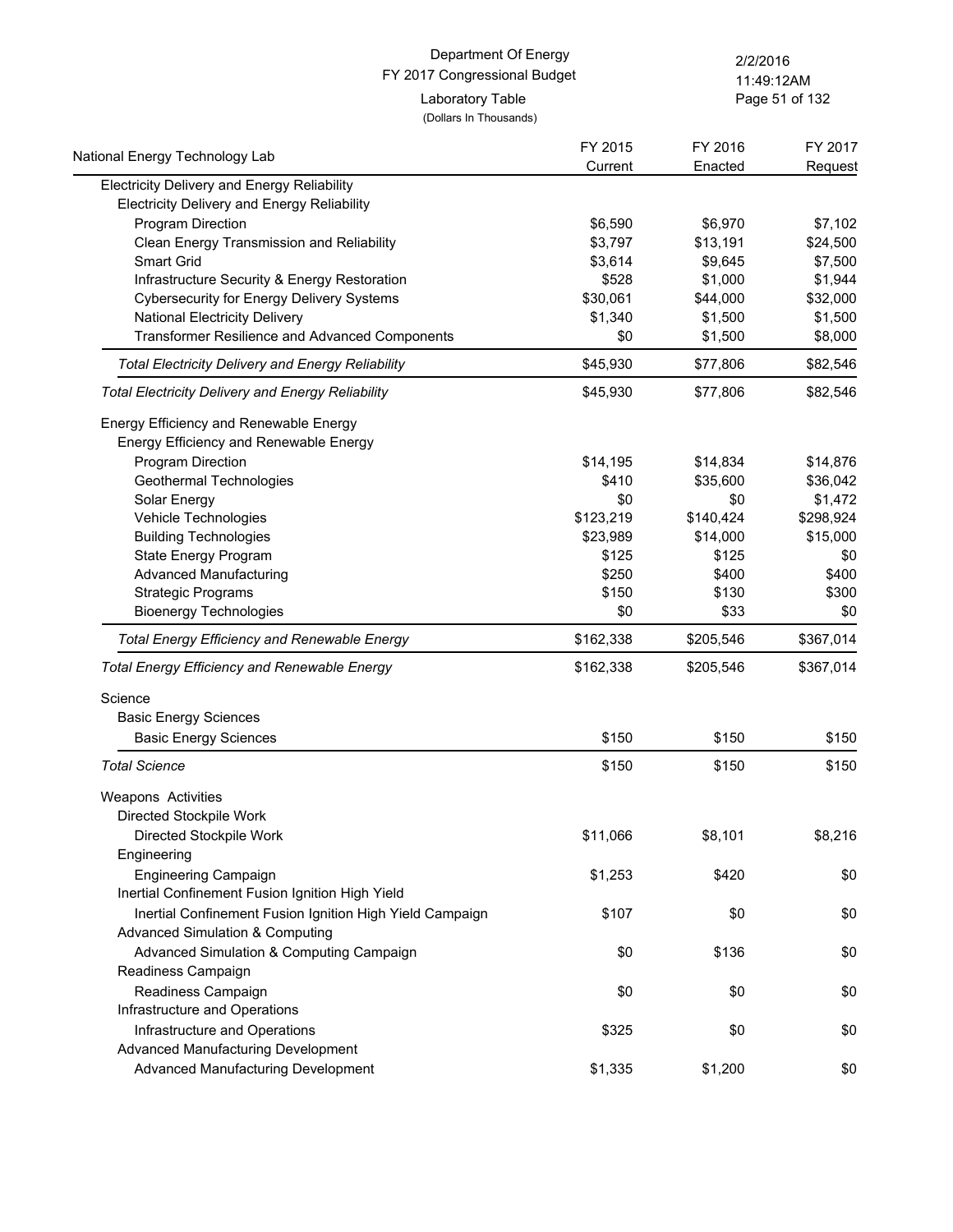|                                                     | Department Of Energy<br>FY 2017 Congressional Budget | 2/2/2016           | 11:49:12AM         |
|-----------------------------------------------------|------------------------------------------------------|--------------------|--------------------|
|                                                     | Laboratory Table<br>(Dollars In Thousands)           |                    | Page 52 of 132     |
| National Energy Technology Lab                      | FY 2015<br>Current                                   | FY 2016<br>Enacted | FY 2017<br>Request |
| <b>Total Weapons Activities</b>                     | \$14,086                                             | \$9,857            | \$8,216            |
| Departmental Administration                         |                                                      |                    |                    |
| Strategic Partnership Projects                      |                                                      |                    |                    |
| Strategic Partnership Projects                      | \$0                                                  | \$150              | \$100              |
| <b>Chief Financial Officer</b>                      |                                                      |                    |                    |
| Program Direction                                   | \$285                                                | \$285              | \$285              |
| Cost of Work for Others                             |                                                      |                    |                    |
| Cost of Work for Others                             | \$150                                                | \$0                | \$0                |
| <b>Total Cost of Work for Others</b>                | \$150                                                | \$0                | \$0                |
| <b>Total Departmental Administration</b>            | \$435                                                | \$435              | \$385              |
| Fossil Energy Research and Development              |                                                      |                    |                    |
| CCS and Power Systems                               |                                                      |                    |                    |
| Carbon Capture                                      | \$83,317                                             | \$99,537           | \$0                |
| Carbon Storage                                      | \$89,619                                             | \$102,150          | \$0                |
| <b>Advanced Energy Systems</b>                      | \$98,228                                             | \$104,000          | \$0                |
| <b>Cross Cutting Reasearch</b>                      | \$29,589                                             | \$36,051           | \$0                |
| STEP (Supercritical CO2)                            | \$9,690                                              | \$15,000           | \$0                |
| <b>NETL Coal R&amp;D</b>                            | \$50,000                                             | \$53,000           | \$0                |
| <b>Total CCS and Power Systems</b>                  | \$360,443                                            | \$409,738          | \$0                |
| Natural Gas Technologies                            |                                                      |                    |                    |
| Natural Gas Technologies                            | \$20,707                                             | \$38,835           | \$0                |
| Fuel Supply Impact Mitigation                       |                                                      |                    |                    |
| Fuel Supply Impact Mitigation                       | \$0                                                  | \$0                | \$23,254           |
| Program Direction                                   |                                                      |                    |                    |
| National Energy Technology Center Program Direction | \$87,504                                             | \$83,893           | \$28,736           |
| <b>Fossil Energy Environmental Restoration</b>      |                                                      |                    |                    |
| <b>Fossil Energy Environmental Restoration</b>      | \$4,477                                              | \$6,575            | \$0                |
| Unconventional Fossil Energy Technologies           |                                                      |                    |                    |
| Unconventional Fossil Energy Technologies           | \$3,268                                              | \$16,721           | \$0                |
| <b>NETL Research and Operations</b>                 |                                                      |                    |                    |
| <b>NETL Research and Operations</b>                 | \$0                                                  | \$0                | \$76,070           |
| <b>NETL Infrastructure</b>                          |                                                      |                    |                    |
| <b>NETL Infrastructure</b>                          | \$0                                                  | \$0                | \$68,055           |
| CCS and Advanced Power Systems                      |                                                      |                    |                    |
| Carbon Capture                                      | \$0                                                  | \$0                | \$160,528          |
| Carbon Storage                                      | \$0                                                  | \$0                | \$87,108           |
| <b>Advanced Energy Systems</b>                      | \$0                                                  | \$0                | \$45,241           |
| <b>Crosscutting Research and Analysis</b>           | \$0                                                  | \$0                | \$40,698           |
| <b>Total CCS and Advanced Power Systems</b>         | \$0                                                  | \$0                | \$333,575          |
| <b>Total Fossil Energy Research and Development</b> | \$476,399                                            | \$555,762          | \$529,690          |
| Strategic Petroleum Reserve                         |                                                      |                    |                    |
| SPR Geotechnical Analytical Support                 |                                                      |                    |                    |
| SPR - Facilities Development                        | \$446                                                | \$446              | \$456              |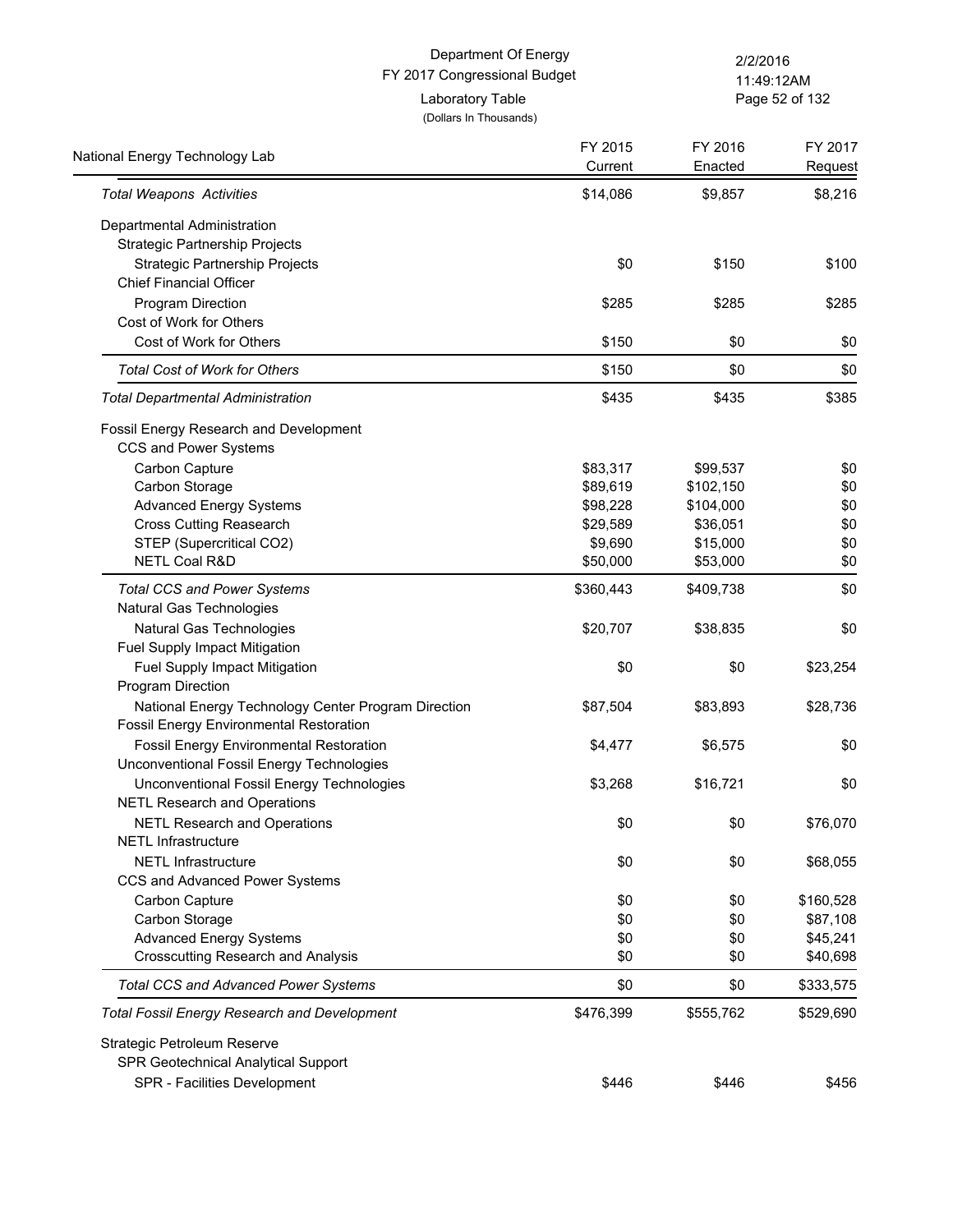|                                          | Department Of Energy<br>FY 2017 Congressional Budget<br>Laboratory Table<br>(Dollars In Thousands) |                    | 2/2/2016<br>11:49:12AM<br>Page 53 of 132 |
|------------------------------------------|----------------------------------------------------------------------------------------------------|--------------------|------------------------------------------|
| National Energy Technology Lab           | FY 2015<br>Current                                                                                 | FY 2016<br>Enacted | FY 2017<br>Request                       |
| <b>Total Strategic Petroleum Reserve</b> | \$446                                                                                              | \$446              | \$456                                    |
| Total National Energy Technology Lab     | \$699,784                                                                                          | \$850,002          | \$988,457                                |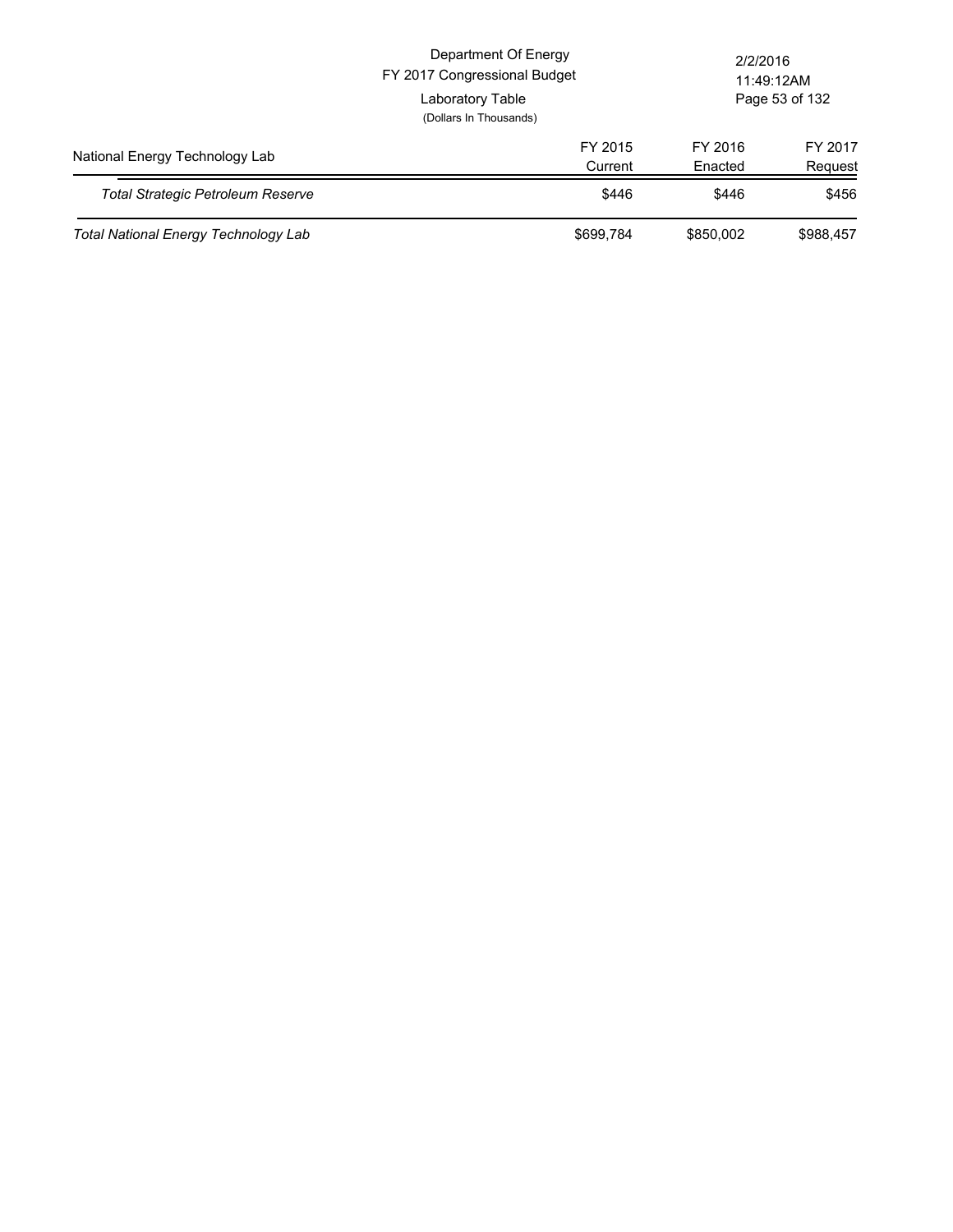Page 54 of 132 11:49:12AM

(Dollars In Thousands)

| National Renewable Energy Laboratory                     | FY 2015   | FY 2016   | FY 2017   |
|----------------------------------------------------------|-----------|-----------|-----------|
| Electricity Delivery and Energy Reliability              | Current   | Enacted   | Request   |
| <b>Electricity Delivery and Energy Reliability</b>       |           |           |           |
| Program Direction                                        | \$7       | \$0       | \$0       |
| Clean Energy Transmission and Reliability                | \$400     | \$0       | \$0       |
| <b>Smart Grid</b>                                        | \$675     | \$3,350   | \$3,050   |
| Infrastructure Security & Energy Restoration             | \$50      | \$0       | \$0       |
| <b>Cybersecurity for Energy Delivery Systems</b>         | \$50      | \$109     | \$109     |
| <b>National Electricity Delivery</b>                     | \$195     | \$125     | \$125     |
| Transformer Resilience and Advanced Components           | \$0       | \$0       | \$1,000   |
| <b>Total Electricity Delivery and Energy Reliability</b> | \$1,377   | \$3,584   | \$4,284   |
| <b>Total Electricity Delivery and Energy Reliability</b> | \$1,377   | \$3,584   | \$4,284   |
| Energy Efficiency and Renewable Energy                   |           |           |           |
| Energy Efficiency and Renewable Energy                   |           |           |           |
| Wind Energy                                              | \$31,031  | \$17,751  | \$33,153  |
| Facilities and Infrastructure                            | \$56,000  | \$62,000  | \$92,000  |
| Geothermal Technologies                                  | \$4,224   | \$3,870   | \$6,050   |
| Hydrogen & Fuel Cell Technologies                        | \$17,590  | \$17,800  | \$17,220  |
| <b>Water Power</b>                                       | \$5,865   | \$4,156   | \$6,433   |
| Solar Energy                                             | \$55,704  | \$55,052  | \$48,715  |
| Vehicle Technologies                                     | \$23,985  | \$27,283  | \$27,283  |
| <b>Building Technologies</b>                             | \$15,677  | \$11,066  | \$6,765   |
| Federal Energy Management Program                        | \$5,216   | \$5,670   | \$9,029   |
| <b>Weatherization Assistance</b>                         | \$750     | \$750     | \$600     |
| State Energy Program                                     | \$280     | \$280     | \$280     |
| <b>Tribal Energy Activities</b>                          | \$0       | \$0       | \$0       |
| <b>Advanced Manufacturing</b>                            | \$1,894   | \$2,532   | \$2,500   |
| <b>Strategic Programs</b>                                | \$7,093   | \$8,731   | \$9,740   |
| <b>Bioenergy Technologies</b>                            | \$60,367  | \$56,327  | \$45,486  |
| <b>Total Energy Efficiency and Renewable Energy</b>      | \$285,676 | \$273,268 | \$305,254 |
| <b>Total Energy Efficiency and Renewable Energy</b>      | \$285,676 | \$273,268 | \$305,254 |
| Indian Energy Policy and Programs                        |           |           |           |
| Indian Energy Policy and Programs                        |           |           |           |
| <b>Technical Assistance</b>                              | \$2,300   | \$898     | \$2,550   |
| <b>Total Indian Energy Policy and Programs</b>           | \$2,300   | \$898     | \$2,550   |
| Science                                                  |           |           |           |
| Advanced Scientific Computing Research                   |           |           |           |
| Advanced Scientific Computing Research                   | \$266     | \$173     | \$0       |
| <b>Basic Energy Sciences</b>                             |           |           |           |
| <b>Basic Energy Sciences</b>                             | \$14,724  | \$12,955  | \$12,955  |
| <b>Biological and Environmental Research</b>             |           |           |           |
| <b>Biological and Environmental Research</b>             | \$880     | \$886     | \$500     |
| Workforce Development for Teachers and Scientists        |           |           |           |
| Workforce Development for Teachers and Scientists        | \$968     | \$0       | \$0       |
|                                                          |           |           |           |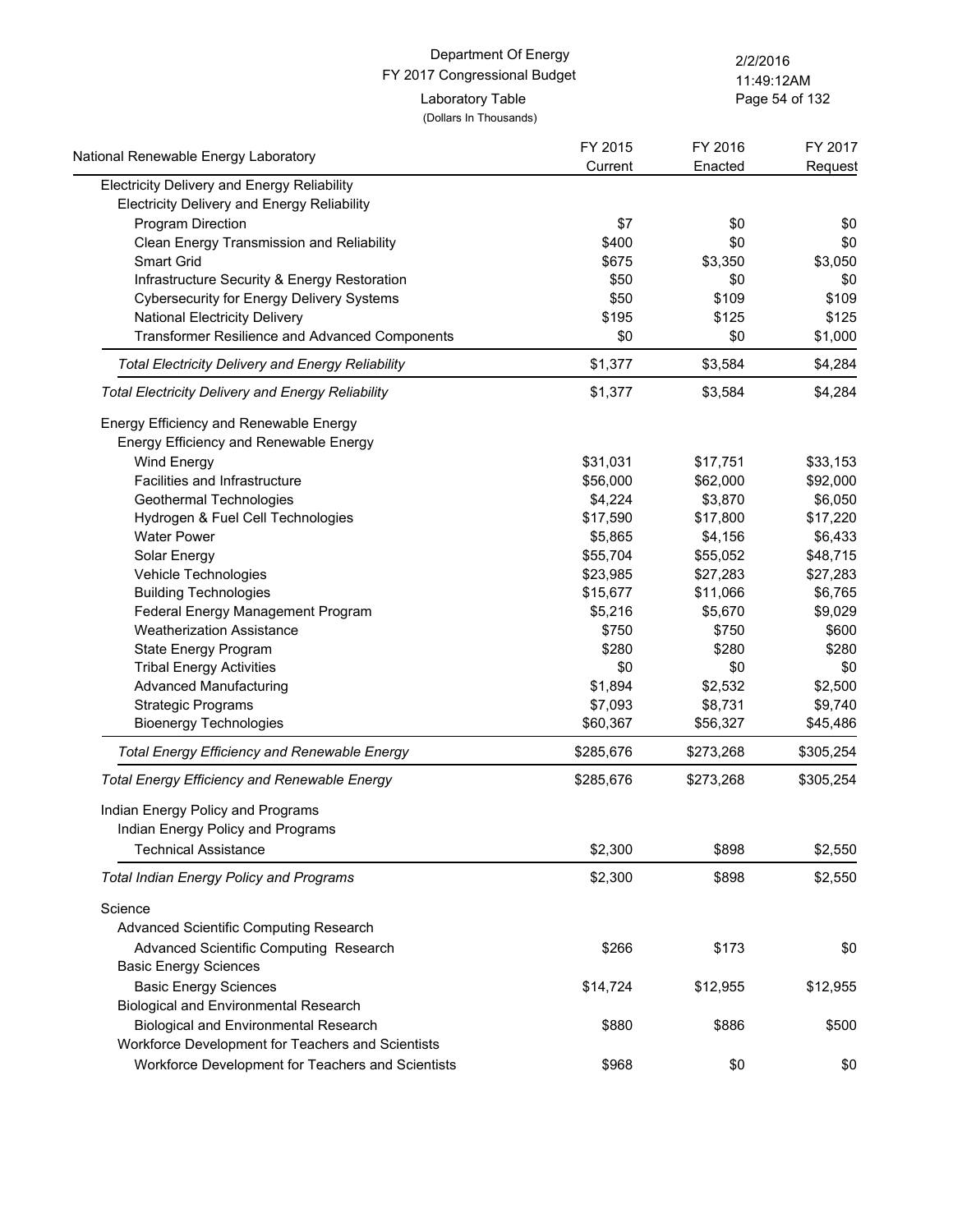|                                                                  | Department Of Energy<br>FY 2017 Congressional Budget<br>Laboratory Table<br>(Dollars In Thousands) |                    | 2/2/2016<br>11:49:12AM<br>Page 55 of 132 |  |
|------------------------------------------------------------------|----------------------------------------------------------------------------------------------------|--------------------|------------------------------------------|--|
| National Renewable Energy Laboratory                             | FY 2015<br>Current                                                                                 | FY 2016<br>Enacted | FY 2017<br>Request                       |  |
| <b>Total Science</b>                                             | \$16,838                                                                                           | \$14,014           | \$13,455                                 |  |
| Departmental Administration<br>Strategic Partnership Projects    |                                                                                                    |                    |                                          |  |
| <b>Strategic Partnership Projects</b><br>Cost of Work for Others | \$0                                                                                                | \$510              | \$200                                    |  |
| Cost of Work for Others                                          | \$360                                                                                              | \$0                | \$0                                      |  |
| <b>Total Departmental Administration</b>                         | \$360                                                                                              | \$510              | \$200                                    |  |
| Total National Renewable Energy Laboratory                       | \$306,551                                                                                          | \$292,274          | \$325,743                                |  |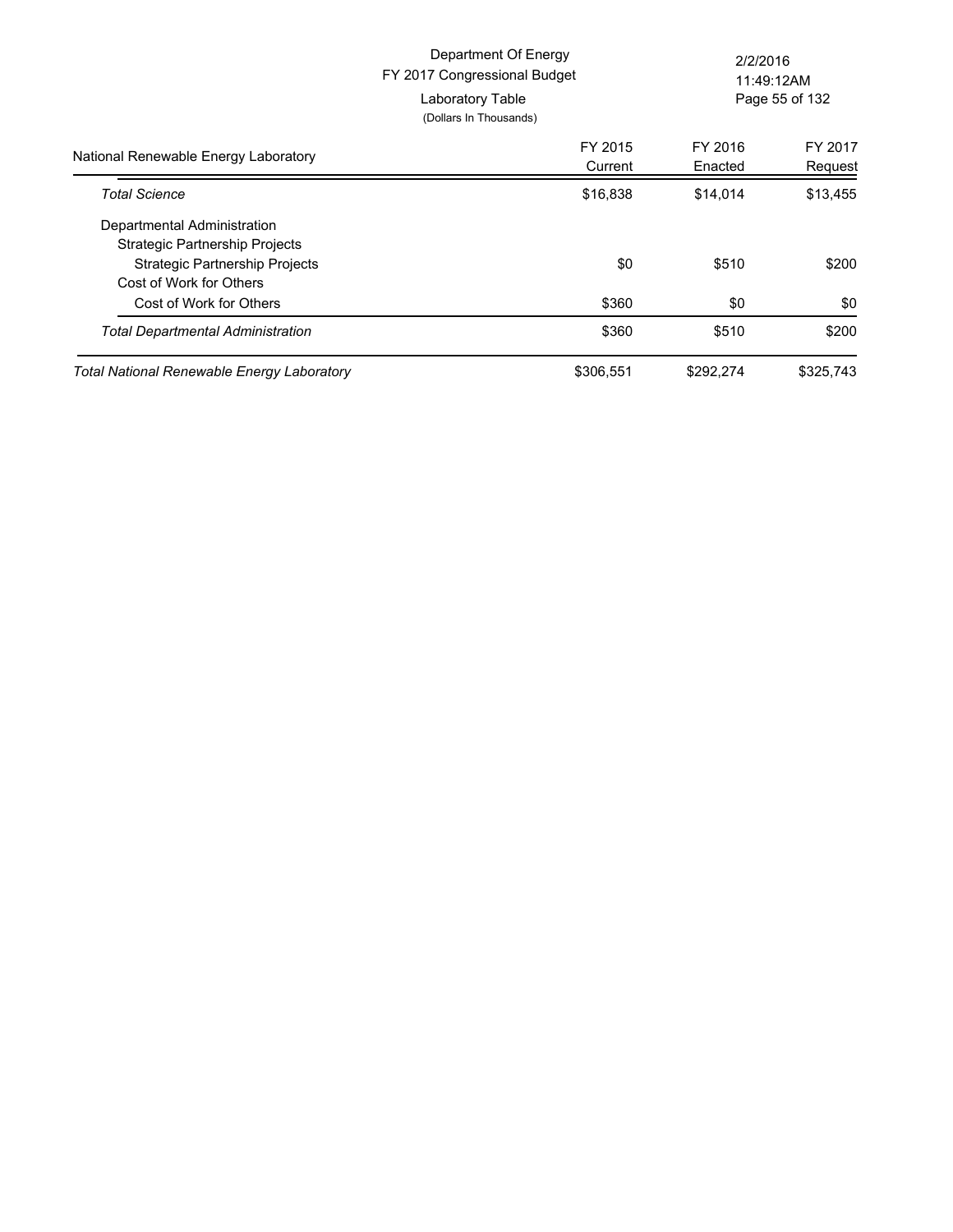|                                              | Department Of Energy<br>FY 2017 Congressional Budget<br>Laboratory Table<br>(Dollars In Thousands) | 2/2/2016<br>11:49:12AM<br>Page 56 of 132 |          |
|----------------------------------------------|----------------------------------------------------------------------------------------------------|------------------------------------------|----------|
|                                              | FY 2015                                                                                            | FY 2016                                  | FY 2017  |
| Naval Petroleum Reserve No 1                 | Current                                                                                            | Enacted                                  | Request  |
| Naval Petroleum and Oil Shale Reserves       |                                                                                                    |                                          |          |
| Naval Petroleum and Oil Shale Reserves       |                                                                                                    |                                          |          |
| <b>Productions Operations</b>                | \$8,680                                                                                            | \$12,330                                 | \$12,580 |
| Management                                   | \$1,000                                                                                            | \$1.000                                  | \$1,000  |
| Total Naval Petroleum and Oil Shale Reserves | \$9,680                                                                                            | \$13,330                                 | \$13,580 |
| Total Naval Petroleum and Oil Shale Reserves | \$9,680                                                                                            | \$13,330                                 | \$13,580 |
| Total Naval Petroleum Reserve No 1           | \$9,680                                                                                            | \$13,330                                 | \$13,580 |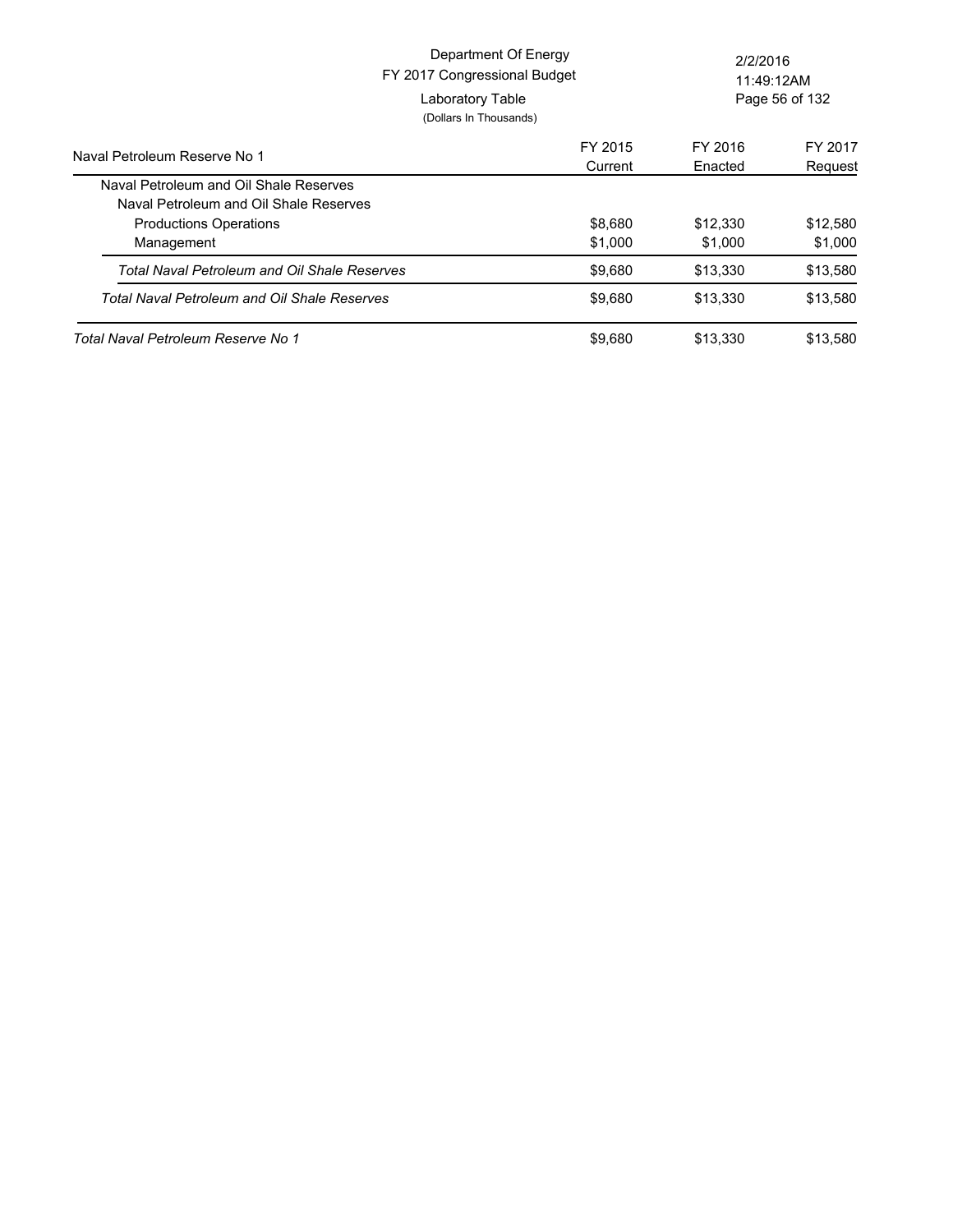|                                              | Department Of Energy<br>FY 2017 Congressional Budget<br>Laboratory Table<br>(Dollars In Thousands) | 2/2/2016<br>11:49:12AM<br>Page 57 of 132 |         |
|----------------------------------------------|----------------------------------------------------------------------------------------------------|------------------------------------------|---------|
| Naval Petroleum Reserve No 3                 | FY 2015                                                                                            | FY 2016                                  | FY 2017 |
| Naval Petroleum and Oil Shale Reserves       | Current                                                                                            | Enacted                                  | Request |
| Naval Petroleum and Oil Shale Reserves       |                                                                                                    |                                          |         |
| <b>Productions Operations</b>                | \$5,281                                                                                            | \$1,000                                  | \$50    |
| Management                                   | \$4,609                                                                                            | \$2,100                                  | \$250   |
| Total Naval Petroleum and Oil Shale Reserves | \$9,890                                                                                            | \$3,100                                  | \$300   |
| Total Naval Petroleum and Oil Shale Reserves | \$9.890                                                                                            | \$3.100                                  | \$300   |
| Total Naval Petroleum Reserve No 3           | \$9,890                                                                                            | \$3,100                                  | \$300   |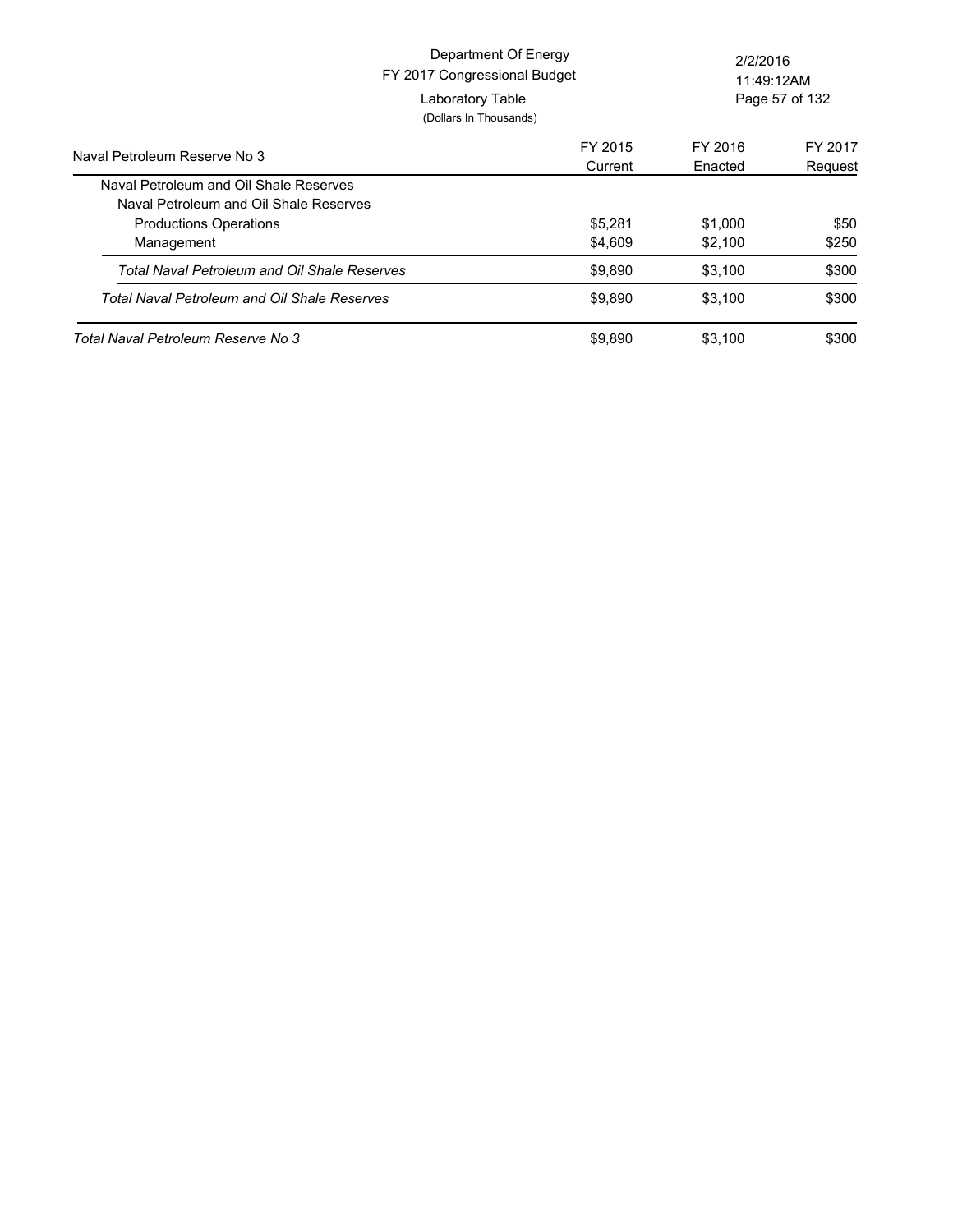| FY 2017 Congressional Budget<br>Laboratory Table<br>(Dollars In Thousands) | Department Of Energy |                    | 2/2/2016<br>11:49:12AM<br>Page 58 of 132 |  |
|----------------------------------------------------------------------------|----------------------|--------------------|------------------------------------------|--|
| Naval Research Laboratory                                                  | FY 2015<br>Current   | FY 2016<br>Enacted | FY 2017<br>Request                       |  |
| Weapons Activities                                                         |                      |                    |                                          |  |
| Inertial Confinement Fusion Ignition High Yield                            |                      |                    |                                          |  |
| Inertial Confinement Fusion Ignition High Yield Campaign                   | \$5,350              | \$6,450            | \$6,310                                  |  |
| <b>Total Weapons Activities</b>                                            | \$5,350              | \$6,450            | \$6,310                                  |  |
| <b>Naval Reactors</b>                                                      |                      |                    |                                          |  |
| Program Direction                                                          |                      |                    |                                          |  |
| <b>Program Direction</b>                                                   | \$18,470             | \$18,950           | \$20,200                                 |  |
| <b>Total Naval Reactors</b>                                                | \$18,470             | \$18,950           | \$20,200                                 |  |
| <b>Total Naval Research Laboratory</b>                                     | \$23,820             | \$25,400           | \$26,510                                 |  |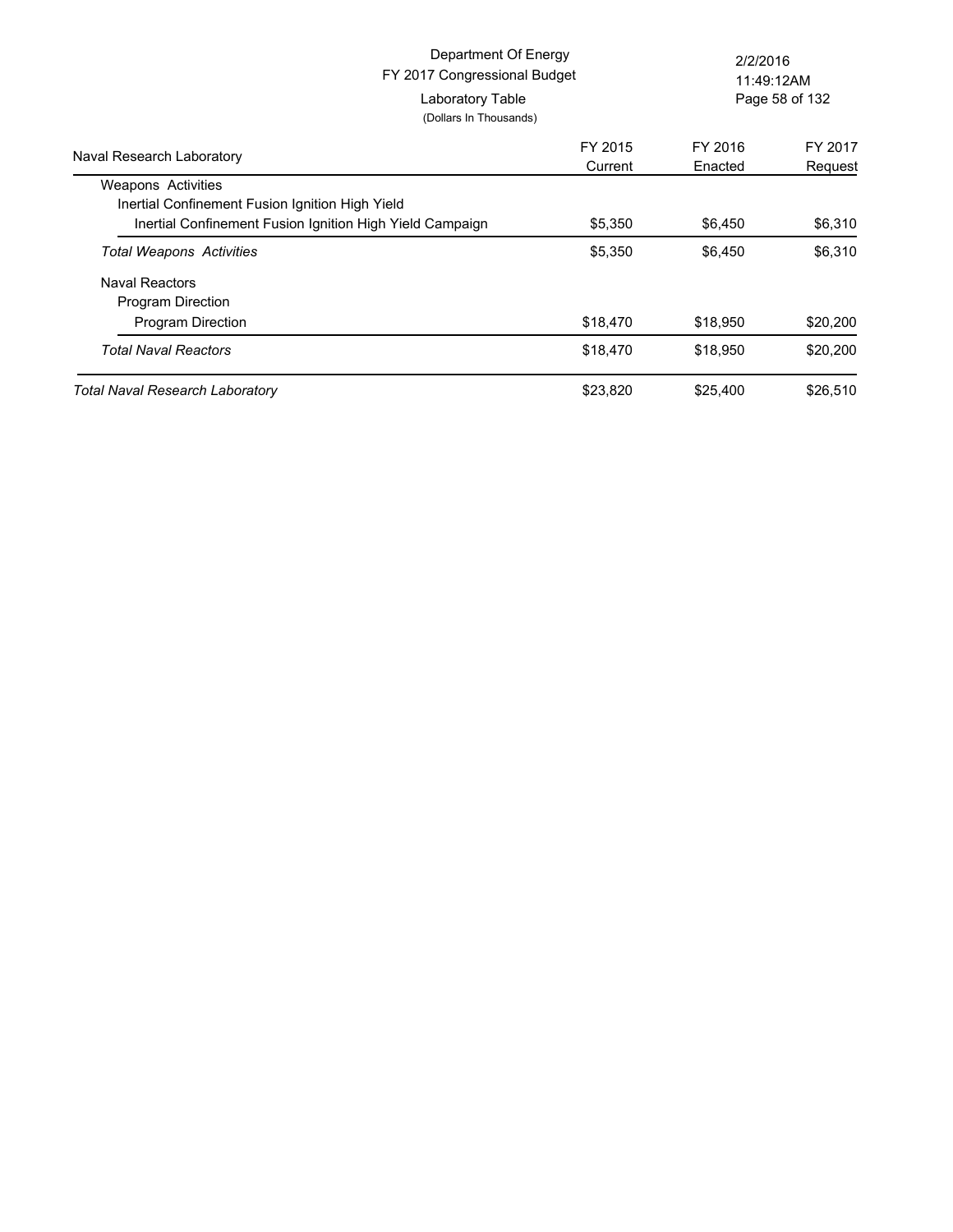(Dollars In Thousands)

Laboratory Table

Page 59 of 132 11:49:12AM

FY 2016

FY 2015

FY 2017

| Nuclear Energy<br>Program Direction-NE<br>Program Direction-NE<br><b>Total Nuclear Energy</b><br>Science<br>Advanced Scientific Computing Research | Current<br>\$139<br>\$139 | Enacted<br>\$161 | Request   |
|----------------------------------------------------------------------------------------------------------------------------------------------------|---------------------------|------------------|-----------|
|                                                                                                                                                    |                           |                  |           |
|                                                                                                                                                    |                           |                  |           |
|                                                                                                                                                    |                           |                  | \$161     |
|                                                                                                                                                    |                           | \$161            | \$161     |
|                                                                                                                                                    |                           |                  |           |
|                                                                                                                                                    |                           |                  |           |
| Advanced Scientific Computing Research                                                                                                             | \$0                       | \$0              | \$0       |
| <b>Biological and Environmental Research</b>                                                                                                       |                           |                  |           |
| <b>Biological and Environmental Research</b>                                                                                                       | \$0                       | \$0              | \$0       |
| <b>Total Science</b>                                                                                                                               | \$0                       | \$0              | \$0       |
| Weapons Activities                                                                                                                                 |                           |                  |           |
| Directed Stockpile Work                                                                                                                            |                           |                  |           |
| Directed Stockpile Work                                                                                                                            | \$0                       | \$1,100          | \$0       |
| <b>Defense Nuclear Security</b>                                                                                                                    |                           |                  |           |
| Defense Nuclear Security                                                                                                                           | \$68,885                  | \$68,244         | \$72,057  |
| Information technology and Cybersecurity                                                                                                           |                           |                  |           |
| Information technology and Cybersecurity                                                                                                           | \$4,228                   | \$4,000          | \$4,000   |
| Infrastructure and Operations                                                                                                                      |                           |                  |           |
| Infrastructure and Operations                                                                                                                      | \$920                     | \$0              | \$0       |
| <b>Total Weapons Activities</b>                                                                                                                    | \$74,033                  | \$73,344         | \$76,057  |
| <b>Other Defense Activities</b>                                                                                                                    |                           |                  |           |
| Environment, Health, Safety and Security                                                                                                           |                           |                  |           |
| Environment, Health, Safety and Security                                                                                                           | \$15                      | \$15             | \$15      |
| <b>Total Other Defense Activities</b>                                                                                                              | \$15                      | \$15             | \$15      |
| <b>Federal Salaries and Expenses</b>                                                                                                               |                           |                  |           |
| <b>Federal Salaries and Expenses</b>                                                                                                               |                           |                  |           |
| <b>Federal Salaries and Expenses</b>                                                                                                               | \$16,239                  | \$17,175         | \$17,600  |
| <b>Total Federal Salaries and Expenses</b>                                                                                                         | \$16,239                  | \$17,175         | \$17,600  |
|                                                                                                                                                    |                           |                  |           |
| Office of the Administrator                                                                                                                        |                           |                  |           |
| Office of the Administrator                                                                                                                        |                           |                  |           |
| Office of the Administrator                                                                                                                        | \$0                       | \$0              | \$0       |
| <b>Total Office of the Administrator</b>                                                                                                           | \$0                       | \$0              | \$0       |
| Defense Environmental Cleanup                                                                                                                      |                           |                  |           |
| Program Direction                                                                                                                                  |                           |                  |           |
| Nevada                                                                                                                                             | \$2,670                   | \$3,080          | \$3,033   |
| <b>NNSA Sites</b>                                                                                                                                  |                           |                  |           |
| <b>NNSA Sites</b>                                                                                                                                  | \$18,407                  | \$23,825         | \$19,989  |
| <b>Total Defense Environmental Cleanup</b>                                                                                                         | \$21,077                  | \$26,905         | \$23,022  |
| <b>Total Nevada Field Office</b>                                                                                                                   | \$111,503                 | \$117,600        | \$116,855 |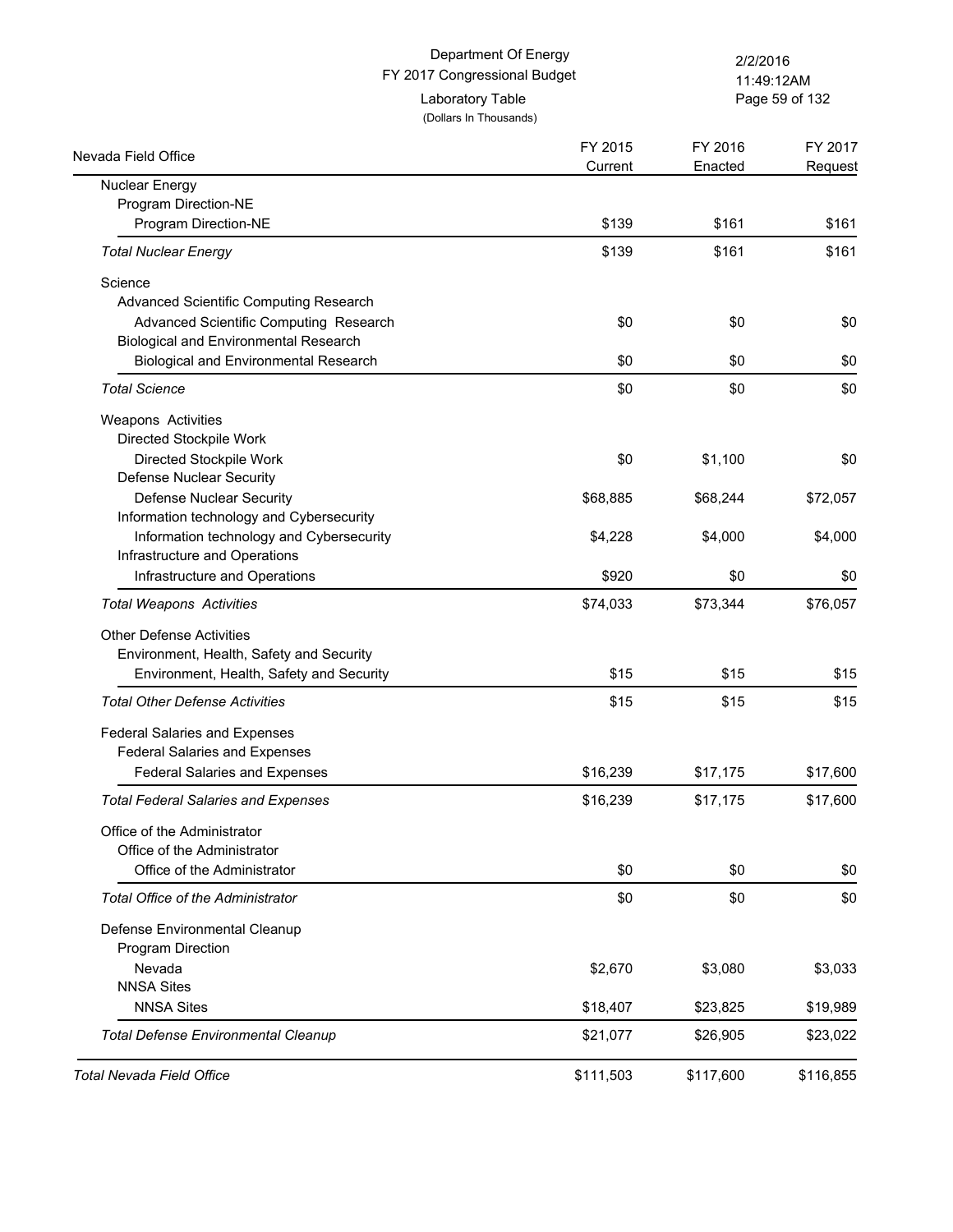(Dollars In Thousands)

Page 60 of 132 11:49:12AM

| Nevada National Security Site                                                 | FY 2015   | FY 2016   | FY 2017   |
|-------------------------------------------------------------------------------|-----------|-----------|-----------|
|                                                                               | Current   | Enacted   | Request   |
| Weapons Activities                                                            |           |           |           |
| Directed Stockpile Work                                                       |           |           |           |
| Directed Stockpile Work                                                       | \$38,247  | \$47,885  | \$47,964  |
| Science                                                                       |           |           |           |
| Science Campaign                                                              | \$56,516  | \$52,569  | \$47,748  |
| Inertial Confinement Fusion Ignition High Yield                               |           |           |           |
| Inertial Confinement Fusion Ignition High Yield Campaign                      | \$10      | \$0       | \$0       |
| <b>Advanced Simulation &amp; Computing</b>                                    |           |           |           |
| Advanced Simulation & Computing Campaign                                      | \$3,352   | \$0       | \$0       |
| Defense Nuclear Security                                                      |           |           |           |
| <b>Defense Nuclear Security</b>                                               | \$0       | \$13,000  | \$13,000  |
| Infrastructure and Operations                                                 |           |           |           |
| Infrastructure and Operations                                                 | \$150,722 | \$152,668 | \$206,188 |
| Secure Transportation Asset                                                   |           |           |           |
| <b>Secure Transportation Asset</b>                                            | \$209     | \$207     | \$241     |
| Nuclear Counterterrorism Incident Response                                    |           |           |           |
| Nuclear Counterterrorism Incident Response                                    | \$47,502  | \$0       | \$0       |
| <b>Total Weapons Activities</b>                                               | \$296,558 | \$266,329 | \$315,141 |
| Defense Nuclear Nonproliferation                                              |           |           |           |
| <b>Global Threat Reduction Initiative</b>                                     |           |           |           |
| <b>Global Threat Reduction Initiative</b>                                     | \$3,635   | \$0       | \$0       |
| Nonproliferation and Verification R&D                                         |           |           |           |
| Nonproliferation and Verification R&D                                         | \$0       | \$0       | \$0       |
| Defense Nuclear Nonproliferation R&D                                          |           |           |           |
| Defense Nuclear Nonproliferation R&D                                          | \$67,951  | \$60,056  | \$29,314  |
| Nonproliferation and International Security                                   |           |           |           |
| Nonproliferation and International Security                                   | \$0       | \$0       | \$0       |
| International Material Protection and Cooperation                             |           |           |           |
| International Material Protection and Cooperation                             | \$48      | \$0       | \$0       |
| Nuclear Counterterrorism and Incident Response                                |           |           |           |
|                                                                               | \$0       |           | \$46,640  |
| Nuclear Counterterrorism Incident Response<br><b>Global Material Security</b> |           | \$47,064  |           |
|                                                                               |           |           |           |
| <b>Global Material Security</b><br>Nonproliferation and Arms Control          | \$0       | \$2,105   | \$4,669   |
|                                                                               |           |           |           |
| Nonproliferation and Arms Control                                             | \$0       | \$600     | \$600     |
| <b>Total Defense Nuclear Nonproliferation</b>                                 | \$71,634  | \$109,825 | \$81,223  |
| Defense Environmental Cleanup                                                 |           |           |           |
| <b>NNSA Sites</b>                                                             |           |           |           |
| <b>NNSA Sites</b>                                                             | \$46,444  | \$38,560  | \$42,187  |
| <b>Total Defense Environmental Cleanup</b>                                    | \$46,444  | \$38,560  | \$42,187  |
| <b>Total Nevada National Security Site</b>                                    | \$414,636 | \$414,714 | \$438,551 |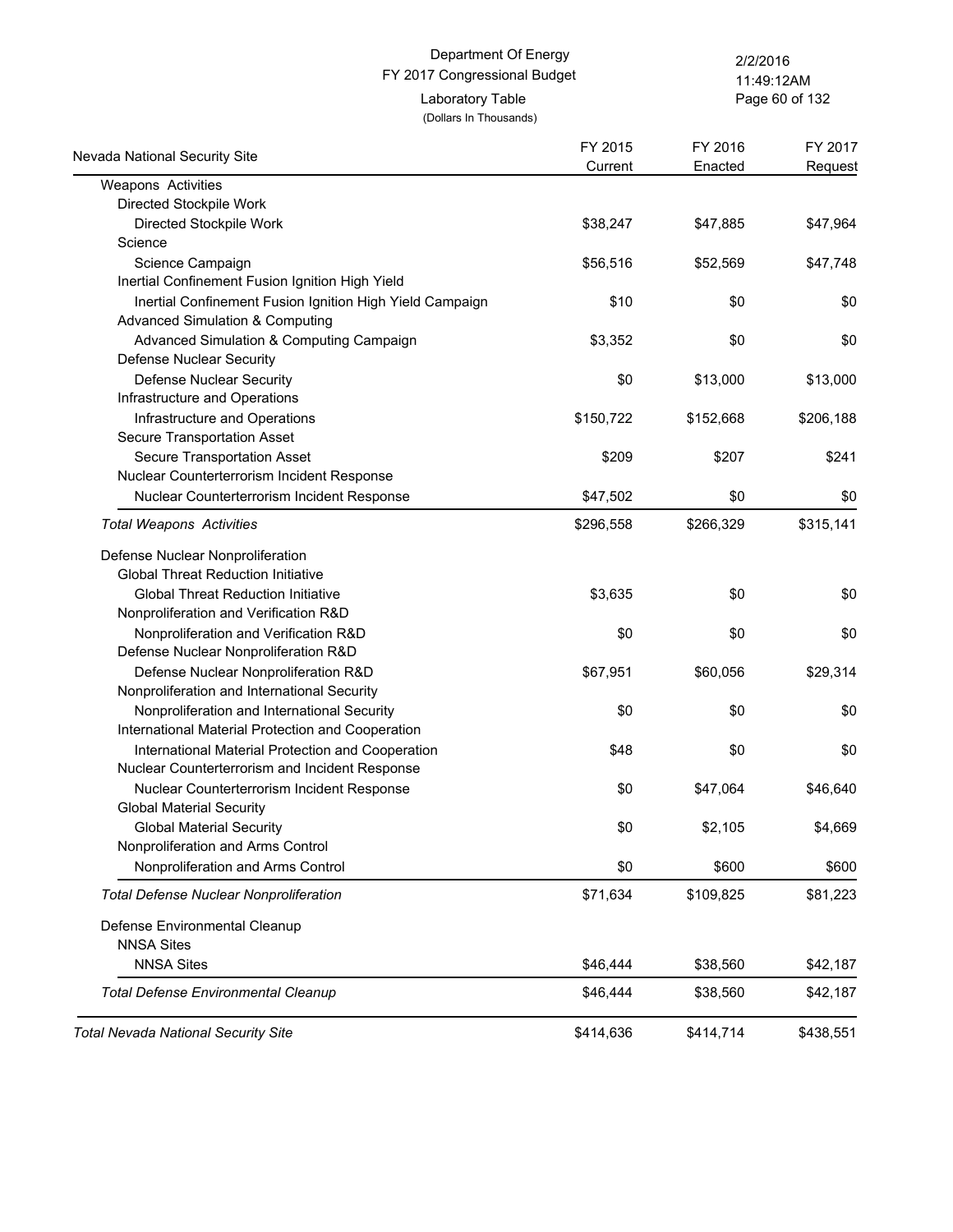|                                         | Department Of Energy<br>FY 2017 Congressional Budget<br>Laboratory Table<br>(Dollars In Thousands) | 2/2/2016<br>11:49:12AM<br>Page 61 of 132 |                    |
|-----------------------------------------|----------------------------------------------------------------------------------------------------|------------------------------------------|--------------------|
| Nevada Operations Office                | FY 2015<br>Current                                                                                 | FY 2016<br>Enacted                       | FY 2017<br>Request |
| Science<br><b>Basic Energy Sciences</b> |                                                                                                    |                                          |                    |
| <b>Basic Energy Sciences</b>            | \$380                                                                                              | \$0                                      | \$0                |
| <b>Total Science</b>                    | \$380                                                                                              | \$0                                      | \$0                |
| <b>Total Nevada Operations Office</b>   | \$380                                                                                              | \$0                                      | \$0                |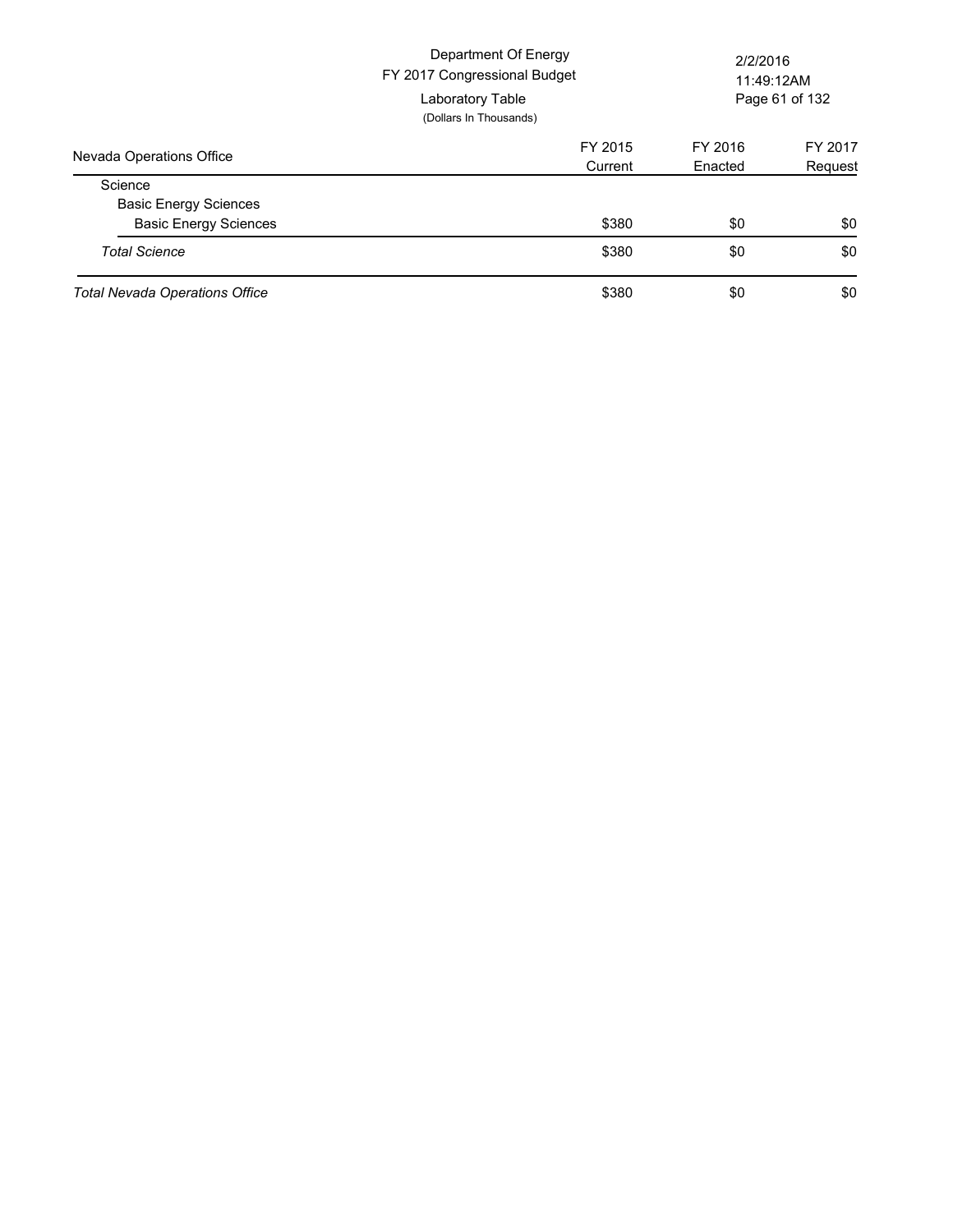| Department Of Energy<br>FY 2017 Congressional Budget                                   |                    | 2/2/2016<br>11:49:12AM |                    |  |
|----------------------------------------------------------------------------------------|--------------------|------------------------|--------------------|--|
| Laboratory Table<br>(Dollars In Thousands)                                             |                    |                        | Page 62 of 132     |  |
| New Brunswick Laboratory                                                               | FY 2015<br>Current | FY 2016<br>Enacted     | FY 2017<br>Request |  |
| Science                                                                                |                    |                        |                    |  |
| Science Laboratories Infrastructure                                                    |                    |                        |                    |  |
| Science Laboratories Infrastructure<br>Program Direction                               | \$4,900            | \$1,200                | \$2,403            |  |
| Program Direction                                                                      | \$5,149            | \$3,822                | \$4,345            |  |
| <b>Total Science</b>                                                                   | \$10,049           | \$5,022                | \$6,748            |  |
| Defense Nuclear Nonproliferation                                                       |                    |                        |                    |  |
| Nonproliferation and International Security                                            |                    |                        |                    |  |
| Nonproliferation and International Security                                            | \$675              | \$0                    | \$0                |  |
| International Material Protection and Cooperation                                      |                    |                        |                    |  |
| International Material Protection and Cooperation<br>Nonproliferation and Arms Control | \$100              | \$0                    | \$0                |  |
| Nonproliferation and Arms Control                                                      | \$0                | \$272                  | \$267              |  |
| <b>Total Defense Nuclear Nonproliferation</b>                                          | \$775              | \$272                  | \$267              |  |
| Departmental Administration                                                            |                    |                        |                    |  |
| Cost of Work for Others                                                                |                    |                        |                    |  |
| Cost of Work for Others                                                                | \$0                | \$0                    | \$0                |  |
| <b>Total Departmental Administration</b>                                               | \$0                | \$0                    | \$0                |  |
| <b>Total New Brunswick Laboratory</b>                                                  | \$10,824           | \$5,294                | \$7,015            |  |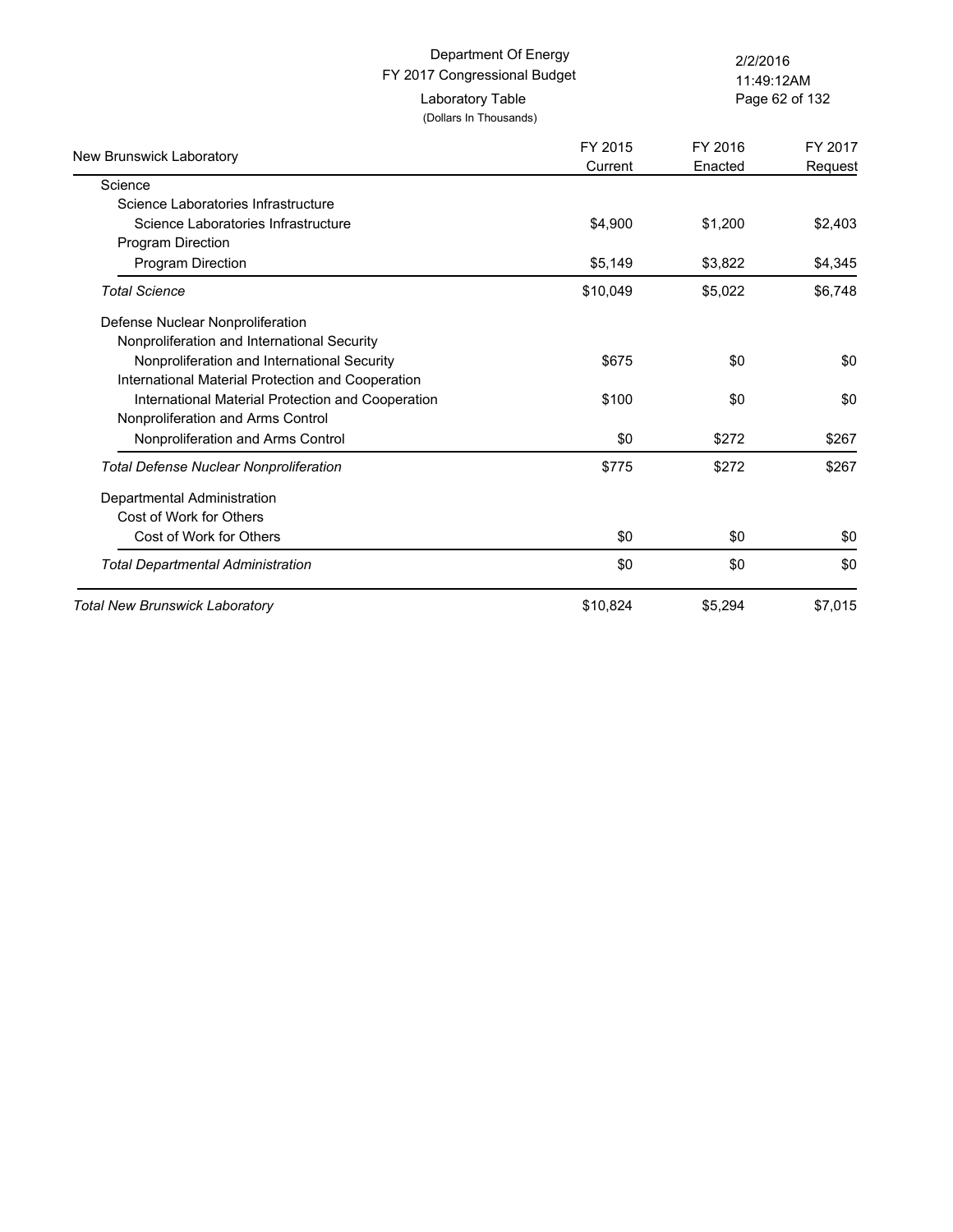Page 63 of 132 11:49:12AM

(Dollars In Thousands) Laboratory Table

| <b>NNSA Albuquerque Complex</b>                          | FY 2015<br>Current | FY 2016<br>Enacted | FY 2017<br>Request |
|----------------------------------------------------------|--------------------|--------------------|--------------------|
| Weapons Activities                                       |                    |                    |                    |
| Directed Stockpile Work                                  |                    |                    |                    |
| Directed Stockpile Work                                  | \$76,008           | \$234,609          | \$169,233          |
| Science                                                  |                    |                    |                    |
| Science Campaign                                         | \$32,955           | \$45,334           | \$33,528           |
| Engineering                                              |                    |                    |                    |
| <b>Engineering Campaign</b>                              | \$0                | \$6,889            | \$20,025           |
| Inertial Confinement Fusion Ignition High Yield          |                    |                    |                    |
| Inertial Confinement Fusion Ignition High Yield Campaign | \$13,421           | \$20,429           | \$9,492            |
| <b>Advanced Simulation &amp; Computing</b>               |                    |                    |                    |
| Advanced Simulation & Computing Campaign                 | \$18,999           | \$27,612           | \$0                |
| Defense Nuclear Security                                 |                    |                    |                    |
| Defense Nuclear Security                                 | \$7,453            | \$7,240            | \$7,385            |
| Information technology and Cybersecurity                 |                    |                    |                    |
| Information technology and Cybersecurity                 | \$3,500            | \$0                | \$0                |
| Infrastructure and Operations                            |                    |                    |                    |
| Infrastructure and Operations                            | \$200              | \$13,120           | \$17,782           |
| Secure Transportation Asset                              |                    |                    |                    |
| Secure Transportation Asset                              | \$183,178          | \$183,438          | \$210,040          |
| Nuclear Counterterrorism Incident Response               |                    |                    |                    |
| Nuclear Counterterrorism Incident Response               | \$3,667            | \$0                | \$0                |
| Advanced Manufacturing Development                       |                    |                    |                    |
| Advanced Manufacturing Development                       | \$34               | \$6,781            | \$5,206            |
| <b>Total Weapons Activities</b>                          | \$339,415          | \$545,452          | \$472,691          |
| <b>Other Defense Activities</b>                          |                    |                    |                    |
| Environment, Health, Safety and Security                 |                    |                    |                    |
| Environment, Health, Safety and Security                 | \$1,000            | \$1,000            | \$1,000            |
| <b>Enterprise Assessments</b>                            |                    |                    |                    |
| <b>Enterprise Assessments</b>                            | \$150              | \$150              | \$250              |
| <b>Total Enterprise Assessments</b>                      | \$150              | \$150              | \$250              |
| <b>Total Other Defense Activities</b>                    | \$1,150            | \$1,150            | \$1,250            |
| Defense Nuclear Nonproliferation                         |                    |                    |                    |
| <b>Global Threat Reduction Initiative</b>                |                    |                    |                    |
| <b>Global Threat Reduction Initiative</b>                | \$25,270           | \$0                | \$0                |
| Nonproliferation and Verification R&D                    |                    |                    |                    |
| Nonproliferation and Verification R&D                    | \$0                | \$0                | \$0                |
| Defense Nuclear Nonproliferation R&D                     |                    |                    |                    |
| Defense Nuclear Nonproliferation R&D                     | \$12,102           | \$38,310           | \$36,033           |
| Nonproliferation and International Security              |                    |                    |                    |
| Nonproliferation and International Security              | \$3,500            | \$0                | \$0                |
| International Material Protection and Cooperation        |                    |                    |                    |
| International Material Protection and Cooperation        | \$64,552           | \$0                | \$0                |
| <b>Fissile Materials Disposition</b>                     |                    |                    |                    |
| <b>Fissile Materials Disposition</b>                     | \$2,674            | \$0                | \$0                |
|                                                          |                    |                    |                    |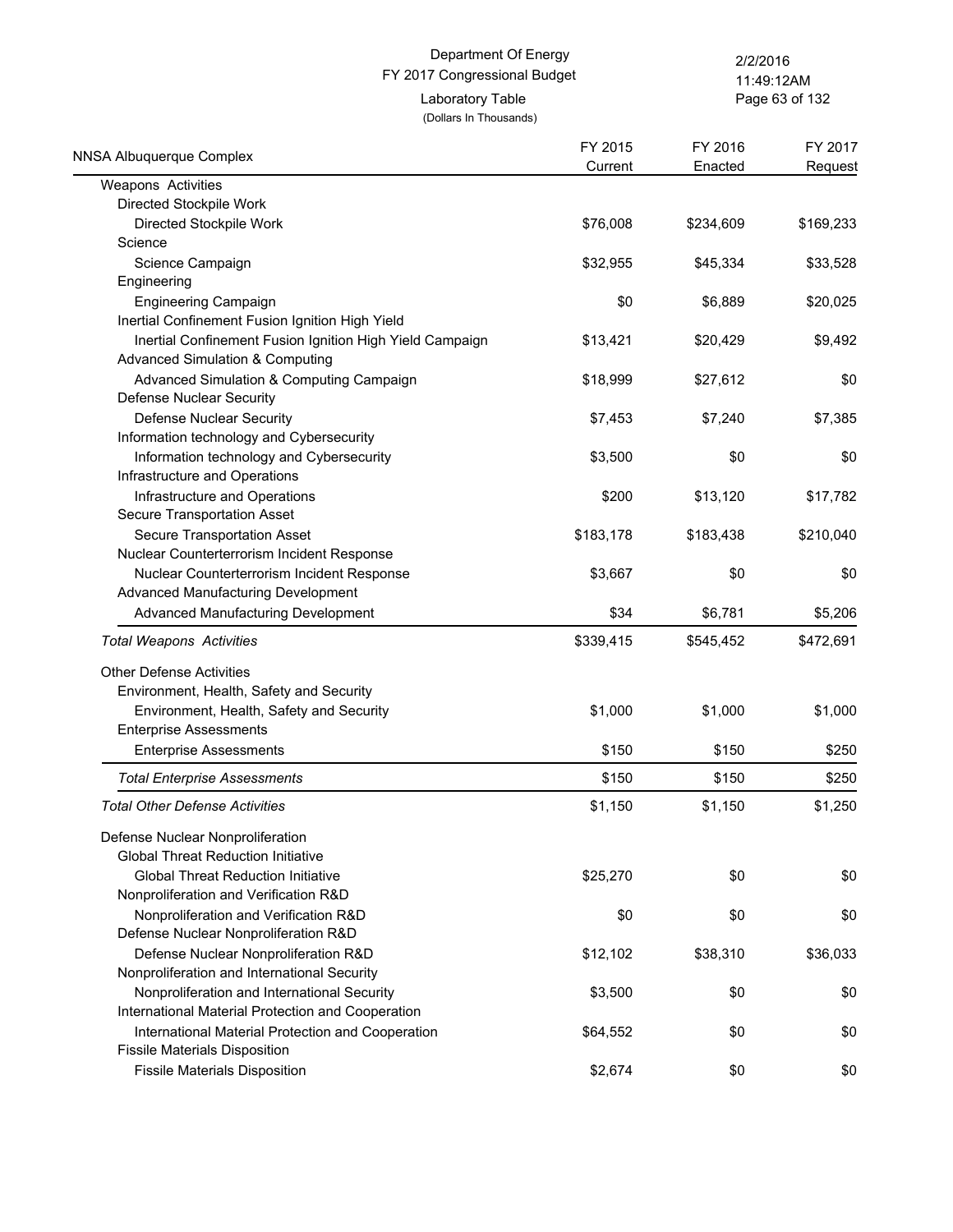Page 64 of 132 11:49:12AM

| <b>NNSA Albuquerque Complex</b>                | FY 2015<br>Current | FY 2016<br>Enacted | FY 2017<br>Request |
|------------------------------------------------|--------------------|--------------------|--------------------|
| Nuclear Counterterrorism and Incident Response |                    |                    |                    |
| Nuclear Counterterrorism Incident Response     | \$0                | \$975              | \$5,903            |
| <b>Global Material Security</b>                |                    |                    |                    |
| <b>Global Material Security</b>                | \$0                | \$54,344           | \$63,699           |
| Material Management and Minimization           |                    |                    |                    |
| Material Management and Minimization           | \$0                | \$19,755           | \$22,500           |
| Nonproliferation and Arms Control              |                    |                    |                    |
| Nonproliferation and Arms Control              | \$0                | \$1,645            | \$1,619            |
| <b>Total Defense Nuclear Nonproliferation</b>  | \$108,098          | \$115,029          | \$129,754          |
| Departmental Administration                    |                    |                    |                    |
| <b>Strategic Partnership Projects</b>          |                    |                    |                    |
| <b>Strategic Partnership Projects</b>          | \$0                | \$6,630            | \$7,221            |
| Cost of Work for Others                        |                    |                    |                    |
| Cost of Work for Others                        | \$9,330            | \$0                | \$0                |
| <b>Chief Information Officer</b>               |                    |                    |                    |
| <b>Cybersecurity and Secure Management</b>     | \$2,700            | \$0                | \$0                |
| <b>Total Departmental Administration</b>       | \$12,030           | \$6,630            | \$7,221            |
| Defense Environmental Cleanup                  |                    |                    |                    |
| Program Direction                              |                    |                    |                    |
| Los Alamos                                     | \$3,209            | \$3,809            | \$6,059            |
| <b>NNSA Sites</b>                              |                    |                    |                    |
| <b>NNSA Sites</b>                              | \$2,593            | \$3,632            | \$249              |
| <b>Total Defense Environmental Cleanup</b>     | \$5,802            | \$7,441            | \$6,308            |
| Total NNSA Albuquerque Complex                 | \$466,495          | \$675,702          | \$617,224          |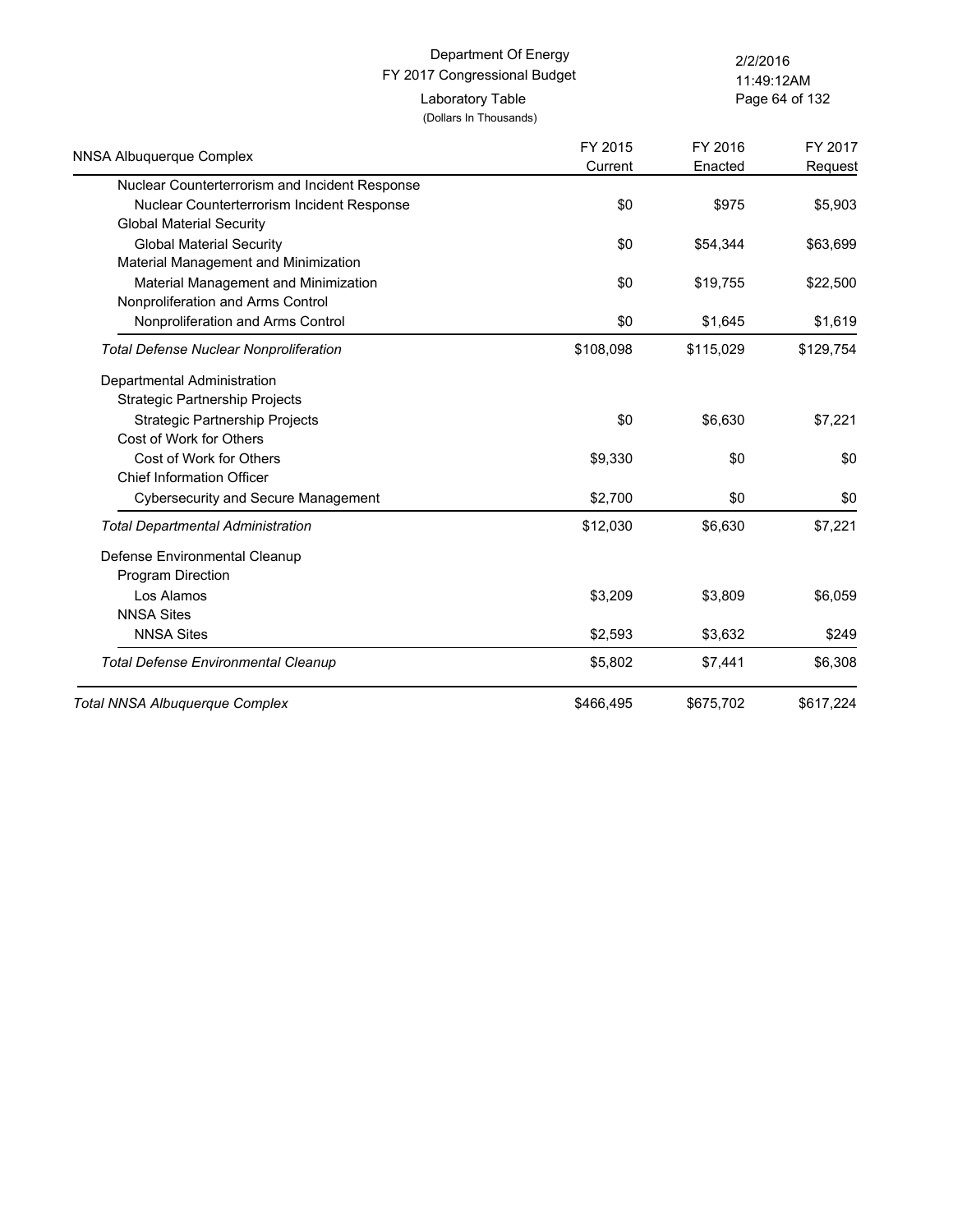(Dollars In Thousands)

Page 65 of 132 11:49:12AM

| NNSA Production Office (NPO)                  | FY 2015  | FY 2016  | FY 2017  |
|-----------------------------------------------|----------|----------|----------|
|                                               | Current  | Enacted  | Request  |
| Weapons Activities                            |          |          |          |
| Directed Stockpile Work                       |          |          |          |
| Directed Stockpile Work                       | \$0      | \$1,000  | \$1,830  |
| Site Stewardship                              |          |          |          |
| Site Stewardship                              | \$17,319 | \$0      | \$0      |
| Nuclear Counterterrorism Incident Response    |          |          |          |
| Nuclear Counterterrorism Incident Response    | \$3,687  | \$0      | \$0      |
| <b>Total Weapons Activities</b>               | \$21,006 | \$1,000  | \$1,830  |
| Defense Nuclear Nonproliferation              |          |          |          |
| Nonproliferation and International Security   |          |          |          |
| Nonproliferation and International Security   | \$825    | \$0      | \$0      |
| <b>Fissile Materials Disposition</b>          |          |          |          |
| <b>Fissile Materials Disposition</b>          | \$60     | \$0      | \$0      |
| <b>Total Defense Nuclear Nonproliferation</b> | \$885    | \$0      | \$0      |
| <b>Federal Salaries and Expenses</b>          |          |          |          |
| <b>Federal Salaries and Expenses</b>          |          |          |          |
| <b>Federal Salaries and Expenses</b>          | \$22,793 | \$25,285 | \$26,022 |
| <b>Total Federal Salaries and Expenses</b>    | \$22,793 | \$25,285 | \$26,022 |
| Office of the Administrator                   |          |          |          |
| Office of the Administrator                   |          |          |          |
| Office of the Administrator                   | \$0      | \$0      | \$0      |
| <b>Total Office of the Administrator</b>      | \$0      | \$0      | \$0      |
| Total NNSA Production Office (NPO)            | \$44,684 | \$26,285 | \$27,852 |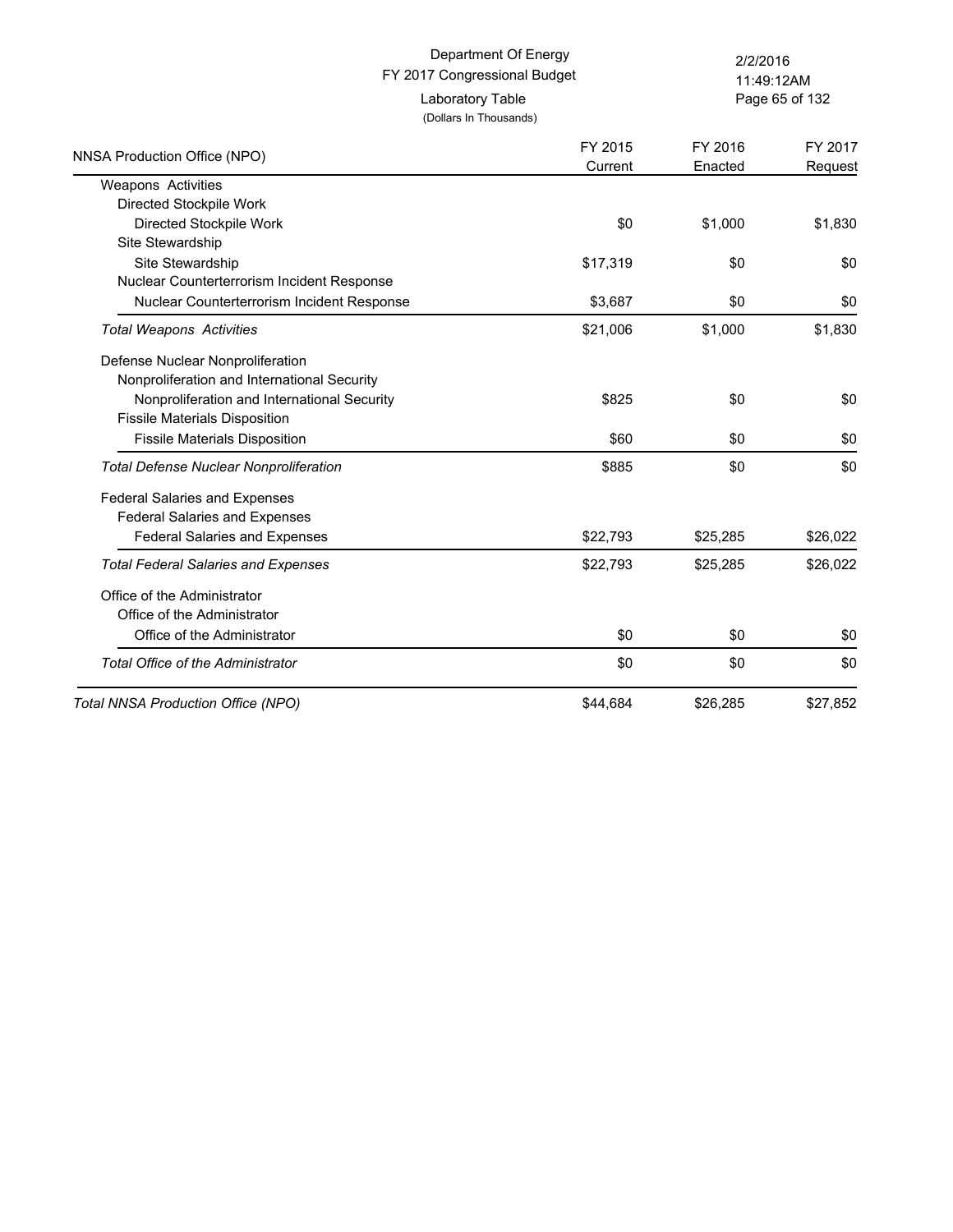|                                                   | Department Of Energy<br>FY 2017 Congressional Budget<br>Laboratory Table<br>(Dollars In Thousands) | 2/2/2016<br>11:49:12AM<br>Page 66 of 132 |         |
|---------------------------------------------------|----------------------------------------------------------------------------------------------------|------------------------------------------|---------|
| NNSA Production Site Office                       | FY 2015                                                                                            | FY 2016                                  | FY 2017 |
|                                                   | Current                                                                                            | Enacted                                  | Request |
| Weapons Activities<br>Site Stewardship            |                                                                                                    |                                          |         |
| Site Stewardship<br>Infrastructure and Operations | \$200                                                                                              | \$0                                      | \$0     |
| Infrastructure and Operations                     | \$2,987                                                                                            | \$0                                      | \$0     |
| <b>Total Weapons Activities</b>                   | \$3,187                                                                                            | \$0                                      | \$0     |
| Defense Nuclear Nonproliferation                  |                                                                                                    |                                          |         |
| Material Management and Minimization              |                                                                                                    |                                          |         |
| Material Management and Minimization              | \$0                                                                                                | \$3,890                                  | \$4,000 |
| <b>Total Defense Nuclear Nonproliferation</b>     | \$0                                                                                                | \$3,890                                  | \$4,000 |
| Total NNSA Production Site Office                 | \$3,187                                                                                            | \$3,890                                  | \$4,000 |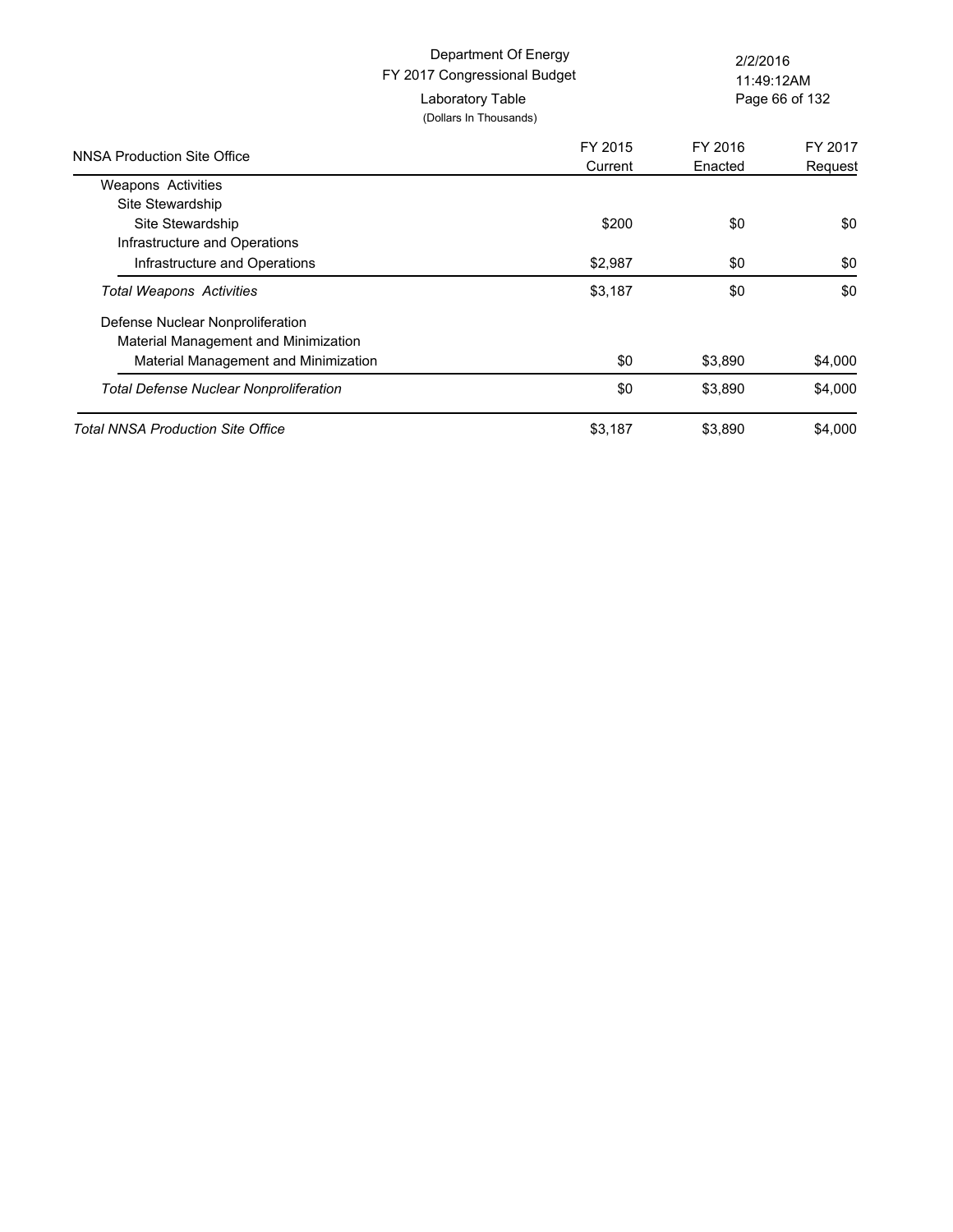| Department Of Energy<br>FY 2017 Congressional Budget     |                    | 2/2/2016           |                    |
|----------------------------------------------------------|--------------------|--------------------|--------------------|
| Laboratory Table                                         |                    | 11:49:12AM         | Page 67 of 132     |
| (Dollars In Thousands)                                   |                    |                    |                    |
| Oak Ridge Institute for Science & Education              | FY 2015<br>Current | FY 2016<br>Enacted | FY 2017<br>Request |
| Electricity Delivery and Energy Reliability              |                    |                    |                    |
| <b>Electricity Delivery and Energy Reliability</b>       |                    |                    |                    |
| <b>Program Direction</b>                                 | \$7                | \$0                | \$0                |
| Clean Energy Transmission and Reliability                | \$4                | \$0                | \$0                |
| Infrastructure Security & Energy Restoration             | \$75               | \$0                | \$0                |
| <b>Total Electricity Delivery and Energy Reliability</b> | \$86               | \$0                | \$0                |
| <b>Total Electricity Delivery and Energy Reliability</b> | \$86               | \$0                | \$0                |
| Nuclear Energy                                           |                    |                    |                    |
| Program Direction-NE                                     |                    |                    |                    |
| Program Direction-NE                                     | \$104              | \$104              | \$104              |
| <b>Nuclear Energy Enabling Technologies</b>              |                    |                    |                    |
| <b>Nuclear Energy Enabling Technologies</b>              | \$20               | \$0                | \$0                |
| <b>Total Nuclear Energy</b>                              | \$124              | \$104              | \$104              |
|                                                          |                    |                    |                    |
| Energy Efficiency and Renewable Energy                   |                    |                    |                    |
| Energy Efficiency and Renewable Energy                   |                    |                    |                    |
| Geothermal Technologies                                  | \$245              | \$0                | \$0                |
| Vehicle Technologies                                     | \$297              | \$338              | \$338              |
| <b>Building Technologies</b>                             | \$1,318            | \$1,767            | \$0                |
| <b>Advanced Manufacturing</b>                            | \$4,246            | \$4,447            | \$4,500            |
| <b>Strategic Programs</b>                                | \$545              | \$650              | \$650              |
| <b>Bioenergy Technologies</b>                            | \$442              | \$700              | \$0                |
| <b>Total Energy Efficiency and Renewable Energy</b>      | \$7,093            | \$7,902            | \$5,488            |
| <b>Total Energy Efficiency and Renewable Energy</b>      | \$7,093            | \$7,902            | \$5,488            |
| Science                                                  |                    |                    |                    |
| Advanced Scientific Computing Research                   |                    |                    |                    |
| Advanced Scientific Computing Research                   | \$1,664            | \$500              | \$1,600            |
| <b>Basic Energy Sciences</b>                             |                    |                    |                    |
| <b>Basic Energy Sciences</b>                             | \$1,606            | \$250              | \$250              |
| <b>Biological and Environmental Research</b>             |                    |                    |                    |
| <b>Biological and Environmental Research</b>             | \$1,504            | \$1,983            | \$2,113            |
| <b>Fusion Energy Sciences</b>                            |                    |                    |                    |
| <b>Fusion Energy Sciences</b>                            | \$1,529            | \$444              | \$546              |
| <b>High Energy Physics</b>                               |                    |                    |                    |
|                                                          |                    |                    |                    |
| <b>High Energy Physics</b>                               | \$1,098            | \$0                | \$0                |
| <b>Nuclear Physics</b>                                   |                    |                    |                    |
| <b>Nuclear Physics</b>                                   | \$542              | \$353              | \$467              |
| Workforce Development for Teachers and Scientists        |                    |                    |                    |
| Workforce Development for Teachers and Scientists        | \$9,616            | \$2,500            | \$0                |
| Science Laboratories Infrastructure                      |                    |                    |                    |
| Science Laboratories Infrastructure                      | \$1,000            | \$1,000            | \$1,000            |
| Safeguards and Security                                  |                    |                    |                    |
| Safeguards and Security                                  | \$1,736            | \$1,883            | \$1,925            |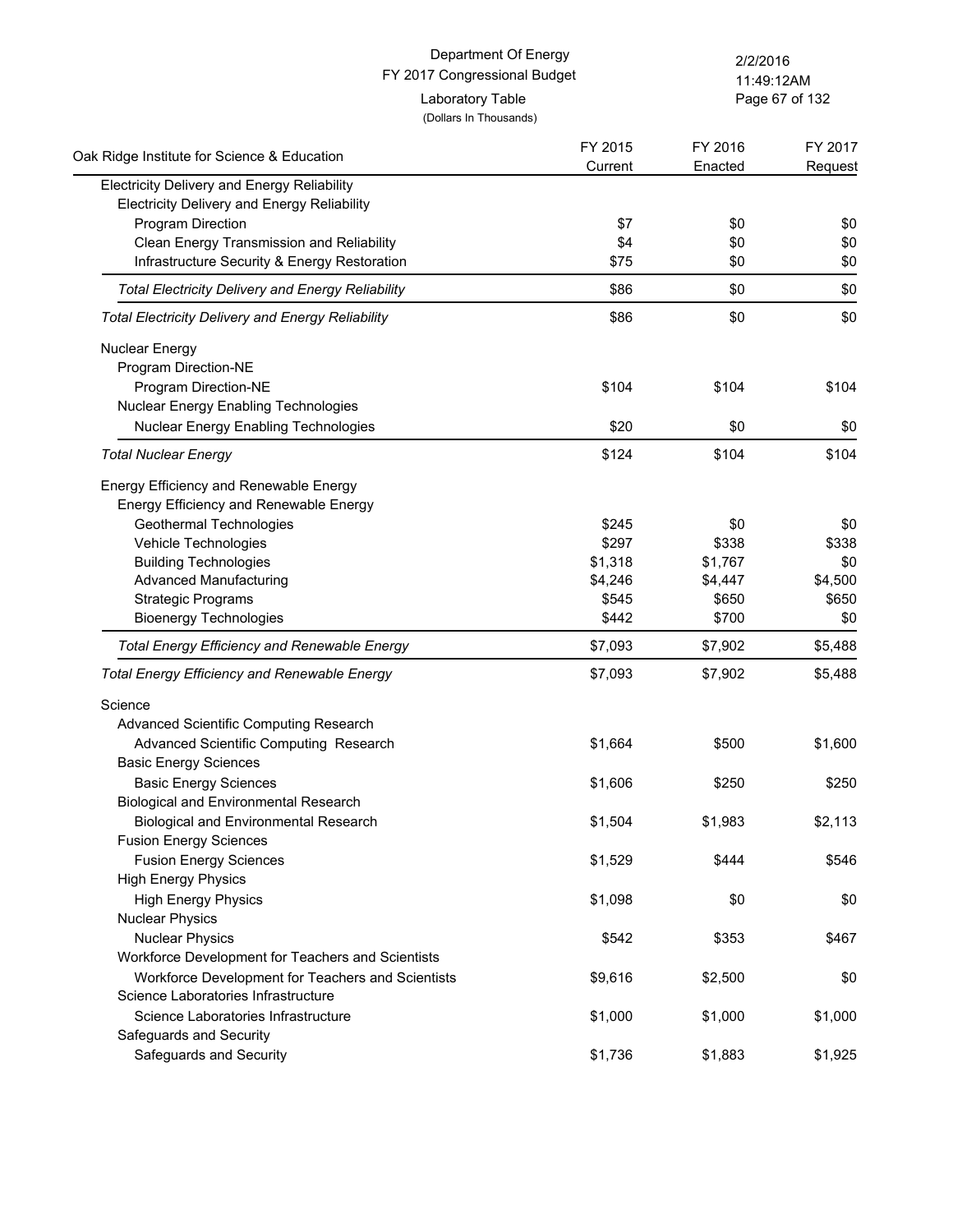Page 68 of 132 11:49:12AM

| Oak Ridge Institute for Science & Education              | FY 2015<br>Current | FY 2016<br>Enacted | FY 2017<br>Request |
|----------------------------------------------------------|--------------------|--------------------|--------------------|
| <b>Total Science</b>                                     | \$20,295           | \$8,913            | \$7,901            |
| <b>Weapons Activities</b>                                |                    |                    |                    |
| Science                                                  |                    |                    |                    |
| Science Campaign                                         | \$210              | \$237              | \$100              |
| Counterterrorism and Counterproliferation Programs       |                    |                    |                    |
| Counterterrorism and Counterproliferation Programs       | \$200              | \$0                | \$0                |
| Inertial Confinement Fusion Ignition High Yield          |                    |                    |                    |
| Inertial Confinement Fusion Ignition High Yield Campaign | \$160              | \$60               | \$0                |
| Nuclear Counterterrorism Incident Response               |                    |                    |                    |
| Nuclear Counterterrorism Incident Response               | \$13,146           | \$0                | \$0                |
| <b>Total Weapons Activities</b>                          | \$13,716           | \$297              | \$100              |
| <b>Other Defense Activities</b>                          |                    |                    |                    |
| Environment, Health, Safety and Security                 |                    |                    |                    |
| Environment, Health, Safety and Security                 | \$1,305            | \$1,305            | \$1,305            |
| <b>Total Other Defense Activities</b>                    | \$1,305            | \$1,305            | \$1,305            |
| Defense Nuclear Nonproliferation                         |                    |                    |                    |
| Nuclear Counterterrorism and Incident Response           |                    |                    |                    |
| Nuclear Counterterrorism Incident Response               | \$0                | \$10,510           | \$4,184            |
| <b>Total Defense Nuclear Nonproliferation</b>            | \$0                | \$10,510           | \$4,184            |
| Total Oak Ridge Institute for Science & Education        | \$42,619           | \$29,031           | \$19,082           |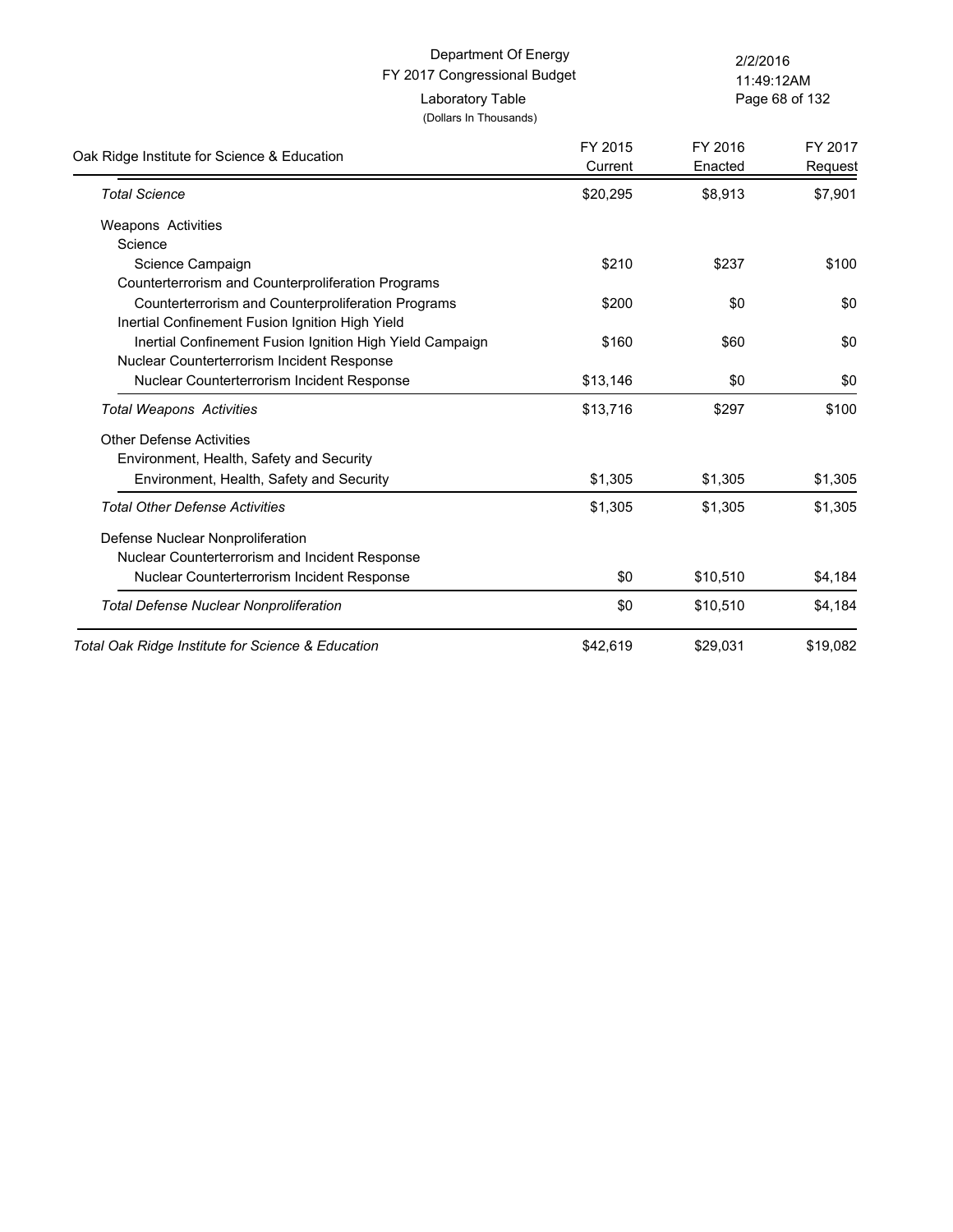Page 69 of 132 11:49:12AM

| Oak Ridge National Laboratory                                                    | FY 2015   | FY 2016   | FY 2017   |
|----------------------------------------------------------------------------------|-----------|-----------|-----------|
| <b>Electricity Delivery and Energy Reliability</b>                               | Current   | Enacted   | Request   |
| <b>Electricity Delivery and Energy Reliability</b>                               |           |           |           |
| Clean Energy Transmission and Reliability                                        | \$2,321   | \$2,000   | \$100     |
| Smart Grid                                                                       | \$600     | \$950     | \$800     |
| Infrastructure Security & Energy Restoration                                     | \$50      | \$100     | \$195     |
| <b>Energy Storage</b>                                                            | \$768     | \$1,243   | \$2,698   |
| <b>Cybersecurity for Energy Delivery Systems</b>                                 | \$50      | \$227     | \$268     |
| <b>National Electricity Delivery</b>                                             | \$115     | \$50      | \$50      |
| Transformer Resilience and Advanced Components                                   | \$0       | \$2,200   | \$1,000   |
| <b>Total Electricity Delivery and Energy Reliability</b>                         | \$3,904   | \$6,770   | \$5,111   |
| <b>Total Electricity Delivery and Energy Reliability</b>                         | \$3,904   | \$6,770   | \$5,111   |
| Nuclear Energy                                                                   |           |           |           |
| Fuel Cycle R & D                                                                 |           |           |           |
| Fuel Cycle R & D                                                                 | \$24,900  | \$22,000  | \$30,300  |
| Radiological Facilities Management                                               |           |           |           |
| Radiological Facilities Management                                               | \$19,898  | \$17,930  | \$0       |
| Nuclear Energy Enabling Technologies                                             |           |           |           |
| Nuclear Energy Enabling Technologies                                             | \$26,510  | \$26,239  | \$26,011  |
| Reactors Concepts RD&D                                                           |           |           |           |
| Reactors Concepts RD&D                                                           | \$17,099  | \$18,395  | \$15,880  |
| International Nuclear Energy Cooperation                                         |           |           |           |
| International Nuclear Energy Cooperation                                         | \$305     | \$410     | \$550     |
| <b>Total Nuclear Energy</b>                                                      | \$88,712  | \$84,974  | \$72,741  |
| Energy Efficiency and Renewable Energy                                           |           |           |           |
| Energy Efficiency and Renewable Energy                                           |           |           |           |
| Wind Energy                                                                      | \$150     | \$0       | \$664     |
| Geothermal Technologies                                                          | \$2,402   | \$1,748   | \$3,519   |
| Hydrogen & Fuel Cell Technologies                                                | \$5,120   | \$5,500   | \$5,800   |
| <b>Water Power</b>                                                               | \$3,074   | \$2,800   | \$3,625   |
| Solar Energy                                                                     | \$0       | \$0       | \$3,458   |
| Vehicle Technologies                                                             | \$37,310  | \$42,440  | \$42,440  |
| <b>Building Technologies</b>                                                     | \$18,584  | \$12,406  | \$10,903  |
| Federal Energy Management Program                                                | \$3,155   | \$3,429   | \$5,462   |
| <b>Weatherization Assistance</b>                                                 | \$625     | \$625     | \$800     |
| State Energy Program                                                             | \$0       | \$25      | \$25      |
| <b>Advanced Manufacturing</b>                                                    | \$20,711  | \$25,373  | \$28,000  |
| <b>Strategic Programs</b>                                                        | \$0       | \$0       | \$0       |
| <b>Bioenergy Technologies</b>                                                    | \$11,515  | \$11,317  | \$10,509  |
| <b>Total Energy Efficiency and Renewable Energy</b>                              | \$102,646 | \$105,663 | \$115,205 |
| <b>Total Energy Efficiency and Renewable Energy</b>                              | \$102,646 | \$105,663 | \$115,205 |
| Science                                                                          |           |           |           |
| Advanced Scientific Computing Research<br>Advanced Scientific Computing Research | \$123,927 | \$115,256 | \$111,077 |
|                                                                                  |           |           |           |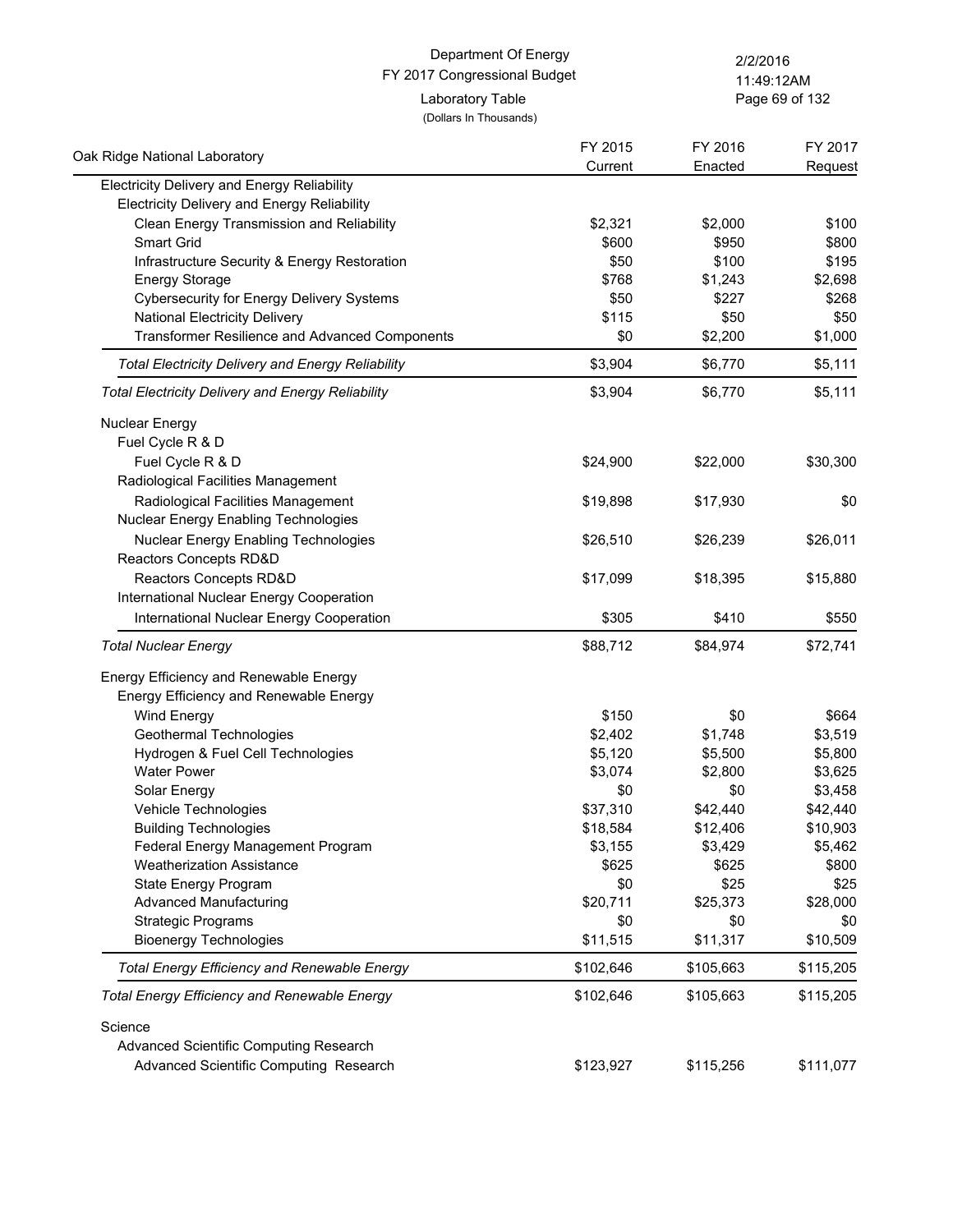Page 70 of 132 11:49:12AM

| Oak Ridge National Laboratory                                                | FY 2015   | FY 2016   | FY 2017   |
|------------------------------------------------------------------------------|-----------|-----------|-----------|
|                                                                              | Current   | Enacted   | Request   |
| <b>Basic Energy Sciences</b>                                                 |           |           |           |
| <b>Basic Energy Sciences</b><br><b>Biological and Environmental Research</b> | \$311,963 | \$325,402 | \$322,640 |
|                                                                              |           |           |           |
| <b>Biological and Environmental Research</b>                                 | \$77,354  | \$75,029  | \$61,539  |
| <b>Fusion Energy Sciences</b>                                                |           |           |           |
| <b>Fusion Energy Sciences</b>                                                | \$172,716 | \$127,759 | \$139,551 |
| <b>Nuclear Physics</b>                                                       |           |           |           |
| <b>Nuclear Physics</b><br>Science Laboratories Infrastructure                | \$19,698  | \$19,265  | \$18,643  |
| Science Laboratories Infrastructure                                          |           |           |           |
|                                                                              | \$0       | \$12,000  | \$26,000  |
| Safeguards and Security                                                      |           |           |           |
| Safeguards and Security                                                      | \$9,955   | \$12,374  | \$12,374  |
| <b>Total Science</b>                                                         | \$715,613 | \$687,085 | \$691,824 |
| Weapons Activities                                                           |           |           |           |
| Directed Stockpile Work                                                      |           |           |           |
| Directed Stockpile Work                                                      | \$0       | \$32,083  | \$2,353   |
| Site Stewardship                                                             |           |           |           |
| Site Stewardship                                                             | \$1,542   | \$0       | \$0       |
| Counterterrorism and Counterproliferation Programs                           |           |           |           |
| Counterterrorism and Counterproliferation Programs                           | \$950     | \$0       | \$0       |
| <b>Advanced Simulation &amp; Computing</b>                                   |           |           |           |
| Advanced Simulation & Computing Campaign                                     | \$755     | \$25      | \$0       |
| Infrastructure and Operations                                                |           |           |           |
| Infrastructure and Operations                                                | \$3,258   | \$4,240   | \$3,475   |
| Nuclear Counterterrorism Incident Response                                   |           |           |           |
| Nuclear Counterterrorism Incident Response                                   | \$1,215   | \$0       | \$0       |
| Advanced Manufacturing Development                                           |           |           |           |
| Advanced Manufacturing Development                                           | \$20      | \$0       | \$0       |
| <b>Total Weapons Activities</b>                                              | \$7,740   | \$36,348  | \$5,828   |
| <b>Other Defense Activities</b>                                              |           |           |           |
| Environment, Health, Safety and Security                                     |           |           |           |
| Environment, Health, Safety and Security                                     | \$1,035   | \$1,035   | \$1,035   |
| <b>Total Other Defense Activities</b>                                        | \$1,035   | \$1,035   | \$1,035   |
| Defense Nuclear Nonproliferation                                             |           |           |           |
| <b>Global Threat Reduction Initiative</b>                                    |           |           |           |
| <b>Global Threat Reduction Initiative</b>                                    | \$24,462  | \$0       | \$0       |
| Nonproliferation and Verification R&D                                        |           |           |           |
| Nonproliferation and Verification R&D                                        | \$0       | \$0       | \$0       |
| Defense Nuclear Nonproliferation R&D                                         |           |           |           |
| Defense Nuclear Nonproliferation R&D                                         | \$24,432  | \$21,250  | \$20,104  |
| Nonproliferation and International Security                                  |           |           |           |
| Nonproliferation and International Security                                  | \$21,750  | \$0       | \$0       |
| International Material Protection and Cooperation                            |           |           |           |
| International Material Protection and Cooperation                            | \$25,650  | \$0       | \$0       |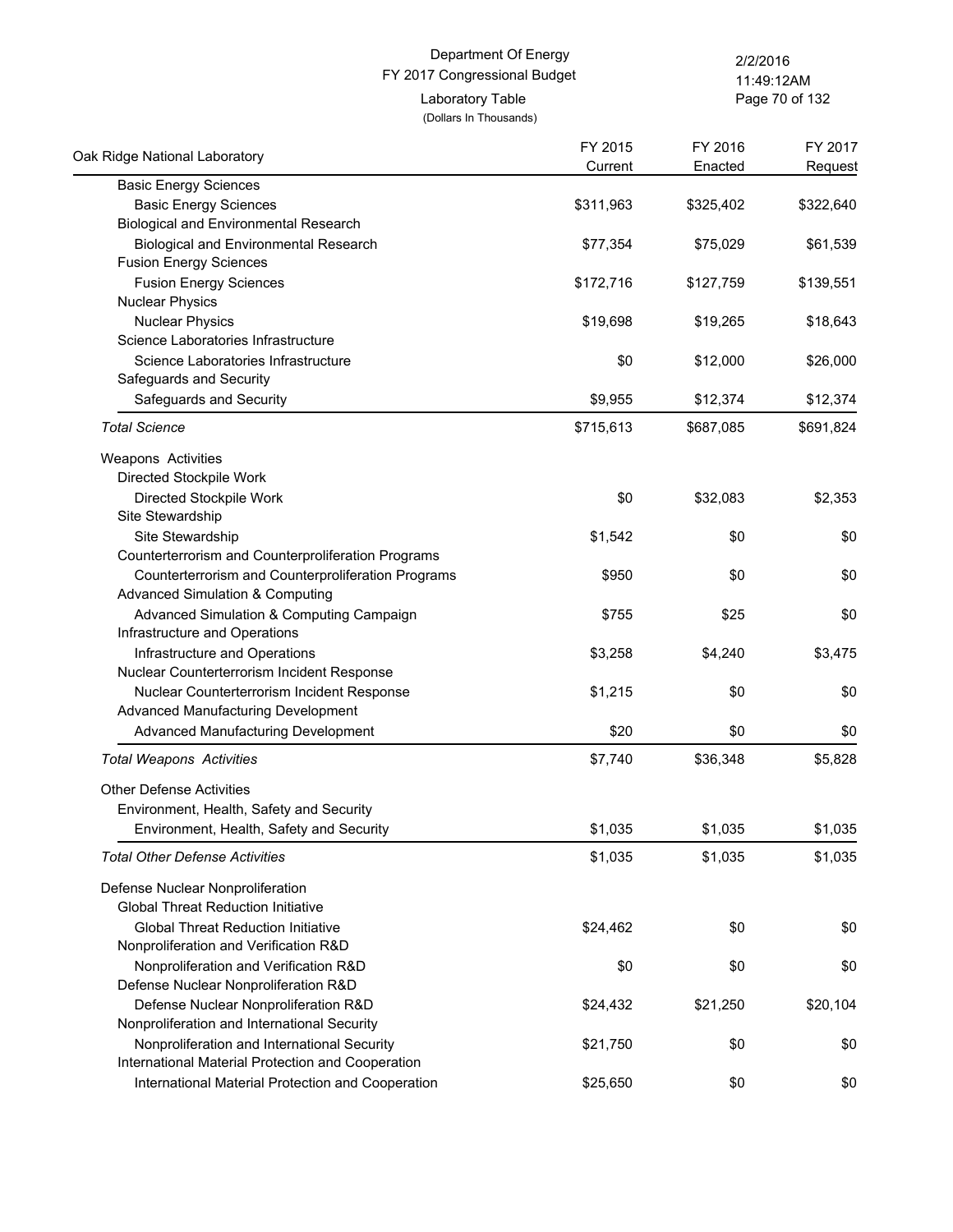Page 71 of 132 11:49:12AM

| Oak Ridge National Laboratory                       | FY 2015     | FY 2016     | FY 2017     |
|-----------------------------------------------------|-------------|-------------|-------------|
|                                                     | Current     | Enacted     | Request     |
| <b>Fissile Materials Disposition</b>                |             |             |             |
| <b>Fissile Materials Disposition</b>                | \$100       | \$0         | \$0         |
| Nuclear Counterterrorism and Incident Response      |             |             |             |
| Nuclear Counterterrorism Incident Response          | \$0         | \$3,268     | \$3,706     |
| <b>Global Material Security</b>                     |             |             |             |
| <b>Global Material Security</b>                     | \$0         | \$25,443    | \$19,822    |
| Material Management and Minimization                |             |             |             |
| Material Management and Minimization                | \$0         | \$8,977     | \$10,988    |
| Nonproliferation and Arms Control                   |             |             |             |
| Nonproliferation and Arms Control                   | \$0         | \$22,087    | \$21,738    |
| <b>Total Defense Nuclear Nonproliferation</b>       | \$96,394    | \$81,025    | \$76,358    |
| Departmental Administration                         |             |             |             |
| Cost of Work for Others                             |             |             |             |
| Cost of Work for Others                             | \$14,768    | \$0         | \$0         |
| <b>Total Departmental Administration</b>            | \$14,768    | \$0         | \$0         |
| Fossil Energy Research and Development              |             |             |             |
| CCS and Power Systems                               |             |             |             |
| <b>Advanced Energy Systems</b>                      | \$1,575     | \$1,000     | \$0         |
| <b>Cross Cutting Reasearch</b>                      | \$1,800     | \$1,805     | \$0         |
| <b>Total CCS and Power Systems</b>                  | \$3,375     | \$2,805     | \$0         |
| CCS and Advanced Power Systems                      |             |             |             |
| <b>Advanced Energy Systems</b>                      | \$0         | \$0         | \$300       |
| <b>Crosscutting Research and Analysis</b>           | \$0         | \$0         | \$2,060     |
| <b>Total CCS and Advanced Power Systems</b>         | \$0         | \$0         | \$2,360     |
| <b>Total Fossil Energy Research and Development</b> | \$3,375     | \$2,805     | \$2,360     |
| Defense Environmental Cleanup                       |             |             |             |
| Oak Ridge Reservation                               |             |             |             |
| Nuclear Facility D & D, ORNL                        | \$39,858    | \$45,900    | \$50,409    |
| U233 Disposition Program                            | \$0         | \$35,895    | \$37,311    |
| <b>Total Oak Ridge Reservation</b>                  | \$39,858    | \$81,795    | \$87,720    |
| <b>Total Defense Environmental Cleanup</b>          | \$39,858    | \$81,795    | \$87,720    |
| Strategic Petroleum Reserve                         |             |             |             |
| SPR Econometric Modelling Support                   |             |             |             |
| Management                                          | \$490       | \$490       | \$490       |
| Total Strategic Petroleum Reserve                   | \$490       | \$490       | \$490       |
| <b>Total Oak Ridge National Laboratory</b>          | \$1,074,535 | \$1,087,990 | \$1,058,672 |
|                                                     |             |             |             |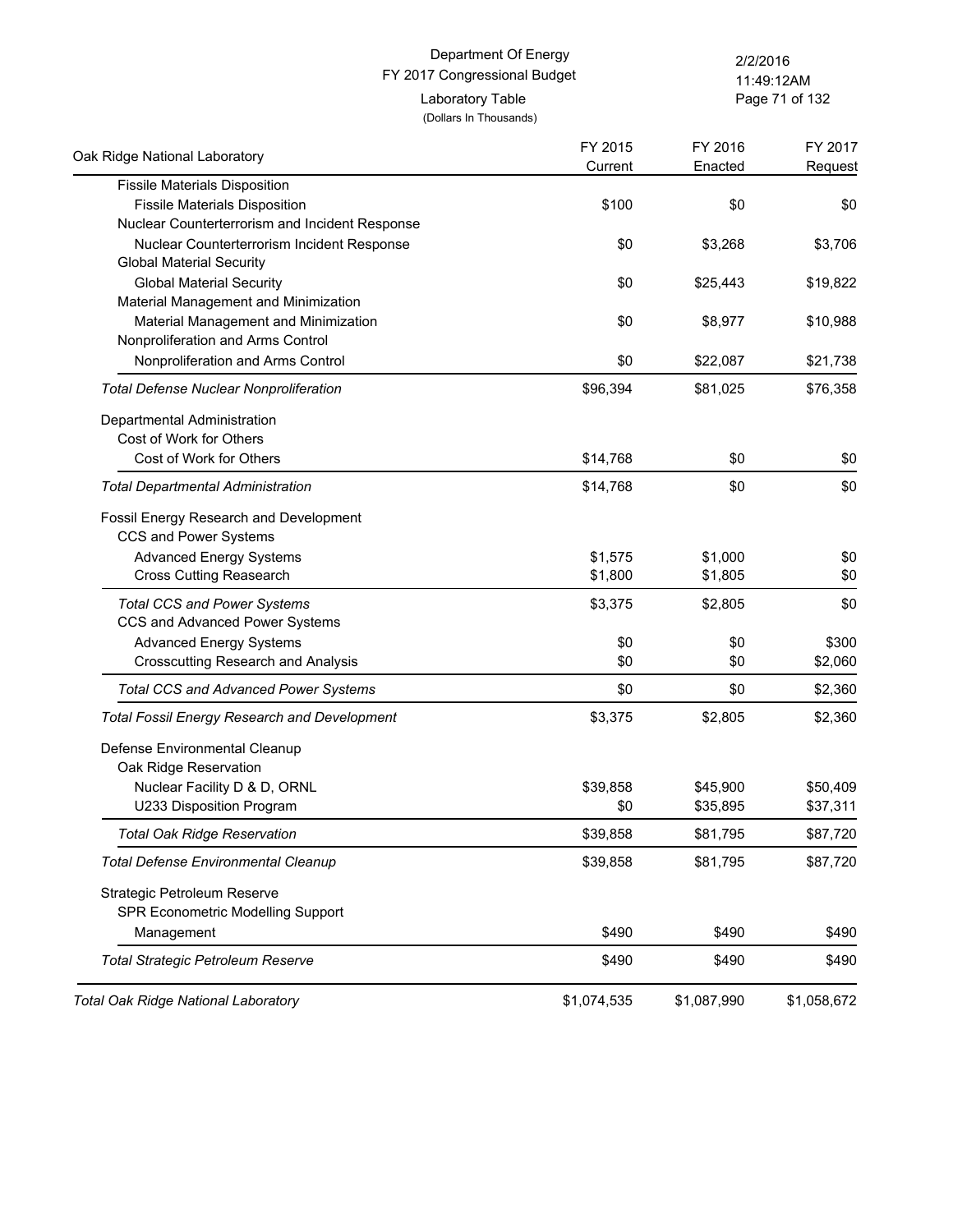|                                                                                                                  | Department Of Energy<br>FY 2017 Congressional Budget<br>Laboratory Table<br>(Dollars In Thousands) | 2/2/2016<br>11:49:12AM<br>Page 72 of 132 |                    |
|------------------------------------------------------------------------------------------------------------------|----------------------------------------------------------------------------------------------------|------------------------------------------|--------------------|
| Oak Ridge National Laboratory Site Office                                                                        | FY 2015<br>Current                                                                                 | FY 2016<br>Enacted                       | FY 2017<br>Request |
| Science<br>Program Direction<br>Program Direction                                                                | \$5,837                                                                                            | \$5,841                                  | \$6,470            |
| <b>Total Science</b>                                                                                             | \$5,837                                                                                            | \$5,841                                  | \$6,470            |
| Defense Nuclear Nonproliferation<br><b>Fissile Materials Disposition</b><br><b>Fissile Materials Disposition</b> | \$635                                                                                              | \$0                                      | \$0                |
| Total Defense Nuclear Nonproliferation                                                                           | \$635                                                                                              | \$0                                      | \$0                |
| <b>Total Oak Ridge National Laboratory Site Office</b>                                                           | \$6,472                                                                                            | \$5,841                                  | \$6,470            |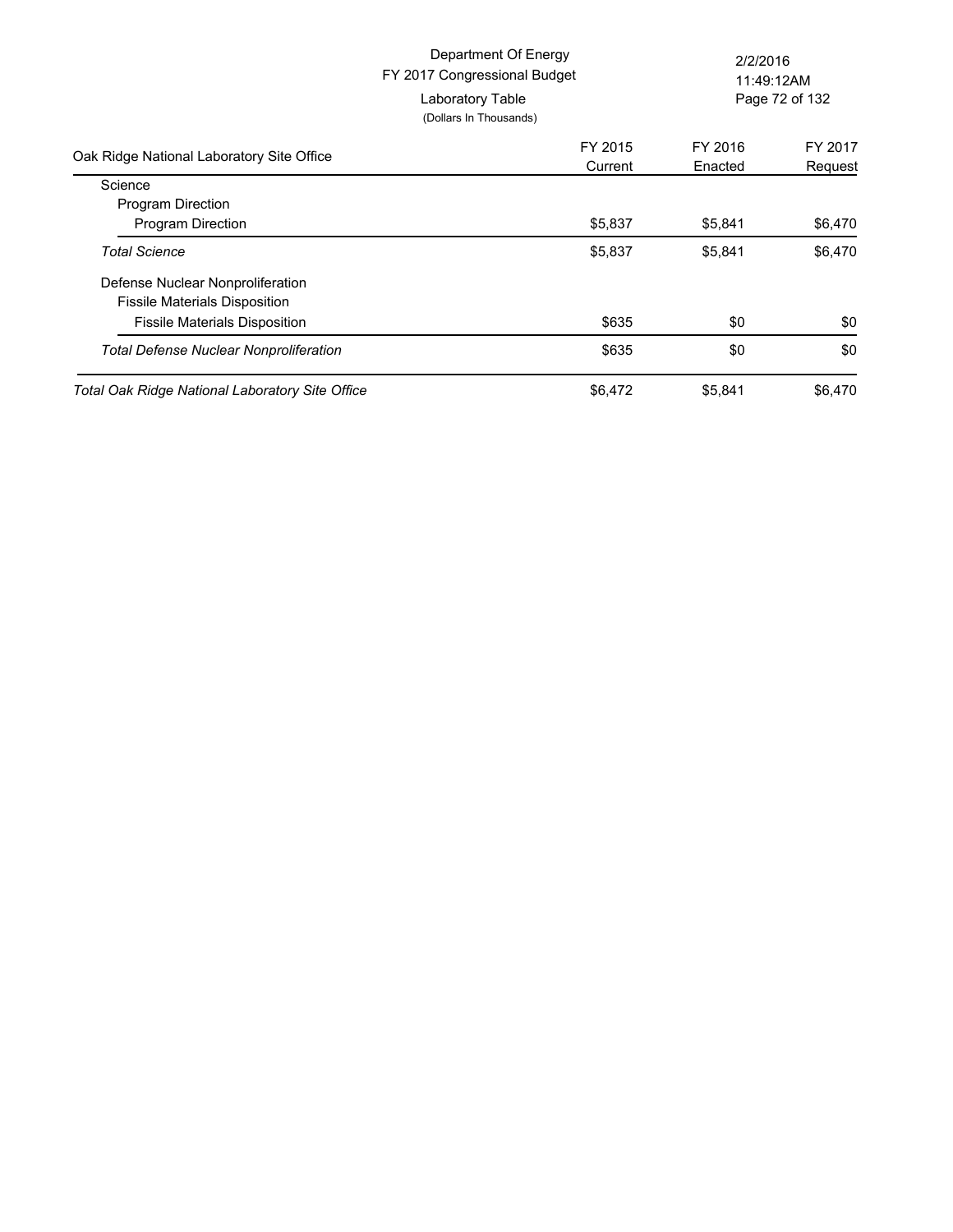(Dollars In Thousands)

Laboratory Table

Page 73 of 132 11:49:12AM

| Oak Ridge Office                                       | FY 2015<br>Current | FY 2016<br>Enacted | FY 2017<br>Request |
|--------------------------------------------------------|--------------------|--------------------|--------------------|
| Nuclear Energy                                         |                    |                    |                    |
| Fuel Cycle R & D                                       |                    |                    |                    |
| Fuel Cycle R & D                                       | \$500              | \$500              | \$500              |
| Program Direction-NE                                   |                    |                    |                    |
| Program Direction-NE                                   | \$526              | \$526              | \$1,291            |
| <b>SMR Licensing Technical Support</b>                 |                    |                    |                    |
| <b>SMR Licensing Technical Support</b>                 | \$0                | \$200              | \$0                |
| <b>Total Nuclear Energy</b>                            | \$1,026            | \$1,226            | \$1,791            |
| Energy Efficiency and Renewable Energy                 |                    |                    |                    |
| Energy Efficiency and Renewable Energy                 |                    |                    |                    |
| Hydrogen & Fuel Cell Technologies                      | \$330              | \$400              | \$0                |
| <b>Water Power</b>                                     | \$177              | \$0                | \$0                |
| <b>Strategic Programs</b>                              | \$0                | \$0                | \$0                |
| <b>Total Energy Efficiency and Renewable Energy</b>    | \$507              | \$400              | \$0                |
| <b>Total Energy Efficiency and Renewable Energy</b>    | \$507              | \$400              | \$0                |
| Science                                                |                    |                    |                    |
| Advanced Scientific Computing Research                 |                    |                    |                    |
| Advanced Scientific Computing Research                 | \$0                | \$0                | \$0                |
| <b>Basic Energy Sciences</b>                           |                    |                    |                    |
| <b>Basic Energy Sciences</b>                           | \$85               | \$0                | \$0                |
| <b>Biological and Environmental Research</b>           |                    |                    |                    |
| <b>Biological and Environmental Research</b>           | \$0                | \$0                | \$0                |
| <b>Nuclear Physics</b>                                 |                    |                    |                    |
| <b>Nuclear Physics</b>                                 | \$0                | \$437              | \$446              |
| Science Laboratories Infrastructure                    |                    |                    |                    |
| Science Laboratories Infrastructure                    | \$5,777            | \$6,177            | \$6,182            |
| Safeguards and Security                                |                    |                    |                    |
| Safeguards and Security                                | \$19,982           | \$21,017           | \$21,740           |
| Program Direction                                      |                    |                    |                    |
| Program Direction                                      | \$30,048           | \$27,630           | \$29,125           |
| Small Business Innovation/Technology Transfer Research |                    |                    |                    |
| Small Business Innovation/Technology Transfer Research | \$433              | \$0                | \$0                |
| <b>Total Science</b>                                   | \$56,325           | \$55,261           | \$57,493           |
| Weapons Activities                                     |                    |                    |                    |
| Domestic Uranium Enrichment RD&D                       |                    |                    |                    |
| Domestic Uranium Enrichment RD&D                       | \$97,200           | \$0                | \$0                |
| <b>Total Weapons Activities</b>                        | \$97,200           | \$0                | \$0                |
| <b>Other Defense Activities</b>                        |                    |                    |                    |
| Environment, Health, Safety and Security               |                    |                    |                    |
| Environment, Health, Safety and Security               | \$2,795            | \$2,795            | \$2,795            |
| <b>Total Other Defense Activities</b>                  | \$2,795            | \$2,795            | \$2,795            |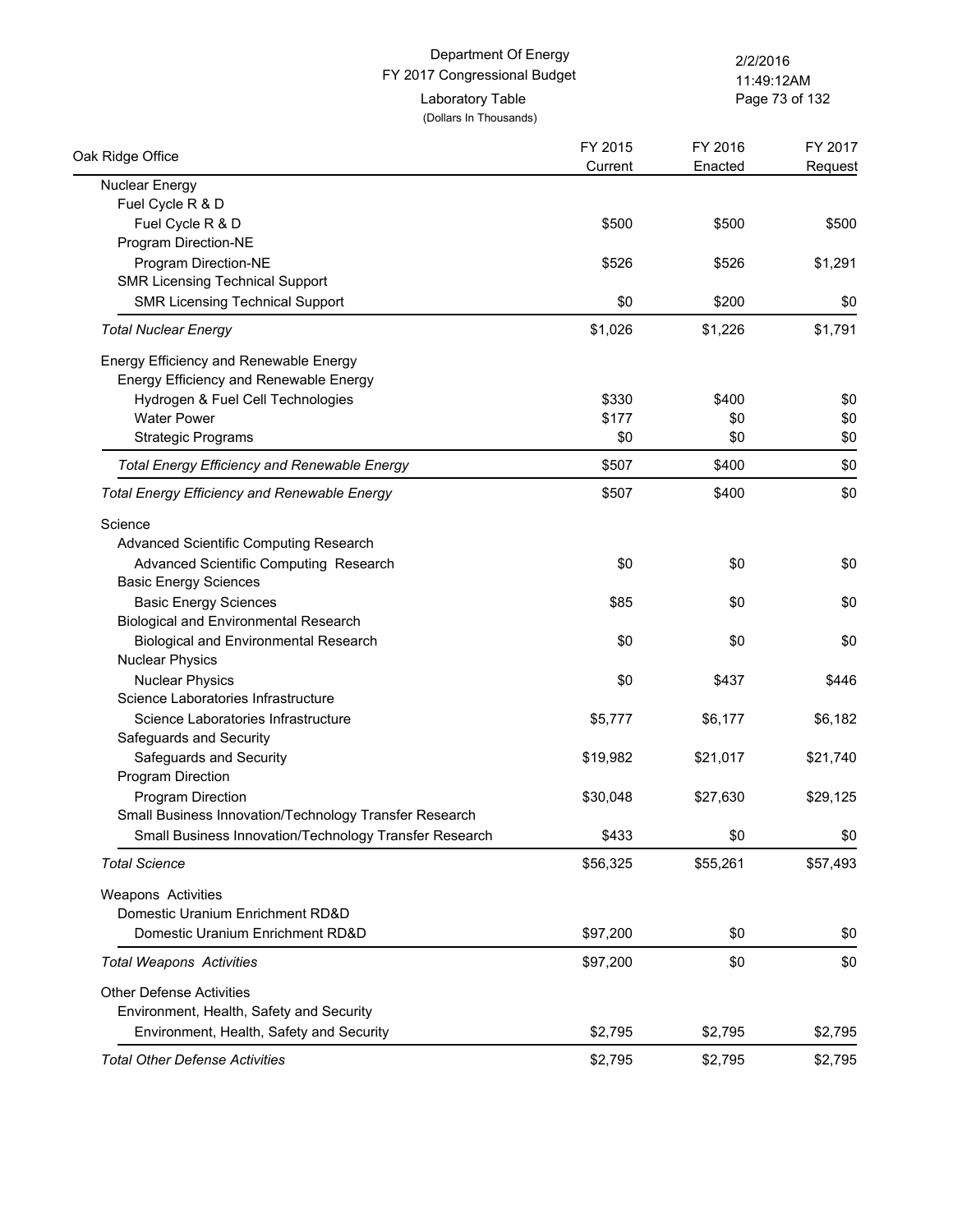|                                                               | Department Of Energy<br>FY 2017 Congressional Budget |          | 2/2/2016<br>11:49:12AM |  |
|---------------------------------------------------------------|------------------------------------------------------|----------|------------------------|--|
|                                                               | Laboratory Table<br>(Dollars In Thousands)           |          | Page 74 of 132         |  |
| Oak Ridge Office                                              | FY 2015                                              | FY 2016  | FY 2017                |  |
|                                                               | Current                                              | Enacted  | Request                |  |
| Departmental Administration<br>Strategic Partnership Projects |                                                      |          |                        |  |
| Strategic Partnership Projects                                | \$0                                                  | \$8,968  | \$7,567                |  |
| <b>Total Departmental Administration</b>                      | \$0                                                  | \$8,968  | \$7,567                |  |
| Defense Environmental Cleanup                                 |                                                      |          |                        |  |
| Oak Ridge Reservation                                         |                                                      |          |                        |  |
| Nuclear Facility D & D, Y-12                                  | \$9,400                                              | \$9,400  | \$5,100                |  |
| Clean-up and Disposition                                      | \$4,200                                              | \$0      | \$0                    |  |
| <b>Total Oak Ridge Reservation</b>                            | \$13,600                                             | \$9,400  | \$5,100                |  |
| Program Direction                                             |                                                      |          |                        |  |
| Oak Ridge                                                     | \$14,763                                             | \$14,231 | \$16,693               |  |
| <b>Total Defense Environmental Cleanup</b>                    | \$28,363                                             | \$23,631 | \$21,793               |  |
| Total Oak Ridge Office                                        | \$186,216                                            | \$92,281 | \$91,439               |  |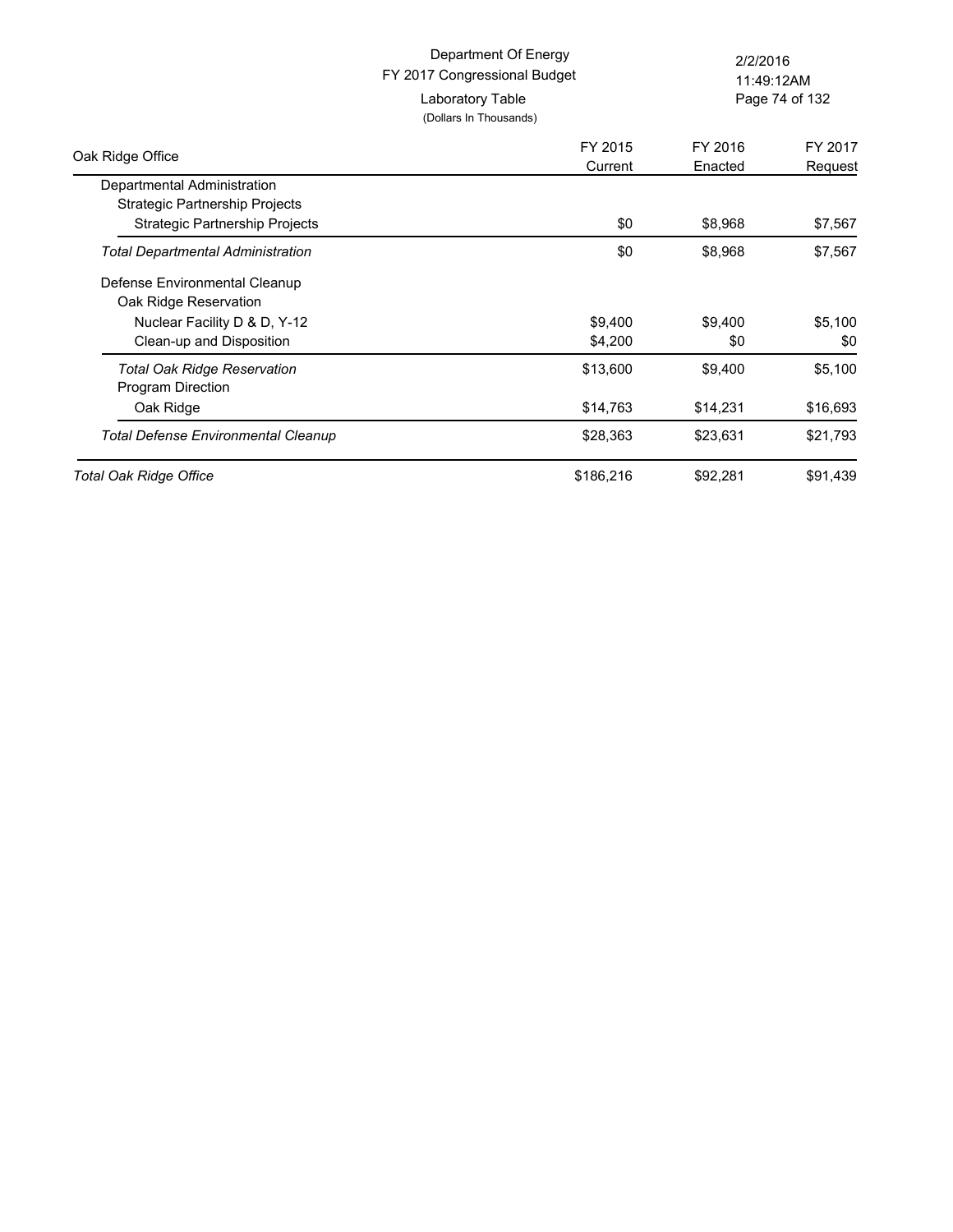|                                            | Department Of Energy<br>FY 2017 Congressional Budget<br>Laboratory Table<br>(Dollars In Thousands) | 2/2/2016<br>11:49:12AM<br>Page 75 of 132 |          |
|--------------------------------------------|----------------------------------------------------------------------------------------------------|------------------------------------------|----------|
| Oak Ridge Reservation                      | FY 2015                                                                                            | FY 2016                                  | FY 2017  |
|                                            | Current                                                                                            | Enacted                                  | Request  |
| Defense Environmental Cleanup              |                                                                                                    |                                          |          |
| Oak Ridge Reservation                      |                                                                                                    |                                          |          |
| Clean-up and Disposition                   | \$131,930                                                                                          | \$74.597                                 | \$54,557 |
| <b>Total Defense Environmental Cleanup</b> | \$131,930                                                                                          | \$74.597                                 | \$54,557 |
| <b>Total Oak Ridge Reservation</b>         | \$131,930                                                                                          | \$74.597                                 | \$54,557 |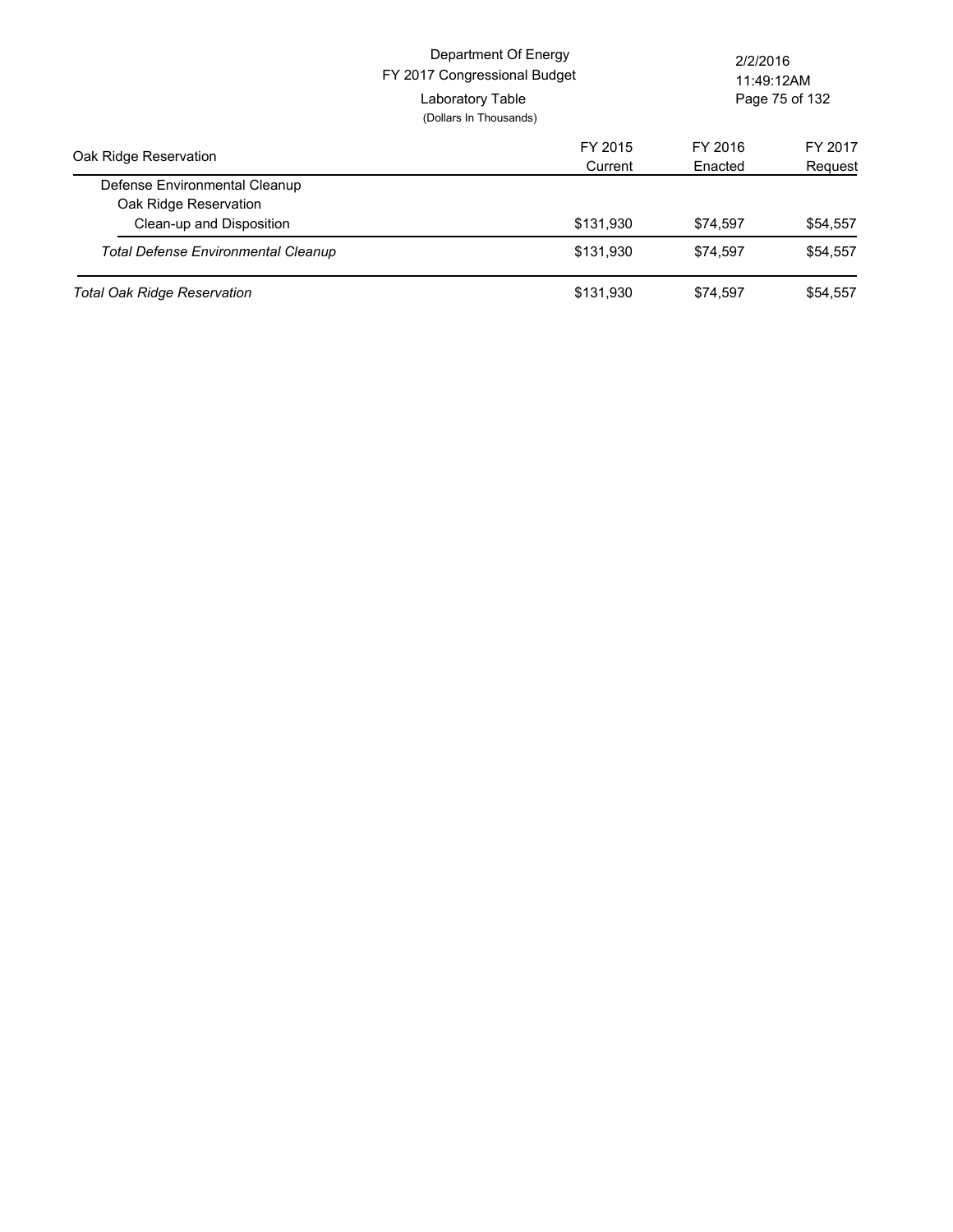|                                                        | Department Of Energy<br>FY 2017 Congressional Budget<br>Laboratory Table<br>(Dollars In Thousands) |                    | 2/2/2016<br>11:49:12AM<br>Page 76 of 132 |  |
|--------------------------------------------------------|----------------------------------------------------------------------------------------------------|--------------------|------------------------------------------|--|
| Oak Ridge Reservation (Off-Site)                       | FY 2015<br>Current                                                                                 | FY 2016<br>Enacted | FY 2017<br>Request                       |  |
| Defense Environmental Cleanup<br>Oak Ridge Reservation |                                                                                                    |                    |                                          |  |
| <b>ORR Community and Regulatory Support</b>            | \$4,365                                                                                            | \$4,400            | \$4,400                                  |  |
| <b>Total Defense Environmental Cleanup</b>             | \$4.365                                                                                            | \$4,400            | \$4,400                                  |  |
| Total Oak Ridge Reservation (Off-Site)                 | \$4.365                                                                                            | \$4,400            | \$4,400                                  |  |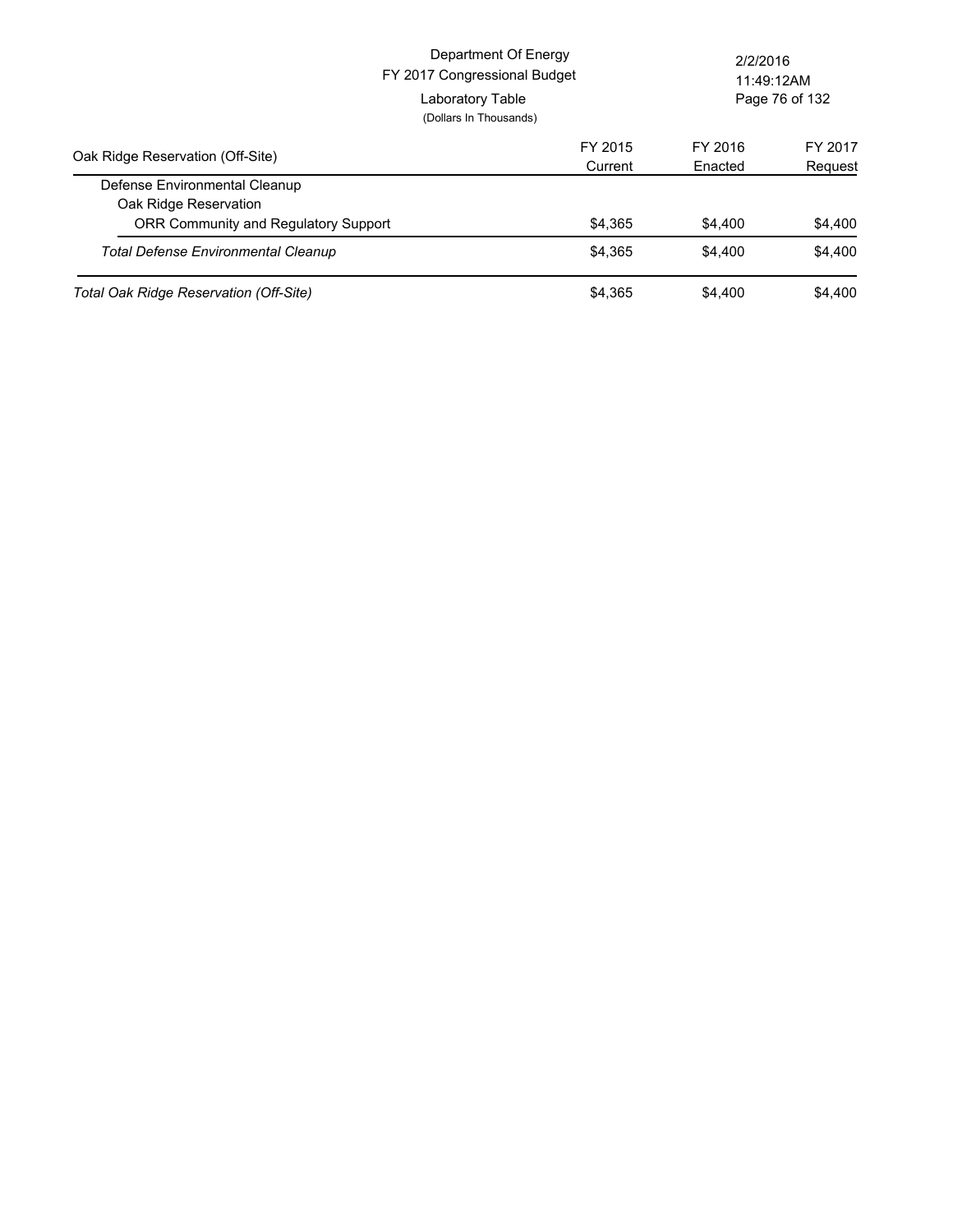|                                                             | Department Of Energy<br>FY 2017 Congressional Budget | 2/2/2016    | 11:49:12AM     |
|-------------------------------------------------------------|------------------------------------------------------|-------------|----------------|
|                                                             | Laboratory Table<br>(Dollars In Thousands)           |             | Page 77 of 132 |
| Office of River Protection                                  | FY 2015                                              | FY 2016     | FY 2017        |
|                                                             | Current                                              | Enacted     | Request        |
| Defense Environmental Cleanup<br>Office of River Protection |                                                      |             |                |
| <b>Tank Farm Activities</b>                                 | \$522,000                                            | \$649,000   | \$733,965      |
| Waste Treatment Plant                                       | \$667,000                                            | \$690,000   | \$693,000      |
| Total Office of River Protection<br>Program Direction       | \$1,189,000                                          | \$1,339,000 | \$1,426,965    |
| Office of River Protection                                  | \$31,009                                             | \$29,022    | \$31,974       |
| Total Defense Environmental Cleanup                         | \$1,220,009                                          | \$1,368,022 | \$1,458,939    |
| <b>Total Office of River Protection</b>                     | \$1,220,009                                          | \$1,368,022 | \$1,458,939    |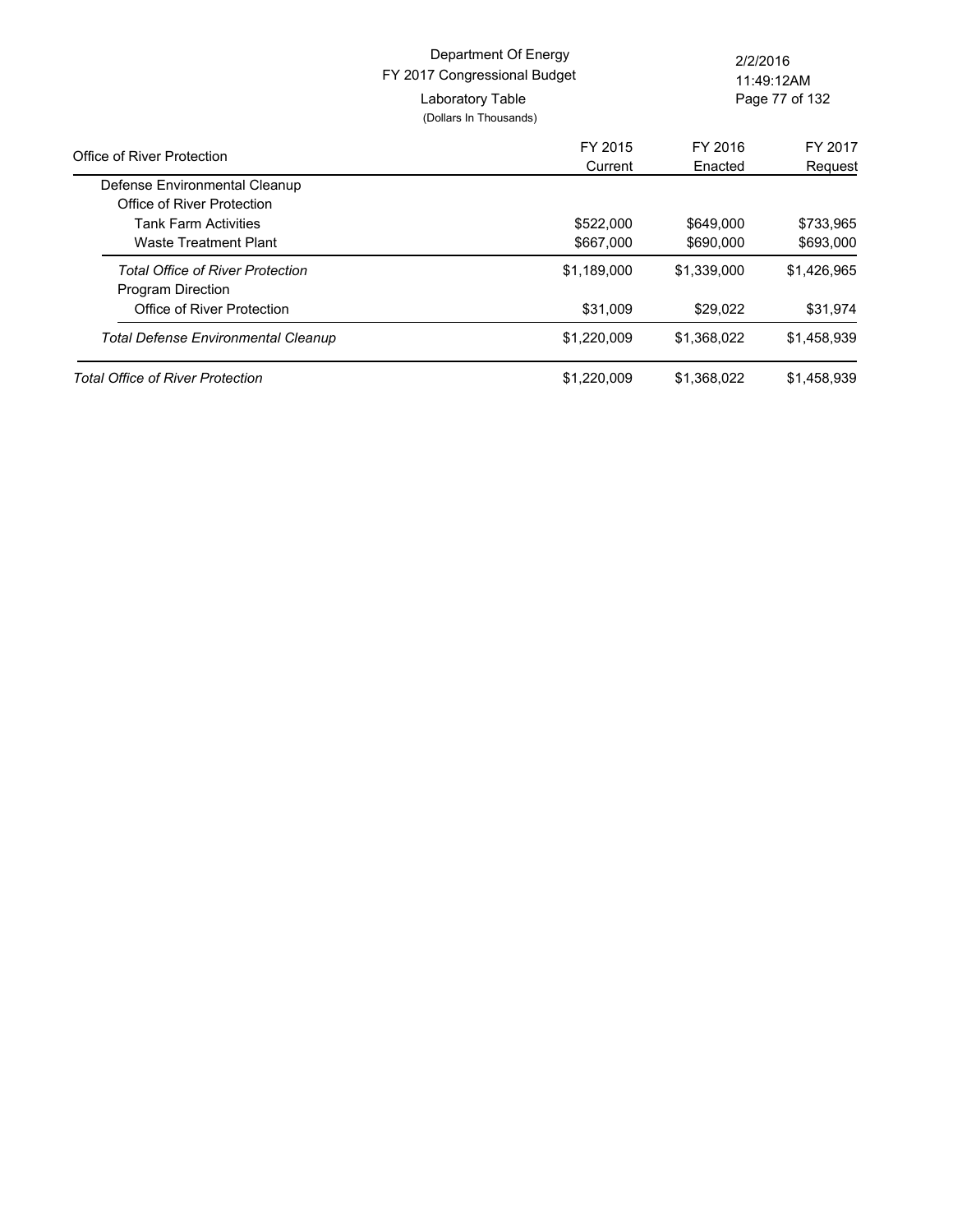# FY 2017 Congressional Budget Department Of Energy 2/2/2016 Laboratory Table

Page 78 of 132 11:49:12AM

(Dollars In Thousands)

| Office of Scientific & Technical Information       | FY 2015<br>Current | FY 2016<br>Enacted | FY 2017<br>Request |
|----------------------------------------------------|--------------------|--------------------|--------------------|
| Science                                            |                    |                    |                    |
| Advanced Scientific Computing Research             |                    |                    |                    |
| Advanced Scientific Computing Research             | \$153              | \$140              | \$140              |
| <b>Basic Energy Sciences</b>                       |                    |                    |                    |
| <b>Basic Energy Sciences</b>                       | \$195              | \$138              | \$138              |
| <b>Biological and Environmental Research</b>       |                    |                    |                    |
| <b>Biological and Environmental Research</b>       | \$20               | \$0                | \$148              |
| <b>Fusion Energy Sciences</b>                      |                    |                    |                    |
| <b>Fusion Energy Sciences</b>                      | \$150              | \$0                | \$0                |
| <b>High Energy Physics</b>                         |                    |                    |                    |
| <b>High Energy Physics</b>                         | \$165              | \$141              | \$0                |
| <b>Nuclear Physics</b>                             |                    |                    |                    |
| <b>Nuclear Physics</b>                             | \$157              | \$143              | \$146              |
| Workforce Development for Teachers and Scientists  |                    |                    |                    |
| Workforce Development for Teachers and Scientists  | \$70               | \$0                | \$0                |
| Science Laboratories Infrastructure                |                    |                    |                    |
| Science Laboratories Infrastructure                | \$200              | \$200              | \$200              |
| Safeguards and Security                            |                    |                    |                    |
| Safeguards and Security                            | \$831              | \$609              | \$784              |
| Program Direction                                  |                    |                    |                    |
| Program Direction                                  | \$8,481            | \$8,404            | \$9,534            |
| <b>Total Science</b>                               | \$10,422           | \$9,775            | \$11,090           |
| <b>Weapons Activities</b>                          |                    |                    |                    |
| Science                                            |                    |                    |                    |
| Science Campaign                                   | \$200              | \$200              | \$200              |
| Information technology and Cybersecurity           |                    |                    |                    |
| Information technology and Cybersecurity           | \$213              | \$213              | \$213              |
| <b>Total Weapons Activities</b>                    | \$413              | \$413              | \$413              |
| <b>Other Defense Activities</b>                    |                    |                    |                    |
| Environment, Health, Safety and Security           |                    |                    |                    |
| Environment, Health, Safety and Security           | \$300              | \$300              | \$300              |
| <b>Total Other Defense Activities</b>              | \$300              | \$300              | \$300              |
| Defense Nuclear Nonproliferation                   |                    |                    |                    |
| Nonproliferation and Verification R&D              |                    |                    |                    |
| Nonproliferation and Verification R&D              | \$0                | \$0                | \$0                |
| Defense Nuclear Nonproliferation R&D               |                    |                    |                    |
| Defense Nuclear Nonproliferation R&D               | \$18               | \$16               | \$15               |
| <b>Total Defense Nuclear Nonproliferation</b>      | \$18               | \$16               | \$15               |
| Total Office of Scientific & Technical Information | \$11,153           | \$10,504           | \$11,818           |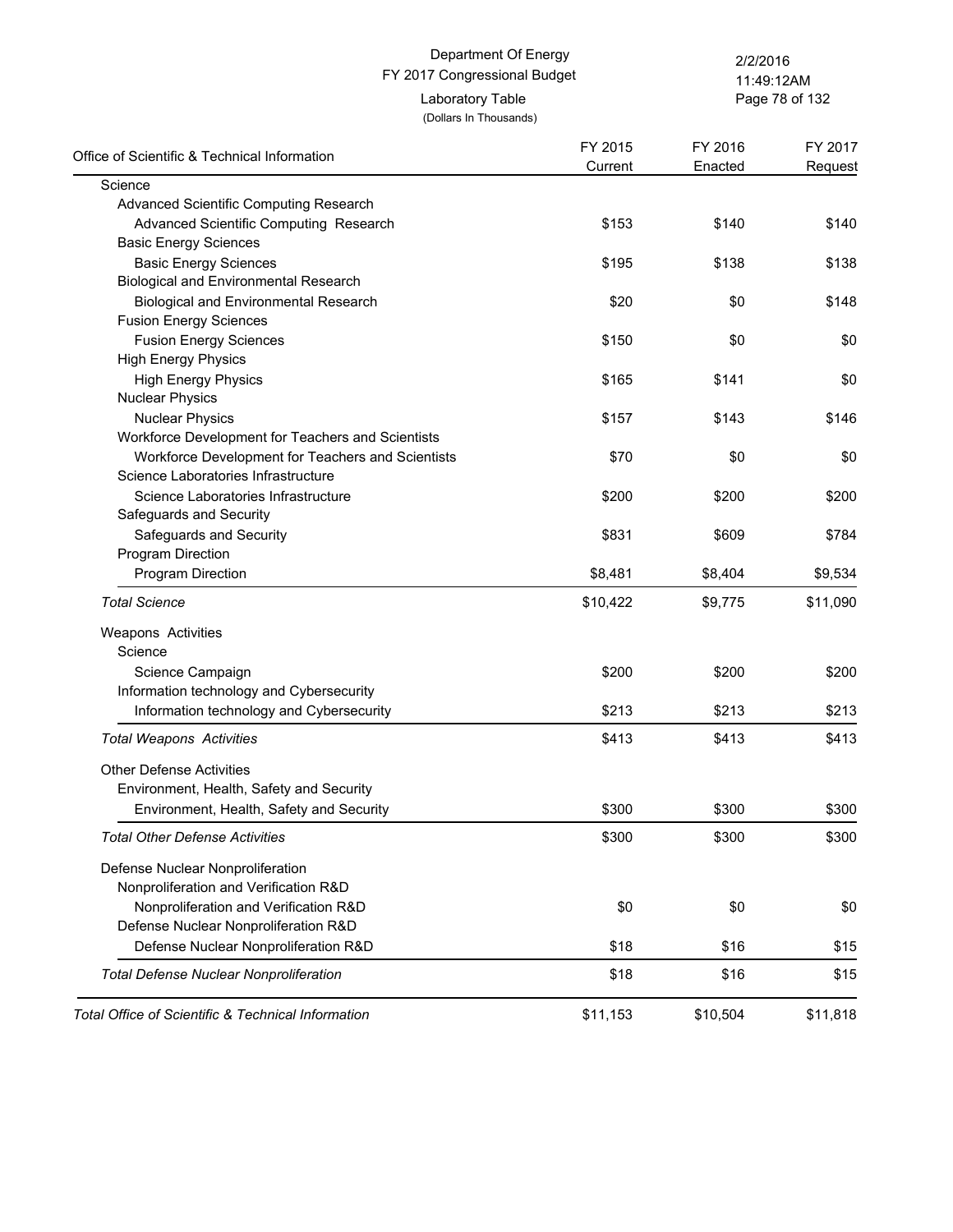|                                                                             | Department Of Energy<br>FY 2017 Congressional Budget<br>Laboratory Table<br>(Dollars In Thousands) | 2/2/2016<br>11:49:12AM<br>Page 79 of 132 |                    |
|-----------------------------------------------------------------------------|----------------------------------------------------------------------------------------------------|------------------------------------------|--------------------|
| Ohio Field Office                                                           | FY 2015<br>Current                                                                                 | FY 2016<br>Enacted                       | FY 2017<br>Request |
| <b>Other Defense Activities</b><br>Environment, Health, Safety and Security |                                                                                                    |                                          |                    |
| Environment, Health, Safety and Security                                    | \$5                                                                                                | \$5                                      | \$5                |
| <b>Total Other Defense Activities</b>                                       | \$5                                                                                                | \$5                                      | \$5                |
| Total Ohio Field Office                                                     | \$5                                                                                                | \$5                                      | \$5                |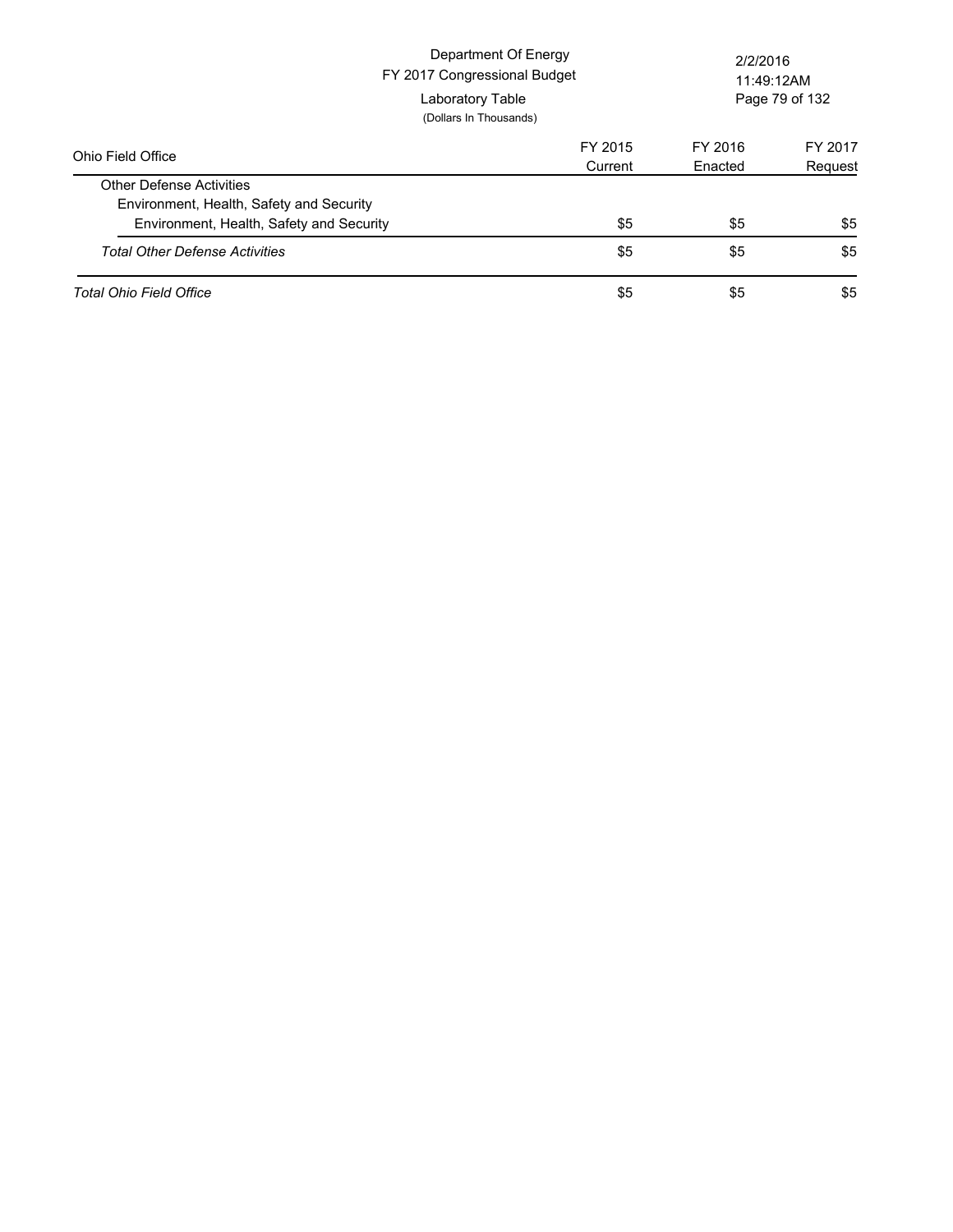Page 80 of 132 11:49:12AM

| Pacific Northwest National Laboratory                    | FY 2015   | FY 2016   | FY 2017   |
|----------------------------------------------------------|-----------|-----------|-----------|
|                                                          | Current   | Enacted   | Request   |
| <b>Electricity Delivery and Energy Reliability</b>       |           |           |           |
| Electricity Delivery and Energy Reliability              |           |           |           |
| Clean Energy Transmission and Reliability                | \$6,870   | \$3,050   | \$1,000   |
| Smart Grid                                               | \$2,769   | \$11,671  | \$11,671  |
| Infrastructure Security & Energy Restoration             | \$65      | \$1,620   | \$3,150   |
| <b>Energy Storage</b>                                    | \$4,477   | \$7,619   | \$16,539  |
| <b>Cybersecurity for Energy Delivery Systems</b>         | \$1,042   | \$1,178   | \$1,350   |
| <b>National Electricity Delivery</b>                     | \$170     | \$100     | \$100     |
| Transformer Resilience and Advanced Components           | \$0       | \$800     | \$1,000   |
| <b>Total Electricity Delivery and Energy Reliability</b> | \$15,393  | \$26,038  | \$34,810  |
| <b>Total Electricity Delivery and Energy Reliability</b> | \$15,393  | \$26,038  | \$34,810  |
| <b>Nuclear Energy</b>                                    |           |           |           |
| Fuel Cycle R & D                                         |           |           |           |
| Fuel Cycle R & D                                         | \$10,500  | \$10,900  | \$12,000  |
| <b>Nuclear Energy Enabling Technologies</b>              |           |           |           |
| Nuclear Energy Enabling Technologies                     | \$0       | \$0       | \$20      |
| Reactors Concepts RD&D                                   |           |           |           |
| Reactors Concepts RD&D                                   | \$1,425   | \$1,775   | \$900     |
| International Nuclear Energy Cooperation                 |           |           |           |
| International Nuclear Energy Cooperation                 | \$262     | \$100     | \$50      |
| <b>Total Nuclear Energy</b>                              | \$12,187  | \$12,775  | \$12,970  |
| Energy Efficiency and Renewable Energy                   |           |           |           |
| Energy Efficiency and Renewable Energy                   |           |           |           |
| Wind Energy                                              | \$4,086   | \$1,654   | \$7,843   |
| Geothermal Technologies                                  | \$2,349   | \$1,228   | \$2,414   |
| Hydrogen & Fuel Cell Technologies                        | \$3,530   | \$3,800   | \$6,100   |
| <b>Water Power</b>                                       | \$4,895   | \$3,300   | \$7,306   |
| Solar Energy                                             | \$0       | \$0       | \$1,399   |
| Vehicle Technologies                                     | \$8,044   | \$9,150   | \$9,150   |
| <b>Building Technologies</b>                             | \$26,709  | \$23,000  | \$22,137  |
| Federal Energy Management Program                        | \$1,455   | \$1,582   | \$2,519   |
| State Energy Program                                     | \$135     | \$175     | \$175     |
| <b>Advanced Manufacturing</b>                            | \$250     | \$450     | \$500     |
| <b>Strategic Programs</b>                                | \$545     | \$150     | \$230     |
| <b>Bioenergy Technologies</b>                            | \$18,770  | \$19,396  | \$17,825  |
| Total Energy Efficiency and Renewable Energy             | \$70,768  | \$63,885  | \$77,598  |
| <b>Total Energy Efficiency and Renewable Energy</b>      | \$70,768  | \$63,885  | \$77,598  |
| Science                                                  |           |           |           |
| Advanced Scientific Computing Research                   |           |           |           |
| Advanced Scientific Computing Research                   | \$7,816   | \$7,464   | \$2,893   |
| <b>Basic Energy Sciences</b>                             |           |           |           |
| <b>Basic Energy Sciences</b>                             | \$28,823  | \$24,015  | \$24,062  |
| <b>Biological and Environmental Research</b>             |           |           |           |
| <b>Biological and Environmental Research</b>             | \$109,432 | \$107,250 | \$103,436 |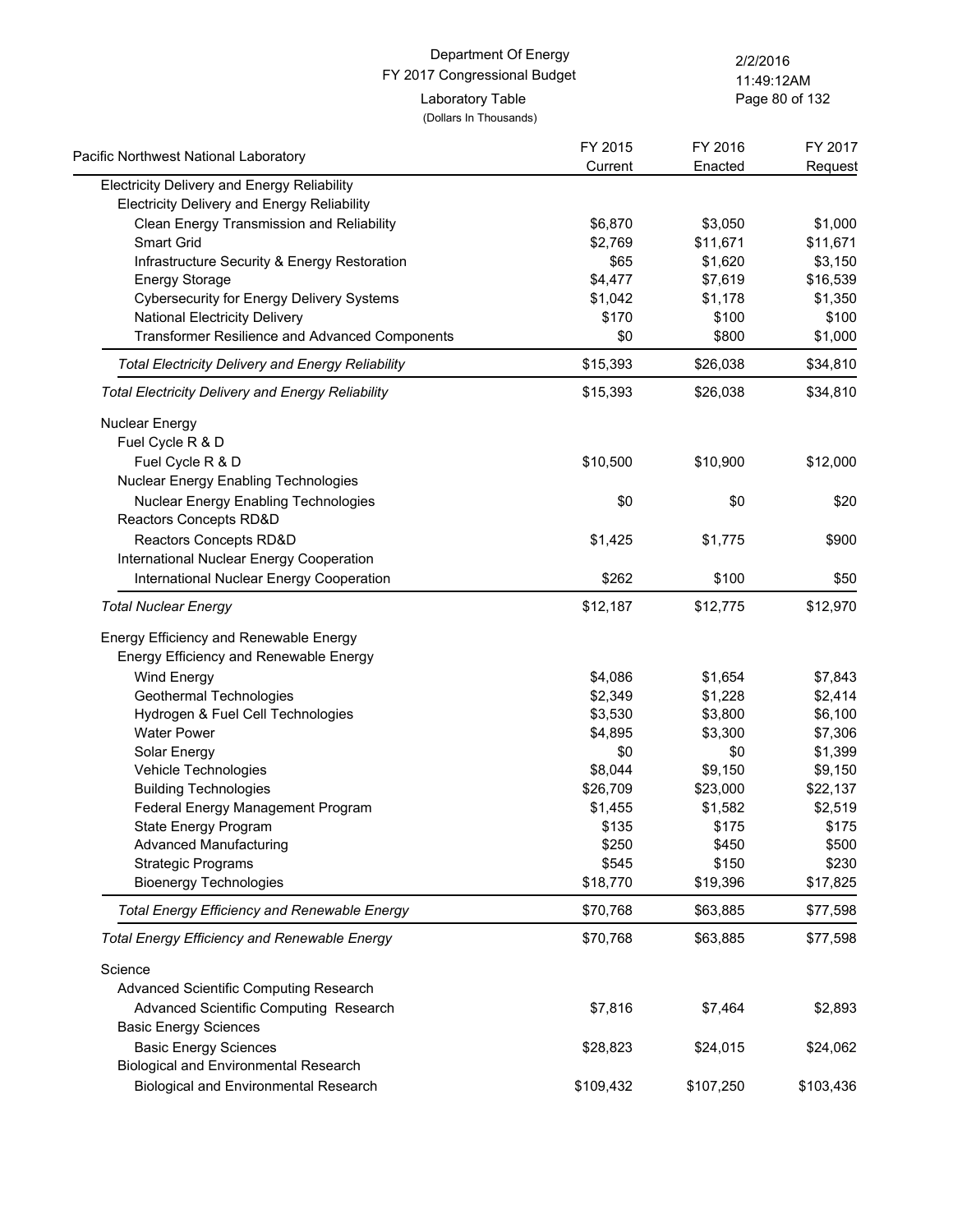Page 81 of 132 11:49:12AM

| Pacific Northwest National Laboratory                             | FY 2015<br>Current | FY 2016<br>Enacted | FY 2017<br>Request |
|-------------------------------------------------------------------|--------------------|--------------------|--------------------|
| <b>Fusion Energy Sciences</b>                                     |                    |                    |                    |
| <b>Fusion Energy Sciences</b>                                     | \$1,313            | \$1,313            | \$1,163            |
| <b>High Energy Physics</b>                                        |                    |                    |                    |
| <b>High Energy Physics</b>                                        | \$3,526            | \$2,725            | \$3,375            |
| <b>Nuclear Physics</b>                                            |                    |                    |                    |
| <b>Nuclear Physics</b>                                            | \$675              | \$500              | \$500              |
| Workforce Development for Teachers and Scientists                 |                    |                    |                    |
| Workforce Development for Teachers and Scientists                 | \$1,020            | \$0                | \$0                |
| Safeguards and Security                                           |                    |                    |                    |
| Safeguards and Security                                           | \$11,701           | \$13,126           | \$12,839           |
| <b>Total Science</b>                                              | \$164,306          | \$156,393          | \$148,268          |
| Weapons Activities                                                |                    |                    |                    |
| Directed Stockpile Work                                           |                    |                    |                    |
| Directed Stockpile Work                                           | \$24,712           | \$23,082           | \$23,067           |
| Science                                                           |                    |                    |                    |
| Science Campaign                                                  | \$5                | \$20               | \$0                |
| Site Stewardship                                                  |                    |                    |                    |
| Site Stewardship                                                  | \$827              | \$0                | \$0                |
| Counterterrorism and Counterproliferation Programs                |                    | \$0                | \$0                |
| Counterterrorism and Counterproliferation Programs<br>Engineering | \$50               |                    |                    |
| <b>Engineering Campaign</b>                                       | \$1,345            | \$2,185            | \$0                |
| Readiness Campaign                                                |                    |                    |                    |
| Readiness Campaign                                                | \$0                | \$0                | \$0                |
| Infrastructure and Operations                                     |                    |                    |                    |
| Infrastructure and Operations                                     | \$3,116            | \$2,400            | \$3,000            |
| Nuclear Counterterrorism Incident Response                        |                    |                    |                    |
| Nuclear Counterterrorism Incident Response                        | \$2,905            | \$0                | \$0                |
| <b>Total Weapons Activities</b>                                   | \$32,960           | \$27,687           | \$26,067           |
| <b>Other Defense Activities</b>                                   |                    |                    |                    |
| Environment, Health, Safety and Security                          |                    |                    |                    |
| Environment, Health, Safety and Security                          | \$1,905            | \$1,905            | \$1,905            |
| <b>Enterprise Assessments</b>                                     |                    |                    |                    |
| <b>Enterprise Assessments</b>                                     | \$125              | \$125              | \$160              |
| <b>Total Enterprise Assessments</b>                               | \$125              | \$125              | \$160              |
| <b>Total Other Defense Activities</b>                             | \$2,030            | \$2,030            | \$2,065            |
| Defense Nuclear Nonproliferation                                  |                    |                    |                    |
| <b>Global Threat Reduction Initiative</b>                         |                    |                    |                    |
| <b>Global Threat Reduction Initiative</b>                         | \$78,740           | \$0                | \$0                |
| Nonproliferation and Verification R&D                             |                    |                    |                    |
| Nonproliferation and Verification R&D                             | \$0                | \$0                | \$0                |
| Defense Nuclear Nonproliferation R&D                              |                    |                    |                    |
| Defense Nuclear Nonproliferation R&D                              | \$23,872           | \$22,280           | \$25,571           |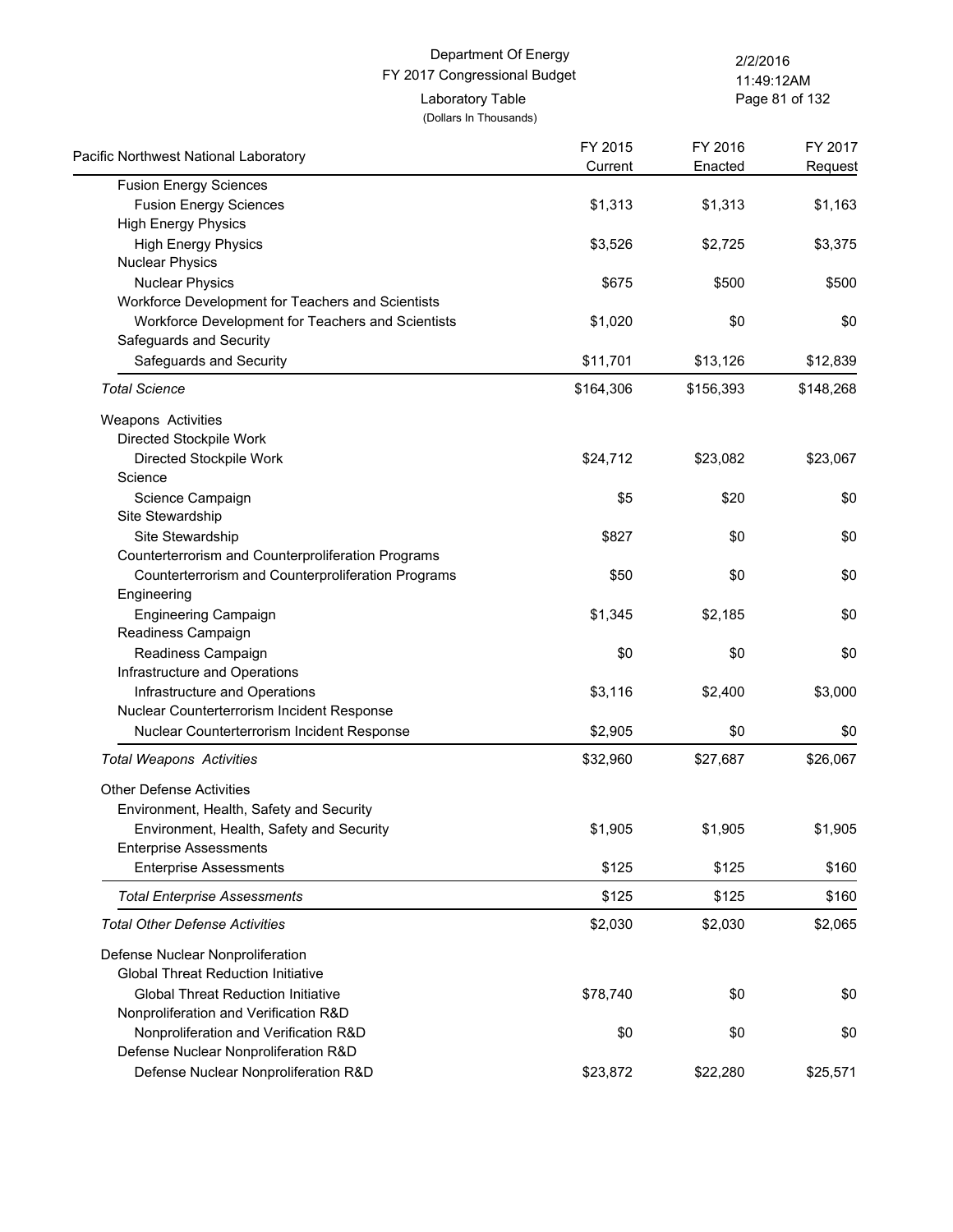Page 82 of 132 11:49:12AM

| Pacific Northwest National Laboratory               | FY 2015   | FY 2016   | FY 2017   |
|-----------------------------------------------------|-----------|-----------|-----------|
|                                                     | Current   | Enacted   | Request   |
| Nonproliferation and International Security         |           |           |           |
| Nonproliferation and International Security         | \$20,300  | \$0       | \$0       |
| International Material Protection and Cooperation   |           |           |           |
| International Material Protection and Cooperation   | \$157,539 | \$0       | \$0       |
| Nuclear Counterterrorism and Incident Response      |           |           |           |
| Nuclear Counterterrorism Incident Response          | \$0       | \$3,217   | \$3,462   |
| <b>Global Material Security</b>                     |           |           |           |
| <b>Global Material Security</b>                     | \$0       | \$223,837 | \$138,251 |
| Material Management and Minimization                |           |           |           |
| Material Management and Minimization                | \$0       | \$22,977  | \$20,188  |
| Nonproliferation and Arms Control                   |           |           |           |
| Nonproliferation and Arms Control                   | \$0       | \$18,613  | \$17,532  |
| <b>Total Defense Nuclear Nonproliferation</b>       | \$280,451 | \$290,924 | \$205,004 |
| Departmental Administration                         |           |           |           |
| Strategic Partnership Projects                      |           |           |           |
| <b>Strategic Partnership Projects</b>               | \$0       | \$10,000  | \$10,000  |
| Cost of Work for Others                             |           |           |           |
| Cost of Work for Others                             | \$9,000   | \$0       | \$0       |
| <b>Total Departmental Administration</b>            | \$9,000   | \$10,000  | \$10,000  |
| Fossil Energy Research and Development              |           |           |           |
| CCS and Power Systems                               |           |           |           |
| Carbon Capture                                      | \$1,266   | \$963     | \$0       |
| <b>Cross Cutting Reasearch</b>                      | \$3,325   | \$975     | \$0       |
| <b>Total CCS and Power Systems</b>                  | \$4,591   | \$1,938   | \$0       |
| Natural Gas Technologies                            |           |           |           |
| Natural Gas Technologies                            | \$50      | \$50      | \$0       |
| CCS and Advanced Power Systems                      |           |           |           |
| <b>Advanced Energy Systems</b>                      | \$0       | \$0       | \$1,000   |
| <b>Total Fossil Energy Research and Development</b> | \$4,641   | \$1,988   | \$1,000   |
| <b>Total Pacific Northwest National Laboratory</b>  | \$591,736 | \$591,720 | \$517,782 |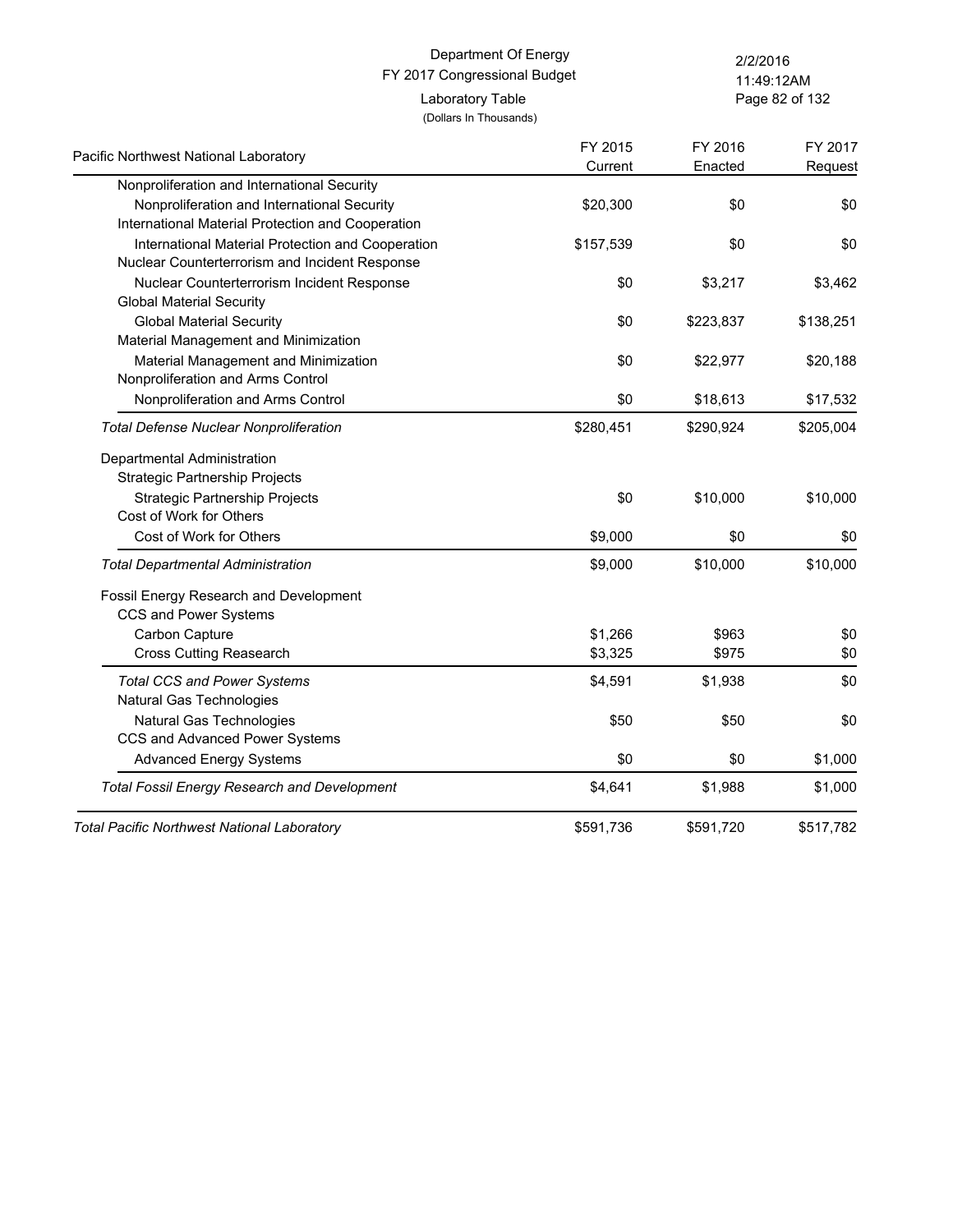|                                            | Department Of Energy<br>FY 2017 Congressional Budget<br>Laboratory Table<br>(Dollars In Thousands) | 2/2/2016<br>11:49:12AM<br>Page 83 of 132 |         |
|--------------------------------------------|----------------------------------------------------------------------------------------------------|------------------------------------------|---------|
| Pacific Northwest Site Office              | FY 2015                                                                                            | FY 2016                                  | FY 2017 |
|                                            | Current                                                                                            | Enacted                                  | Request |
| Science                                    |                                                                                                    |                                          |         |
| <b>Program Direction</b>                   |                                                                                                    |                                          |         |
| Program Direction                          | \$4,863                                                                                            | \$4,650                                  | \$5,008 |
| <b>Total Science</b>                       | \$4.863                                                                                            | \$4,650                                  | \$5,008 |
| <b>Total Pacific Northwest Site Office</b> | \$4,863                                                                                            | \$4,650                                  | \$5,008 |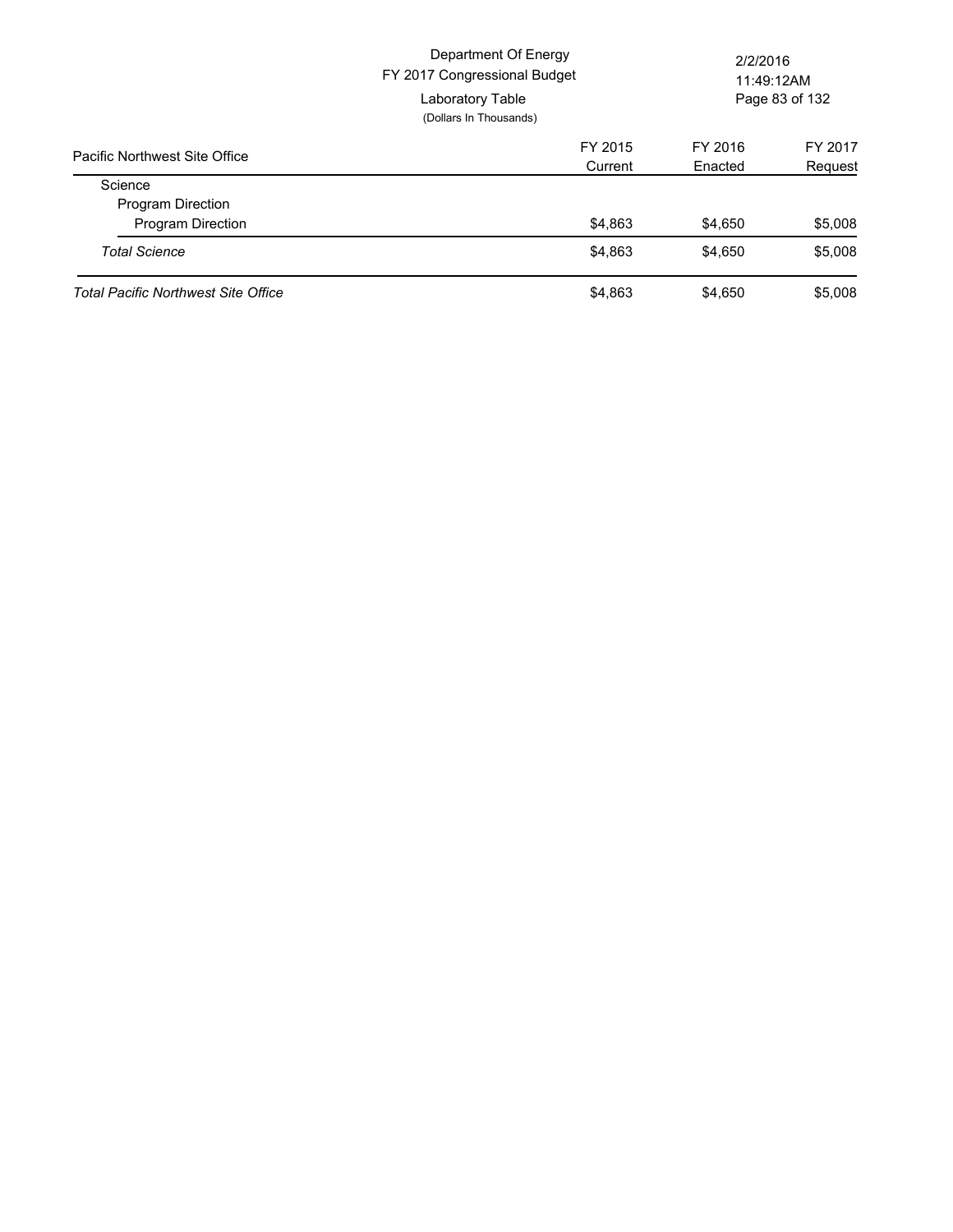| Department Of Energy<br>FY 2017 Congressional Budget |                                            | 2/2/2016<br>11:49:12AM |                    |  |
|------------------------------------------------------|--------------------------------------------|------------------------|--------------------|--|
|                                                      | Laboratory Table<br>(Dollars In Thousands) |                        | Page 84 of 132     |  |
| Paducah Gaseous Diffusion Plant                      | FY 2015<br>Current                         | FY 2016<br>Enacted     | FY 2017<br>Request |  |
| Non-Defense Environmental Cleanup                    |                                            |                        |                    |  |
| <b>Gaseous Diffusion Plants</b>                      |                                            |                        |                    |  |
| <b>Gaseous Diffusion Plants</b>                      | \$52,886                                   | \$52,886               | \$50,345           |  |
| <b>Total Non-Defense Environmental Cleanup</b>       | \$52,886                                   | \$52,886               | \$50,345           |  |
| Uranium Enrichment Decon, & Decom, Fund              |                                            |                        |                    |  |
| Uranium Enrichment D&D Fund                          |                                            |                        |                    |  |
| Pens & Comm & Reg Support Paducah                    | \$2,375                                    | \$2,375                | \$2,386            |  |
| Paducah Gaseous Diffusion Plant                      | \$207,215                                  | \$199,925              | \$205,530          |  |
| <b>Total Uranium Enrichment D&amp;D Fund</b>         | \$209,590                                  | \$202,300              | \$207,916          |  |
| Total Uranium Enrichment Decon, & Decom, Fund        | \$209,590                                  | \$202,300              | \$207,916          |  |
| <b>Other Defense Activities</b>                      |                                            |                        |                    |  |
| Office of Legacy Management                          |                                            |                        |                    |  |
| Legacy Management                                    | \$3,000                                    | \$3,000                | \$2,933            |  |
| <b>Total Other Defense Activities</b>                | \$3,000                                    | \$3,000                | \$2,933            |  |
| Defense Environmental Cleanup                        |                                            |                        |                    |  |
| Program Direction                                    |                                            |                        |                    |  |
| Paducah/Portsmouth                                   | \$11,870                                   | \$12,075               | \$15,008           |  |
| Safeguards and Security                              |                                            |                        |                    |  |
| Paducah                                              | \$7,297                                    | \$13,216               | \$14,049           |  |
| <b>Total Defense Environmental Cleanup</b>           | \$19,167                                   | \$25,291               | \$29,057           |  |
| <b>Total Paducah Gaseous Diffusion Plant</b>         | \$284,643                                  | \$283,477              | \$290,251          |  |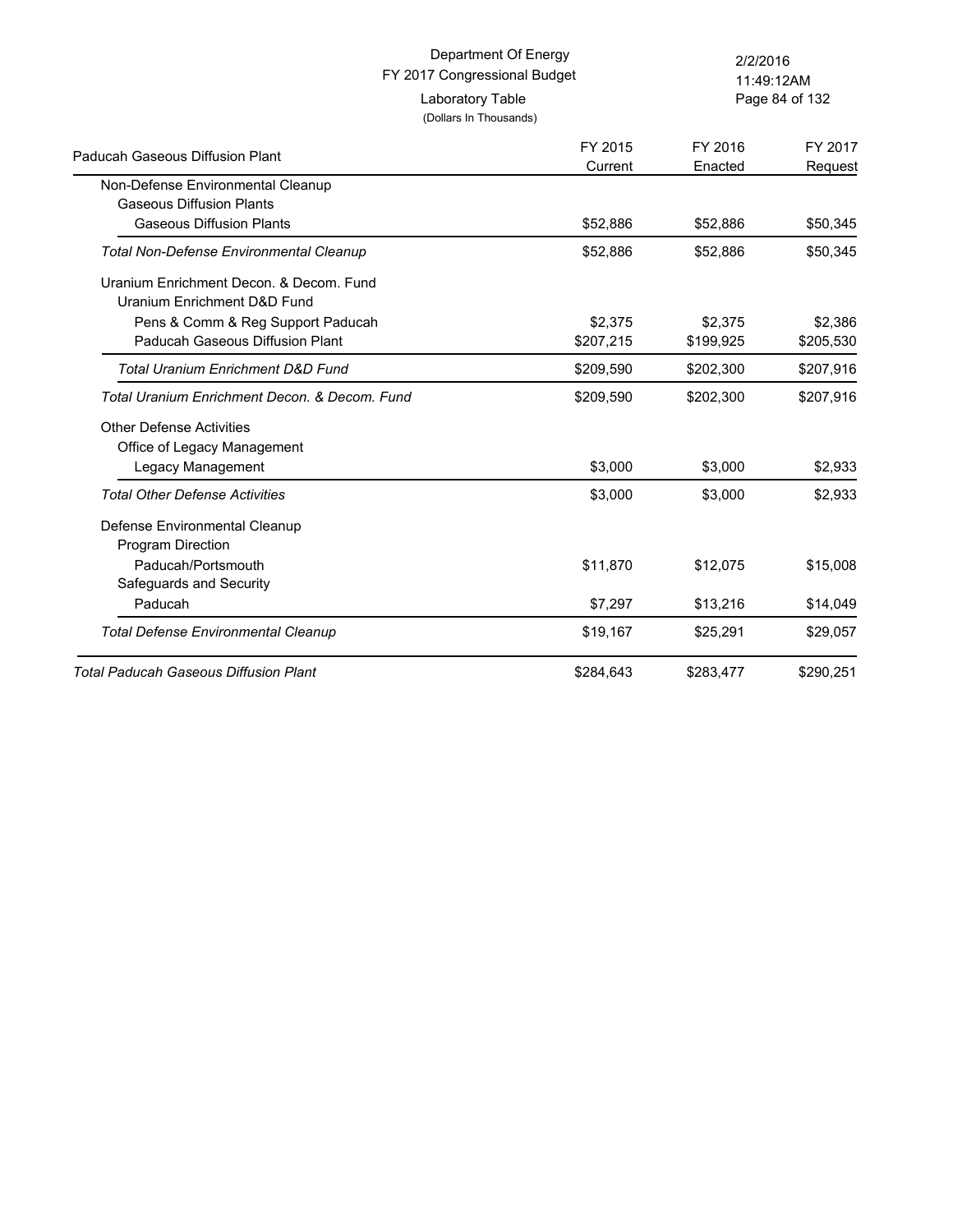(Dollars In Thousands)

Laboratory Table

Page 85 of 132 11:49:12AM

| Pantex Plant                                   | FY 2015   | FY 2016   | FY 2017   |
|------------------------------------------------|-----------|-----------|-----------|
|                                                | Current   | Enacted   | Request   |
| Weapons Activities                             |           |           |           |
| Directed Stockpile Work                        |           |           |           |
| Directed Stockpile Work                        | \$222,324 | \$316,897 | \$369,106 |
| Engineering                                    |           |           |           |
| <b>Engineering Campaign</b>                    | \$1,887   | \$1,891   | \$2,068   |
| Defense Nuclear Security                       |           |           |           |
| <b>Defense Nuclear Security</b>                | \$128,000 | \$125,422 | \$129,238 |
| Information technology and Cybersecurity       |           |           |           |
| Information technology and Cybersecurity       | \$7,273   | \$6,822   | \$6,822   |
| Infrastructure and Operations                  |           |           |           |
| Infrastructure and Operations                  | \$183,688 | \$191,016 | \$178,913 |
| Secure Transportation Asset                    |           |           |           |
| Secure Transportation Asset                    | \$5,948   | \$8,184   | \$8,566   |
| Advanced Manufacturing Development             |           |           |           |
| Advanced Manufacturing Development             | \$100     | \$3,950   | \$4,153   |
| <b>Total Weapons Activities</b>                | \$549,220 | \$654,182 | \$698,866 |
| <b>Other Defense Activities</b>                |           |           |           |
| Environment, Health, Safety and Security       |           |           |           |
|                                                |           |           |           |
| Environment, Health, Safety and Security       | \$10      | \$10      | \$10      |
| <b>Total Other Defense Activities</b>          | \$10      | \$10      | \$10      |
| Defense Nuclear Nonproliferation               |           |           |           |
| Nonproliferation and Verification R&D          |           |           |           |
| Nonproliferation and Verification R&D          | \$0       | \$0       | \$0       |
| Defense Nuclear Nonproliferation R&D           |           |           |           |
| Defense Nuclear Nonproliferation R&D           | \$2,000   | \$2,000   | \$2,000   |
| Nonproliferation and International Security    |           |           |           |
| Nonproliferation and International Security    | \$0       | \$0       | \$0       |
| Nuclear Counterterrorism and Incident Response |           |           |           |
| Nuclear Counterterrorism Incident Response     | \$0       | \$1,357   | \$1,441   |
| Material Management and Minimization           |           |           |           |
| Material Management and Minimization           | \$0       | \$3,468   | \$5,033   |
| Nonproliferation and Arms Control              |           |           |           |
| Nonproliferation and Arms Control              | \$0       | \$400     | \$394     |
| <b>Total Defense Nuclear Nonproliferation</b>  | \$2,000   | \$7,225   | \$8,868   |
| <b>Total Pantex Plant</b>                      | \$551,230 | \$661,417 | \$707,744 |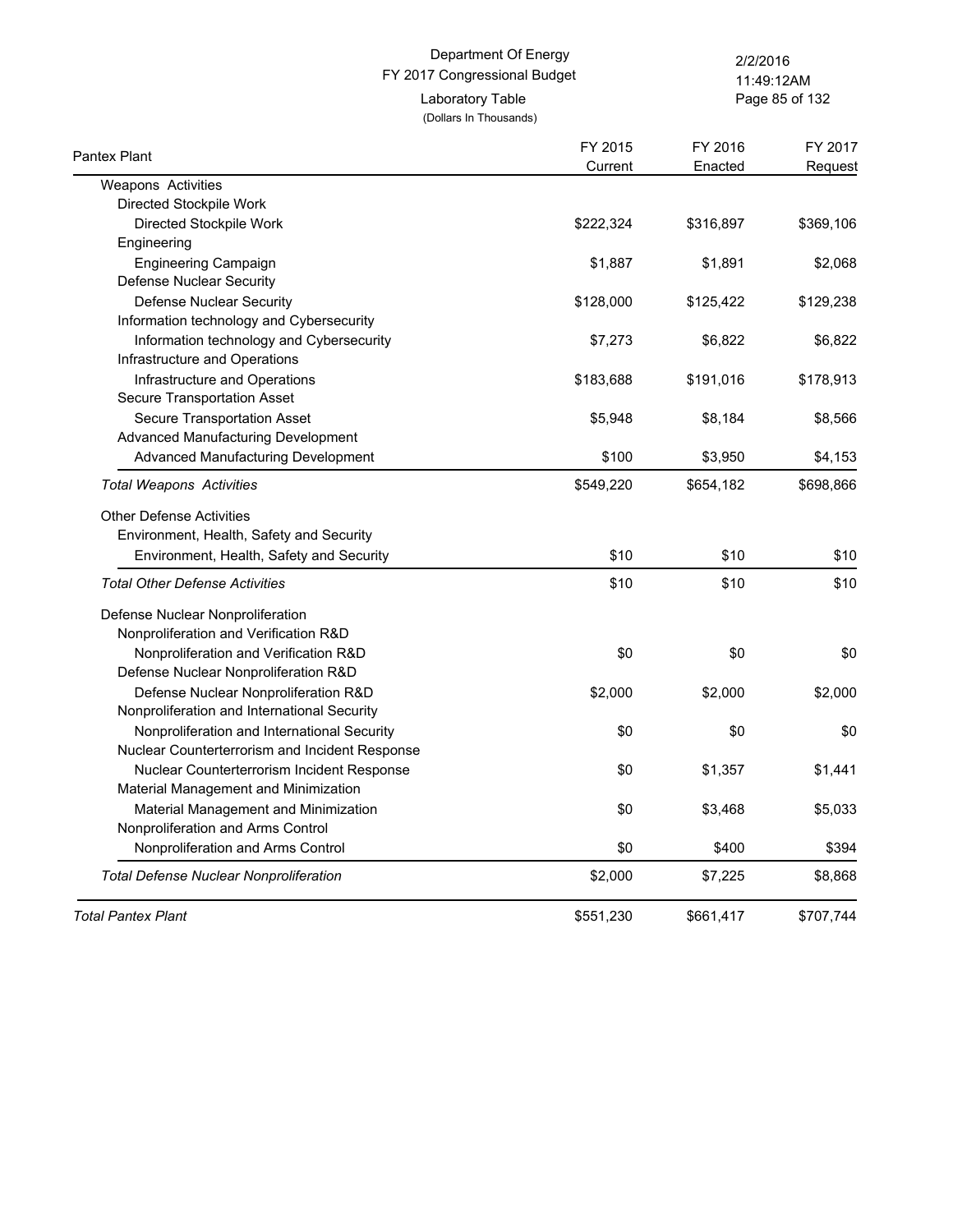|                                                                                                                  | Department Of Energy<br>FY 2017 Congressional Budget<br>Laboratory Table<br>(Dollars In Thousands) | 2/2/2016<br>11:49:12AM<br>Page 86 of 132 |                    |
|------------------------------------------------------------------------------------------------------------------|----------------------------------------------------------------------------------------------------|------------------------------------------|--------------------|
| Pantex Site Office                                                                                               | FY 2015<br>Current                                                                                 | FY 2016<br>Enacted                       | FY 2017<br>Request |
| <b>Weapons Activities</b>                                                                                        |                                                                                                    |                                          |                    |
| Readiness Campaign<br>Readiness Campaign                                                                         | \$0                                                                                                | \$0                                      | \$0                |
| <b>Total Weapons Activities</b>                                                                                  | \$0                                                                                                | \$0                                      | \$0                |
| Defense Nuclear Nonproliferation<br><b>Fissile Materials Disposition</b><br><b>Fissile Materials Disposition</b> | \$3,644                                                                                            | \$0                                      | \$0                |
| <b>Total Defense Nuclear Nonproliferation</b>                                                                    | \$3,644                                                                                            | \$0                                      | \$0                |
| Total Pantex Site Office                                                                                         | \$3,644                                                                                            | \$0                                      | \$0                |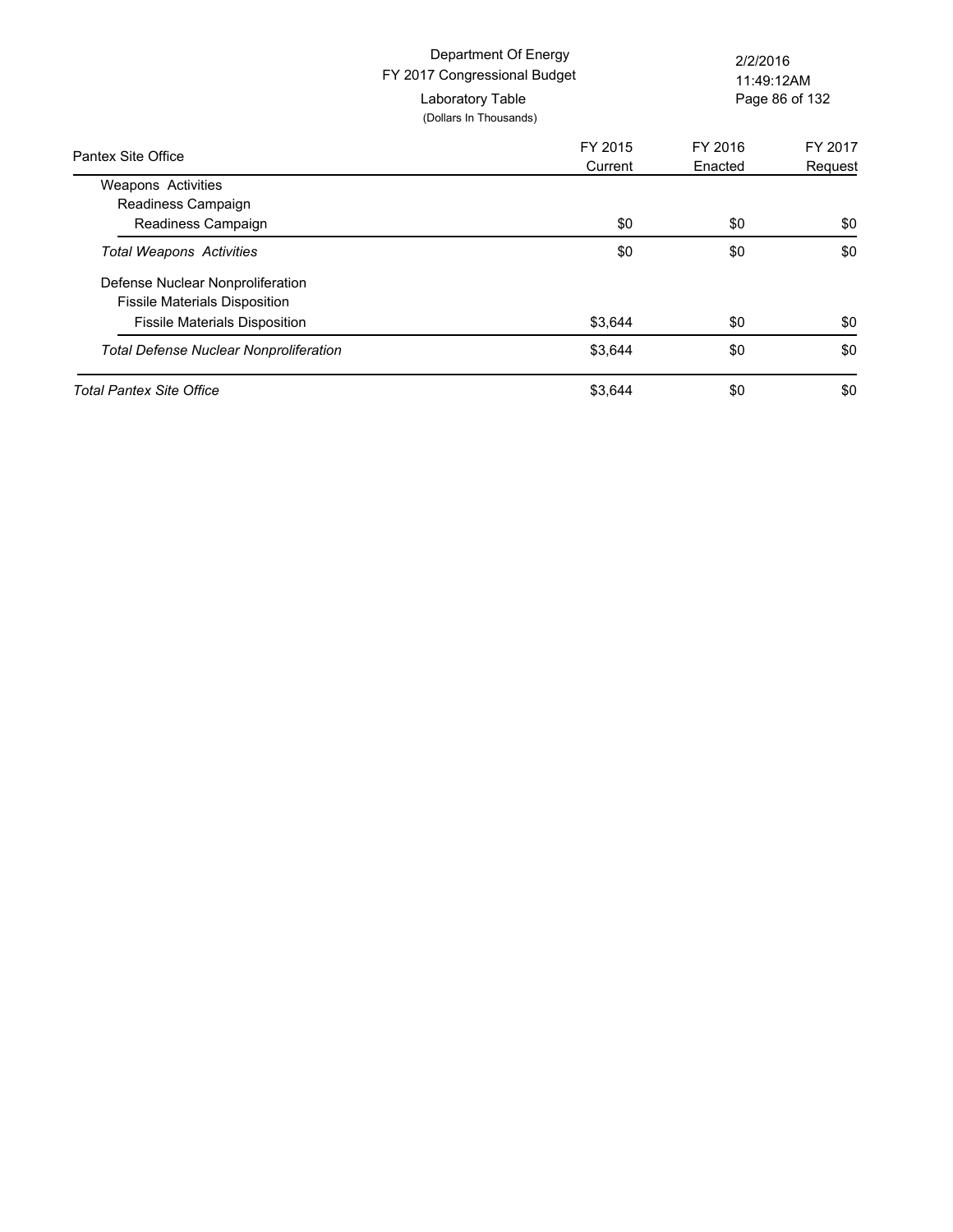|                                       | Department Of Energy<br>FY 2017 Congressional Budget<br>Laboratory Table<br>(Dollars In Thousands) | 2/2/2016<br>11:49:12AM<br>Page 87 of 132 |         |
|---------------------------------------|----------------------------------------------------------------------------------------------------|------------------------------------------|---------|
| <b>Pinellas Site</b>                  | FY 2015                                                                                            | FY 2016                                  | FY 2017 |
|                                       | Current                                                                                            | Enacted                                  | Request |
| <b>Other Defense Activities</b>       |                                                                                                    |                                          |         |
| Office of Legacy Management           |                                                                                                    |                                          |         |
| Legacy Management                     | \$7.218                                                                                            | \$7.643                                  | \$6,130 |
| <b>Total Other Defense Activities</b> | \$7.218                                                                                            | \$7.643                                  | \$6,130 |
| <b>Total Pinellas Site</b>            | \$7.218                                                                                            | \$7,643                                  | \$6,130 |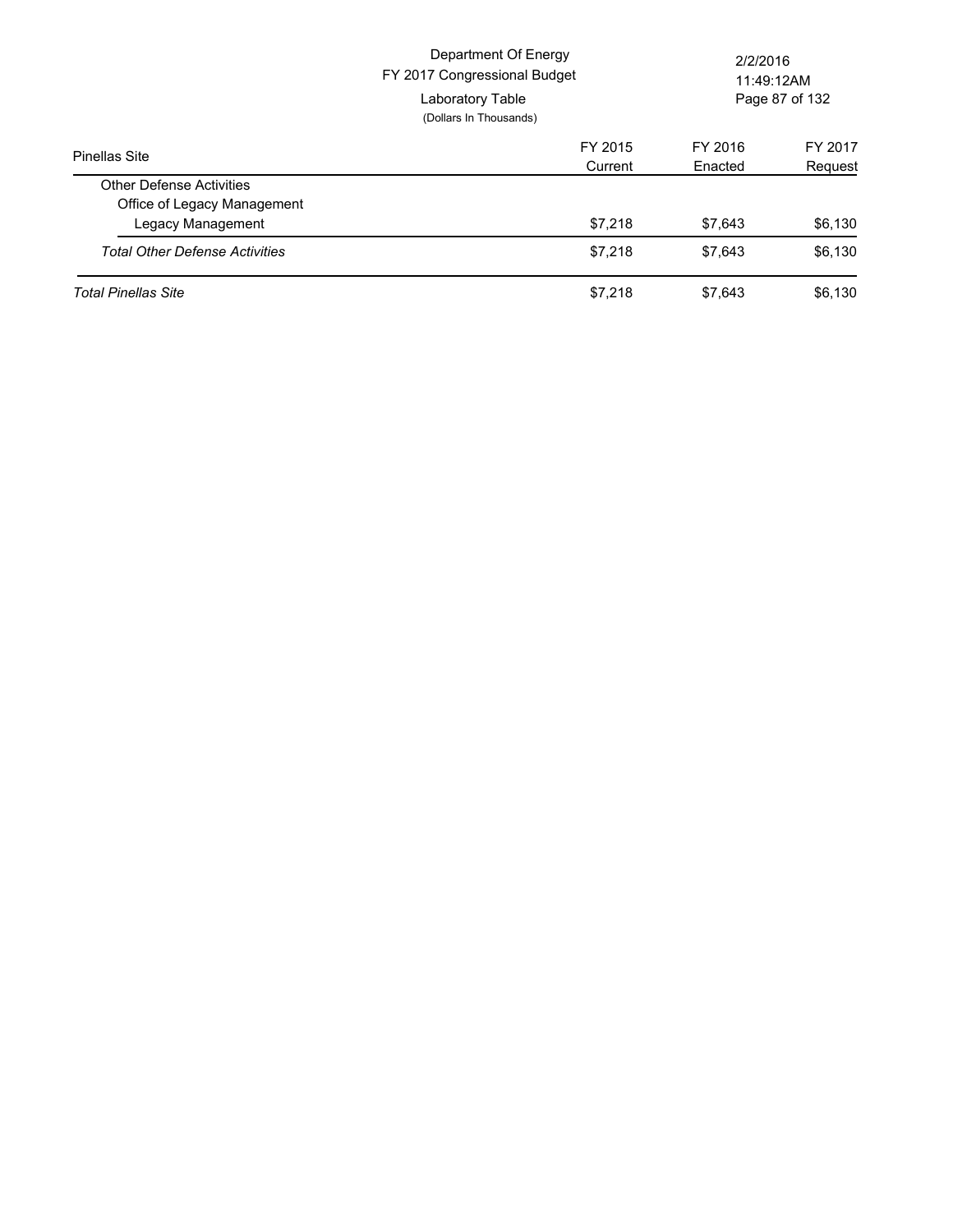|                                                                                                                 | Department Of Energy<br>FY 2017 Congressional Budget |                      | 2/2/2016<br>11:49:12AM |
|-----------------------------------------------------------------------------------------------------------------|------------------------------------------------------|----------------------|------------------------|
|                                                                                                                 | Laboratory Table<br>(Dollars In Thousands)           |                      | Page 88 of 132         |
| Portsmouth Gaseous Diffusion Plant                                                                              | FY 2015<br>Current                                   | FY 2016<br>Enacted   | FY 2017<br>Request     |
| Non-Defense Environmental Cleanup<br><b>Gaseous Diffusion Plants</b>                                            |                                                      |                      |                        |
| <b>Gaseous Diffusion Plants</b><br><b>Total Non-Defense Environmental Cleanup</b>                               | \$49,517<br>\$49,517                                 | \$51,517<br>\$51,517 | \$50,959<br>\$50,959   |
| Uranium Enrichment Decon, & Decom, Fund<br>Uranium Enrichment D&D Fund<br>Pens & Comm & Reg Support Portsmouth  | \$1,795                                              | \$1,795              | \$1,795                |
| Portsmouth Gaseous Diffusion Plant                                                                              | \$214,024                                            | \$225,166            | \$255,150              |
| <b>Total Uranium Enrichment D&amp;D Fund</b>                                                                    | \$215,819                                            | \$226,961            | \$256,945              |
| Total Uranium Enrichment Decon, & Decom, Fund<br><b>Other Defense Activities</b><br>Office of Legacy Management | \$215,819                                            | \$226,961            | \$256,945              |
| Legacy Management                                                                                               | \$6,100                                              | \$6,100              | \$4,867                |
| <b>Total Other Defense Activities</b>                                                                           | \$6,100                                              | \$6,100              | \$4,867                |
| Defense Environmental Cleanup<br>Safeguards and Security                                                        |                                                      |                      |                        |
| Portsmouth                                                                                                      | \$8,492                                              | \$10,492             | \$14,049               |
| <b>Total Defense Environmental Cleanup</b>                                                                      | \$8,492                                              | \$10,492             | \$14,049               |
| <b>Total Portsmouth Gaseous Diffusion Plant</b>                                                                 | \$279,928                                            | \$295,070            | \$326,820              |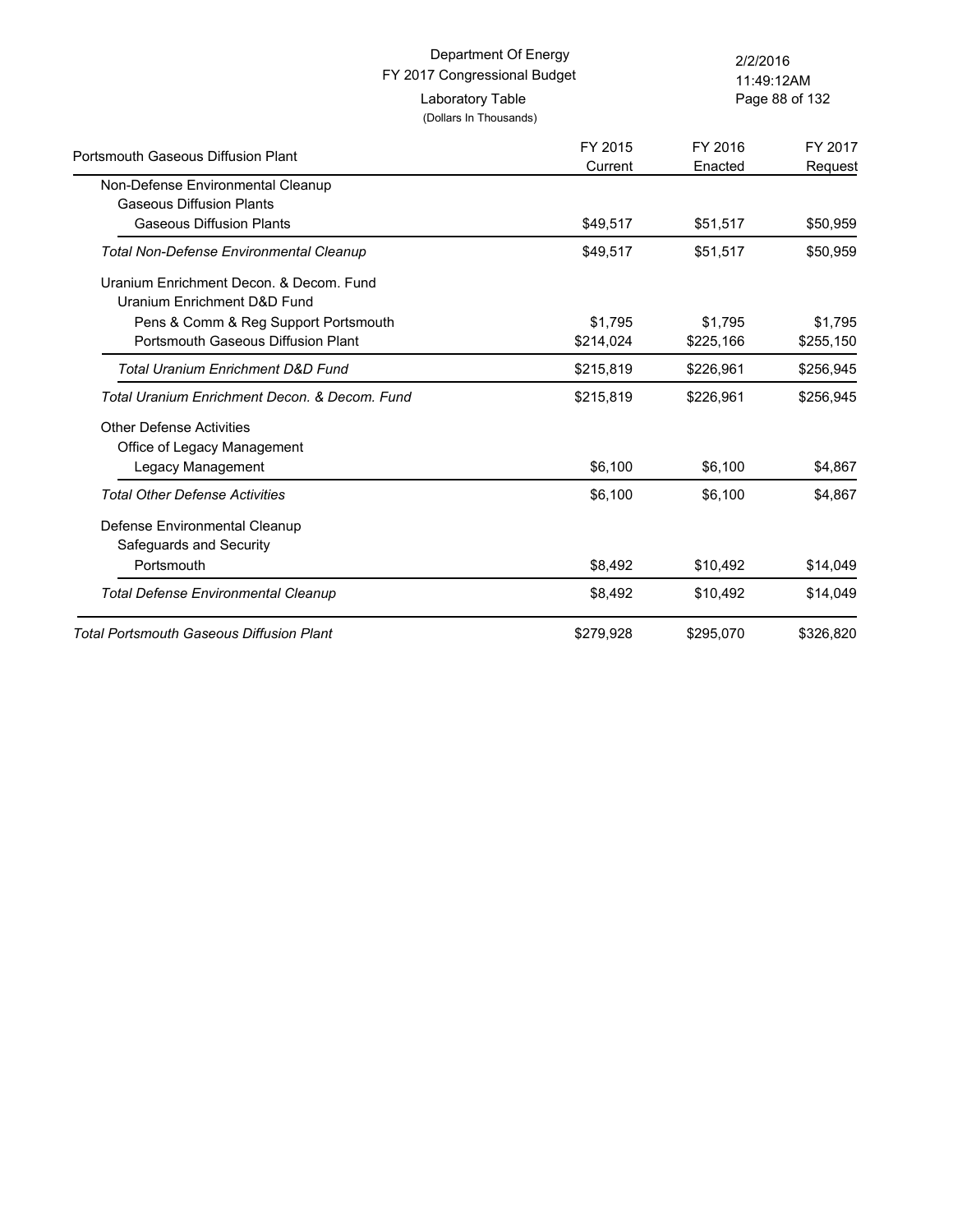# FY 2017 Congressional Budget Department Of Energy 2/2/2016 Laboratory Table

(Dollars In Thousands)

Page 89 of 132 11:49:12AM

| Princeton Plasma Physics Laboratory               | FY 2015<br>Current | FY 2016<br>Enacted | FY 2017<br>Request |
|---------------------------------------------------|--------------------|--------------------|--------------------|
| Science                                           |                    |                    |                    |
| Advanced Scientific Computing Research            |                    |                    |                    |
| Advanced Scientific Computing Research            | \$295              | \$295              | \$0                |
| <b>Basic Energy Sciences</b>                      |                    |                    |                    |
| <b>Basic Energy Sciences</b>                      | \$435              | \$435              | \$435              |
| <b>Fusion Energy Sciences</b>                     |                    |                    |                    |
| <b>Fusion Energy Sciences</b>                     | \$86,209           | \$71,562           | \$73,712           |
| <b>High Energy Physics</b>                        |                    |                    |                    |
| <b>High Energy Physics</b>                        | \$200              | \$200              | \$200              |
| Workforce Development for Teachers and Scientists |                    |                    |                    |
| Workforce Development for Teachers and Scientists | \$148              | \$0                | \$0                |
| Science Laboratories Infrastructure               |                    |                    |                    |
| Science Laboratories Infrastructure               | \$3,100            | \$0                | \$0                |
| Safeguards and Security                           |                    |                    |                    |
| Safeguards and Security                           | \$2,503            | \$2,477            | \$2,535            |
| <b>Total Science</b>                              | \$92,890           | \$74,969           | \$76,882           |
| Defense Nuclear Nonproliferation                  |                    |                    |                    |
| Defense Nuclear Nonproliferation R&D              |                    |                    |                    |
| Defense Nuclear Nonproliferation R&D              | \$200              | \$0                | \$0                |
| <b>Total Defense Nuclear Nonproliferation</b>     | \$200              | \$0                | \$0                |
| <b>Total Princeton Plasma Physics Laboratory</b>  | \$93,090           | \$74,969           | \$76,882           |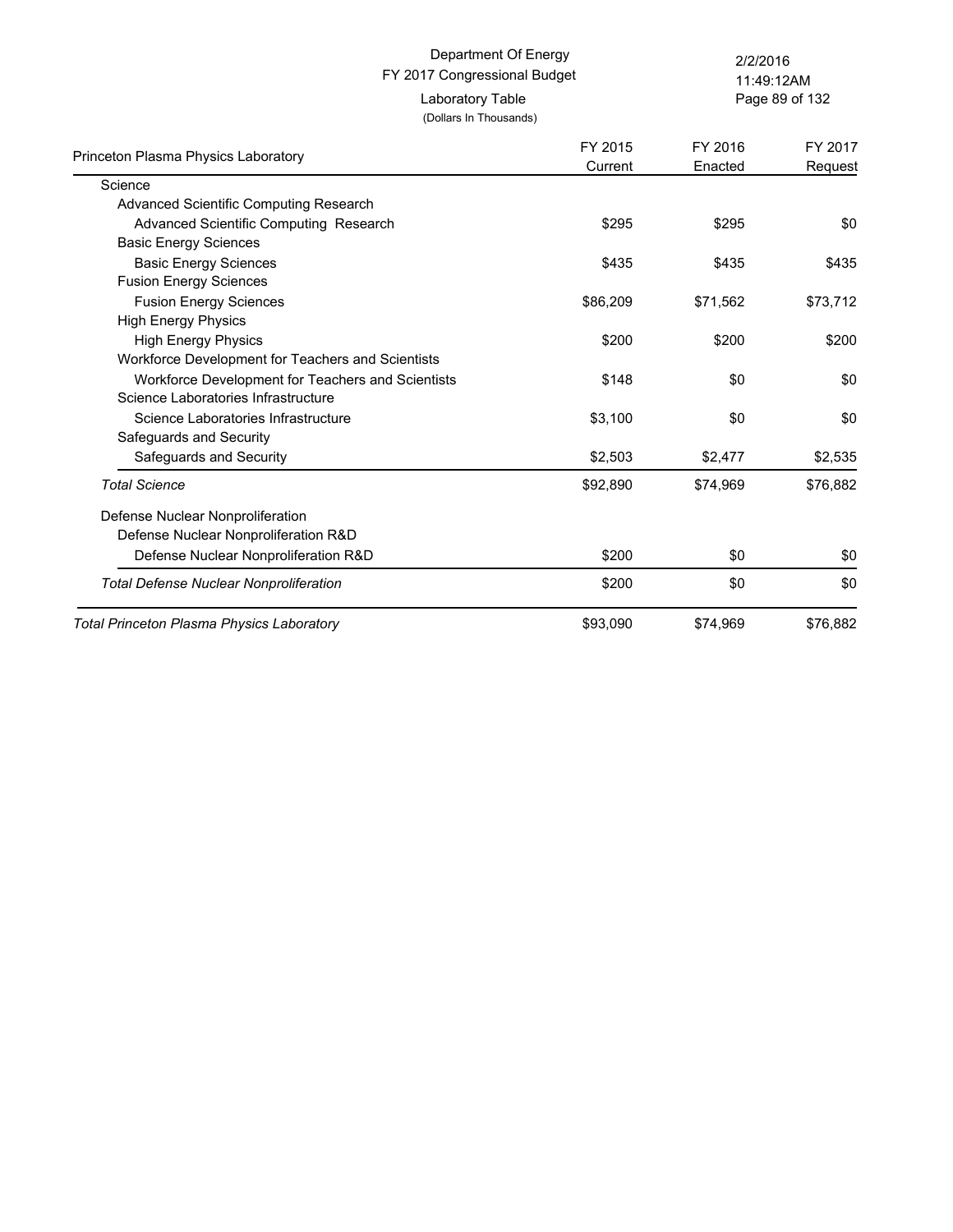|                                    | Department Of Energy<br>FY 2017 Congressional Budget<br>Laboratory Table<br>(Dollars In Thousands) | 2/2/2016<br>11:49:12AM<br>Page 90 of 132 |         |
|------------------------------------|----------------------------------------------------------------------------------------------------|------------------------------------------|---------|
| Princeton Site Office              | FY 2015                                                                                            | FY 2016                                  | FY 2017 |
|                                    | Current                                                                                            | Enacted                                  | Request |
| Science                            |                                                                                                    |                                          |         |
| <b>Program Direction</b>           |                                                                                                    |                                          |         |
| <b>Program Direction</b>           | \$1,419                                                                                            | \$1,408                                  | \$1,623 |
| <b>Total Science</b>               | \$1,419                                                                                            | \$1,408                                  | \$1,623 |
| <b>Total Princeton Site Office</b> | \$1,419                                                                                            | \$1,408                                  | \$1,623 |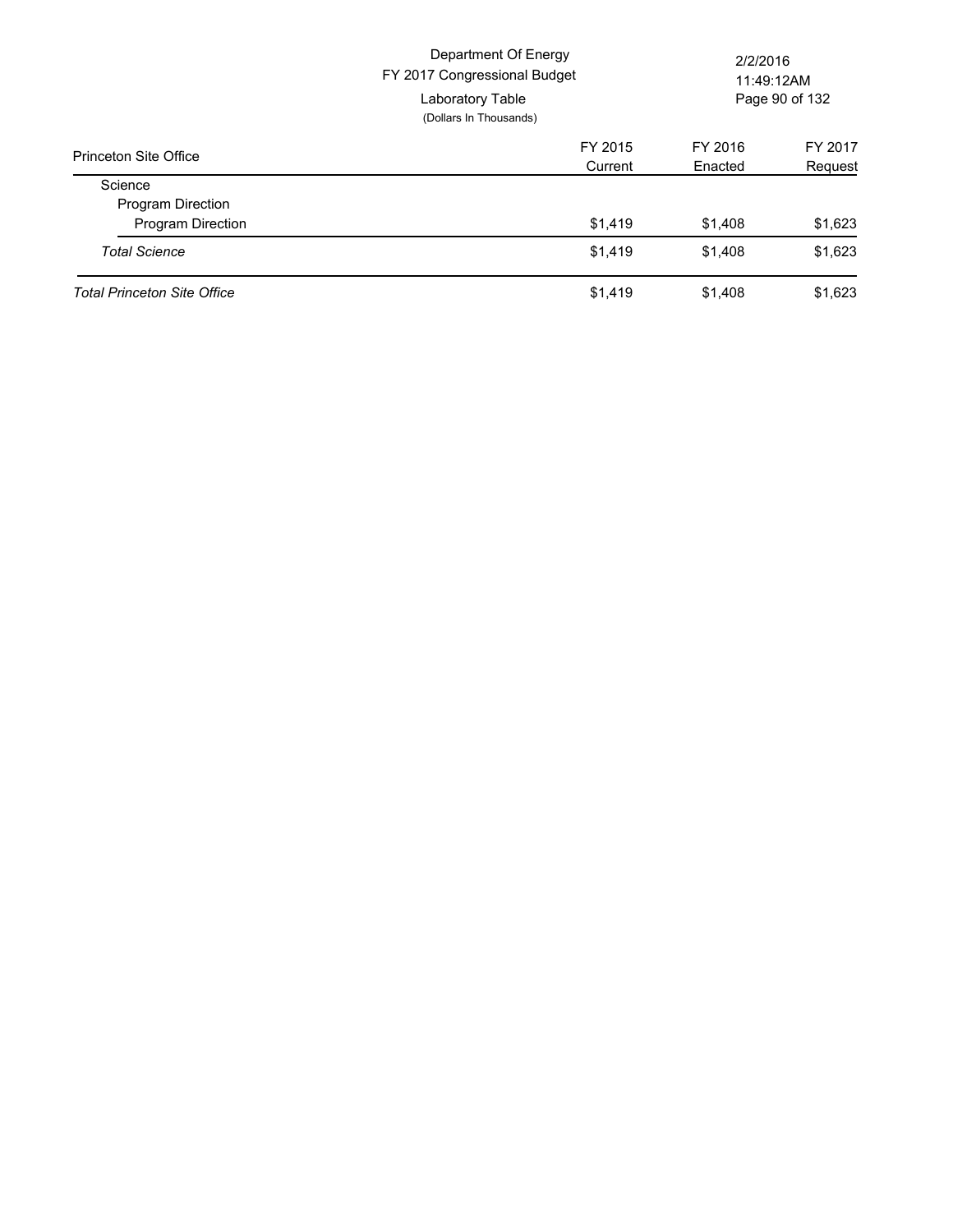# FY 2017 Congressional Budget Department Of Energy 2/2/2016 Laboratory Table

(Dollars In Thousands)

Page 91 of 132 11:49:12AM

| <b>Richland Operations Office</b>                        | FY 2015  | FY 2016   | FY 2017   |
|----------------------------------------------------------|----------|-----------|-----------|
|                                                          | Current  | Enacted   | Request   |
| <b>Electricity Delivery and Energy Reliability</b>       |          |           |           |
| <b>Electricity Delivery and Energy Reliability</b>       |          |           |           |
| Infrastructure Security & Energy Restoration             | \$879    | \$0       | \$0       |
| <b>Total Electricity Delivery and Energy Reliability</b> | \$879    | \$0       | \$0       |
| Weapons Activities                                       |          |           |           |
| Nuclear Counterterrorism Incident Response               |          |           |           |
| Nuclear Counterterrorism Incident Response               | \$1,550  | \$0       | \$0       |
| <b>Total Weapons Activities</b>                          | \$1,550  | \$0       | \$0       |
| <b>Other Defense Activities</b>                          |          |           |           |
| Environment, Health, Safety and Security                 |          |           |           |
| Environment, Health, Safety and Security                 | \$1,000  | \$1,000   | \$1,000   |
| Total Other Defense Activities                           | \$1,000  | \$1,000   | \$1,000   |
| Defense Nuclear Nonproliferation                         |          |           |           |
| Nuclear Counterterrorism and Incident Response           |          |           |           |
| Nuclear Counterterrorism Incident Response               | \$0      | \$1,425   | \$6,984   |
| <b>Total Defense Nuclear Nonproliferation</b>            | \$0      | \$1,425   | \$6,984   |
| Departmental Administration                              |          |           |           |
| Strategic Partnership Projects                           |          |           |           |
| Strategic Partnership Projects                           | \$0      | \$100     | \$100     |
| Cost of Work for Others                                  |          |           |           |
| Cost of Work for Others                                  | \$100    | \$0       | \$0       |
| <b>Chief Information Officer</b>                         |          |           |           |
| <b>Cybersecurity and Secure Management</b>               | \$5,900  | \$0       | \$0       |
| Total Departmental Administration                        | \$6,000  | \$100     | \$100     |
| Defense Environmental Cleanup                            |          |           |           |
| <b>Hanford Site</b>                                      |          |           |           |
| Community and Regulatory Support                         | \$19,701 | \$19,701  | \$19,701  |
| Office of River Protection                               |          |           |           |
| <b>Tank Farm Activities</b>                              | \$23,000 | \$75,000  | \$73,000  |
| Program Direction                                        |          |           |           |
| Richland                                                 | \$41,987 | \$43,473  | \$43,128  |
| <b>Total Defense Environmental Cleanup</b>               | \$84,688 | \$138,174 | \$135,829 |
| <b>Total Richland Operations Office</b>                  | \$94,117 | \$140,699 | \$143,913 |
|                                                          |          |           |           |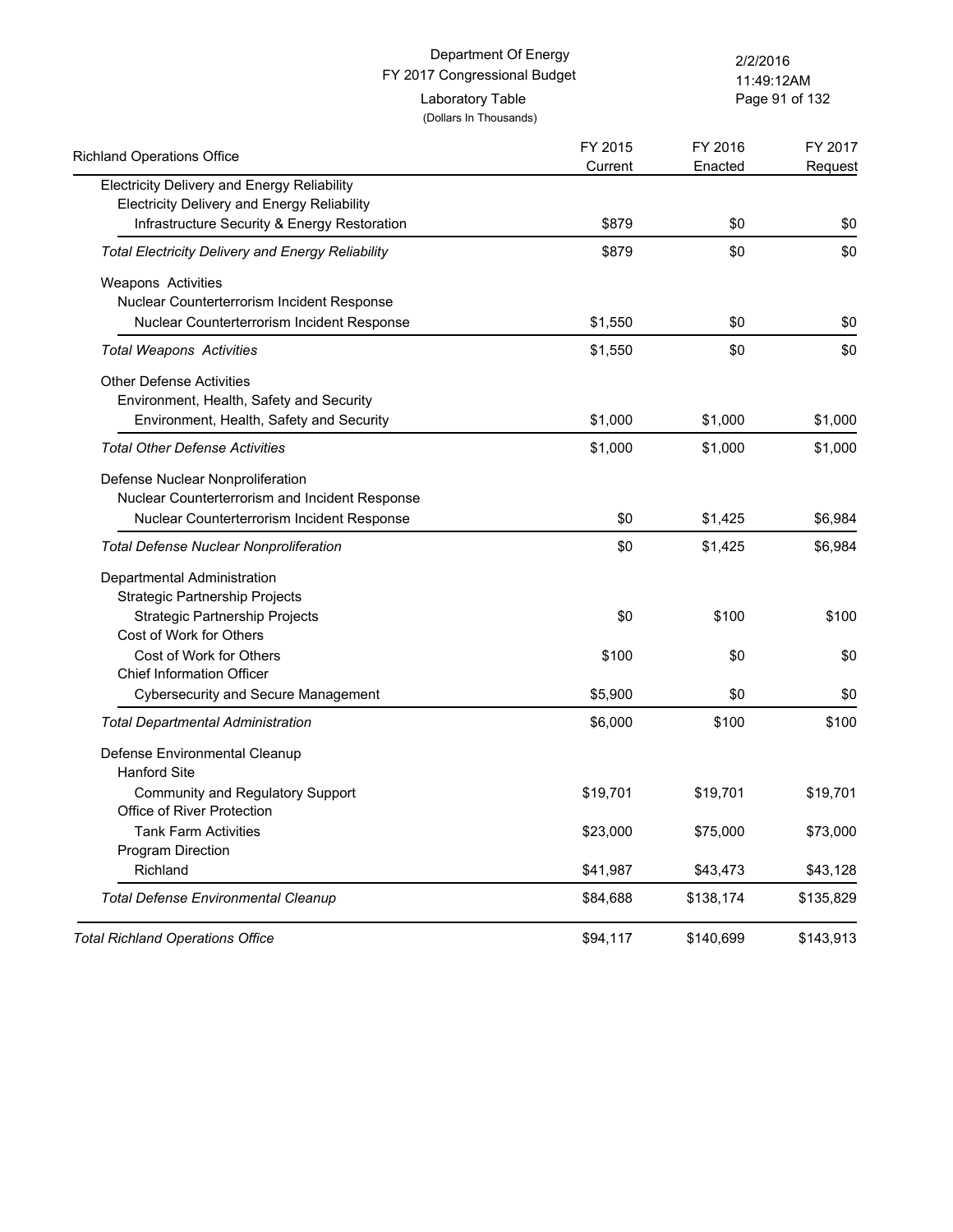|                                                                                     | Department Of Energy<br>FY 2017 Congressional Budget<br>Laboratory Table<br>(Dollars In Thousands) | 2/2/2016<br>11:49:12AM<br>Page 92 of 132 |                    |
|-------------------------------------------------------------------------------------|----------------------------------------------------------------------------------------------------|------------------------------------------|--------------------|
| Rocky Flats Site                                                                    | FY 2015<br>Current                                                                                 | FY 2016<br>Enacted                       | FY 2017<br>Request |
| <b>Other Defense Activities</b><br>Office of Legacy Management<br>Legacy Management | \$54,853                                                                                           | \$53,460                                 | \$42,605           |
| <b>Total Other Defense Activities</b>                                               | \$54,853                                                                                           | \$53,460                                 | \$42,605           |
| Defense Environmental Cleanup<br><b>Closure Sites</b><br>Rocky Flats                | \$3,389                                                                                            | \$3,589                                  | \$8,389            |
| <b>Total Defense Environmental Cleanup</b>                                          | \$3,389                                                                                            | \$3,589                                  | \$8,389            |
| <b>Total Rocky Flats Site</b>                                                       | \$58,242                                                                                           | \$57,049                                 | \$50,994           |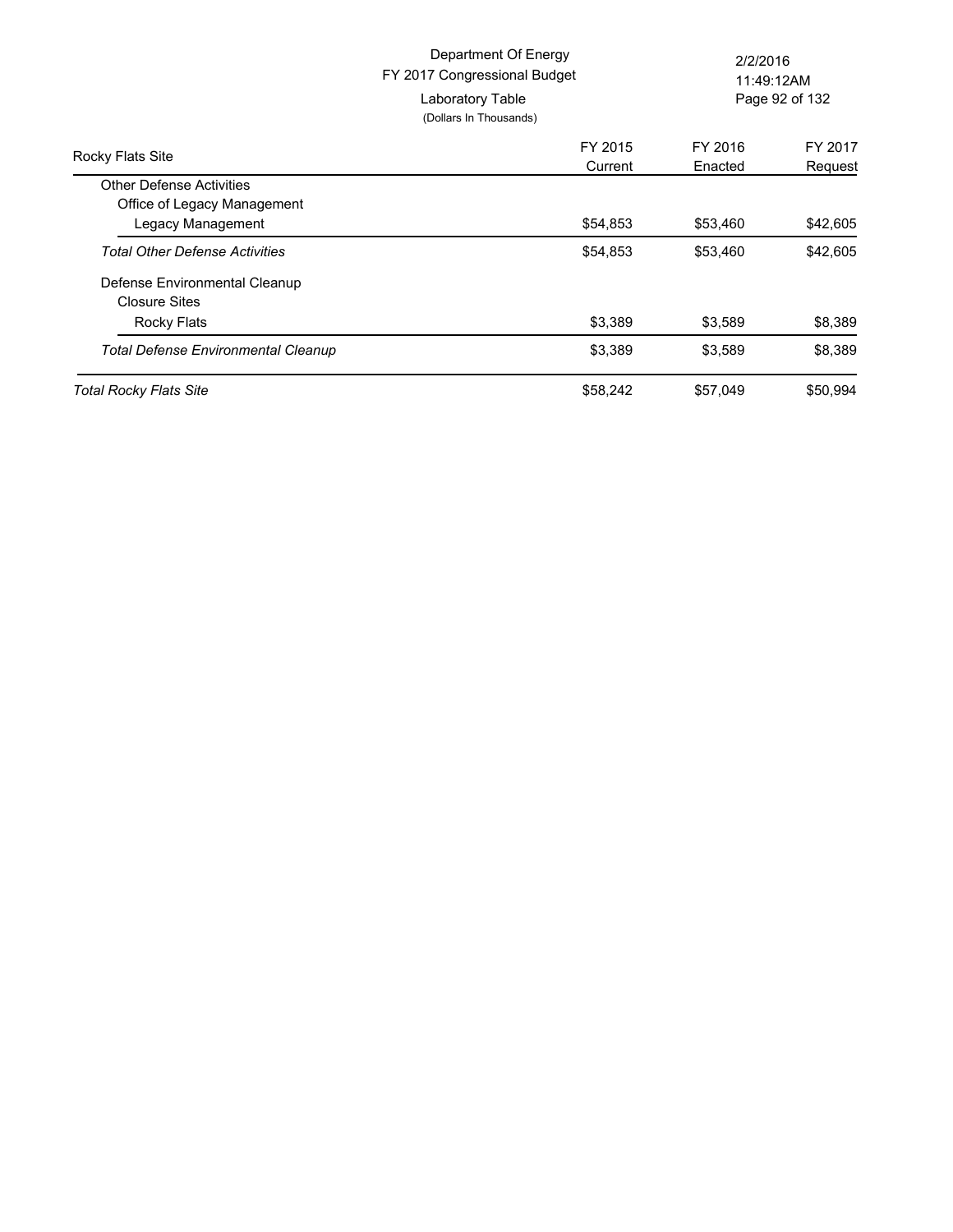Page 93 of 132 11:49:12AM

| Sandia National Laboratories                             | FY 2015<br>Current | FY 2016<br>Enacted | FY 2017<br>Request |
|----------------------------------------------------------|--------------------|--------------------|--------------------|
| <b>Electricity Delivery and Energy Reliability</b>       |                    |                    |                    |
| Electricity Delivery and Energy Reliability              |                    |                    |                    |
| Clean Energy Transmission and Reliability                | \$700              | \$300              | \$0                |
| Smart Grid                                               | \$861              | \$600              | \$600              |
| <b>Energy Storage</b>                                    | \$6,029            | \$10,400           | \$22,576           |
| <b>Cybersecurity for Energy Delivery Systems</b>         | \$155              | \$52               | \$52               |
| National Electricity Delivery                            | \$460              | \$250              | \$250              |
| Transformer Resilience and Advanced Components           | \$0                | \$0                | \$1,000            |
| <b>Total Electricity Delivery and Energy Reliability</b> | \$8,205            | \$11,602           | \$24,478           |
| <b>Total Electricity Delivery and Energy Reliability</b> | \$8,205            | \$11,602           | \$24,478           |
| <b>Nuclear Energy</b>                                    |                    |                    |                    |
| Fuel Cycle R & D                                         |                    |                    |                    |
| Fuel Cycle R & D                                         | \$12,700           | \$16,800           | \$22,400           |
| Nuclear Energy Enabling Technologies                     |                    |                    |                    |
| Nuclear Energy Enabling Technologies                     | \$475              | \$440              | \$270              |
| Reactors Concepts RD&D                                   |                    |                    |                    |
| Reactors Concepts RD&D                                   | \$2,810            | \$3,870            | \$2,900            |
| International Nuclear Energy Cooperation                 |                    |                    |                    |
| International Nuclear Energy Cooperation                 | \$0                | \$190              | \$0                |
| <b>SMR Licensing Technical Support</b>                   |                    |                    |                    |
| <b>SMR Licensing Technical Support</b>                   | \$0                | \$200              | \$0                |
| Supercritical Transformational Electric Power Generation |                    |                    |                    |
| Supercritical Transformational Electric Power Generation | \$0                | \$4,760            | \$0                |
| <b>Total Nuclear Energy</b>                              | \$15,985           | \$26,260           | \$25,570           |
| Energy Efficiency and Renewable Energy                   |                    |                    |                    |
| Energy Efficiency and Renewable Energy                   |                    |                    |                    |
| Wind Energy                                              | \$6,573            | \$4,248            | \$7,749            |
| Geothermal Technologies                                  | \$4,180            | \$2,790            | \$5,922            |
| Hydrogen & Fuel Cell Technologies                        | \$4,820            | \$5,200            | \$5,900            |
| <b>Water Power</b>                                       | \$6,759            | \$4,620            | \$6,763            |
| Solar Energy                                             | \$16,102           | \$13,300           | \$10,301           |
| Vehicle Technologies                                     | \$8,497            | \$9,665            | \$9,665            |
| Federal Energy Management Program                        | \$83               | \$90               | \$144              |
| <b>Tribal Energy Activities</b>                          | \$0                | \$0                | \$0                |
| <b>Advanced Manufacturing</b>                            | \$225              | \$225              | \$225              |
| <b>Strategic Programs</b>                                | \$250              | \$130              | \$300              |
| <b>Bioenergy Technologies</b>                            | \$3,304            | \$2,688            | \$1,199            |
| <b>Total Energy Efficiency and Renewable Energy</b>      | \$50,793           | \$42,956           | \$48,168           |
| <b>Total Energy Efficiency and Renewable Energy</b>      | \$50,793           | \$42,956           | \$48,168           |
| Indian Energy Policy and Programs                        |                    |                    |                    |
| Indian Energy Policy and Programs                        |                    |                    |                    |
| <b>Technical Assistance</b>                              | \$750              | \$725              | \$750              |
| <b>Total Indian Energy Policy and Programs</b>           | \$750              | \$725              | \$750              |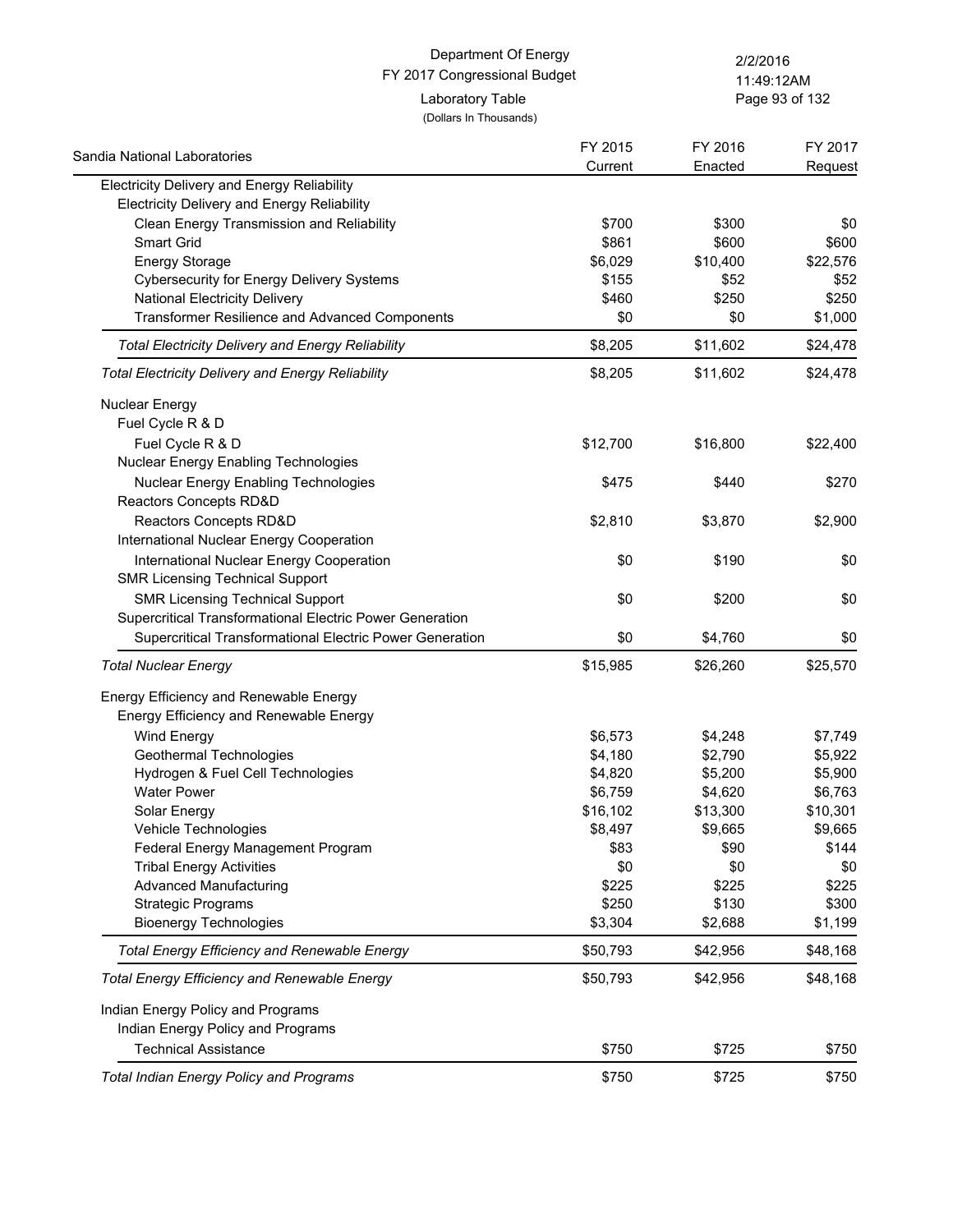(Dollars In Thousands)

Laboratory Table

Page 94 of 132 11:49:12AM

| Sandia National Laboratories                             | FY 2015<br>Current | FY 2016<br>Enacted | FY 2017<br>Request |
|----------------------------------------------------------|--------------------|--------------------|--------------------|
| Science                                                  |                    |                    |                    |
| Advanced Scientific Computing Research                   |                    |                    |                    |
| Advanced Scientific Computing Research                   | \$14,969           | \$8,883            | \$2,240            |
| <b>Basic Energy Sciences</b>                             |                    |                    |                    |
| <b>Basic Energy Sciences</b>                             | \$35,384           | \$33,416           | \$33,749           |
| <b>Biological and Environmental Research</b>             |                    |                    |                    |
| <b>Biological and Environmental Research</b>             | \$10,351           | \$9,851            | \$9,572            |
| <b>Fusion Energy Sciences</b>                            |                    |                    |                    |
| <b>Fusion Energy Sciences</b>                            | \$3,345            | \$1,355            | \$2,043            |
| Workforce Development for Teachers and Scientists        |                    |                    |                    |
| Workforce Development for Teachers and Scientists        | \$110              | \$0                | \$0                |
| <b>Total Science</b>                                     | \$64,159           | \$53,505           | \$47,604           |
| Weapons Activities                                       |                    |                    |                    |
| Directed Stockpile Work                                  |                    |                    |                    |
| Directed Stockpile Work                                  | \$972,110          | \$986,508          | \$956,084          |
| Science                                                  |                    |                    |                    |
| Science Campaign                                         | \$45,199           | \$40,402           | \$44,811           |
| Site Stewardship                                         |                    |                    |                    |
| Site Stewardship                                         | \$7,002            | \$0                | \$0                |
| Counterterrorism and Counterproliferation Programs       |                    |                    |                    |
| Counterterrorism and Counterproliferation Programs       | \$10,500           | \$0                | \$0                |
| Engineering                                              |                    |                    |                    |
| <b>Engineering Campaign</b>                              | \$76,871           | \$67,881           | \$66,552           |
| Inertial Confinement Fusion Ignition High Yield          |                    |                    |                    |
| Inertial Confinement Fusion Ignition High Yield Campaign | \$46,545           | \$44,390           | \$50,520           |
| <b>Advanced Simulation &amp; Computing</b>               |                    |                    |                    |
| Advanced Simulation & Computing Campaign                 | \$144,321          | \$146,433          | \$149,282          |
| Defense Nuclear Security                                 |                    |                    |                    |
| Defense Nuclear Security                                 | \$58,361           | \$64,817           | \$66,113           |
| Readiness Campaign                                       |                    |                    |                    |
| Readiness Campaign                                       | \$0                | \$0                | \$0                |
| Information technology and Cybersecurity                 |                    |                    |                    |
| Information technology and Cybersecurity                 | \$17,928           | \$16,653           | \$16,653           |
| Infrastructure and Operations                            |                    |                    |                    |
| Infrastructure and Operations                            | \$151,413          | \$166,155          | \$175,413          |
| Secure Transportation Asset                              |                    |                    |                    |
| Secure Transportation Asset                              | \$16,160           | \$27,587           | \$46,204           |
| Nuclear Counterterrorism Incident Response               |                    |                    |                    |
| Nuclear Counterterrorism Incident Response               | \$24,058           | \$0                | \$0                |
| Advanced Manufacturing Development                       |                    |                    |                    |
| Advanced Manufacturing Development                       | \$13,585           | \$15,069           | \$8,275            |
| <b>Total Weapons Activities</b>                          | \$1,584,053        | \$1,575,895        | \$1,579,907        |
| <b>Other Defense Activities</b>                          |                    |                    |                    |
| Environment, Health, Safety and Security                 |                    |                    |                    |
| Environment, Health, Safety and Security                 | \$1,210            | \$1,210            | \$1,210            |
|                                                          |                    |                    |                    |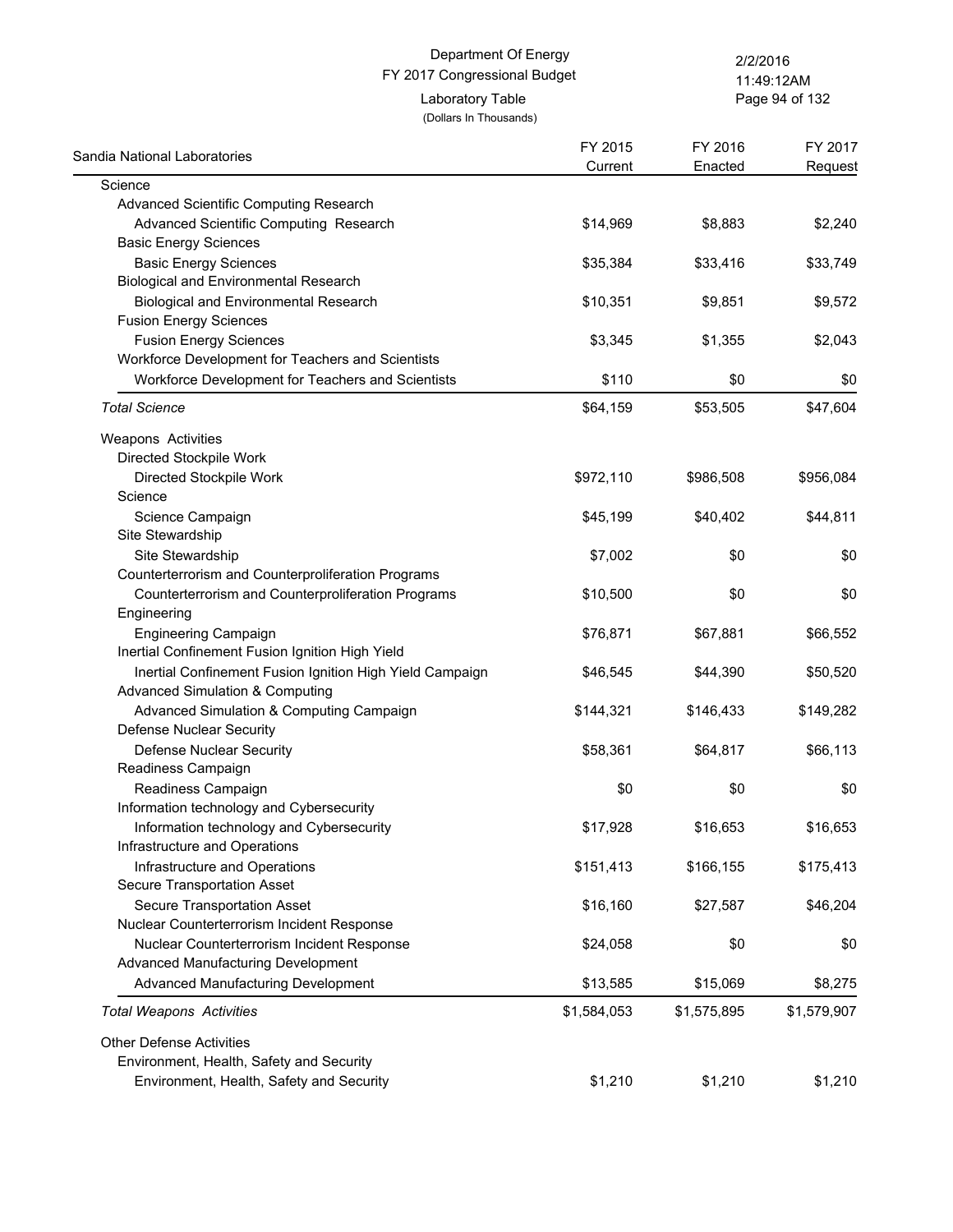Page 95 of 132 11:49:12AM

| Sandia National Laboratories                        | FY 2015<br>Current | FY 2016<br>Enacted | FY 2017<br>Request |
|-----------------------------------------------------|--------------------|--------------------|--------------------|
| <b>Total Other Defense Activities</b>               | \$1,210            | \$1,210            | \$1,210            |
| Defense Nuclear Nonproliferation                    |                    |                    |                    |
| <b>Global Threat Reduction Initiative</b>           |                    |                    |                    |
| <b>Global Threat Reduction Initiative</b>           | \$34,526           | \$0                | \$0                |
| Nonproliferation and Verification R&D               |                    |                    |                    |
| Nonproliferation and Verification R&D               | \$0                | \$0                | \$0                |
| Defense Nuclear Nonproliferation R&D                |                    |                    |                    |
| Defense Nuclear Nonproliferation R&D                | \$87,071           | \$79,879           | \$82,205           |
| Nonproliferation and International Security         |                    |                    |                    |
| Nonproliferation and International Security         | \$10,700           | \$0                | \$0                |
| International Material Protection and Cooperation   |                    |                    |                    |
| International Material Protection and Cooperation   | \$10,167           | \$0                | \$0                |
| Nuclear Counterterrorism and Incident Response      |                    |                    |                    |
| Nuclear Counterterrorism Incident Response          | \$0                | \$36,317           | \$35,853           |
| <b>Global Material Security</b>                     |                    |                    |                    |
| <b>Global Material Security</b>                     | \$0                | \$52,918           | \$52,423           |
| Material Management and Minimization                |                    |                    |                    |
| Material Management and Minimization                | \$0                | \$727              | \$1,033            |
| Nonproliferation and Arms Control                   |                    |                    |                    |
| Nonproliferation and Arms Control                   | \$0                | \$7,671            | \$6,910            |
| <b>Total Defense Nuclear Nonproliferation</b>       | \$142,464          | \$177,512          | \$178,424          |
| Fossil Energy Research and Development              |                    |                    |                    |
| CCS and Power Systems                               |                    |                    |                    |
| Carbon Storage                                      | \$184              | \$270              | \$0                |
| <b>Cross Cutting Reasearch</b>                      | \$300              | \$60               | \$0                |
| <b>Total CCS and Power Systems</b>                  | \$484              | \$330              | \$0                |
| Natural Gas Technologies                            |                    |                    |                    |
| Natural Gas Technologies                            | \$250              | \$0                | \$0                |
| Unconventional Fossil Energy Technologies           |                    |                    |                    |
| Unconventional Fossil Energy Technologies           | \$800              | \$2,700            | \$0                |
| CCS and Advanced Power Systems                      |                    |                    |                    |
| Carbon Storage                                      | \$0                | \$0                | \$206              |
| <b>Total Fossil Energy Research and Development</b> | \$1,534            | \$3,030            | \$206              |
| Defense Environmental Cleanup                       |                    |                    |                    |
| <b>NNSA Sites</b>                                   |                    |                    |                    |
| <b>NNSA Sites</b>                                   | \$2,801            | \$2,500            | \$4,130            |
| <b>Total Defense Environmental Cleanup</b>          | \$2,801            | \$2,500            | \$4,130            |
| Strategic Petroleum Reserve                         |                    |                    |                    |
| SPR Geotechnical Analytical Support                 |                    |                    |                    |
| SPR - Facilities Development                        | \$3,335            | \$3,412            | \$3,490            |
| Total Strategic Petroleum Reserve                   | \$3,335            | \$3,412            | \$3,490            |
|                                                     |                    |                    |                    |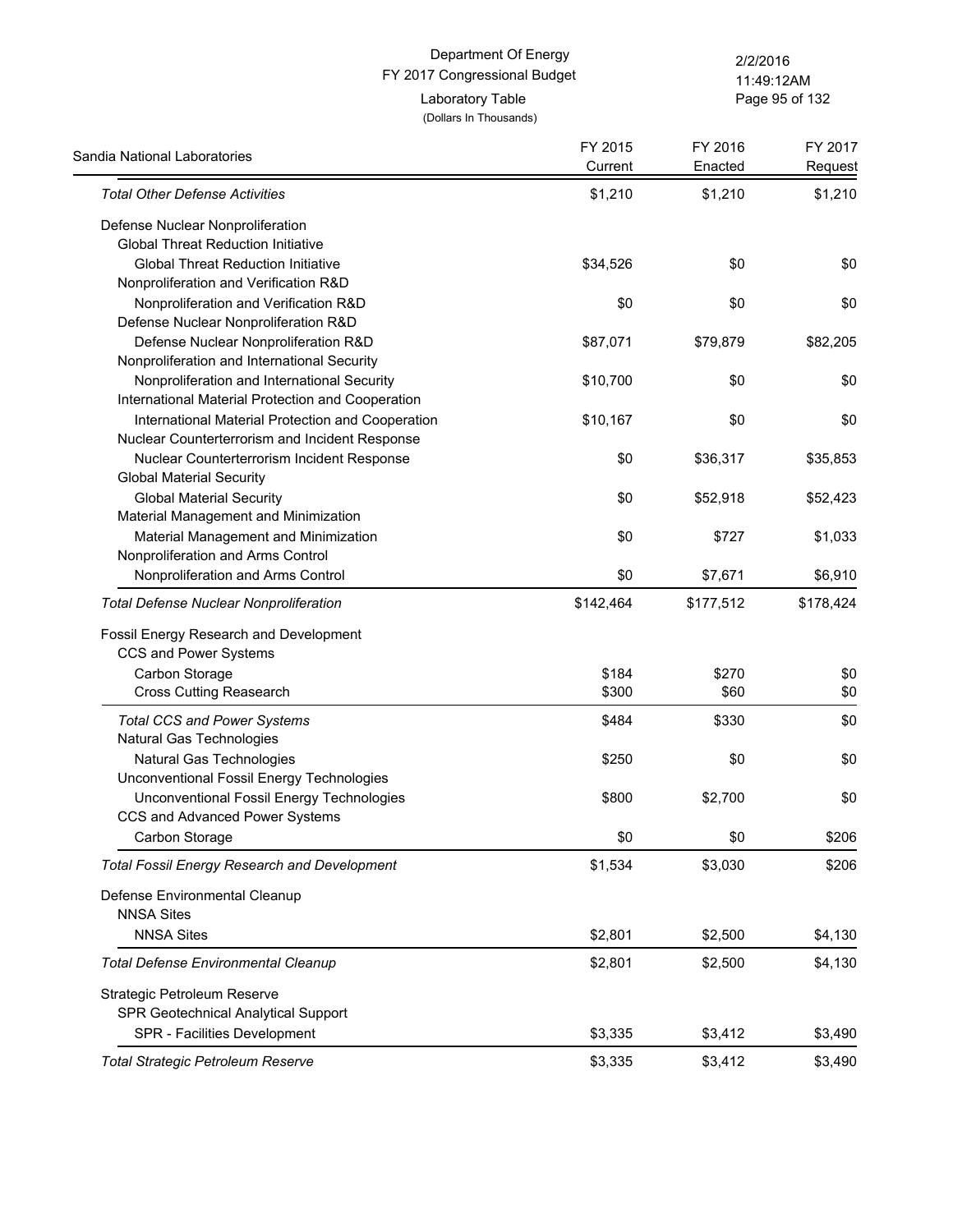|                                           | Department Of Energy<br>FY 2017 Congressional Budget |                    | 2/2/2016<br>11:49:12AM |
|-------------------------------------------|------------------------------------------------------|--------------------|------------------------|
|                                           | Laboratory Table<br>(Dollars In Thousands)           |                    | Page 96 of 132         |
| Sandia National Laboratories              | FY 2015<br>Current                                   | FY 2016<br>Enacted | FY 2017<br>Request     |
| <b>Total Sandia National Laboratories</b> | \$1,875,289                                          | \$1,898,607        | \$1,913,937            |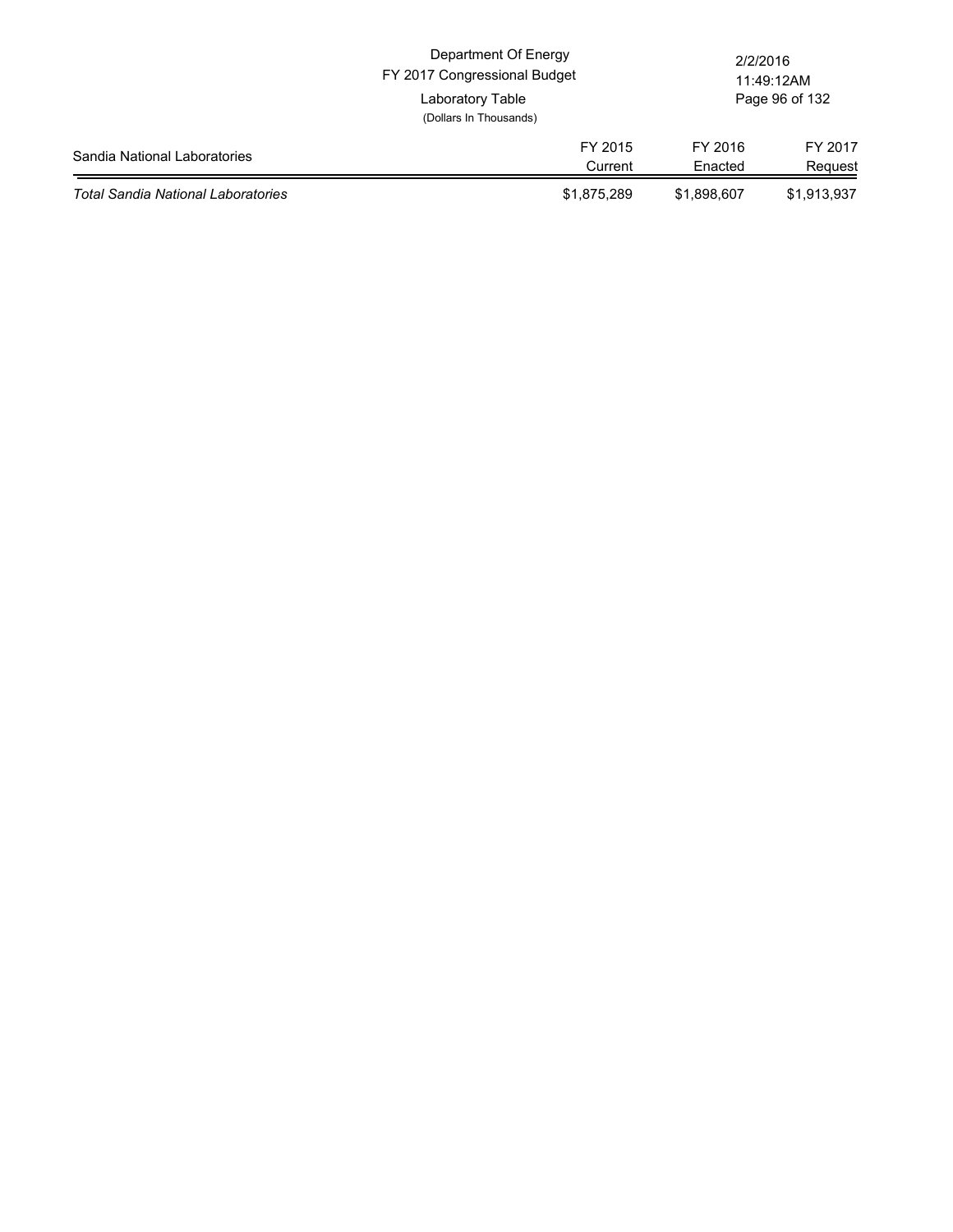|                                                                                           | Department Of Energy<br>FY 2017 Congressional Budget<br>Laboratory Table<br>(Dollars In Thousands) | 2/2/2016<br>11:49:12AM<br>Page 97 of 132 |                    |
|-------------------------------------------------------------------------------------------|----------------------------------------------------------------------------------------------------|------------------------------------------|--------------------|
| Sandia Site Office                                                                        | FY 2015<br>Current                                                                                 | FY 2016<br>Enacted                       | FY 2017<br>Request |
| <b>Federal Salaries and Expenses</b>                                                      |                                                                                                    |                                          |                    |
| <b>Federal Salaries and Expenses</b><br>Federal Salaries and Expenses                     | \$21,000                                                                                           | \$21,725                                 | \$22,379           |
| <b>Total Federal Salaries and Expenses</b>                                                | \$21,000                                                                                           | \$21,725                                 | \$22,379           |
| Office of the Administrator<br>Office of the Administrator<br>Office of the Administrator | \$0                                                                                                | \$0                                      | \$0                |
| Total Office of the Administrator                                                         | \$0                                                                                                | \$0                                      | \$0                |
| Total Sandia Site Office                                                                  | \$21,000                                                                                           | \$21,725                                 | \$22,379           |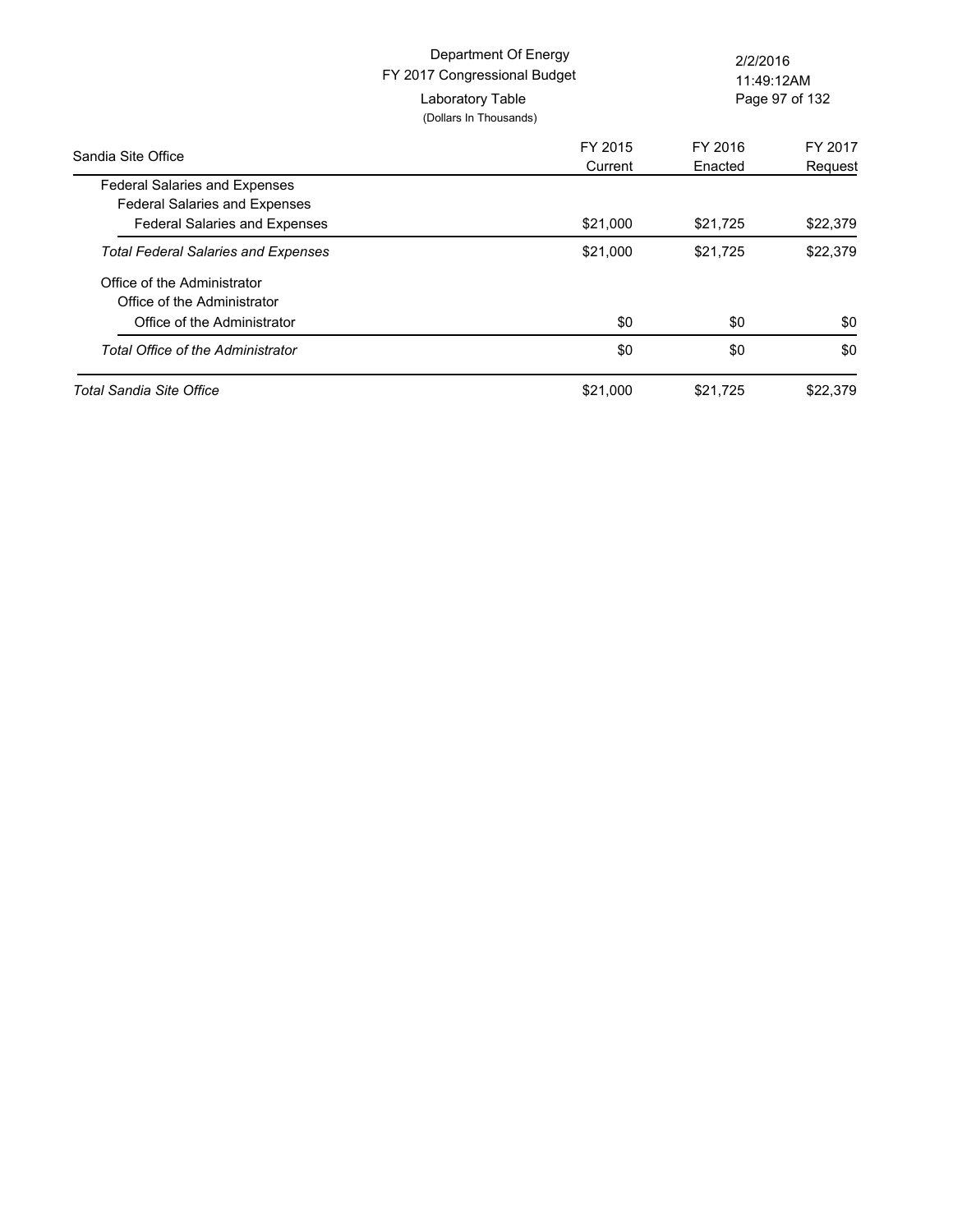| Department Of Energy<br>FY 2017 Congressional Budget                                              |                                            | 2/2/2016<br>11:49:12AM |                    |
|---------------------------------------------------------------------------------------------------|--------------------------------------------|------------------------|--------------------|
|                                                                                                   | Laboratory Table<br>(Dollars In Thousands) |                        | Page 98 of 132     |
| Savannah River National Laboratory                                                                | FY 2015<br>Current                         | FY 2016<br>Enacted     | FY 2017<br>Request |
| Electricity Delivery and Energy Reliability<br><b>Electricity Delivery and Energy Reliability</b> |                                            |                        |                    |
| Clean Energy Transmission and Reliability                                                         | \$50                                       | \$0                    | \$0                |
| <b>Energy Storage</b>                                                                             | \$50                                       | \$0                    | \$0                |
| <b>Cybersecurity for Energy Delivery Systems</b>                                                  | \$50                                       | \$0                    | \$0                |
| <b>Total Electricity Delivery and Energy Reliability</b>                                          | \$150                                      | \$0                    | \$0                |
| <b>Total Electricity Delivery and Energy Reliability</b>                                          | \$150                                      | \$0                    | \$0                |
| Energy Efficiency and Renewable Energy<br>Energy Efficiency and Renewable Energy                  |                                            |                        |                    |
| Wind Energy                                                                                       | \$106                                      | \$0                    | \$0                |
| Hydrogen & Fuel Cell Technologies                                                                 | \$2,900                                    | \$3,100                | \$1,400            |
| Solar Energy                                                                                      | \$2,097                                    | \$2,129                | \$482              |
| <b>Bioenergy Technologies</b>                                                                     | \$370                                      | \$310                  | \$0                |
| <b>Total Energy Efficiency and Renewable Energy</b>                                               | \$5,473                                    | \$5,539                | \$1,882            |
| <b>Total Energy Efficiency and Renewable Energy</b>                                               | \$5,473                                    | \$5,539                | \$1,882            |
| Science                                                                                           |                                            |                        |                    |
| <b>Basic Energy Sciences</b>                                                                      |                                            |                        |                    |
| <b>Basic Energy Sciences</b>                                                                      | \$417                                      | \$417                  | \$417              |
| <b>Biological and Environmental Research</b>                                                      |                                            |                        |                    |
| <b>Biological and Environmental Research</b>                                                      | \$50                                       | \$0                    | \$0                |
| <b>Total Science</b>                                                                              | \$467                                      | \$417                  | \$417              |
| Defense Nuclear Nonproliferation                                                                  |                                            |                        |                    |
| Nonproliferation and Verification R&D                                                             |                                            |                        |                    |
| Nonproliferation and Verification R&D                                                             | \$0                                        | \$0                    | \$0                |
| Defense Nuclear Nonproliferation R&D                                                              |                                            |                        |                    |
| Defense Nuclear Nonproliferation R&D                                                              | \$8,056                                    | \$6,065                | \$5,737            |
| <b>Total Defense Nuclear Nonproliferation</b>                                                     | \$8,056                                    | \$6,065                | \$5,737            |
| <b>Total Savannah River National Laboratory</b>                                                   | \$14.146                                   | \$12,021               | \$8,036            |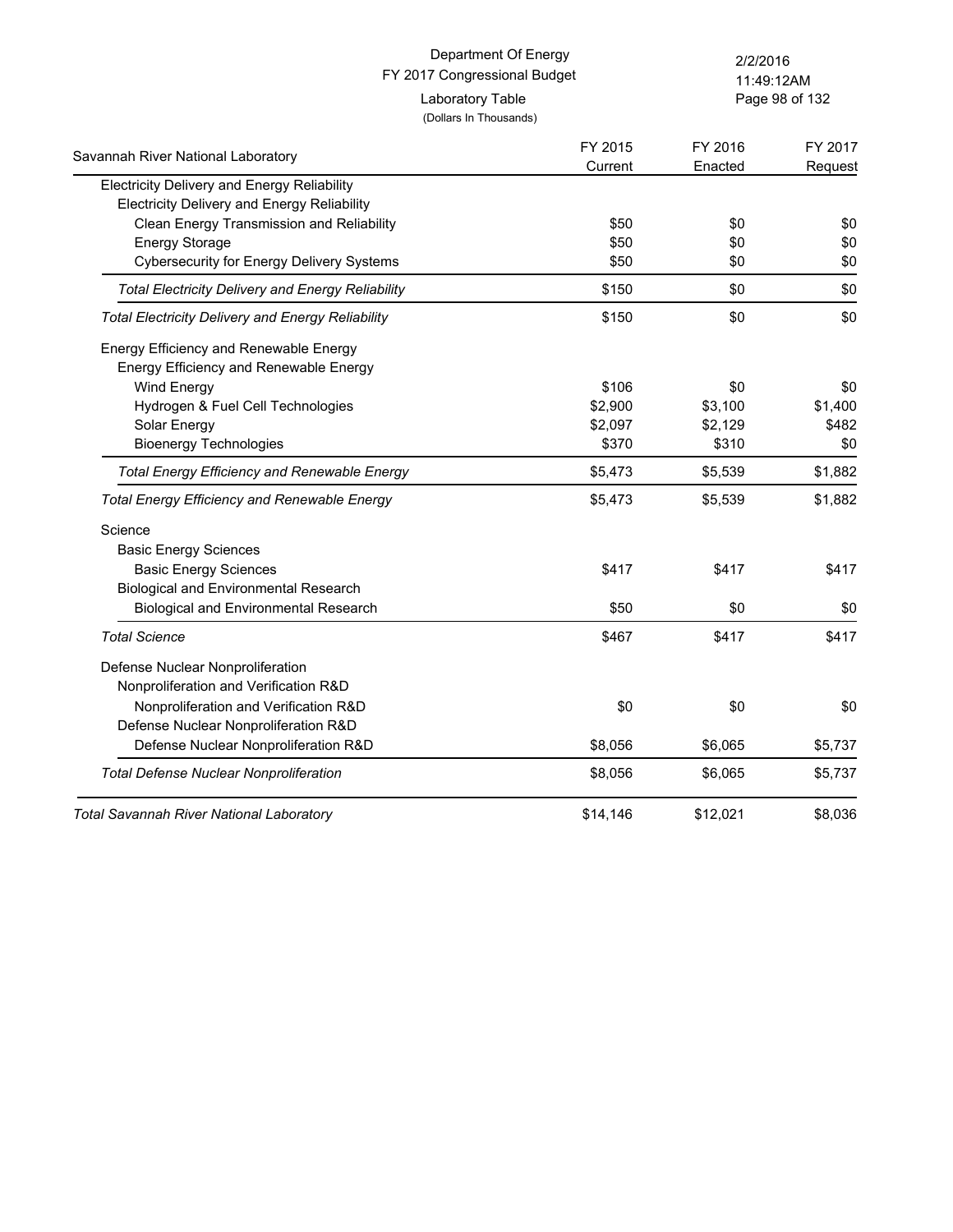| Department Of Energy<br>FY 2017 Congressional Budget                  |                    | 2/2/2016<br>11:49:12AM |                    |  |
|-----------------------------------------------------------------------|--------------------|------------------------|--------------------|--|
| Laboratory Table<br>(Dollars In Thousands)                            |                    |                        | Page 99 of 132     |  |
| Savannah River Operations Office                                      | FY 2015<br>Current | FY 2016<br>Enacted     | FY 2017<br>Request |  |
| <b>Nuclear Energy</b>                                                 |                    |                        |                    |  |
| Fuel Cycle R & D                                                      |                    |                        |                    |  |
| Fuel Cycle R & D                                                      | \$4,500            | \$4,400                | \$7,500            |  |
| <b>Total Nuclear Energy</b>                                           | \$4,500            | \$4,400                | \$7,500            |  |
| Weapons Activities                                                    |                    |                        |                    |  |
| Directed Stockpile Work                                               |                    |                        |                    |  |
| Directed Stockpile Work                                               | \$1,629            | \$54                   | \$1,361            |  |
| <b>Total Weapons Activities</b>                                       | \$1,629            | \$54                   | \$1,361            |  |
| <b>Other Defense Activities</b>                                       |                    |                        |                    |  |
| Environment, Health, Safety and Security                              |                    |                        |                    |  |
| Environment, Health, Safety and Security                              | \$500              | \$500                  | \$500              |  |
| <b>Total Other Defense Activities</b>                                 | \$500              | \$500                  | \$500              |  |
| Defense Nuclear Nonproliferation                                      |                    |                        |                    |  |
| <b>Global Threat Reduction Initiative</b>                             |                    |                        |                    |  |
| <b>Global Threat Reduction Initiative</b>                             | \$10,727           | \$0                    | \$0                |  |
| International Material Protection and Cooperation                     |                    |                        |                    |  |
| International Material Protection and Cooperation                     | \$75               | \$0                    | \$0                |  |
| <b>Fissile Materials Disposition</b>                                  |                    |                        |                    |  |
| <b>Fissile Materials Disposition</b>                                  | \$337,304          | \$0                    | \$0                |  |
| <b>Global Material Security</b>                                       |                    |                        |                    |  |
| <b>Global Material Security</b>                                       | \$0                | \$182                  | \$0                |  |
| Material Management and Minimization                                  |                    |                        |                    |  |
| Material Management and Minimization<br>Nonproliferation Construction | \$0                | \$3,824                | \$4,400            |  |
| Nonproliferation Construction                                         | \$0                | \$330,000              |                    |  |
|                                                                       |                    |                        | \$255,000          |  |
| <b>Total Defense Nuclear Nonproliferation</b>                         | \$348,106          | \$334,006              | \$259,400          |  |
| Departmental Administration                                           |                    |                        |                    |  |
| <b>Strategic Partnership Projects</b>                                 |                    |                        |                    |  |
| <b>Strategic Partnership Projects</b>                                 | \$0                | \$6,700                | \$6,700            |  |
| Cost of Work for Others                                               |                    |                        |                    |  |
| Cost of Work for Others                                               | \$5,500            | \$0                    | \$0                |  |
| <b>Total Departmental Administration</b>                              | \$5,500            | \$6,700                | \$6,700            |  |
| Defense Environmental Cleanup                                         |                    |                        |                    |  |
| Savannah River Sites                                                  |                    |                        |                    |  |
| Community and Regulatory Support                                      | \$11,013           | \$11,249               | \$11,249           |  |
| Program Direction                                                     |                    |                        |                    |  |
| Savannah River                                                        | \$44,490           | \$46,578               | \$48,123           |  |
| Safeguards and Security                                               |                    |                        |                    |  |
| Savannah River Site                                                   | \$138,235          | \$128,145              | \$134,000          |  |
| <b>Total Defense Environmental Cleanup</b>                            | \$193,738          | \$185,972              | \$193,372          |  |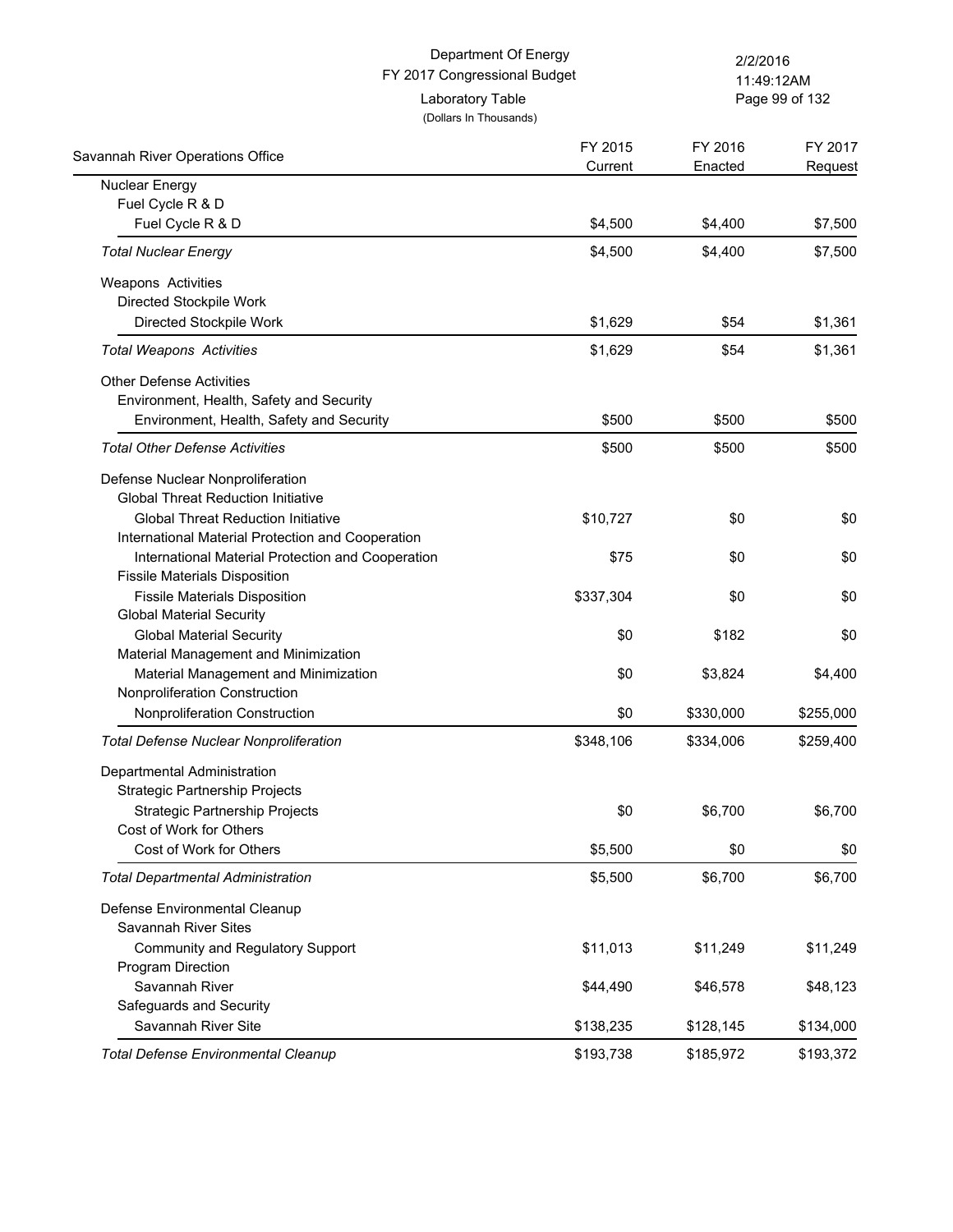|                                               | Department Of Energy<br>FY 2017 Congressional Budget |                    | 2/2/2016<br>11:49:12AM |  |
|-----------------------------------------------|------------------------------------------------------|--------------------|------------------------|--|
|                                               | Laboratory Table<br>(Dollars In Thousands)           |                    | Page 100 of 132        |  |
| Savannah River Operations Office              | FY 2015<br>Current                                   | FY 2016<br>Enacted | FY 2017<br>Request     |  |
| <b>Total Savannah River Operations Office</b> | \$553,973                                            | \$531,632          | \$468,833              |  |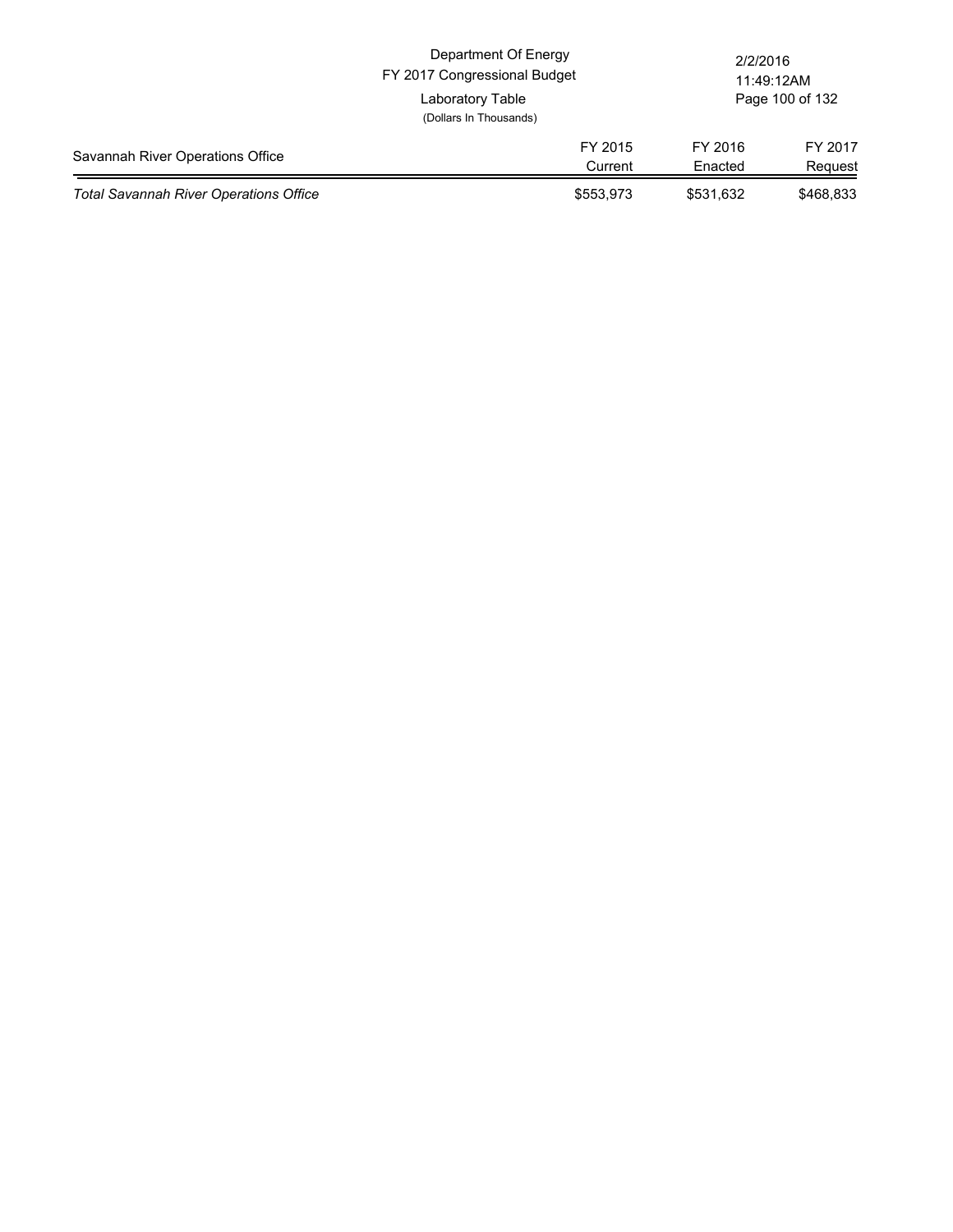(Dollars In Thousands)

Laboratory Table

Page 101 of 132 11:49:12AM

| Savannah River Site                                         | FY 2015<br>Current | FY 2016     | FY 2017     |
|-------------------------------------------------------------|--------------------|-------------|-------------|
| Weapons Activities                                          |                    | Enacted     | Request     |
| Directed Stockpile Work                                     |                    |             |             |
| Directed Stockpile Work                                     | \$90,016           | \$110,407   | \$103,249   |
| Site Stewardship                                            |                    |             |             |
| Site Stewardship                                            | \$980              | \$0         | \$0         |
| Engineering                                                 |                    |             |             |
| <b>Engineering Campaign</b>                                 | \$1,900            | \$1,542     | \$1,618     |
| Defense Nuclear Security                                    |                    |             |             |
| <b>Defense Nuclear Security</b>                             | \$6,894            | \$6,830     | \$6,967     |
| Information technology and Cybersecurity                    |                    |             |             |
| Information technology and Cybersecurity                    | \$4,944            | \$4,000     | \$4,000     |
| Infrastructure and Operations                               |                    |             |             |
| Infrastructure and Operations                               | \$125,555          | \$110,925   | \$129,270   |
| Nuclear Counterterrorism Incident Response                  |                    |             |             |
| Nuclear Counterterrorism Incident Response                  | \$3,154            | \$0         | \$0         |
| Advanced Manufacturing Development                          |                    |             |             |
| Advanced Manufacturing Development                          | \$5,148            | \$8,200     | \$5,071     |
| <b>Total Weapons Activities</b>                             | \$238,591          | \$241,904   | \$250,175   |
| Defense Nuclear Nonproliferation                            |                    |             |             |
| <b>Global Threat Reduction Initiative</b>                   |                    |             |             |
| <b>Global Threat Reduction Initiative</b>                   | \$16,227           | \$0         | \$0         |
| Nonproliferation and International Security                 |                    |             |             |
| Nonproliferation and International Security                 | \$5,500            | \$0         | \$0         |
| <b>Fissile Materials Disposition</b>                        |                    |             |             |
| <b>Fissile Materials Disposition</b>                        | \$3,000            | \$0         | \$0         |
| Nuclear Counterterrorism and Incident Response              |                    |             |             |
| Nuclear Counterterrorism Incident Response                  | \$0                | \$2,110     | \$2,304     |
| Material Management and Minimization                        |                    |             |             |
| Material Management and Minimization                        | \$0                | \$41,022    | \$80,092    |
| Nonproliferation and Arms Control                           |                    |             |             |
| Nonproliferation and Arms Control                           | \$0                | \$5,210     | \$5,129     |
| Nonproliferation Construction                               |                    |             |             |
| Nonproliferation Construction                               | \$0                | \$10,000    | \$15,000    |
| <b>Total Defense Nuclear Nonproliferation</b>               | \$24,727           | \$58,342    | \$102,525   |
| Defense Environmental Cleanup                               |                    |             |             |
| Savannah River Sites                                        |                    |             |             |
| Site Risk Management Operations                             | \$397,976          | \$413,652   | \$0         |
| Radioactive Liquid Tank Waste Stabilization and Disposition | \$712,318          | \$783,520   | \$813,783   |
| Nuclear Material Management                                 | \$0                | \$0         | \$325,726   |
| <b>Environmental Cleanup</b>                                | \$0                | \$0         | \$163,242   |
| <b>Total Savannah River Sites</b>                           | \$1,110,294        | \$1,197,172 | \$1,302,751 |
| <b>Total Defense Environmental Cleanup</b>                  | \$1,110,294        | \$1,197,172 | \$1,302,751 |
| <b>Total Savannah River Site</b>                            | \$1,373,612        | \$1,497,418 | \$1,655,451 |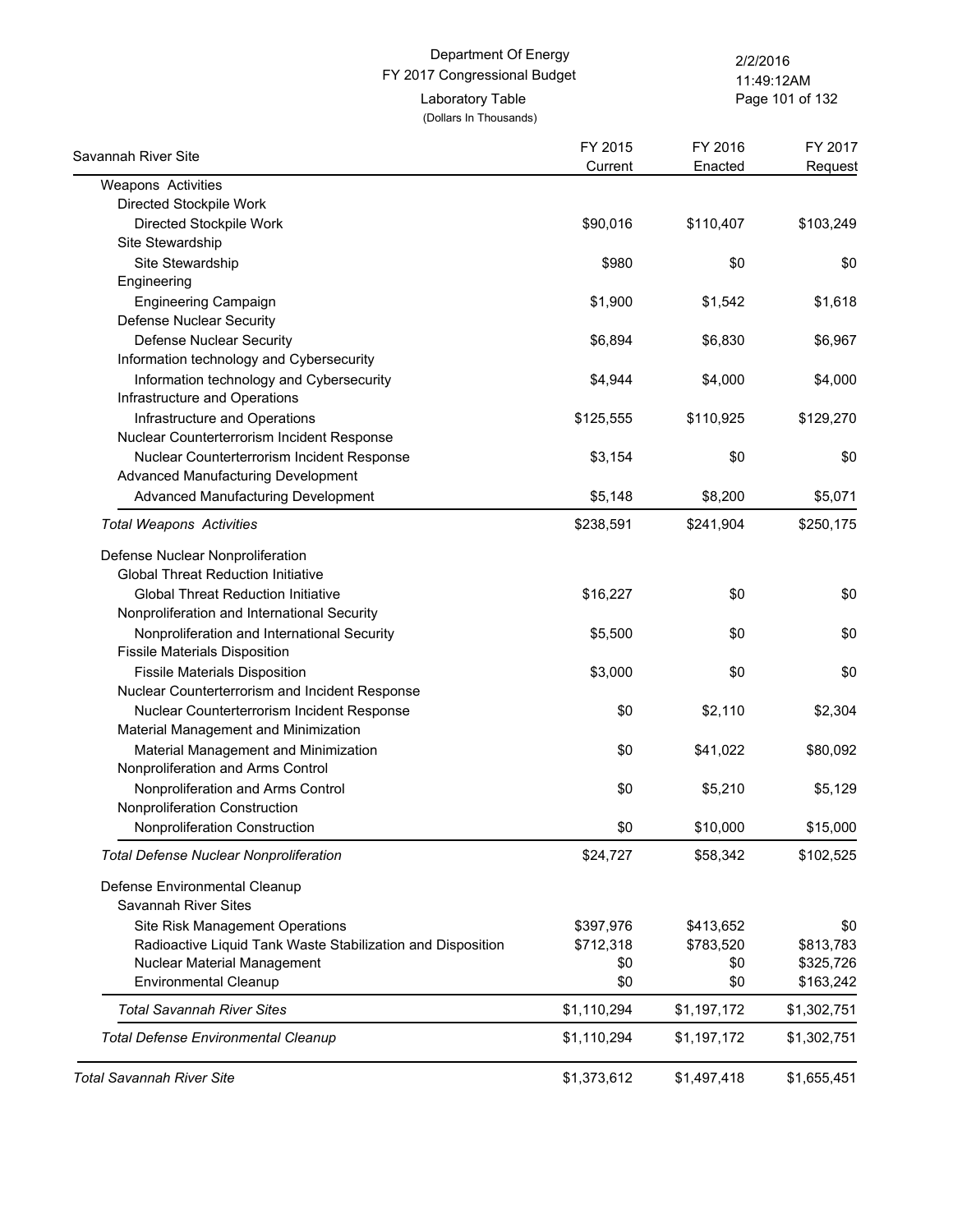(Dollars In Thousands)

Laboratory Table

Page 102 of 132 11:49:12AM

| Savannah River Site Office                    | FY 2015<br>Current | FY 2016<br>Enacted | FY 2017<br>Request |
|-----------------------------------------------|--------------------|--------------------|--------------------|
| Weapons Activities                            |                    |                    |                    |
| Readiness Campaign                            |                    |                    |                    |
| Readiness Campaign                            | \$0                | \$0                | \$0                |
| <b>Total Weapons Activities</b>               | \$0                | \$0                | \$0                |
| <b>Other Defense Activities</b>               |                    |                    |                    |
| Environment, Health, Safety and Security      |                    |                    |                    |
| Environment, Health, Safety and Security      | \$10               | \$10               | \$10               |
| <b>Total Other Defense Activities</b>         | \$10               | \$10               | \$10               |
| Defense Nuclear Nonproliferation              |                    |                    |                    |
| <b>Fissile Materials Disposition</b>          |                    |                    |                    |
| <b>Fissile Materials Disposition</b>          | \$30,000           | \$0                | \$0                |
| <b>Total Defense Nuclear Nonproliferation</b> | \$30,000           | \$0                | \$0                |
| Federal Salaries and Expenses                 |                    |                    |                    |
| <b>Federal Salaries and Expenses</b>          |                    |                    |                    |
| <b>Federal Salaries and Expenses</b>          | \$4,727            | \$5,157            | \$5,353            |
| <b>Total Federal Salaries and Expenses</b>    | \$4,727            | \$5,157            | \$5,353            |
| Office of the Administrator                   |                    |                    |                    |
| Office of the Administrator                   |                    |                    |                    |
| Office of the Administrator                   | \$0                | \$0                | \$0                |
| <b>Total Office of the Administrator</b>      | \$0                | \$0                | \$0                |
| <b>Total Savannah River Site Office</b>       | \$34,737           | \$5,167            | \$5,363            |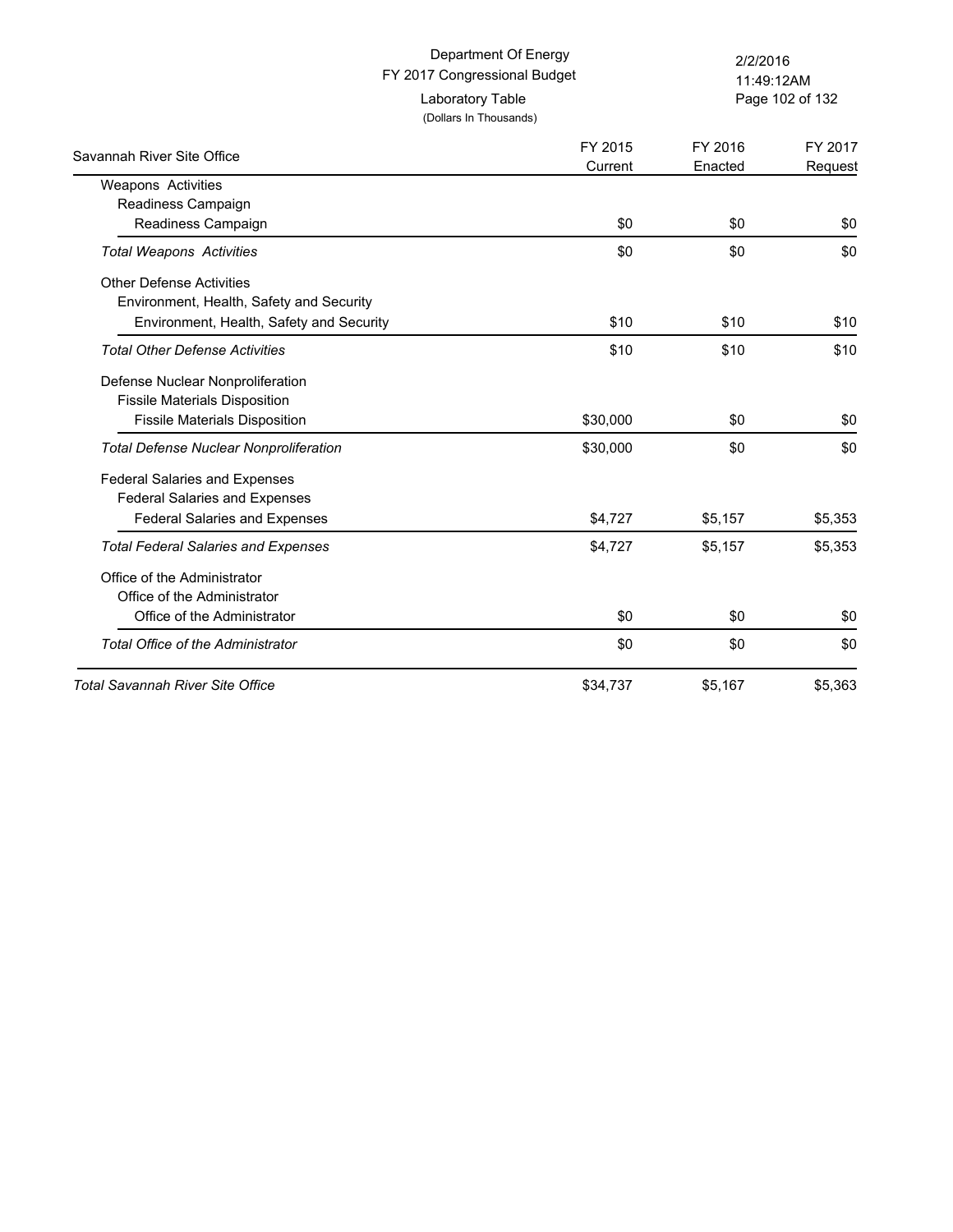|                                                                         | Department Of Energy<br>FY 2017 Congressional Budget<br>Laboratory Table<br>(Dollars In Thousands) |                    | 2/2/2016<br>11:49:12AM<br>Page 103 of 132 |  |
|-------------------------------------------------------------------------|----------------------------------------------------------------------------------------------------|--------------------|-------------------------------------------|--|
| Separations Process Research Unit                                       | FY 2015<br>Current                                                                                 | FY 2016<br>Enacted | FY 2017<br>Request                        |  |
| Defense Environmental Cleanup<br><b>NNSA Sites</b><br><b>NNSA Sites</b> | \$0                                                                                                | \$0                | \$3,685                                   |  |
| <b>Total Defense Environmental Cleanup</b>                              | \$0                                                                                                | \$0                | \$3,685                                   |  |
| Total Separations Process Research Unit                                 | \$0                                                                                                | \$0                | \$3,685                                   |  |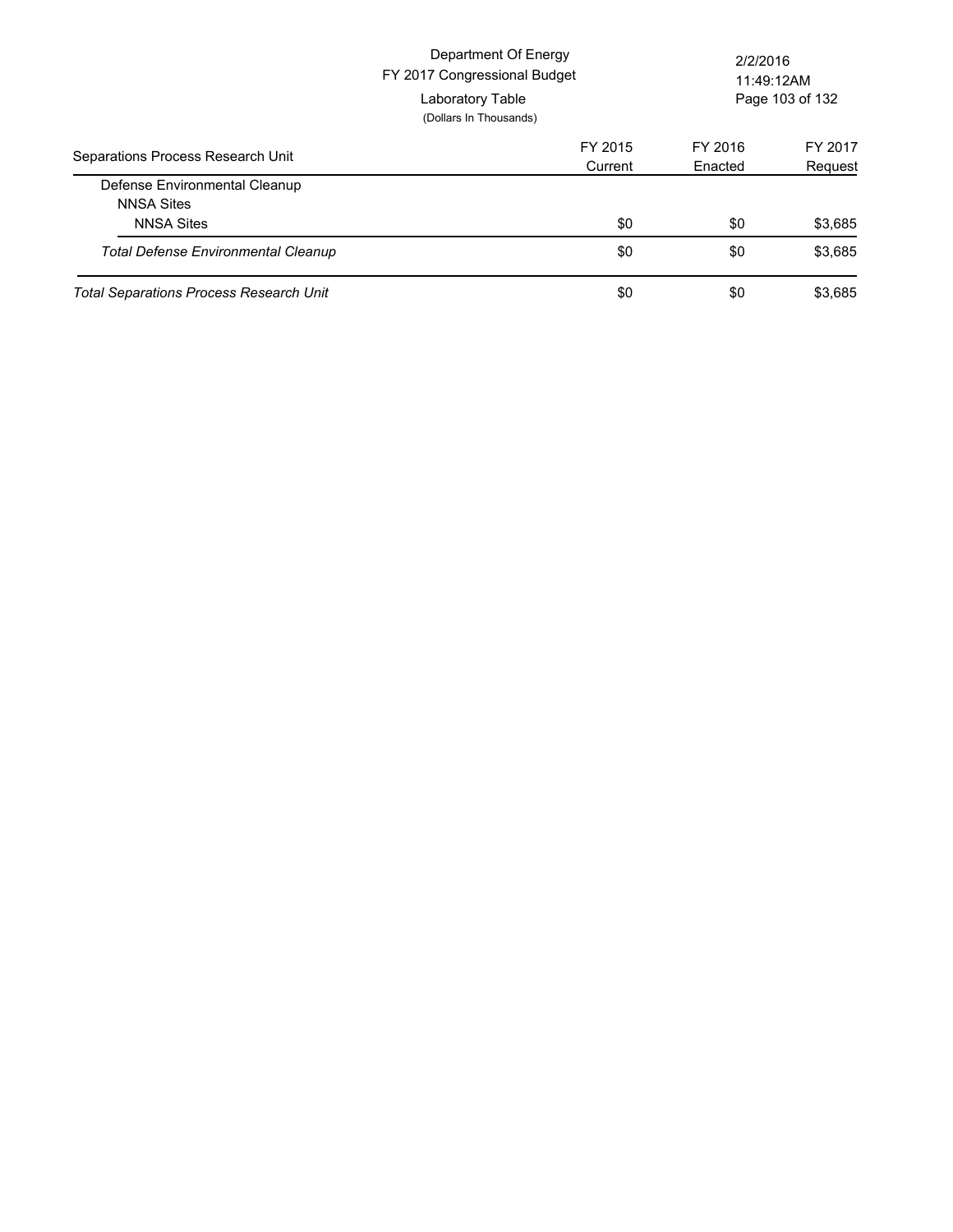(Dollars In Thousands)

Laboratory Table

Page 104 of 132 11:49:12AM

| <b>SLAC National Accelerator Laboratory</b>         | FY 2015<br>Current | FY 2016<br>Enacted | FY 2017<br>Request |
|-----------------------------------------------------|--------------------|--------------------|--------------------|
| Nuclear Energy                                      |                    |                    |                    |
| Fuel Cycle R & D                                    |                    |                    |                    |
| Fuel Cycle R & D                                    | \$300              | \$0                | \$0                |
| <b>Total Nuclear Energy</b>                         | \$300              | \$0                | \$0                |
| Energy Efficiency and Renewable Energy              |                    |                    |                    |
| Energy Efficiency and Renewable Energy              |                    |                    |                    |
| Solar Energy                                        | \$0                | \$0                | \$1,376            |
| <b>Total Energy Efficiency and Renewable Energy</b> | \$0                | \$0                | \$1,376            |
| Science                                             |                    |                    |                    |
| Advanced Scientific Computing Research              |                    |                    |                    |
| Advanced Scientific Computing Research              | \$447              | \$374              | \$0                |
| <b>Basic Energy Sciences</b>                        |                    |                    |                    |
| <b>Basic Energy Sciences</b>                        | \$342,792          | \$400,159          | \$396,583          |
| <b>Biological and Environmental Research</b>        |                    |                    |                    |
| <b>Biological and Environmental Research</b>        | \$4,945            | \$3,871            | \$3,900            |
| <b>Fusion Energy Sciences</b>                       |                    |                    |                    |
| <b>Fusion Energy Sciences</b>                       | \$5,490            | \$4,750            | \$5,250            |
| <b>High Energy Physics</b>                          |                    |                    |                    |
| <b>High Energy Physics</b>                          | \$81,386           | \$98,214           | \$101,708          |
| <b>Nuclear Physics</b>                              |                    |                    |                    |
| <b>Nuclear Physics</b>                              | \$134              | \$0                | \$0                |
| Workforce Development for Teachers and Scientists   |                    |                    |                    |
| Workforce Development for Teachers and Scientists   | \$280              | \$0                | \$0                |
| Science Laboratories Infrastructure                 |                    |                    |                    |
| Science Laboratories Infrastructure                 | \$17,920           | \$34,800           | \$30,000           |
| Safeguards and Security                             |                    |                    |                    |
| Safeguards and Security                             | \$4,110            | \$4,096            | \$4,255            |
| <b>Total Science</b>                                | \$457,504          | \$546,264          | \$541,696          |
| Weapons Activities                                  |                    |                    |                    |
| Science                                             |                    |                    |                    |
| Science Campaign                                    | \$1,800            | \$0                | \$0                |
| <b>Total Weapons Activities</b>                     | \$1,800            | \$0                | \$0                |
| <b>Total SLAC National Accelerator Laboratory</b>   | \$459,604          | \$546.264          | \$543,072          |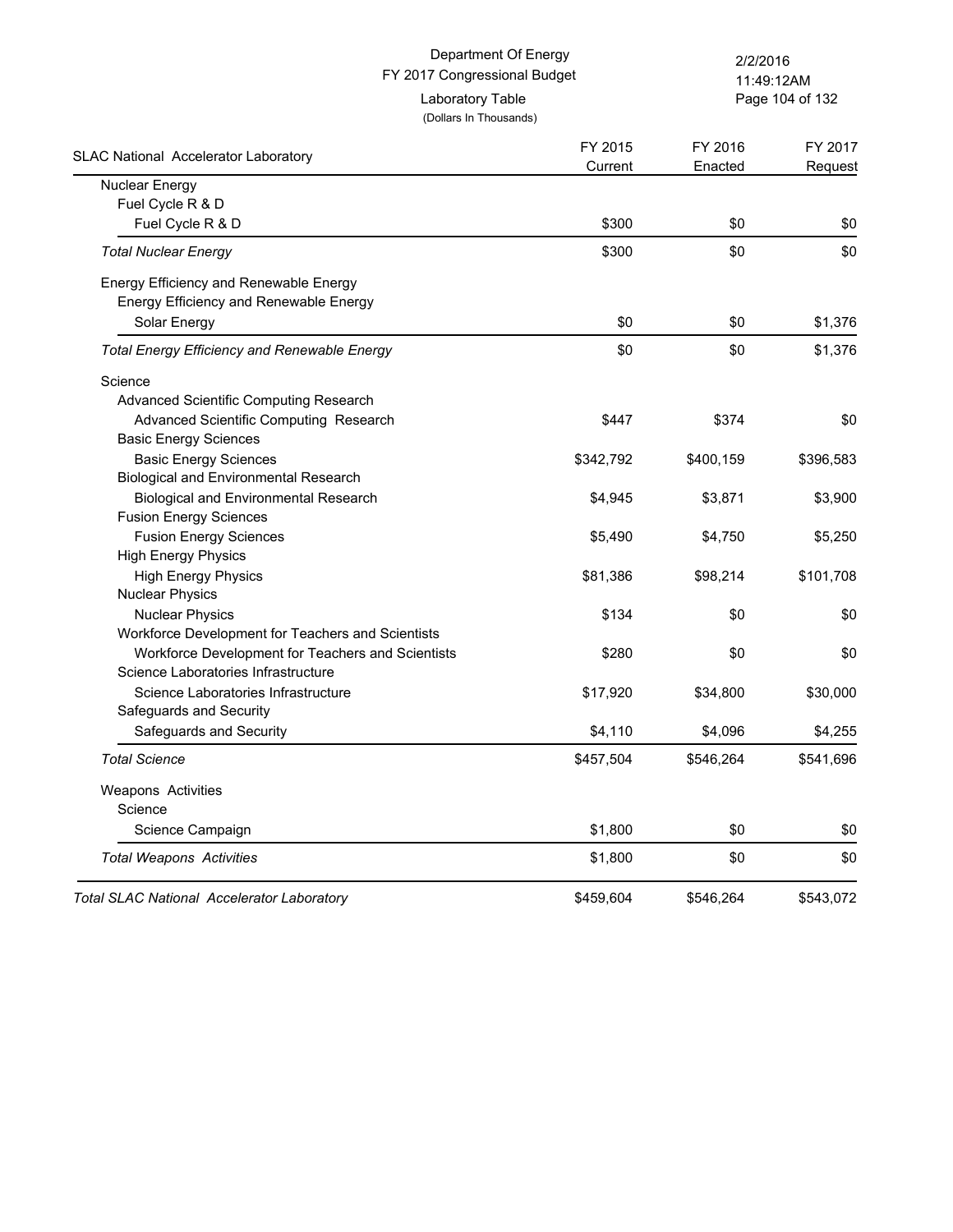|                                                                               | Department Of Energy<br>FY 2017 Congressional Budget<br>Laboratory Table<br>(Dollars In Thousands) |                    | 2/2/2016<br>11:49:12AM<br>Page 105 of 132 |  |
|-------------------------------------------------------------------------------|----------------------------------------------------------------------------------------------------|--------------------|-------------------------------------------|--|
| Southeastern Power Administration                                             | FY 2015<br>Current                                                                                 | FY 2016<br>Enacted | FY 2017<br>Request                        |  |
| Southeastern Power Admin. - Operation & Maint.<br>Purchase Power and Wheeling |                                                                                                    |                    |                                           |  |
| Purchase Power and Wheeling<br><b>Program Direction</b>                       | \$89,710                                                                                           | \$83,600           | \$78,929                                  |  |
| <b>Program Direction</b>                                                      | \$7,220                                                                                            | \$6,900            | \$6,000                                   |  |
| Total Southeastern Power Admin. - Operation & Maint.                          | \$96,930                                                                                           | \$90,500           | \$84,929                                  |  |
| Total Southeastern Power Administration                                       | \$96,930                                                                                           | \$90,500           | \$84,929                                  |  |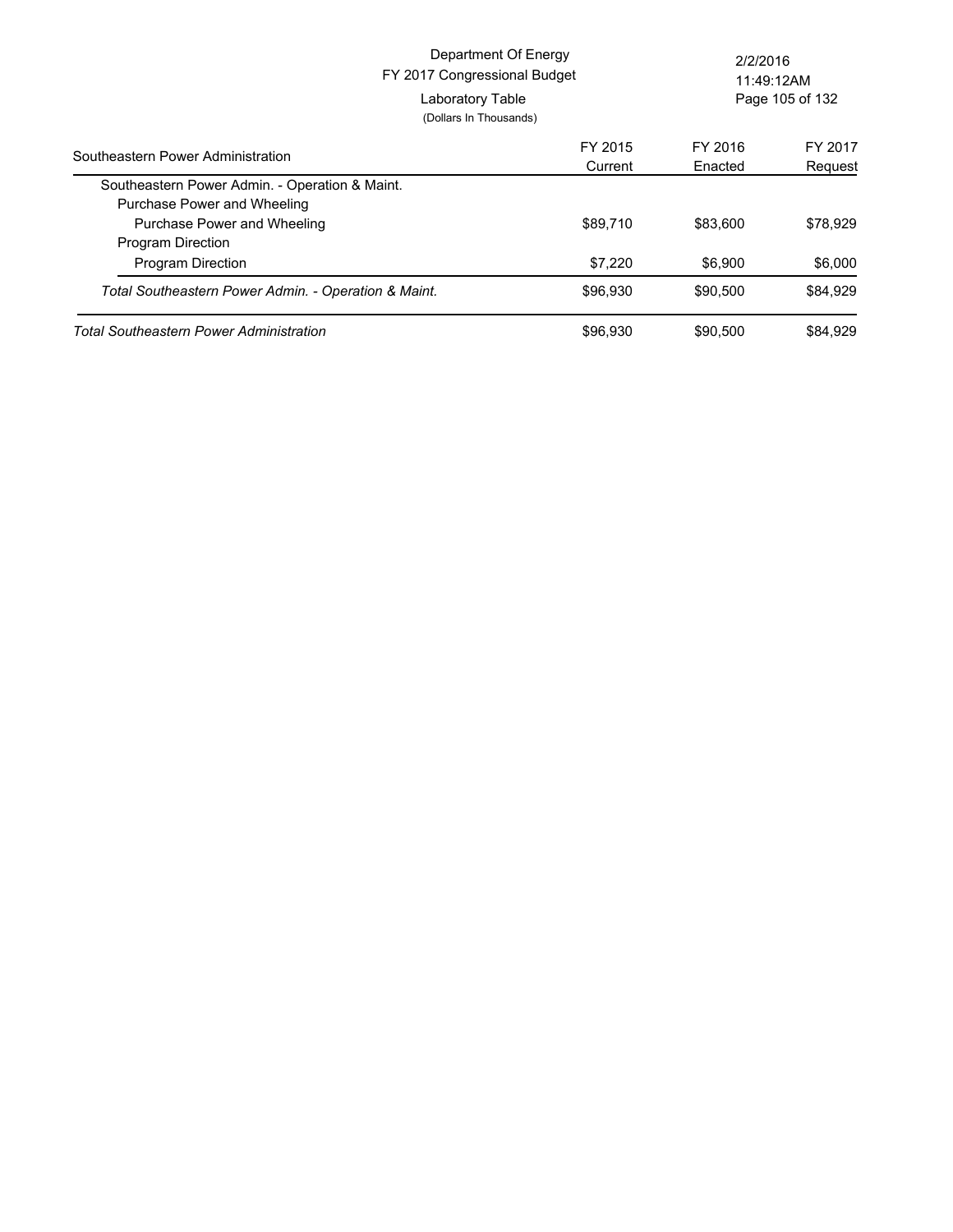| Department Of Energy<br>FY 2017 Congressional Budget |                    | 2/2/2016<br>11:49:12AM |                    |
|------------------------------------------------------|--------------------|------------------------|--------------------|
| Laboratory Table                                     |                    |                        | Page 106 of 132    |
| (Dollars In Thousands)                               |                    |                        |                    |
| Southwestern Power Administration                    | FY 2015<br>Current | FY 2016<br>Enacted     | FY 2017<br>Request |
| Southwestern Power Admin. - Operation & Maint.       |                    |                        |                    |
| Systems Operation and Maintenance                    |                    |                        |                    |
| Systems Operation and Maintenance                    | \$15,174           | \$19,279               | \$13,896           |
| Purchase Power and Wheeling                          |                    |                        |                    |
| Purchase Power and Wheeling                          | \$63,000           | \$73,000               | \$83,000           |
| <b>SWPA Construction</b>                             |                    |                        |                    |
| Construction                                         | \$13,403           | \$12,012               | \$12,486           |
| Program Direction                                    |                    |                        |                    |
| <b>Program Direction</b>                             | \$31,089           | \$31,932               | \$31,516           |
| Total Southwestern Power Admin. - Operation & Maint. | \$122,666          | \$136,223              | \$140,898          |
| Total Southwestern Power Administration              | \$122,666          | \$136,223              | \$140,898          |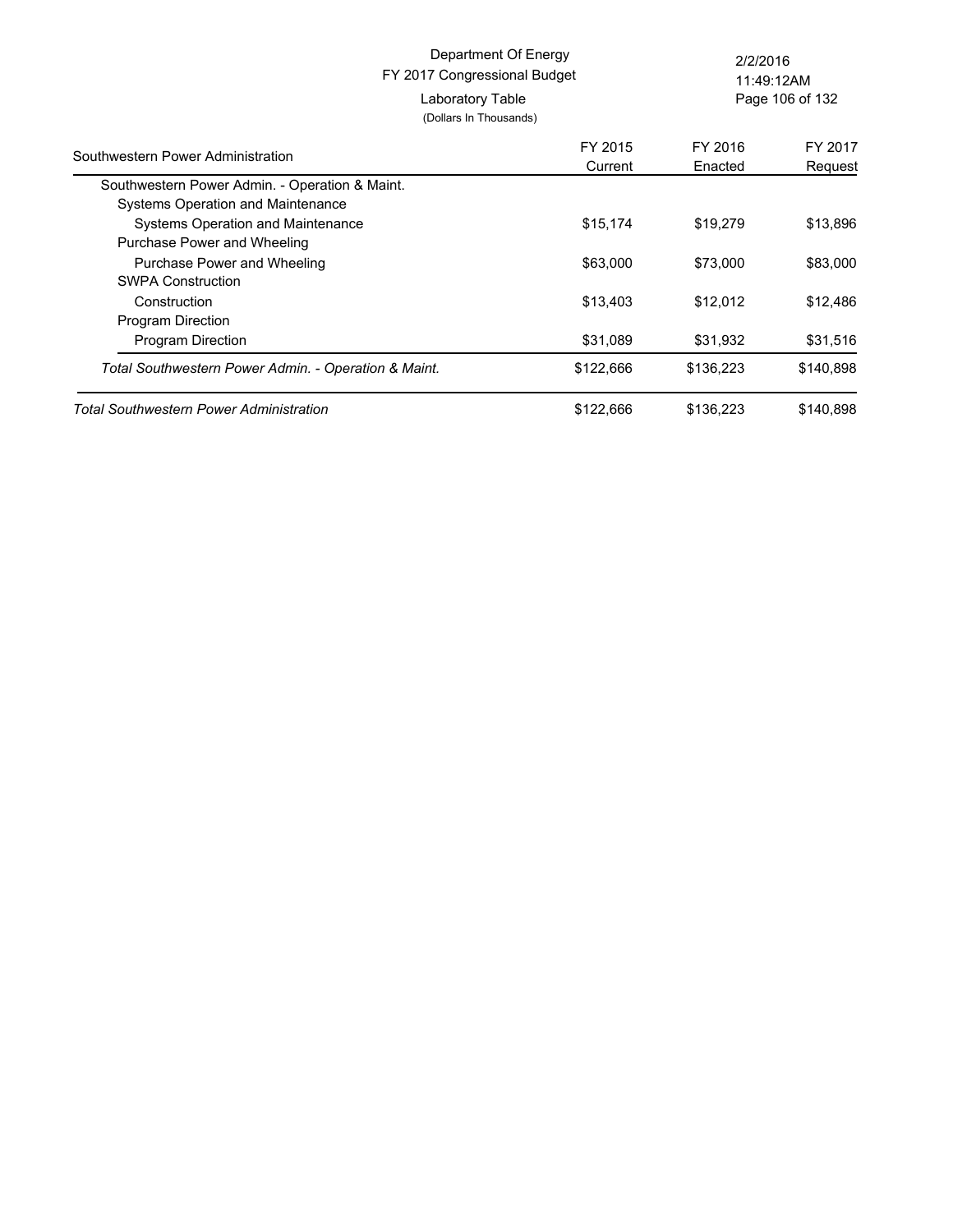|                                                                                  | Department Of Energy<br>FY 2017 Congressional Budget<br>Laboratory Table<br>(Dollars In Thousands) | 2/2/2016<br>11:49:12AM<br>Page 107 of 132 |                    |
|----------------------------------------------------------------------------------|----------------------------------------------------------------------------------------------------|-------------------------------------------|--------------------|
| <b>Stanford Site Office</b>                                                      | FY 2015<br>Current                                                                                 | FY 2016<br>Enacted                        | FY 2017<br>Request |
| Energy Efficiency and Renewable Energy<br>Energy Efficiency and Renewable Energy |                                                                                                    |                                           |                    |
| Vehicle Technologies                                                             | \$500                                                                                              | \$569                                     | \$569              |
| <b>Total Energy Efficiency and Renewable Energy</b>                              | \$500                                                                                              | \$569                                     | \$569              |
| Science                                                                          |                                                                                                    |                                           |                    |
| <b>Program Direction</b>                                                         |                                                                                                    |                                           |                    |
| Program Direction                                                                | \$2,472                                                                                            | \$2,355                                   | \$2,426            |
| <b>Total Science</b>                                                             | \$2,472                                                                                            | \$2,355                                   | \$2,426            |
| Total Stanford Site Office                                                       | \$2,972                                                                                            | \$2,924                                   | \$2,995            |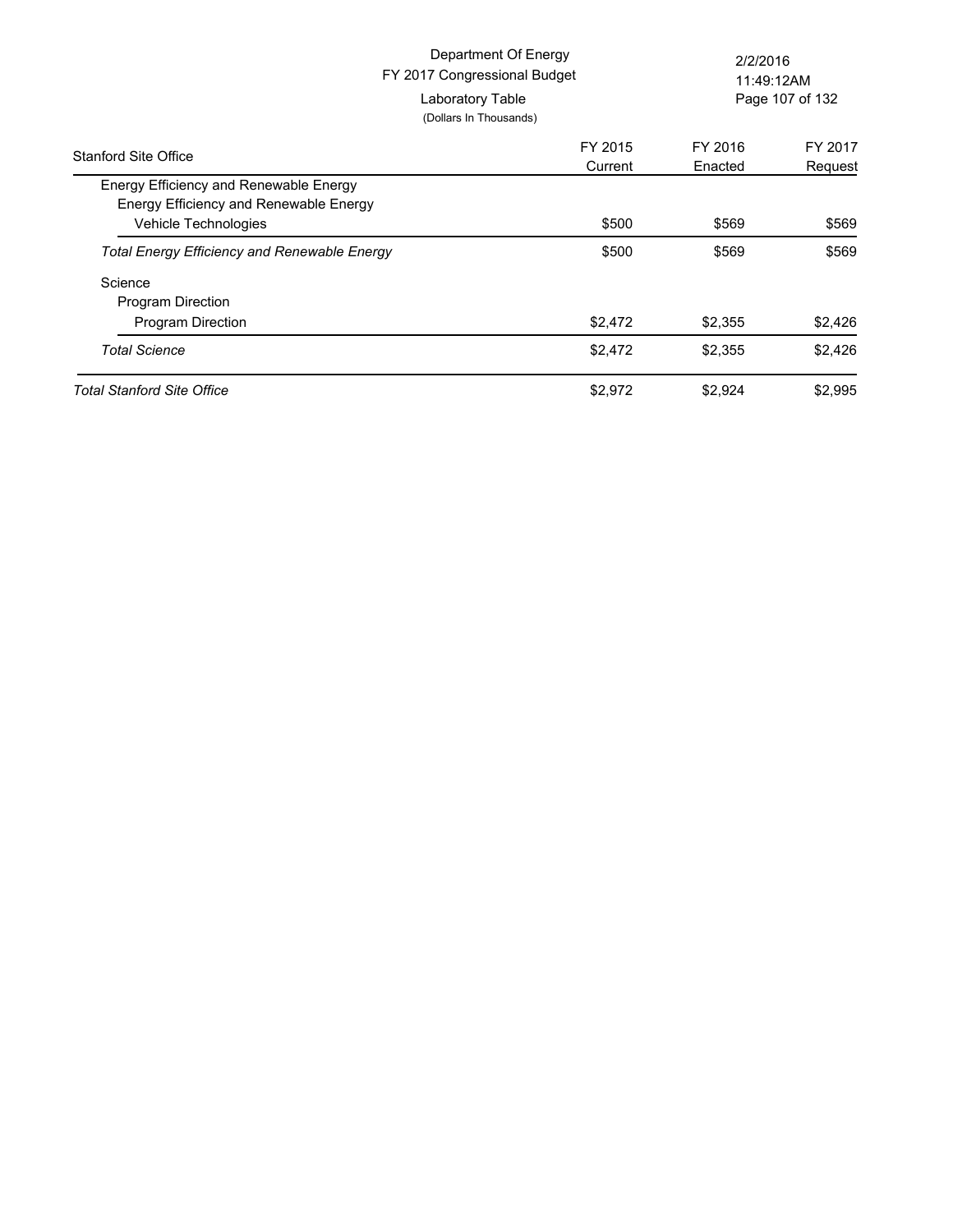|                                                                                            | Department Of Energy<br>FY 2017 Congressional Budget<br>Laboratory Table<br>(Dollars In Thousands) | 2/2/2016<br>11:49:12AM<br>Page 108 of 132 |                    |
|--------------------------------------------------------------------------------------------|----------------------------------------------------------------------------------------------------|-------------------------------------------|--------------------|
| State of California                                                                        | FY 2015<br>Current                                                                                 | FY 2016<br>Enacted                        | FY 2017<br>Request |
| Elk Hills School Lands Fund<br>Elk Hills School Lands Fund<br>Elk Hills School Lands Funds | \$15,580                                                                                           | \$0                                       | \$0                |
| Total Elk Hills School Lands Fund                                                          | \$15,580                                                                                           | \$0                                       | \$0                |
| <b>Total State of California</b>                                                           | \$15,580                                                                                           | \$0                                       | \$0                |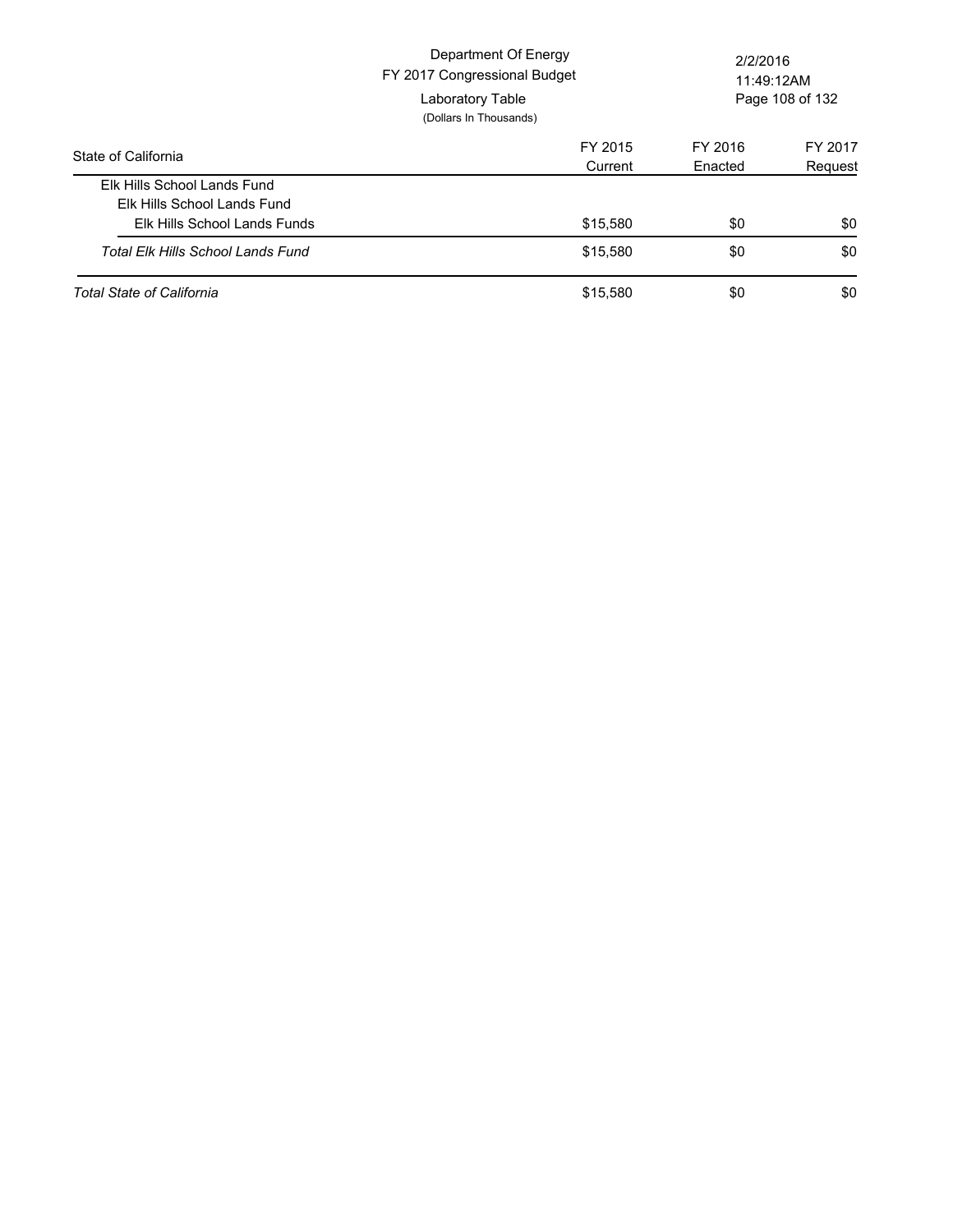|                                                                           | Department Of Energy<br>FY 2017 Congressional Budget<br>Laboratory Table<br>(Dollars In Thousands) | 2/2/2016<br>11:49:12AM<br>Page 109 of 132 |                      |
|---------------------------------------------------------------------------|----------------------------------------------------------------------------------------------------|-------------------------------------------|----------------------|
| Strategic Petroleum Reserve - Bayou Choctow                               | FY 2015<br>Current                                                                                 | FY 2016<br>Enacted                        | FY 2017<br>Request   |
| Strategic Petroleum Reserve<br><b>SPR Geotechnical Analytical Support</b> |                                                                                                    |                                           |                      |
| SPR - Facilities Development<br>Total Strategic Petroleum Reserve         | \$12,737<br>\$12.737                                                                               | \$10,617<br>\$10.617                      | \$12,791<br>\$12,791 |
| Total Strategic Petroleum Reserve - Bayou Choctow                         | \$12.737                                                                                           | \$10.617                                  | \$12,791             |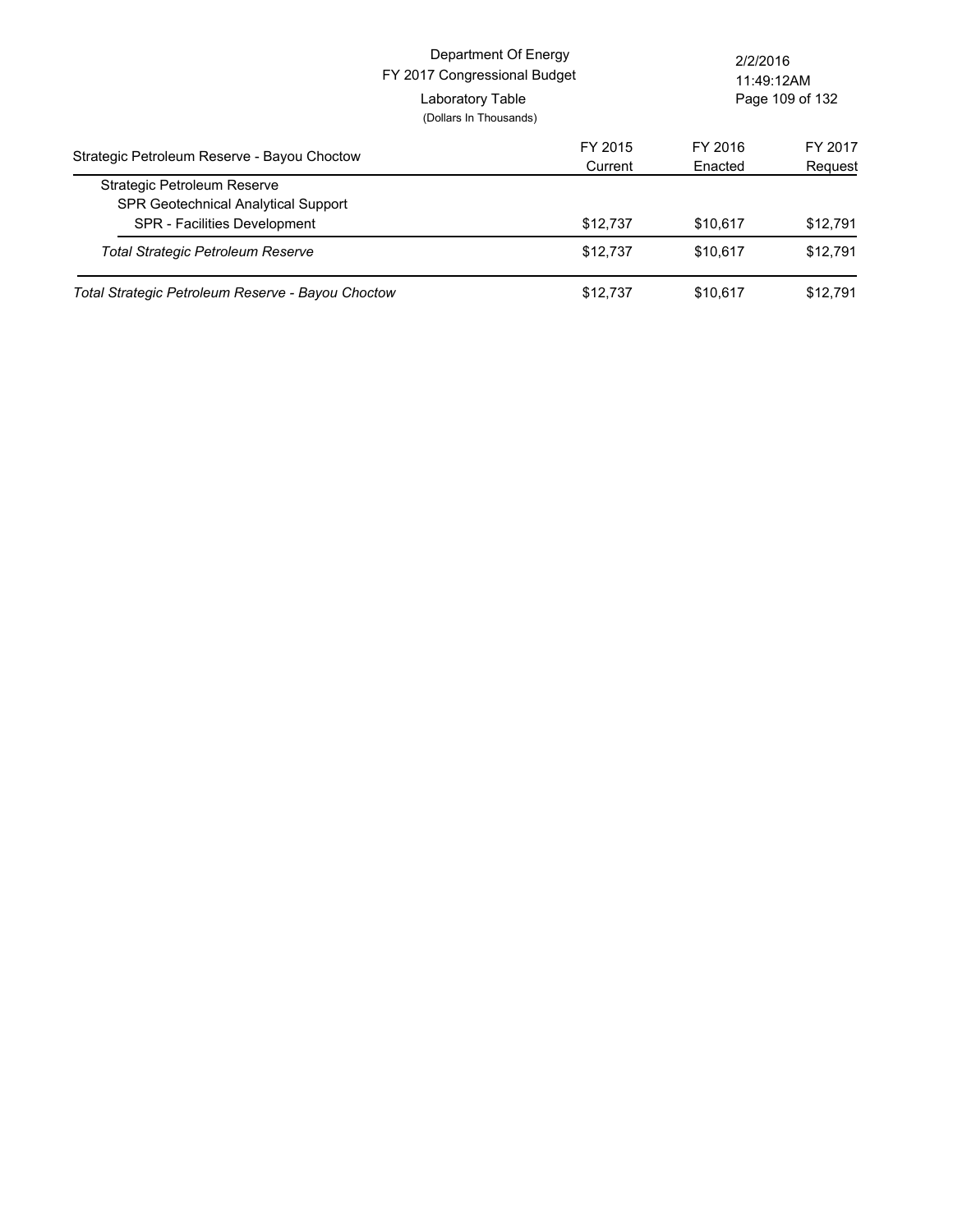|                                                                           | Department Of Energy<br>FY 2017 Congressional Budget<br>Laboratory Table<br>(Dollars In Thousands) | 2/2/2016<br>11:49:12AM<br>Page 110 of 132 |                    |
|---------------------------------------------------------------------------|----------------------------------------------------------------------------------------------------|-------------------------------------------|--------------------|
| Strategic Petroleum Reserve - Big Hill                                    | FY 2015<br>Current                                                                                 | FY 2016<br>Enacted                        | FY 2017<br>Request |
| Strategic Petroleum Reserve<br><b>SPR Geotechnical Analytical Support</b> |                                                                                                    |                                           |                    |
| <b>SPR</b> - Facilities Development                                       | \$20,866                                                                                           | \$27,446                                  | \$47,455           |
| Total Strategic Petroleum Reserve                                         | \$20.866                                                                                           | \$27,446                                  | \$47.455           |
| Total Strategic Petroleum Reserve - Big Hill                              | \$20.866                                                                                           | \$27,446                                  | \$47.455           |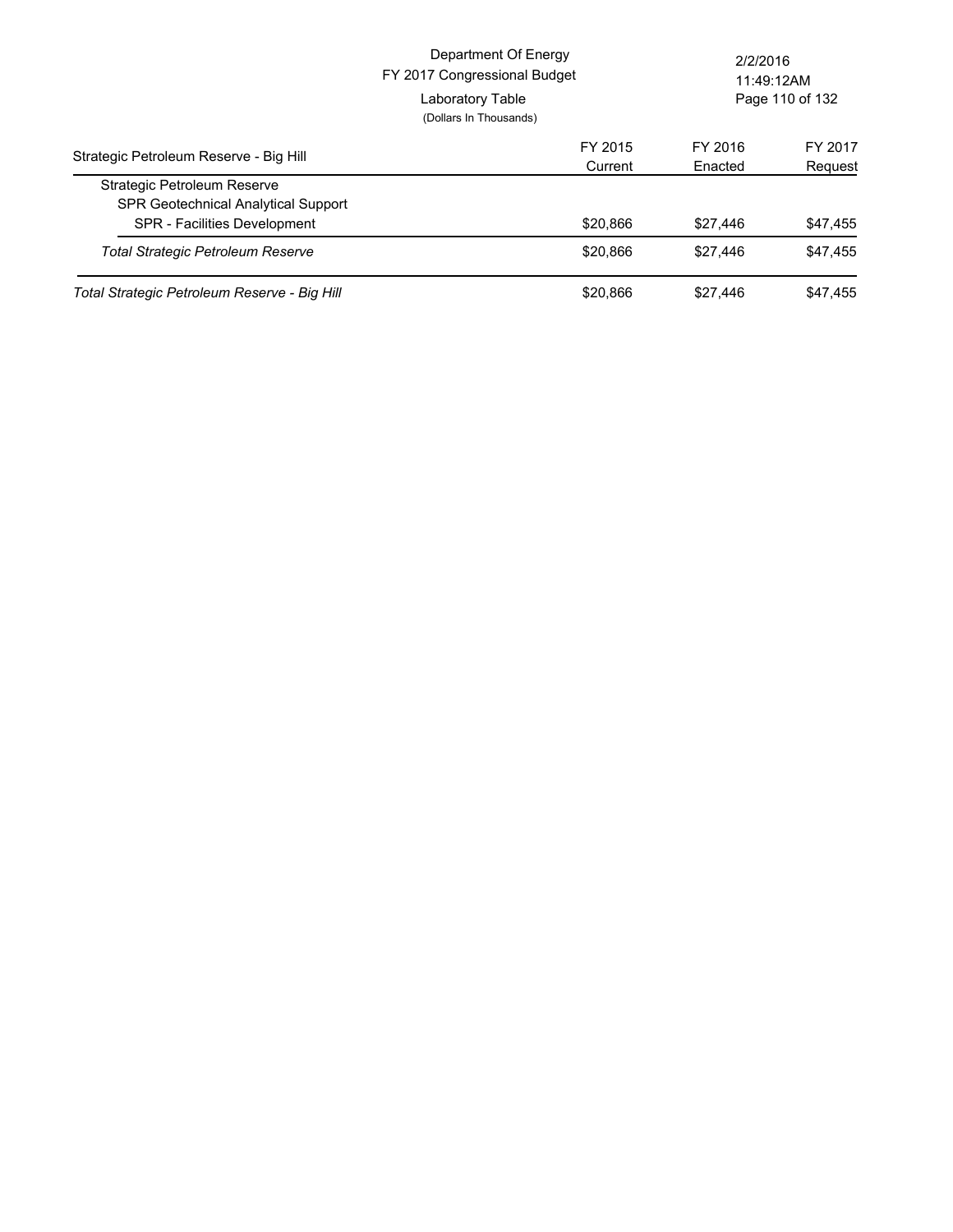|                                                                           | Department Of Energy<br>FY 2017 Congressional Budget<br>Laboratory Table<br>(Dollars In Thousands) |                      | 2/2/2016<br>11:49:12AM<br>Page 111 of 132 |  |
|---------------------------------------------------------------------------|----------------------------------------------------------------------------------------------------|----------------------|-------------------------------------------|--|
| Strategic Petroleum Reserve - Bryan Mound                                 | FY 2015<br>Current                                                                                 | FY 2016<br>Enacted   | FY 2017<br>Request                        |  |
| Strategic Petroleum Reserve<br><b>SPR Geotechnical Analytical Support</b> |                                                                                                    |                      |                                           |  |
| SPR - Facilities Development<br>Total Strategic Petroleum Reserve         | \$26,067<br>\$26,067                                                                               | \$19,363<br>\$19.363 | \$16,736<br>\$16,736                      |  |
| Total Strategic Petroleum Reserve - Bryan Mound                           | \$26,067                                                                                           | \$19.363             | \$16,736                                  |  |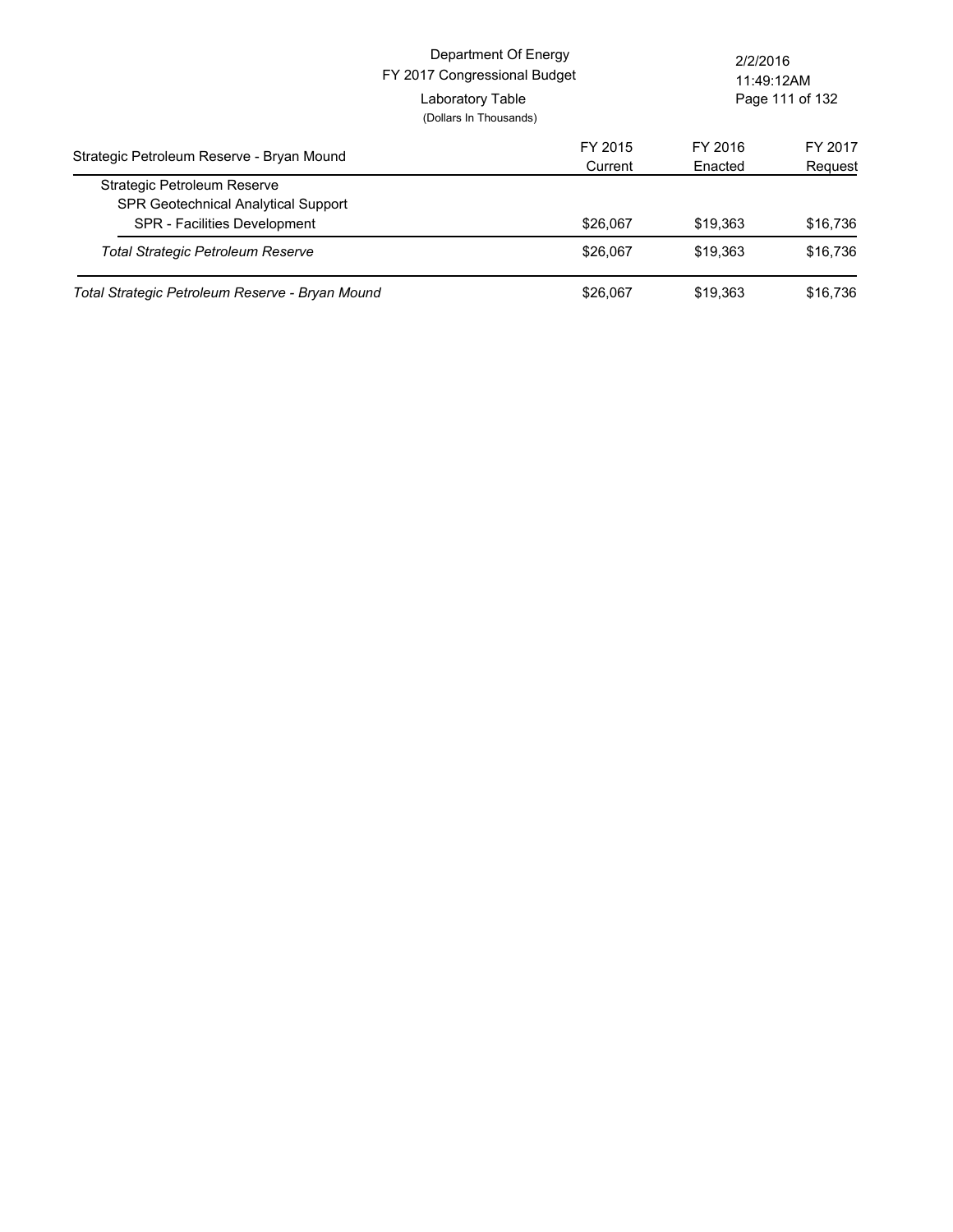|                                                                                 | Department Of Energy<br>FY 2017 Congressional Budget<br>Laboratory Table<br>(Dollars In Thousands) |                      | 2/2/2016<br>11:49:12AM<br>Page 112 of 132 |  |
|---------------------------------------------------------------------------------|----------------------------------------------------------------------------------------------------|----------------------|-------------------------------------------|--|
| Strategic Petroleum Reserve - West Hackberry                                    | FY 2015<br>Current                                                                                 | FY 2016<br>Enacted   | FY 2017<br>Request                        |  |
| Strategic Petroleum Reserve<br><b>SPR Geotechnical Analytical Support</b>       |                                                                                                    |                      |                                           |  |
| <b>SPR - Facilities Development</b><br><b>Total Strategic Petroleum Reserve</b> | \$22,760<br>\$22,760                                                                               | \$30,200<br>\$30,200 | \$33,416<br>\$33,416                      |  |
| Total Strategic Petroleum Reserve - West Hackberry                              | \$22,760                                                                                           | \$30,200             | \$33,416                                  |  |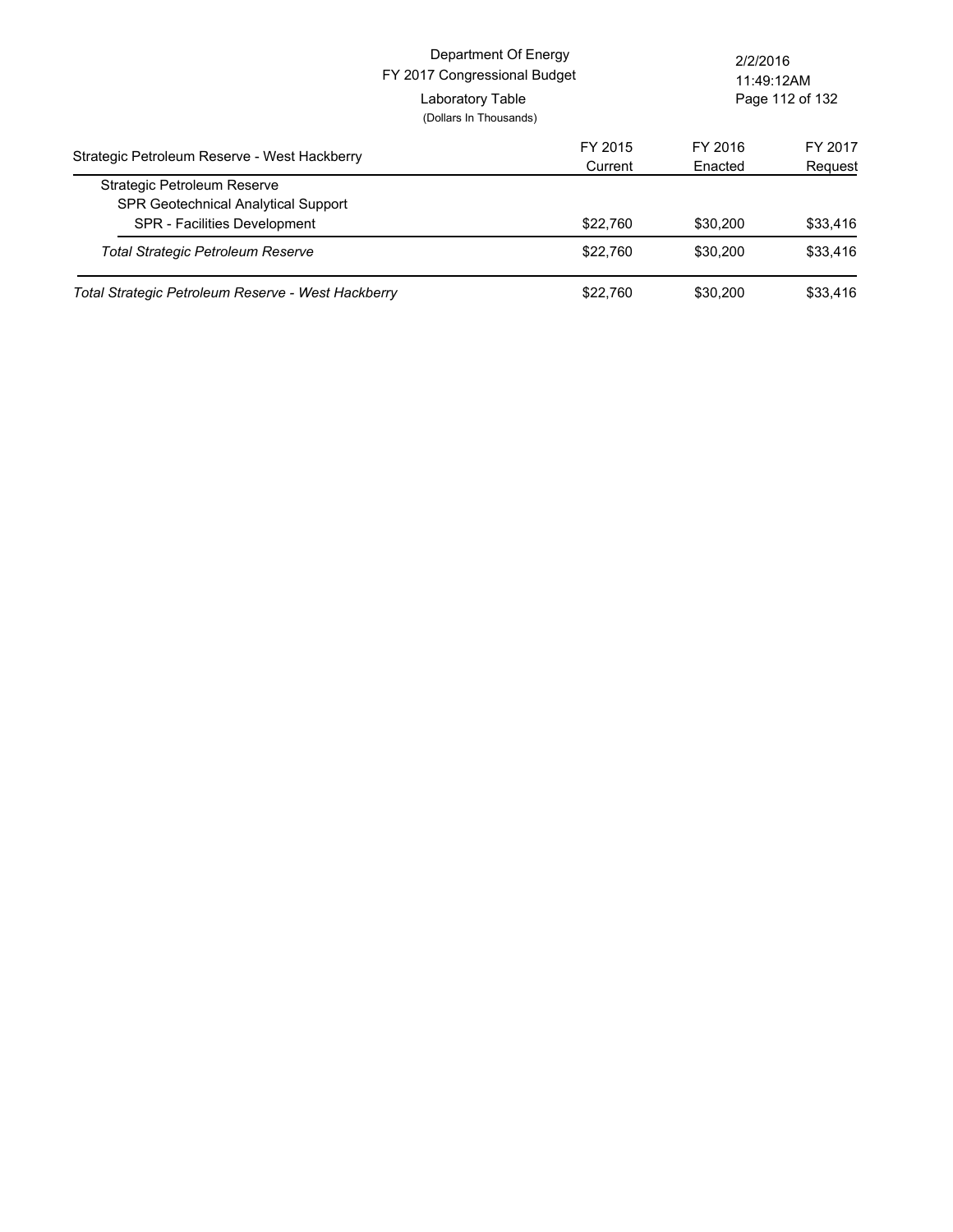|                                                  | Department Of Energy<br>FY 2017 Congressional Budget<br>Laboratory Table | 2/2/2016  | 11:49:12AM<br>Page 113 of 132 |
|--------------------------------------------------|--------------------------------------------------------------------------|-----------|-------------------------------|
|                                                  | (Dollars In Thousands)                                                   |           |                               |
| Strategic Petroleum Reserve Project Office       | FY 2015                                                                  | FY 2016   | FY 2017                       |
|                                                  | Current                                                                  | Enacted   | Request                       |
| Strategic Petroleum Reserve                      |                                                                          |           |                               |
| <b>SPR Geotechnical Analytical Support</b>       |                                                                          |           |                               |
| SPR - Facilities Development                     | \$88,788                                                                 | \$95,386  | \$113,725                     |
| <b>SPR Econometric Modelling Support</b>         |                                                                          |           |                               |
| Management                                       | \$17,394                                                                 | \$17,394  | \$18,354                      |
| <b>Total Strategic Petroleum Reserve</b>         | \$106,182                                                                | \$112,780 | \$132,079                     |
| Total Strategic Petroleum Reserve Project Office | \$106,182                                                                | \$112.780 | \$132,079                     |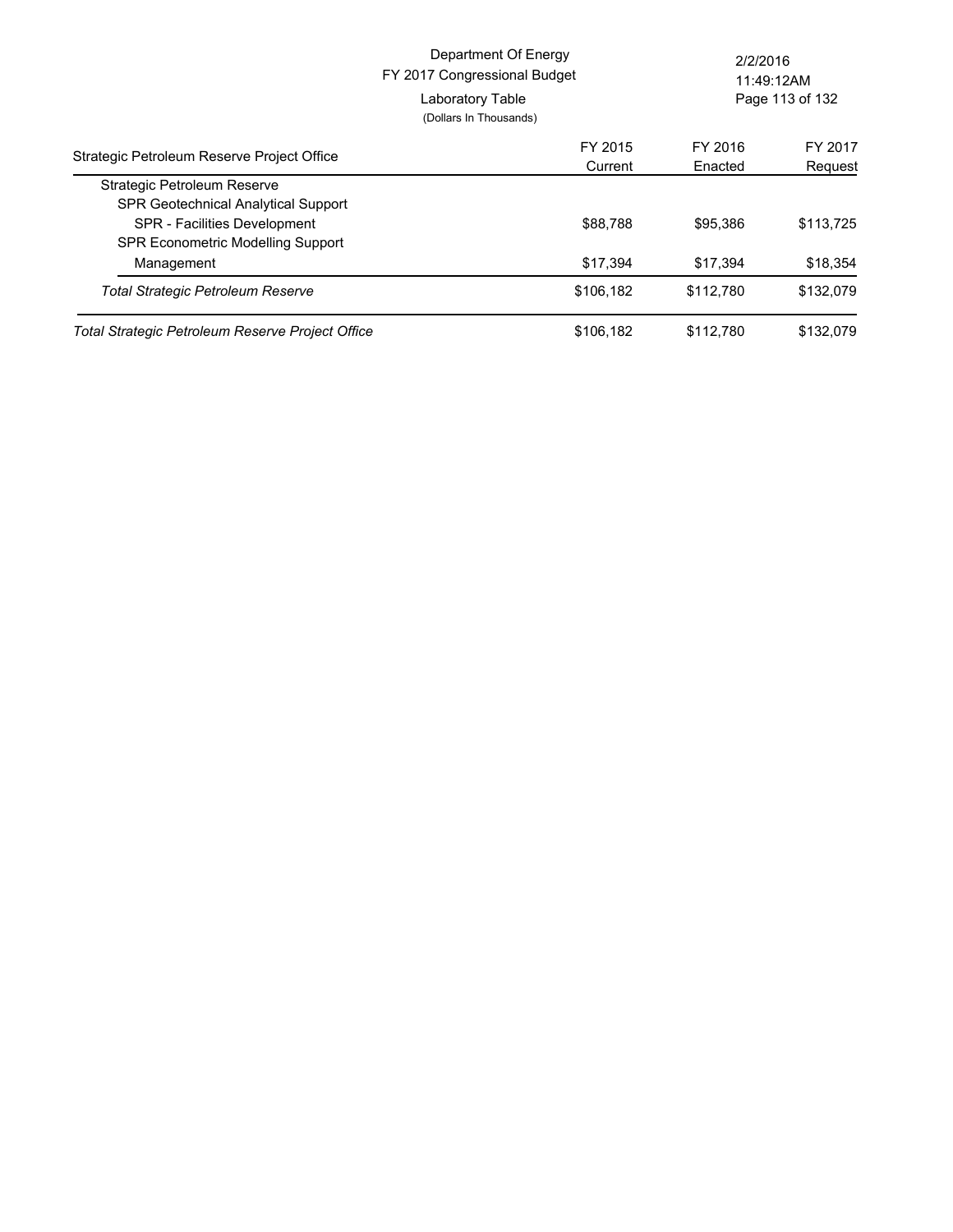(Dollars In Thousands)

Page 114 of 132 11:49:12AM

| Thomas Jefferson National Accelerator Facility       | FY 2015<br>Current | FY 2016<br>Enacted | FY 2017<br>Request |
|------------------------------------------------------|--------------------|--------------------|--------------------|
| Science                                              |                    |                    |                    |
| Advanced Scientific Computing Research               |                    |                    |                    |
| Advanced Scientific Computing Research               | \$279              | \$284              | \$0                |
| <b>Basic Energy Sciences</b>                         |                    |                    |                    |
| <b>Basic Energy Sciences</b>                         | \$500              | \$500              | \$500              |
| Biological and Environmental Research                |                    |                    |                    |
| <b>Biological and Environmental Research</b>         | \$40               | \$0                | \$0                |
| <b>High Energy Physics</b>                           |                    |                    |                    |
| <b>High Energy Physics</b>                           | \$325              | \$0                | \$0                |
| <b>Nuclear Physics</b>                               |                    |                    |                    |
| <b>Nuclear Physics</b>                               | \$126,358          | \$117,590          | \$114,365          |
| Workforce Development for Teachers and Scientists    |                    |                    |                    |
| Workforce Development for Teachers and Scientists    | \$280              | \$0                | \$0                |
| Science Laboratories Infrastructure                  |                    |                    |                    |
| Science Laboratories Infrastructure                  | \$0                | \$0                | \$8,000            |
| Safeguards and Security                              |                    |                    |                    |
| Safeguards and Security                              | \$1,853            | \$2,563            | \$2,709            |
| <b>Total Science</b>                                 | \$129,635          | \$120,937          | \$125,574          |
| Total Thomas Jefferson National Accelerator Facility | \$129,635          | \$120,937          | \$125,574          |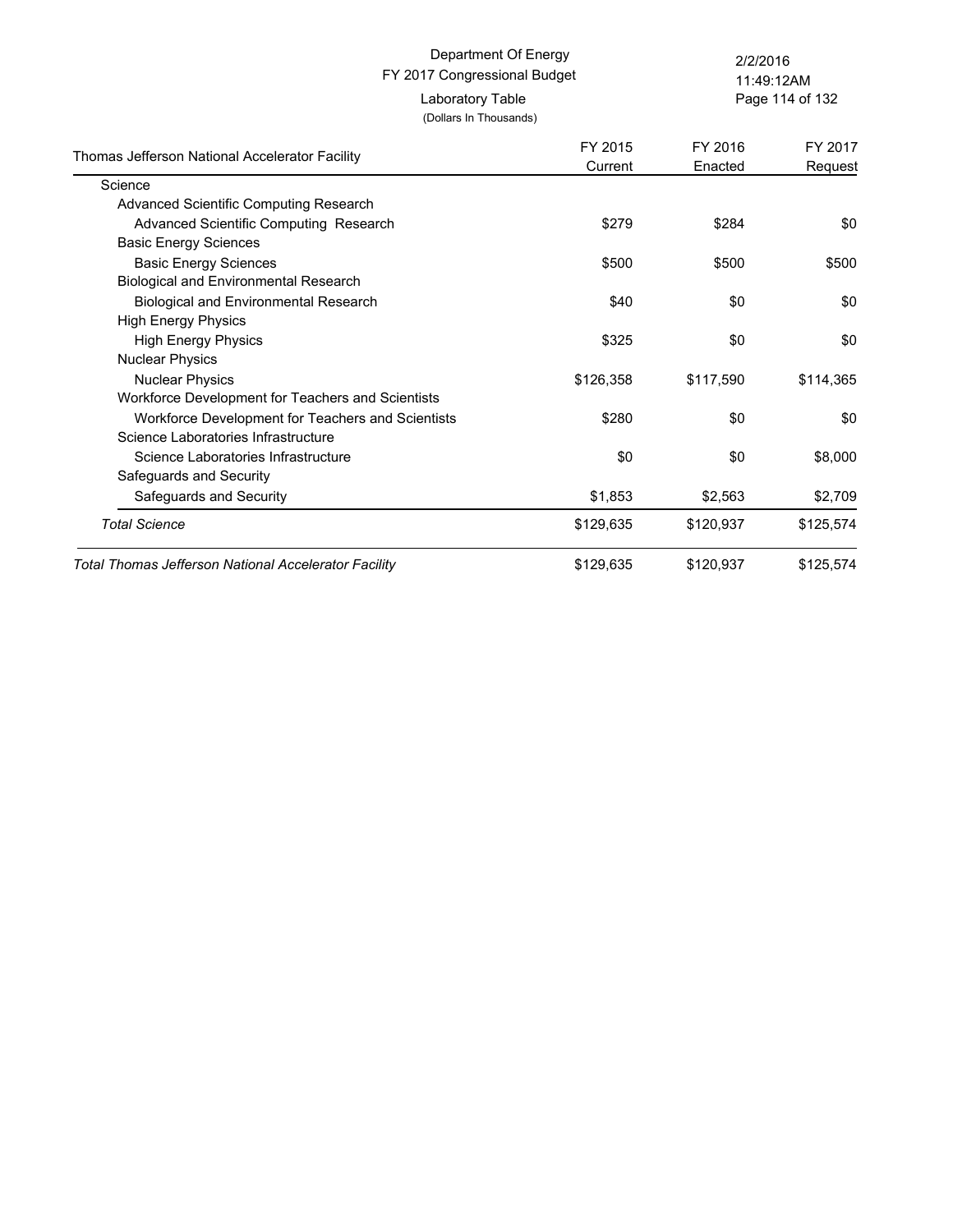| Department Of Energy<br>FY 2017 Congressional Budget<br>Laboratory Table<br>(Dollars In Thousands) |         | 2/2/2016 | 11:49:12AM<br>Page 115 of 132 |
|----------------------------------------------------------------------------------------------------|---------|----------|-------------------------------|
| Thomas Jefferson Site Office                                                                       | FY 2015 | FY 2016  | FY 2017                       |
|                                                                                                    | Current | Enacted  | Request                       |
| Science                                                                                            |         |          |                               |
| <b>Program Direction</b>                                                                           |         |          |                               |
| Program Direction                                                                                  | \$1,856 | \$1,813  | \$2,050                       |
| <b>Total Science</b>                                                                               | \$1,856 | \$1,813  | \$2,050                       |
| <b>Total Thomas Jefferson Site Office</b>                                                          | \$1,856 | \$1.813  | \$2.050                       |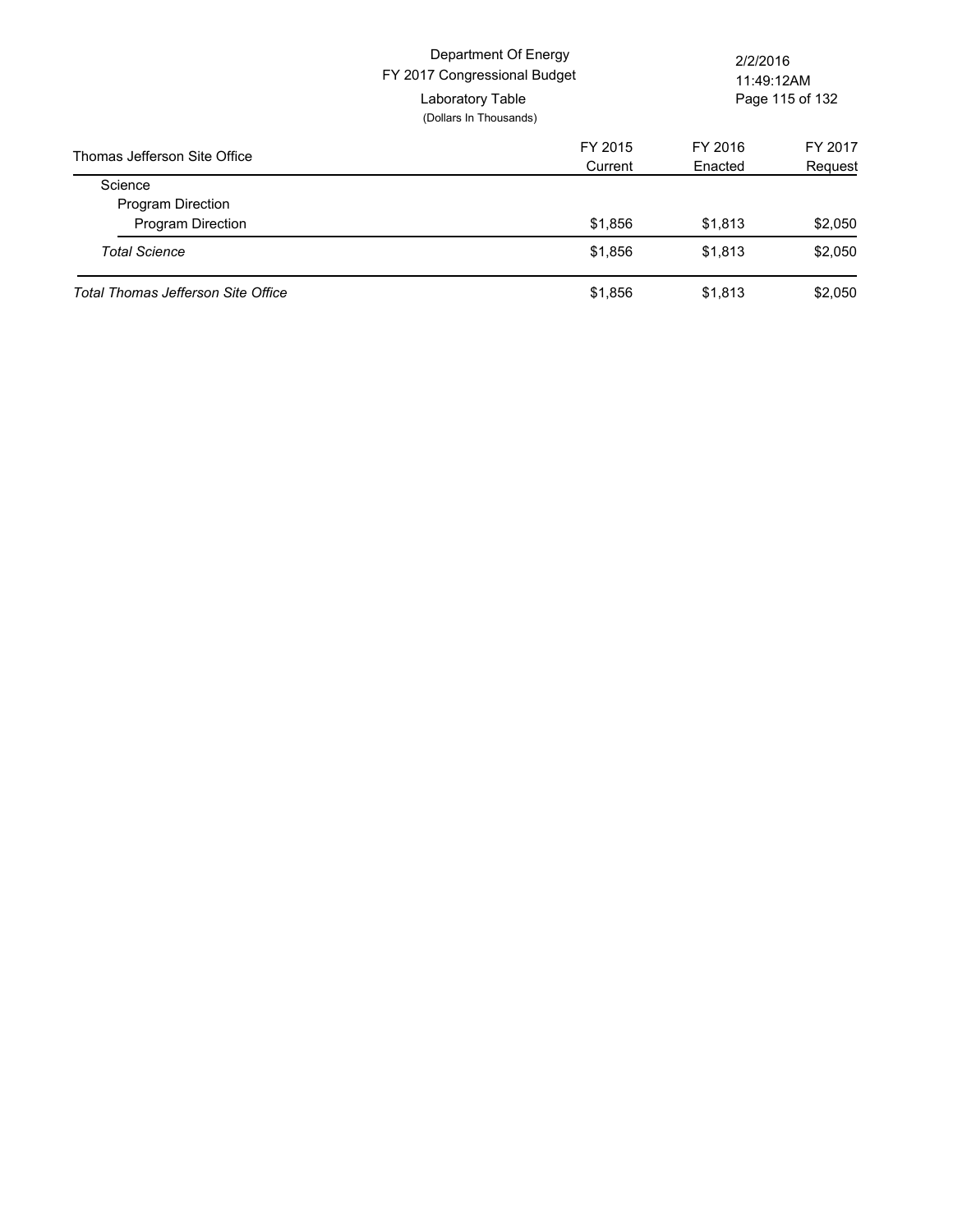| Department Of Energy<br>FY 2017 Congressional Budget<br>Laboratory Table<br>(Dollars In Thousands)     |                    | 2/2/2016<br>11:49:12AM<br>Page 116 of 132 |                    |
|--------------------------------------------------------------------------------------------------------|--------------------|-------------------------------------------|--------------------|
| Undesignated Lab/Plant/Installation                                                                    | FY 2015<br>Current | FY 2016<br>Enacted                        | FY 2017<br>Request |
| Energy Efficiency and Renewable Energy<br>Energy Efficiency and Renewable Energy                       |                    |                                           |                    |
| Cities, Counties and Communities Energy Program<br><b>Total Energy Efficiency and Renewable Energy</b> | \$0<br>\$0         | \$0<br>\$0                                | \$4,000<br>\$4,000 |
| Total Undesignated Lab/Plant/Installation                                                              | \$0                | \$0                                       | \$4,000            |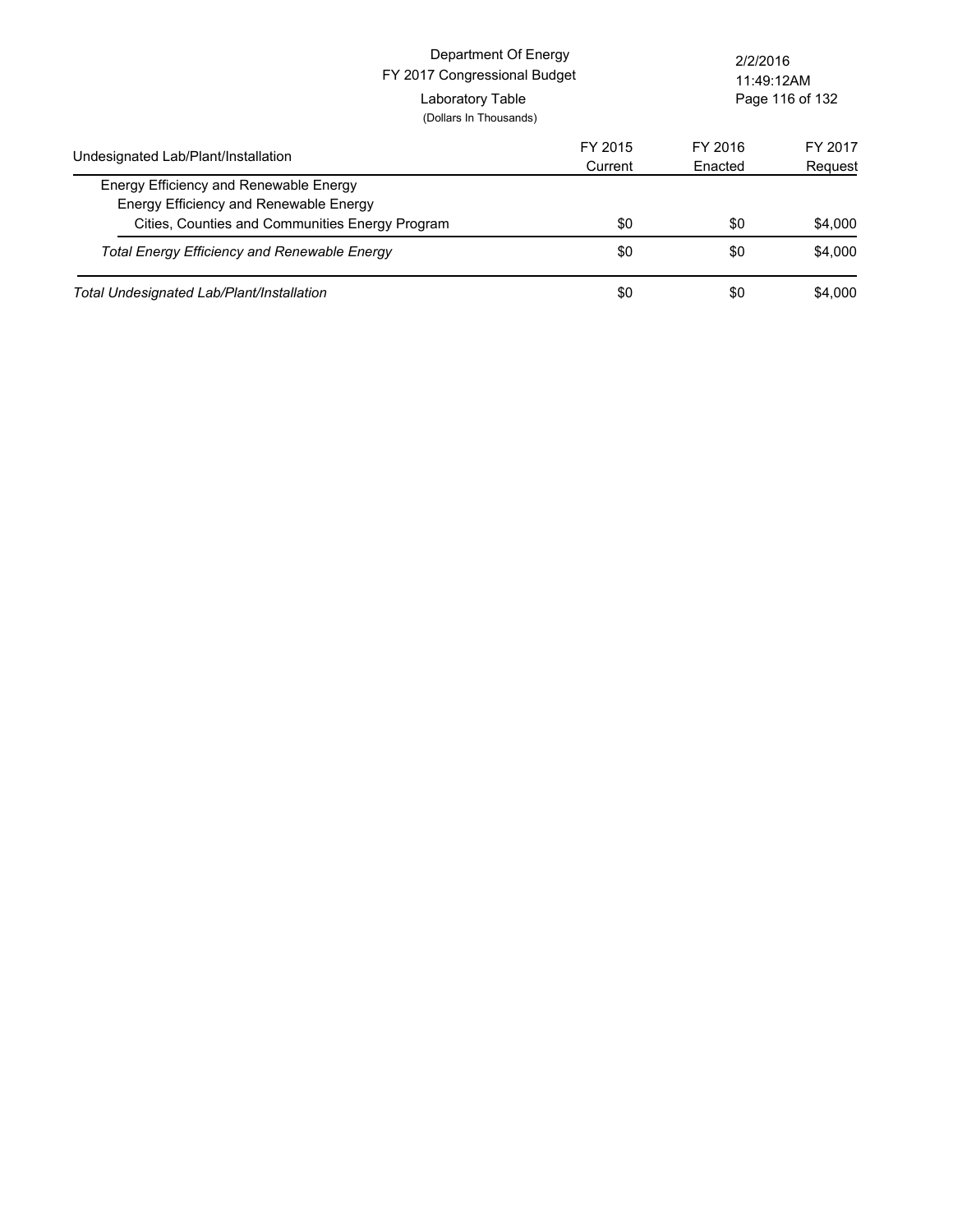| Department Of Energy<br>FY 2017 Congressional Budget<br>Laboratory Table<br>(Dollars In Thousands) |  |          | 2/2/2016<br>11:49:12AM | Page 117 of 132 |
|----------------------------------------------------------------------------------------------------|--|----------|------------------------|-----------------|
| University of Rochester                                                                            |  | FY 2015  | FY 2016                | FY 2017         |
|                                                                                                    |  | Current  | Enacted                | Request         |
| <b>Weapons Activities</b>                                                                          |  |          |                        |                 |
| Inertial Confinement Fusion Ignition High Yield                                                    |  |          |                        |                 |
| Inertial Confinement Fusion Ignition High Yield Campaign                                           |  | \$67.963 | \$64.264               | \$61,830        |
| <b>Total Weapons Activities</b>                                                                    |  | \$67.963 | \$64.264               | \$61,830        |
| Total University of Rochester                                                                      |  | \$67.963 | \$64.264               | \$61.830        |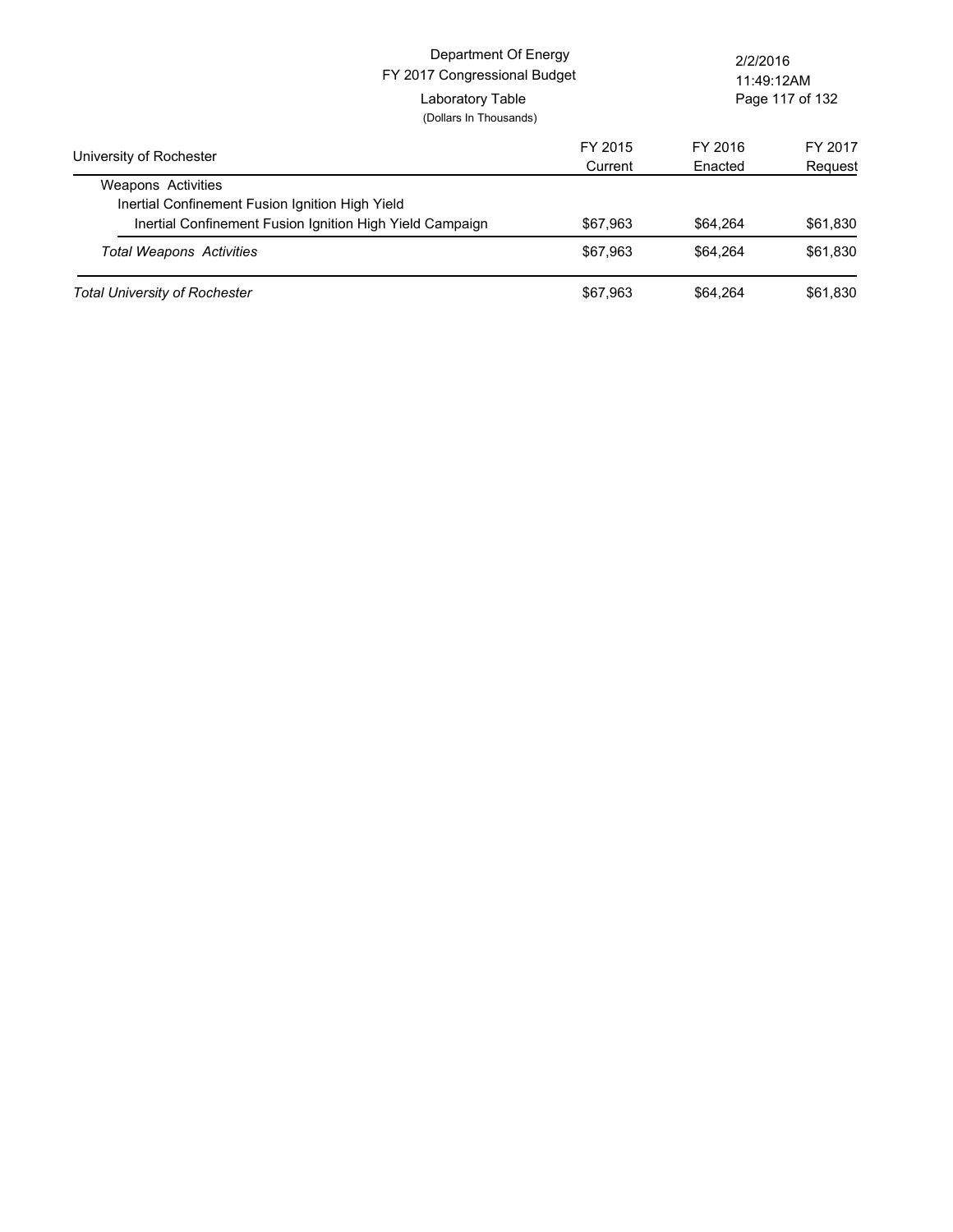| Department Of Energy<br>FY 2017 Congressional Budget     |                                            | 2/2/2016<br>11:49:12AM |                 |
|----------------------------------------------------------|--------------------------------------------|------------------------|-----------------|
|                                                          | Laboratory Table<br>(Dollars In Thousands) |                        | Page 118 of 132 |
| Washington Headquarters                                  | FY 2015                                    | FY 2016                | FY 2017         |
| Innovative Tech Loan Guarantee Prog                      | Current                                    | Enacted                | Request         |
| <b>Administrative Operations</b>                         |                                            |                        |                 |
| <b>Administrative Operations</b>                         | \$42,000                                   | \$42,000               | \$37,000        |
| Total Innovative Tech Loan Guarantee Prog                | \$42,000                                   | \$42,000               | \$37,000        |
| Non-Defense Environmental Cleanup                        |                                            |                        |                 |
| Mercury Storage Facility                                 |                                            |                        |                 |
| Mercury Storage Facility                                 | \$0                                        | \$1,300                | \$0             |
| <b>Total Non-Defense Environmental Cleanup</b>           | \$0                                        | \$1,300                | \$0             |
| Electricity Delivery and Energy Reliability              |                                            |                        |                 |
| <b>Electricity Delivery and Energy Reliability</b>       |                                            |                        |                 |
| Program Direction                                        | \$21,002                                   | \$21,030               | \$21,898        |
| Clean Energy Transmission and Reliability                | \$10,405                                   | \$6,429                | \$4,300         |
| <b>Smart Grid</b>                                        | \$2,700                                    | \$4,266                | \$1,926         |
| Infrastructure Security & Energy Restoration             | \$4,199                                    | \$6,280                | \$12,211        |
| <b>Energy Storage</b>                                    | \$180                                      | \$1,238                | \$2,687         |
| <b>Cybersecurity for Energy Delivery Systems</b>         | \$10,149                                   | \$13,938               | \$8,455         |
| <b>National Electricity Delivery</b>                     | \$518                                      | \$2,150                | \$1,875         |
| Transformer Resilience and Advanced Components           | \$0                                        | \$200                  | \$2,000         |
| State Distribution-level Reform                          | \$0                                        | \$0                    | \$15,000        |
| Grid Institute                                           | \$0                                        | \$0                    | \$14,000        |
| <b>Energy Assurance</b>                                  | \$0                                        | \$0                    | \$15,000        |
| <b>Total Electricity Delivery and Energy Reliability</b> | \$49,153                                   | \$55,531               | \$99,352        |
| <b>Total Electricity Delivery and Energy Reliability</b> | \$49,153                                   | \$55,531               | \$99,352        |
| <b>Nuclear Energy</b>                                    |                                            |                        |                 |
| University Research Program                              |                                            |                        |                 |
| University Research                                      | \$20                                       | \$20                   | \$0             |
| Fuel Cycle R & D                                         |                                            |                        |                 |
| Fuel Cycle R & D                                         | \$4,642                                    | \$19,000               | \$18,838        |
| Radiological Facilities Management                       |                                            |                        |                 |
| Radiological Facilities Management                       | \$122                                      | \$70                   | \$0             |
| Idaho Facilities Management                              |                                            |                        |                 |
| Idaho Facilities Management                              | \$1,091                                    | \$1,389                | \$500           |
| Idaho Sitewide Safeguards and Security                   |                                            |                        |                 |
| Idaho Sitewide Safeguards and Security                   | \$419                                      | \$442                  | \$0             |
| Transfer from State Department                           |                                            |                        |                 |
| Transfer from State Department                           | \$2,150                                    | \$0                    | \$0             |
| Program Direction-NE                                     |                                            |                        |                 |
| Program Direction-NE                                     | \$70,531                                   | \$70,509               | \$76,569        |
| Nuclear Energy Enabling Technologies                     |                                            |                        |                 |
| Nuclear Energy Enabling Technologies                     | \$1,343                                    | \$19,141               | \$21,307        |
| Reactors Concepts RD&D                                   |                                            |                        |                 |
| Reactors Concepts RD&D                                   | \$947                                      | \$9,973                | \$7,945         |
| International Nuclear Energy Cooperation                 |                                            |                        |                 |
| International Nuclear Energy Cooperation                 | \$115                                      | \$335                  | \$1,378         |
|                                                          |                                            |                        |                 |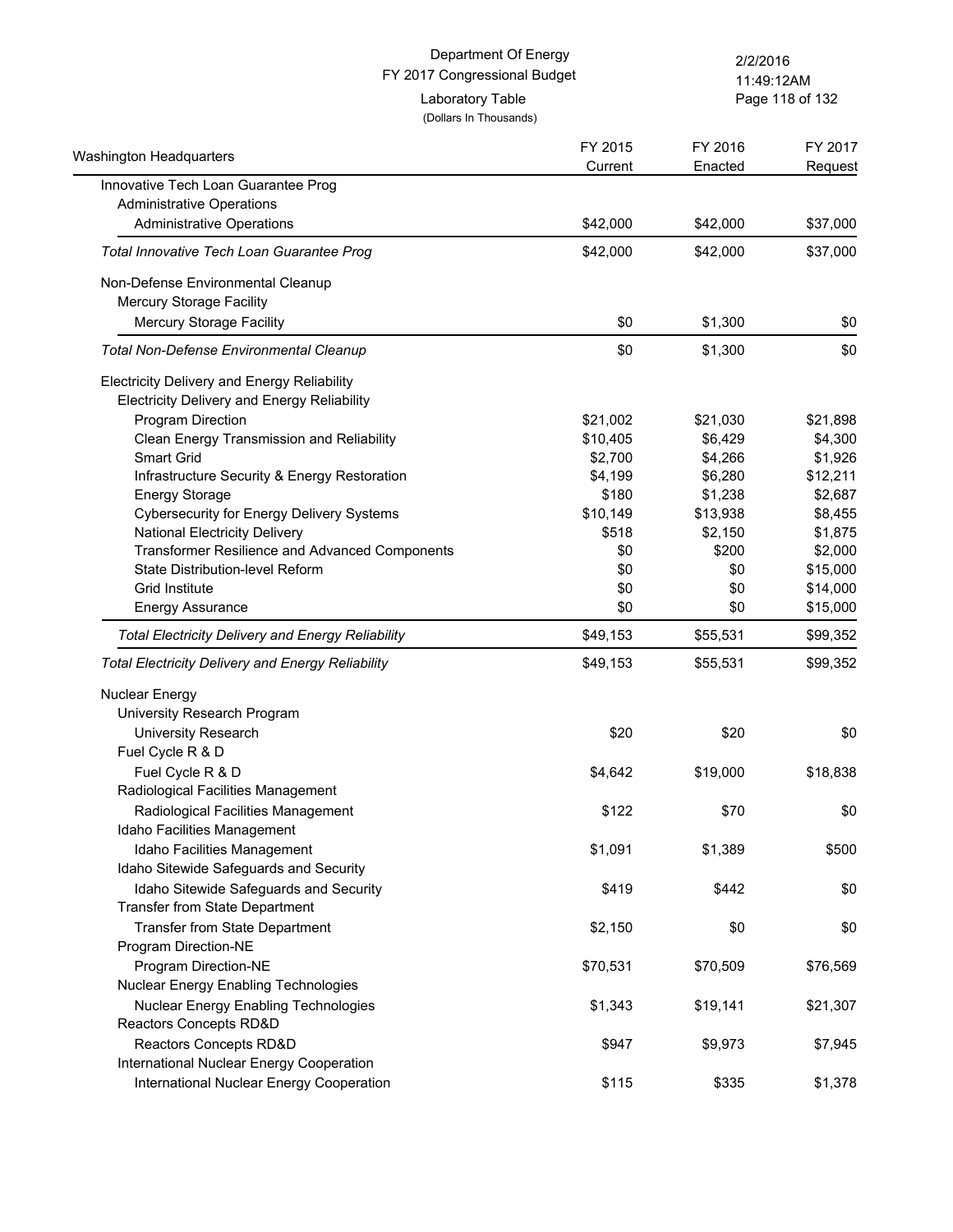Page 119 of 132 11:49:12AM

(Dollars In Thousands)

| Washington Headquarters                                  | FY 2015   | FY 2016   | FY 2017   |
|----------------------------------------------------------|-----------|-----------|-----------|
| <b>SMR Licensing Technical Support</b>                   | Current   | Enacted   | Request   |
| <b>SMR Licensing Technical Support</b>                   | \$0       | \$500     | \$500     |
| Supercritical Transformational Electric Power Generation |           |           |           |
| Supercritical Transformational Electric Power Generation | \$20      | \$240     | \$0       |
| <b>Total Nuclear Energy</b>                              | \$81,400  | \$121,619 | \$127,037 |
|                                                          |           |           |           |
| Energy Efficiency and Renewable Energy                   |           |           |           |
| Energy Efficiency and Renewable Energy                   |           |           |           |
| Wind Energy                                              | \$8,600   | \$16,612  | \$18,602  |
| Program Direction                                        | \$118,636 | \$112,772 | \$128,939 |
| Geothermal Technologies                                  | \$28,618  | \$3,950   | \$5,400   |
| Hydrogen & Fuel Cell Technologies                        | \$2,630   | \$2,800   | \$3,300   |
| <b>Water Power</b>                                       | \$7,553   | \$9,200   | \$10,497  |
| Solar Energy                                             | \$1,828   | \$6,010   | \$10,000  |
| Vehicle Technologies                                     | \$5,791   | \$6,587   | \$6,587   |
| <b>Building Technologies</b>                             | \$39,757  | \$60,642  | \$71,937  |
| Federal Energy Management Program                        | \$8,148   | \$7,487   | \$11,923  |
| <b>Weatherization Assistance</b>                         | \$190,300 | \$212,400 | \$226,000 |
| State Energy Program                                     | \$41,400  | \$41,400  | \$47,400  |
| <b>Tribal Energy Activities</b>                          | \$0       | \$0       | \$0       |
| <b>Advanced Manufacturing</b>                            | \$9,080   | \$10,092  | \$9,500   |
| <b>Strategic Programs</b>                                | \$7,487   | \$6,344   | \$6,140   |
| <b>Bioenergy Technologies</b>                            | \$5,576   | \$59,991  | \$45,283  |
| Crosscutting Innovation Initiatives                      | \$0       | \$0       | \$215,000 |
| <b>Total Energy Efficiency and Renewable Energy</b>      | \$475,404 | \$556,287 | \$816,508 |
| <b>Total Energy Efficiency and Renewable Energy</b>      | \$475,404 | \$556,287 | \$816,508 |
| Advanced Researched Projects Agency-Energy               |           |           |           |
| Advanced Researched Projects Agency-Energy               |           |           |           |
| Projects                                                 | \$252,000 | \$261,750 | \$318,000 |
| Program Direction                                        | \$28,000  | \$29,250  | \$32,000  |
| <b>Total Advanced Researched Projects Agency-Energy</b>  | \$280,000 | \$291,000 | \$350,000 |
| <b>Total Advanced Researched Projects Agency-Energy</b>  | \$280,000 | \$291,000 | \$350,000 |
|                                                          |           |           |           |
| Indian Energy Policy and Programs                        |           |           |           |
| Indian Energy Policy and Programs                        |           |           |           |
| Program Direction                                        | \$1,271   | \$2,540   | \$4,100   |
| <b>Technical Assistance</b>                              | \$689     | \$1,077   | \$2,400   |
| <b>Total Indian Energy Policy and Programs</b>           | \$1,960   | \$3,617   | \$6,500   |
| <b>Total Indian Energy Policy and Programs</b>           | \$1,960   | \$3,617   | \$6,500   |
| Advance Technology Vehicles Man Loan Program             |           |           |           |
| <b>Energy Transformation Acceleration Fund</b>           |           |           |           |
| <b>Administrative Expenses</b>                           | \$4,000   | \$6,000   | \$5,000   |
|                                                          |           |           |           |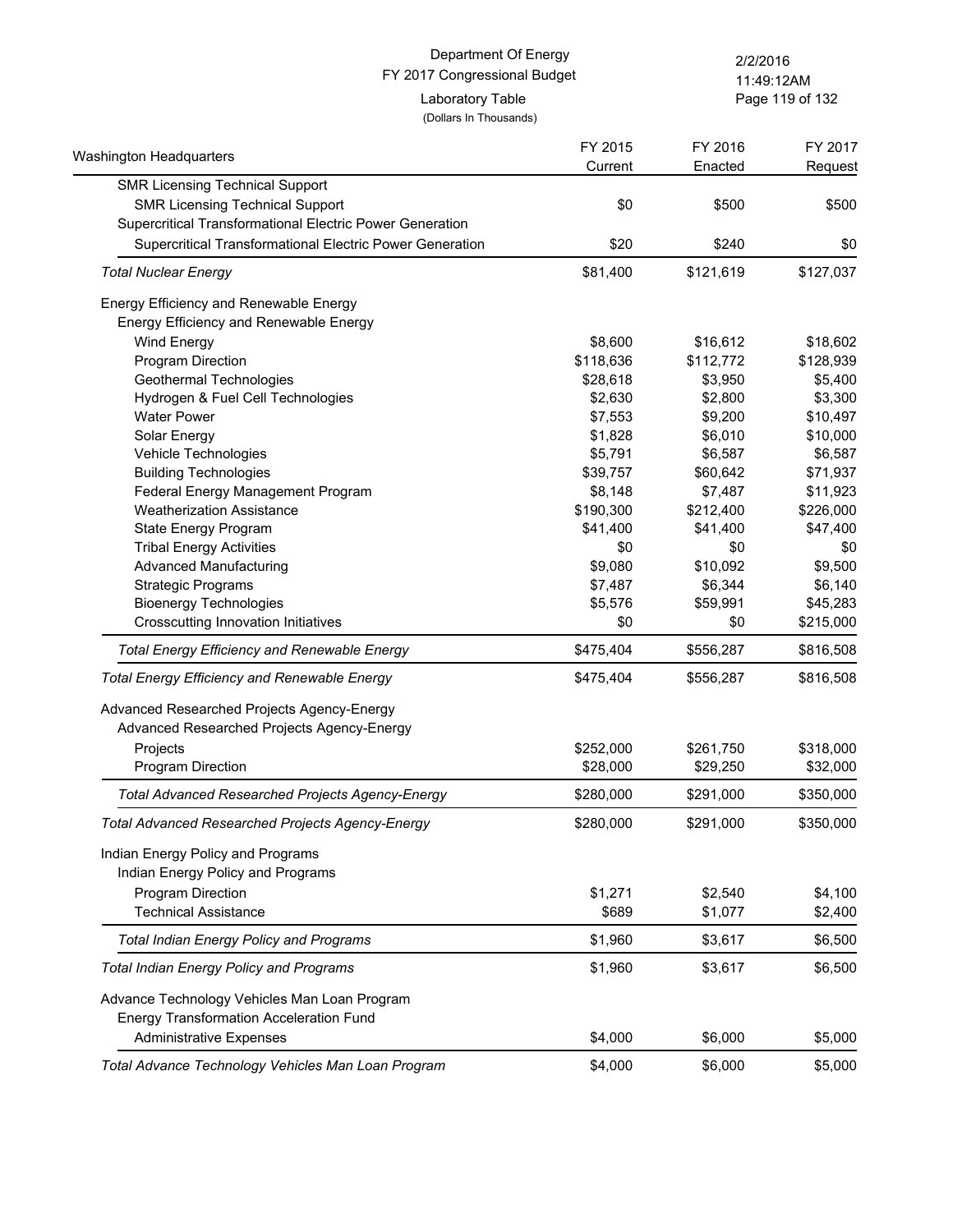(Dollars In Thousands)

Page 120 of 132 11:49:12AM

| Washington Headquarters                                | FY 2015<br>Current | FY 2016<br>Enacted | FY 2017<br>Request |
|--------------------------------------------------------|--------------------|--------------------|--------------------|
| Uranium Enrichment Decon. & Decom. Fund                |                    |                    |                    |
| <b>U/TH Reimbursements</b>                             |                    |                    |                    |
| <b>U/TH Reimbursements</b>                             | \$10,000           | \$32,959           | \$30,000           |
| Total Uranium Enrichment Decon. & Decom. Fund          | \$10,000           | \$32,959           | \$30,000           |
| Science                                                |                    |                    |                    |
| Advanced Scientific Computing Research                 |                    |                    |                    |
| Advanced Scientific Computing Research                 | \$1,633            | \$189,976          | \$290,937          |
| <b>Basic Energy Sciences</b>                           |                    |                    |                    |
| <b>Basic Energy Sciences</b>                           | \$4,414            | \$124,209          | \$180,103          |
| <b>Biological and Environmental Research</b>           |                    |                    |                    |
| Biological and Environmental Research                  | \$2,464            | \$84,526           | \$183,962          |
| <b>Fusion Energy Sciences</b>                          |                    |                    |                    |
| <b>Fusion Energy Sciences</b>                          | \$1,046            | \$122,900          | \$78,830           |
| <b>High Energy Physics</b>                             |                    |                    |                    |
| <b>High Energy Physics</b>                             | \$2,080            | \$56,851           | \$56,501           |
| <b>Nuclear Physics</b>                                 |                    |                    |                    |
| <b>Nuclear Physics</b>                                 | \$21,696           | \$54,783           | \$71,075           |
| Workforce Development for Teachers and Scientists      |                    |                    |                    |
| Workforce Development for Teachers and Scientists      | \$30               | \$17,000           | \$20,925           |
| Science Laboratories Infrastructure                    |                    |                    |                    |
| Science Laboratories Infrastructure                    | \$26,212           | \$0                | \$0                |
| Safeguards and Security                                |                    |                    |                    |
| Safeguards and Security                                | \$7,784            | \$10,433           | \$8,504            |
| Program Direction                                      |                    |                    |                    |
| <b>Program Direction</b>                               | \$81,724           | \$89,315           | \$102,355          |
| Small Business Innovation/Technology Transfer Research |                    |                    |                    |
| Small Business Innovation/Technology Transfer Research | \$45               | \$0                | \$0                |
| <b>Total Science</b>                                   | \$149,128          | \$749,993          | \$993,192          |
| Office of Technology Transitions                       |                    |                    |                    |
| Office of Technology Transitions                       |                    |                    |                    |
| Office of Technology Transitions                       | \$0                | \$0                | \$8,400            |
| <b>Total Office of Technology Transitions</b>          | \$0                | \$0                | \$8,400            |
| Weapons Activities                                     |                    |                    |                    |
| Directed Stockpile Work                                |                    |                    |                    |
| Directed Stockpile Work                                | \$82,461           | \$87,593           | \$161,660          |
| Science                                                |                    |                    |                    |
| Science Campaign                                       | \$12,358           | \$27,759           | \$40,741           |
| Site Stewardship                                       |                    |                    |                    |
| Site Stewardship                                       | \$13,050           | \$0                | \$0                |
| Counterterrorism and Counterproliferation Programs     |                    |                    |                    |
| Counterterrorism and Counterproliferation Programs     | \$4,500            | \$0                | \$0                |
| Engineering                                            |                    |                    |                    |
| Engineering Campaign                                   | \$1,974            | \$98               | \$4,185            |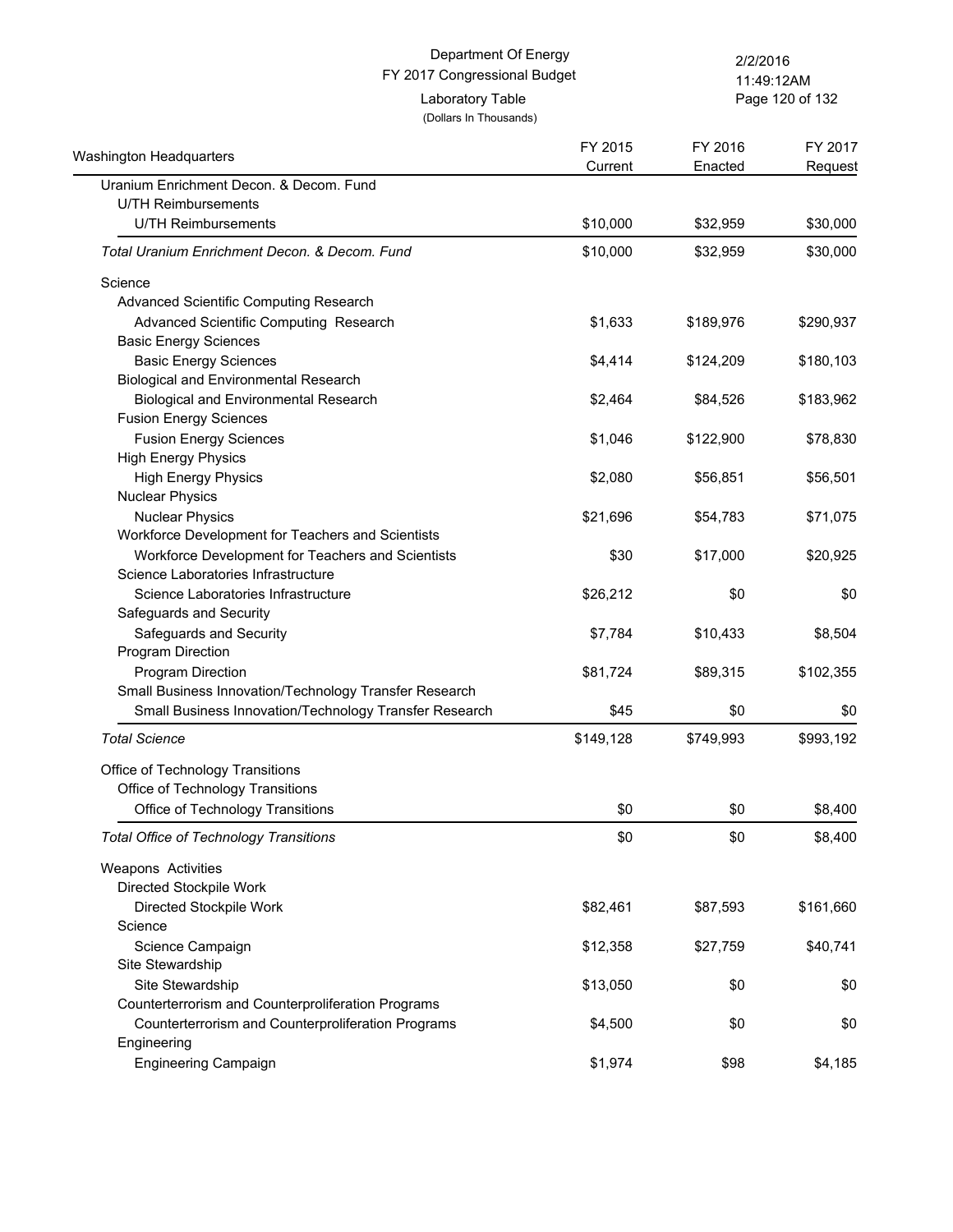#### FY 2017 Congressional Budget (Dollars In Thousands) Department Of Energy 2/2/2016 Laboratory Table

Page 121 of 132 11:49:12AM

| Washington Headquarters                                                  | FY 2015   | FY 2016   | FY 2017   |
|--------------------------------------------------------------------------|-----------|-----------|-----------|
|                                                                          | Current   | Enacted   | Request   |
| Inertial Confinement Fusion Ignition High Yield                          |           |           |           |
| Inertial Confinement Fusion Ignition High Yield Campaign                 | \$11,613  | \$8,866   | \$43,496  |
| <b>Advanced Simulation &amp; Computing</b>                               |           |           |           |
| Advanced Simulation & Computing Campaign                                 | \$5,765   | \$6,028   | \$166,993 |
| Defense Nuclear Security                                                 |           |           |           |
| <b>Defense Nuclear Security</b>                                          | \$37,575  | \$64,048  | \$33,641  |
| Readiness Campaign                                                       |           |           |           |
| Readiness Campaign                                                       | \$0       | \$0       | \$0       |
| <b>Legacy Contractor Pensions</b>                                        |           |           |           |
| <b>Legacy Contractor Pensions</b>                                        | \$307,058 | \$283,887 | \$248,492 |
| Information technology and Cybersecurity                                 |           |           |           |
| Information technology and Cybersecurity                                 | \$97,525  | \$85,151  | \$104,155 |
| Infrastructure and Operations                                            |           |           |           |
| Infrastructure and Operations                                            | \$51,552  | \$99,535  | \$121,099 |
| Secure Transportation Asset                                              |           |           |           |
| Secure Transportation Asset                                              | \$14      | \$0       | \$0       |
| Nuclear Counterterrorism Incident Response                               |           |           |           |
| Nuclear Counterterrorism Incident Response                               | \$7,440   | \$0       | \$0       |
| Advanced Manufacturing Development<br>Advanced Manufacturing Development | \$1,223   | \$1,174   | \$1,758   |
|                                                                          |           |           |           |
| <b>Total Weapons Activities</b>                                          | \$634,108 | \$664,139 | \$926,220 |
| <b>Other Defense Activities</b>                                          |           |           |           |
| Environment, Health, Safety and Security                                 |           |           |           |
| Environment, Health, Safety and Security                                 | \$102,744 | \$102,244 | \$114,174 |
| Program Direction                                                        | \$62,235  | \$62,235  | \$66,519  |
| Total Environment, Health, Safety and Security                           | \$164,979 | \$164,479 | \$180,693 |
| <b>Enterprise Assessments</b>                                            |           |           |           |
| <b>Enterprise Assessments</b>                                            | \$21,793  | \$23,793  | \$24,170  |
| Program Direction                                                        | \$49,466  | \$49,466  | \$51,893  |
| <b>Total Enterprise Assessments</b>                                      | \$71,259  | \$73,259  | \$76,063  |
| <b>Specialized Security Activities</b>                                   |           |           |           |
| <b>Specialized Security Activities</b>                                   | \$203,152 | \$230,377 | \$237,912 |
| <b>Hearings and Appeals</b>                                              |           |           |           |
| Program Direction                                                        | \$5,500   | \$5,500   | \$5,919   |
| Office of Legacy Management                                              |           |           |           |
| Legacy Management                                                        | \$14,644  | \$14,403  | \$15,317  |
| <b>Total Other Defense Activities</b>                                    | \$459,534 | \$488,018 | \$515,904 |
| Defense Nuclear Nonproliferation                                         |           |           |           |
| <b>Global Threat Reduction Initiative</b>                                |           |           |           |
| <b>Global Threat Reduction Initiative</b>                                | \$4,503   | \$0       | \$0       |
| Nonproliferation and Verification R&D                                    |           |           |           |
| Nonproliferation and Verification R&D                                    | \$0       | \$0       | \$0       |
| Defense Nuclear Nonproliferation R&D                                     |           |           |           |
| Defense Nuclear Nonproliferation R&D                                     | \$8,336   | \$39,598  | \$37,210  |
|                                                                          |           |           |           |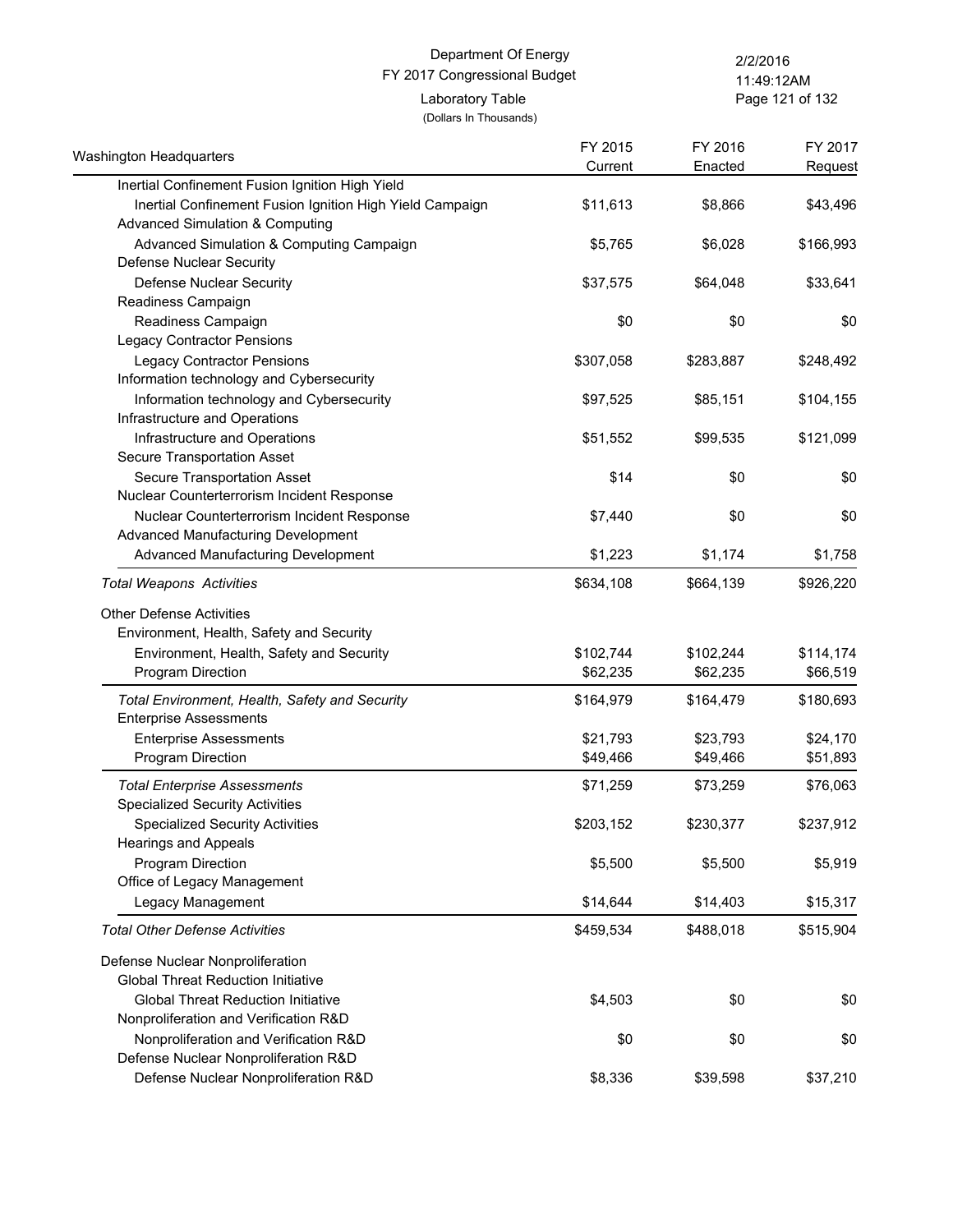(Dollars In Thousands)

Page 122 of 132 11:49:12AM

| <b>Washington Headquarters</b>                                       | FY 2015<br>Current | FY 2016<br>Enacted | FY 2017   |
|----------------------------------------------------------------------|--------------------|--------------------|-----------|
| Nonproliferation and International Security                          |                    |                    | Request   |
| Nonproliferation and International Security                          | \$13,919           | \$0                | \$0       |
| International Material Protection and Cooperation                    |                    |                    |           |
| International Material Protection and Cooperation                    | \$2,721            | \$0                | \$0       |
| <b>Fissile Materials Disposition</b>                                 |                    |                    |           |
| <b>Fissile Materials Disposition</b>                                 | \$4,870            | \$0                | \$0       |
| Nuclear Counterterrorism and Incident Response                       |                    |                    |           |
| Nuclear Counterterrorism Incident Response                           | \$0                | \$17,508           | \$31,573  |
| <b>Legacy Contractor Pensions</b>                                    |                    |                    |           |
| <b>Legacy Contractor Pensions</b>                                    | \$102,909          | \$94,617           | \$83,208  |
| <b>Global Material Security</b>                                      |                    |                    |           |
| <b>Global Material Security</b>                                      | \$0                | \$10,664           | \$3,011   |
| Material Management and Minimization                                 |                    |                    |           |
| Material Management and Minimization                                 | \$0                | \$4,312            | \$2,955   |
| Nonproliferation and Arms Control                                    |                    |                    |           |
| Nonproliferation and Arms Control                                    | \$0                | \$14,422           | \$14,185  |
| <b>Total Defense Nuclear Nonproliferation</b>                        | \$137,258          | \$181,121          | \$172,142 |
| <b>Naval Reactors</b>                                                |                    |                    |           |
| Naval Reactors Program                                               |                    |                    |           |
| Naval Reactors Program                                               | \$84,790           | \$102,222          | \$103,639 |
| Program Direction                                                    |                    |                    |           |
| Program Direction                                                    | \$23,030           | \$23,554           | \$26,900  |
| <b>Total Naval Reactors</b>                                          | \$107,820          | \$125,776          | \$130,539 |
|                                                                      |                    |                    |           |
| <b>Federal Salaries and Expenses</b>                                 |                    |                    |           |
| <b>Federal Salaries and Expenses</b>                                 |                    |                    |           |
| <b>Federal Salaries and Expenses</b>                                 | \$267,935          | \$273,681          | \$299,429 |
| <b>Total Federal Salaries and Expenses</b>                           | \$267,935          | \$273,681          | \$299,429 |
| Office of the Administrator                                          |                    |                    |           |
| Office of the Administrator                                          |                    |                    |           |
| Office of the Administrator                                          | \$0                | \$0                | \$0       |
| Total Office of the Administrator                                    | \$0                | \$0                | \$0       |
| Departmental Administration                                          |                    |                    |           |
| <b>Energy Policy and Sysems Analysis</b>                             |                    |                    |           |
| <b>Energy Policy and Sysems Analysis</b>                             | \$31,181           | \$31,297           | \$31,000  |
| Small and Disadvantaged Business Utilization                         |                    |                    |           |
| Program Direction                                                    | \$2,253            | \$3,000            | \$3,300   |
|                                                                      |                    |                    |           |
| <b>Total Small and Disadvantaged Business Utilization</b>            | \$2,253            | \$3,000            | \$3,300   |
| Energy Jobs Development                                              |                    |                    |           |
| Energy Jobs Development                                              | \$0                | \$0                | \$3,700   |
| <b>Total Energy Jobs Development</b><br><b>International Affairs</b> | \$0                | \$0                | \$3,700   |
|                                                                      |                    |                    |           |
| Program Direction                                                    | \$24,943           | \$18,000           | \$19,107  |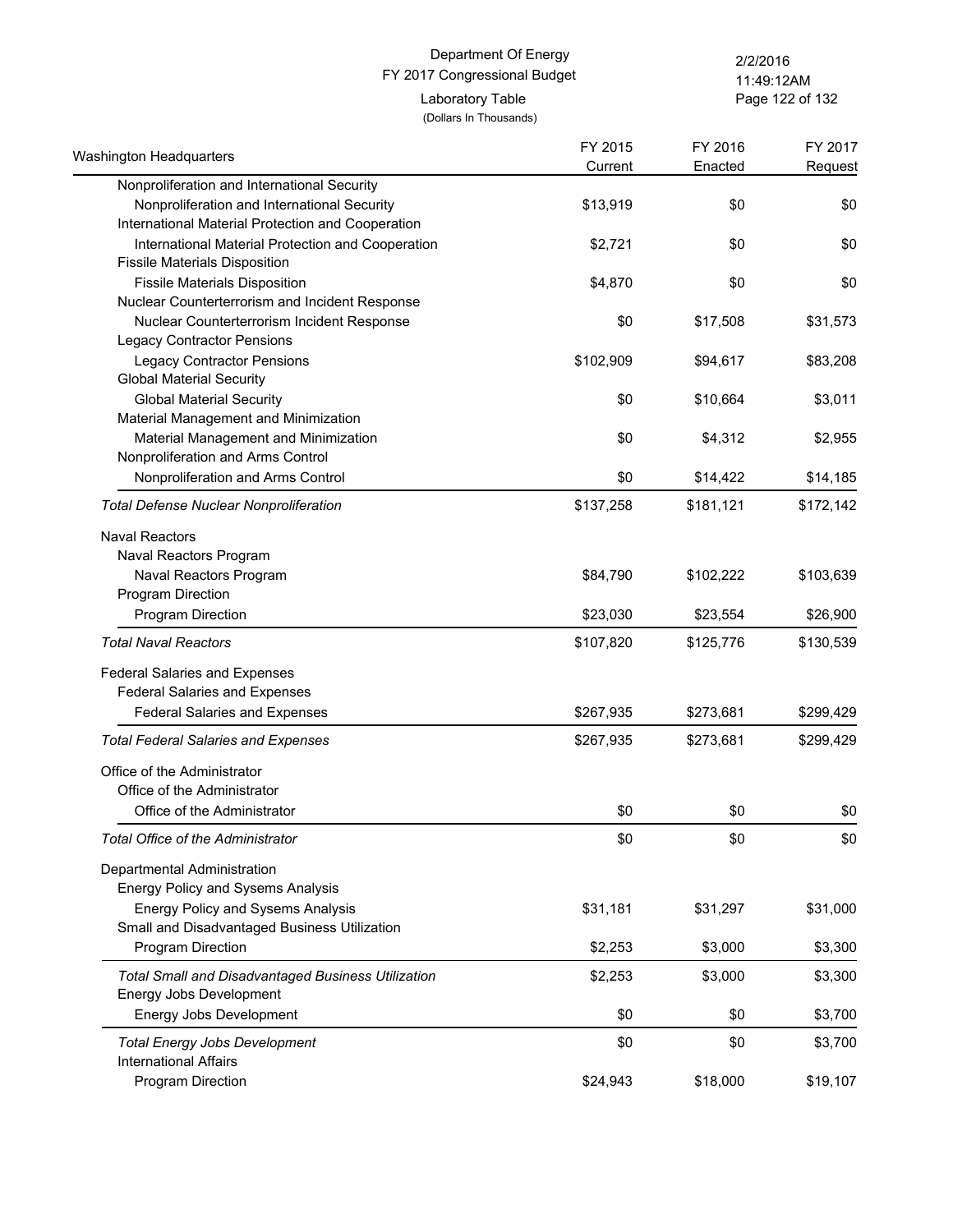#### FY 2017 Congressional Budget (Dollars In Thousands) Department Of Energy 2/2/2016 Laboratory Table

Page 123 of 132 11:49:12AM

| Washington Headquarters                            | FY 2015<br>Current | FY 2016<br>Enacted | FY 2017<br>Request |
|----------------------------------------------------|--------------------|--------------------|--------------------|
| <b>Strategic Partnership Projects</b>              |                    |                    |                    |
| Strategic Partnership Projects                     | \$0                | \$1,108            | \$0                |
| <b>Chief Financial Officer</b>                     |                    |                    |                    |
| Program Direction                                  | \$46,715           | \$46,739           | \$52,799           |
| Program Direction                                  |                    |                    |                    |
| Program Direction                                  | \$24,500           | \$24,500           | \$25,424           |
| <b>Total Program Direction</b>                     | \$24,500           | \$24,500           | \$25,424           |
| Congressional, and Intergovernmental Affairs       |                    |                    |                    |
| Program Direction                                  | \$5,846            | \$6,300            | \$6,200            |
| <b>Public Affairs</b>                              |                    |                    |                    |
| Program Direction                                  | \$3,231            | \$3,431            | \$3,431            |
| <b>General Counsel</b>                             |                    |                    |                    |
| Program Direction                                  | \$32,554           | \$33,000           | \$33,000           |
| Office of the Secretary                            |                    |                    |                    |
| Program Direction                                  | \$5,008            | \$5,008            | \$5,300            |
| Management                                         |                    |                    |                    |
| Program Direction                                  | \$62,946           | \$65,000           | \$59,114           |
| Economic Impact & Diversity                        |                    |                    |                    |
| Program Direction                                  | \$8,800            | \$10,000           | \$11,319           |
| <b>Chief Information Officer</b>                   |                    |                    |                    |
| Program Direction                                  | \$33,188           | \$31,988           | \$35,770           |
| Digital Service Team - CIO                         | \$0                | \$0                | \$4,000            |
| <b>Cybersecurity and Secure Management</b>         | \$12,764           | \$21,006           | \$20,026           |
| Corporate IT Program Support                       | \$19,612           | \$20,224           | \$33,278           |
| <b>Total Chief Information Officer</b>             | \$65,564           | \$73,218           | \$93,074           |
| <b>Total Departmental Administration</b>           | \$313,541          | \$320,601          | \$346,768          |
| Office of the Inspector General                    |                    |                    |                    |
| Office of the Inspector General                    |                    |                    |                    |
| Office of the Inspector General                    | \$40,500           | \$46,424           | \$44,424           |
| Total Office of the Inspector General              | \$40,500           | \$46,424           | \$44,424           |
| Federal Energy Regulatory Commission               |                    |                    |                    |
| Just and Reasonable Rates, Terms and Conditions    |                    |                    |                    |
| Just and Reasonable Rates, Terms and Conditions    | \$142,574          | \$148,921          | \$159,650          |
| Safe, Reliable, Secure, & Efficient Infrastructure |                    |                    |                    |
| Safe, Reliable, Secure, & Efficient Infrastructure | \$106,004          | \$112,507          | \$123,576          |
| Mission Support through Organizational Excellence  |                    |                    |                    |
| Mission Support through Organizational Excellence  | \$55,811           | \$58,372           | \$63,574           |
| <b>Total Federal Energy Regulatory Commission</b>  | \$304,389          | \$319,800          | \$346,800          |
|                                                    |                    |                    |                    |
| Fossil Energy Research and Development             |                    |                    |                    |
| CCS and Power Systems                              |                    |                    |                    |
| Carbon Storage                                     | \$4,786            | \$1,122            | \$0                |
| <b>Cross Cutting Reasearch</b>                     | \$2,546            | \$4,660            | \$0                |
| <b>Total CCS and Power Systems</b>                 | \$7,332            | \$5,782            | \$0                |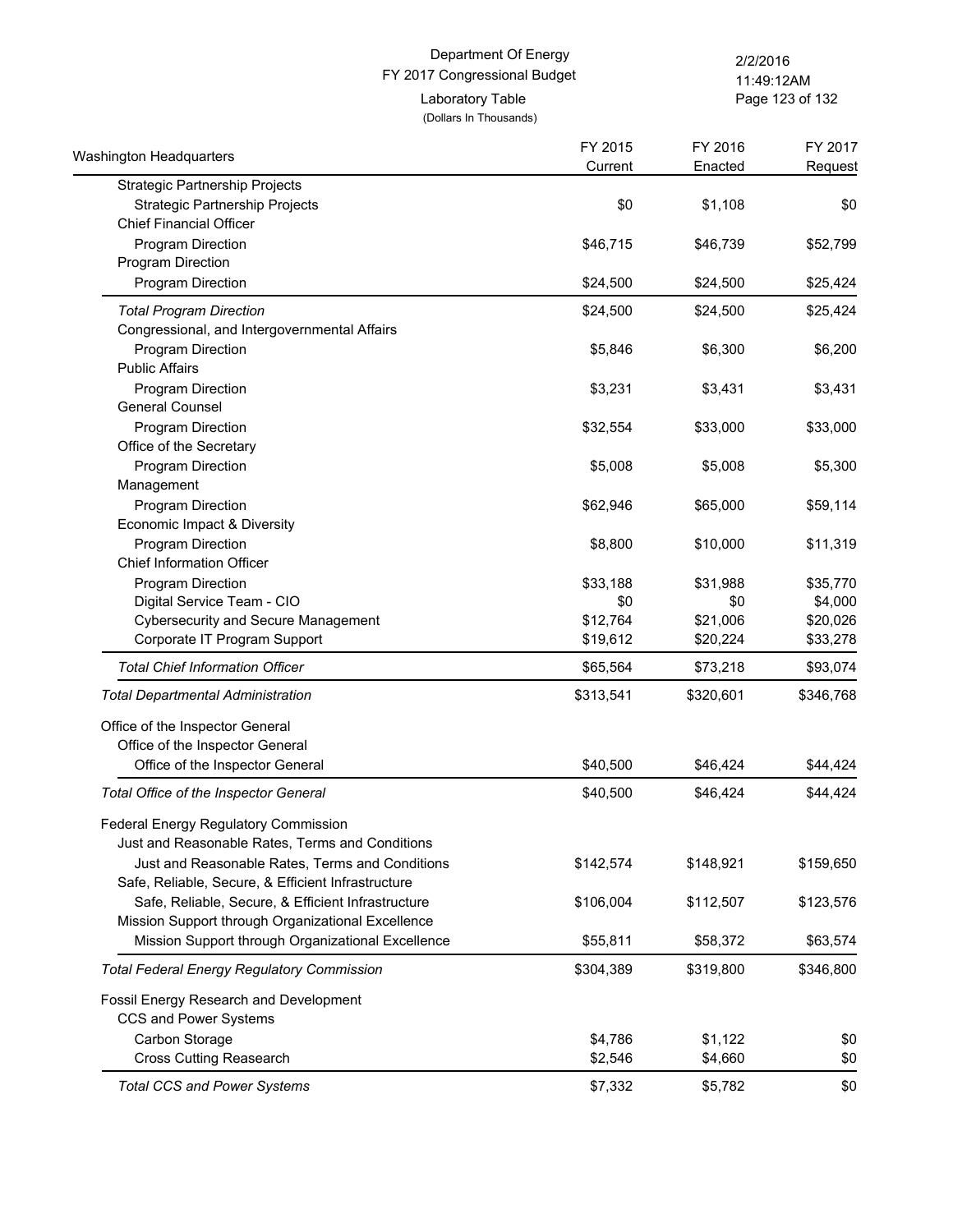#### FY 2017 Congressional Budget (Dollars In Thousands) Department Of Energy 2/2/2016 Laboratory Table

Page 124 of 132 11:49:12AM

|                                                                                                                                         | FY 2015   | FY 2016   | FY 2017   |
|-----------------------------------------------------------------------------------------------------------------------------------------|-----------|-----------|-----------|
| Washington Headquarters                                                                                                                 | Current   | Enacted   | Request   |
| Natural Gas Technologies                                                                                                                |           |           |           |
| Natural Gas Technologies                                                                                                                | \$1,877   | \$3,065   | \$0       |
| Fuel Supply Impact Mitigation                                                                                                           |           |           |           |
| Fuel Supply Impact Mitigation                                                                                                           | \$0       | \$0       | \$2,396   |
| Program Direction                                                                                                                       |           |           |           |
| Headquarters Program Direction                                                                                                          | \$31,496  | \$30,309  | \$32,262  |
| <b>Fossil Energy Environmental Restoration</b>                                                                                          |           |           |           |
| <b>Fossil Energy Environmental Restoration</b>                                                                                          | \$1,420   | \$1,420   | \$0       |
| Plant & Capital Equipment                                                                                                               |           |           |           |
| Plant & Capital Equipment                                                                                                               | \$15,782  | \$15,782  | \$0       |
| <b>Special Recruitment Programs</b>                                                                                                     |           |           |           |
| <b>Special Recruitment Programs</b>                                                                                                     | \$700     | \$700     | \$0       |
| Unconventional Fossil Energy Technologies                                                                                               |           |           |           |
| Unconventional Fossil Energy Technologies                                                                                               | \$292     | \$900     | \$0       |
| CCS and Advanced Power Systems                                                                                                          |           |           |           |
| Carbon Capture                                                                                                                          | \$0       | \$0       | \$8,341   |
| Carbon Storage                                                                                                                          | \$0       | \$0       | \$1,114   |
| <b>Advanced Energy Systems</b>                                                                                                          | \$0       | \$0       | \$459     |
| <b>Crosscutting Research and Analysis</b>                                                                                               | \$0       | \$0       | \$15,717  |
| <b>Total CCS and Advanced Power Systems</b>                                                                                             | \$0       | \$0       | \$25,631  |
| <b>Total Fossil Energy Research and Development</b><br>Naval Petroleum and Oil Shale Reserves<br>Naval Petroleum and Oil Shale Reserves |           |           |           |
| Management                                                                                                                              | \$1,070   | \$1,070   | \$1,070   |
|                                                                                                                                         |           |           |           |
| <b>Total Naval Petroleum and Oil Shale Reserves</b>                                                                                     | \$1,070   | \$1,070   | \$1,070   |
| Defense Environmental Cleanup                                                                                                           |           |           |           |
| Program Direction                                                                                                                       |           |           |           |
| Headquarters                                                                                                                            | \$78,428  | \$73,456  | \$71,530  |
| Program Support                                                                                                                         |           |           |           |
| Program Support                                                                                                                         | \$14,979  | \$14,979  | \$14,979  |
| Uranium Enrichment D&D Fund Contribution                                                                                                |           |           |           |
| Uranium Enrichment D&D Fund Contribution                                                                                                | \$463,000 | \$0       | \$155,100 |
| <b>Technology Development</b>                                                                                                           |           |           |           |
| <b>Technology Development</b>                                                                                                           | \$13,538  | \$20,000  | \$0       |
| Mission Innovation and Technology                                                                                                       |           |           |           |
| Mission Innovation and Technology                                                                                                       | \$0       | \$0       | \$30,000  |
| <b>Total Defense Environmental Cleanup</b>                                                                                              | \$569,945 | \$108,435 | \$271,609 |
| Strategic Petroleum Reserve                                                                                                             |           |           |           |
| SPR Econometric Modelling Support                                                                                                       |           |           |           |
| Management                                                                                                                              | \$7,117   | \$7,246   | \$10,087  |
| <b>Total Strategic Petroleum Reserve</b>                                                                                                | \$7,117   | \$7,246   | \$10,087  |
|                                                                                                                                         |           |           |           |

Northeast Home Heating Oil Reserve Account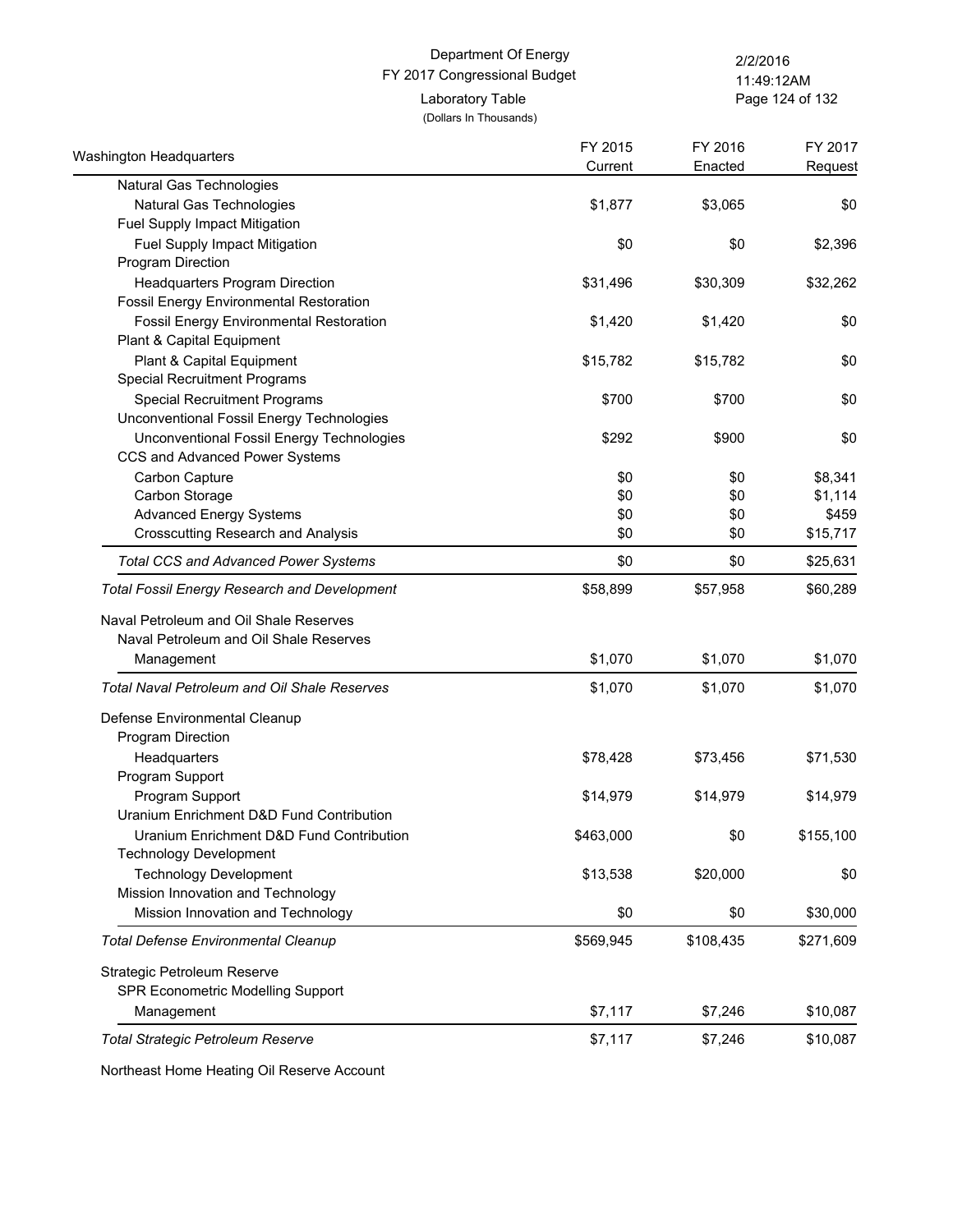| Department Of Energy<br>FY 2017 Congressional Budget<br>Laboratory Table      |                                   | 2/2/2016<br>11:49:12AM<br>Page 125 of 132 |             |
|-------------------------------------------------------------------------------|-----------------------------------|-------------------------------------------|-------------|
| <b>Washington Headquarters</b>                                                | (Dollars In Thousands)<br>FY 2015 | FY 2016                                   | FY 2017     |
|                                                                               | Current                           | Enacted                                   | Request     |
| Northeast Home Heating Oil Reserve                                            |                                   |                                           |             |
| Northeast Home Heating Oil Reserve                                            | \$7,600                           | \$7,600                                   | \$10,500    |
| Total Northeast Home Heating Oil Reserve Account                              | \$7,600                           | \$7,600                                   | \$10,500    |
| Energy Information Administration<br><b>Energy Information Administration</b> |                                   |                                           |             |
| National Energy Information System                                            | \$117,000                         | \$122,000                                 | \$131,125   |
| <b>Total Energy Information Administration</b>                                | \$117,000                         | \$122,000                                 | \$131,125   |
| Total Washington Headquarters                                                 | \$4,119,761                       | \$4,584,175                               | \$5,739,895 |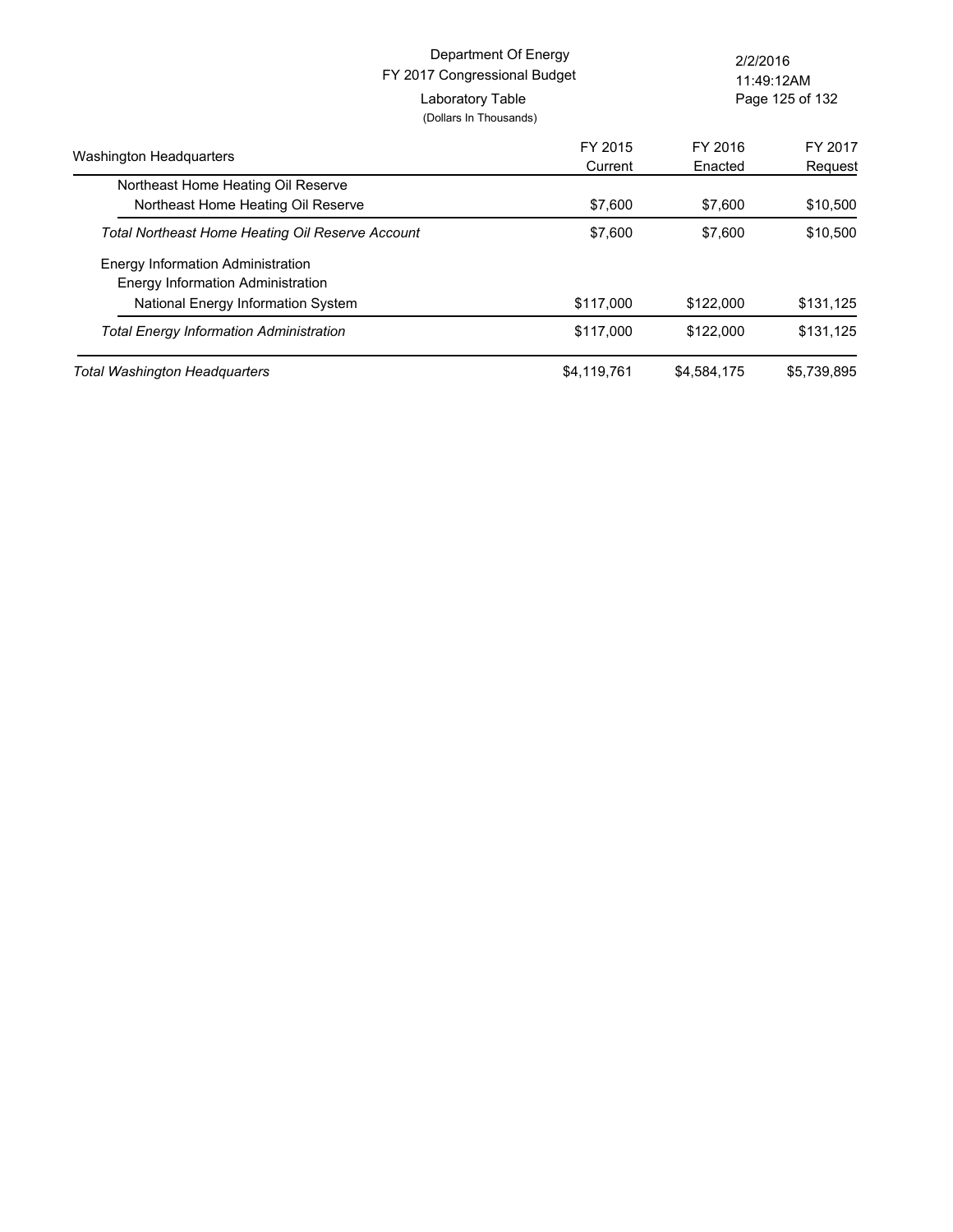(Dollars In Thousands)

Page 126 of 132 11:49:12AM

| Waste Isolation Pilot Plant                    | FY 2015<br>Current | FY 2016<br>Enacted | FY 2017<br>Request |
|------------------------------------------------|--------------------|--------------------|--------------------|
| <b>Weapons Activities</b>                      |                    |                    |                    |
| Infrastructure and Operations                  |                    |                    |                    |
| Infrastructure and Operations                  | \$2,000            | \$0                | \$0                |
| Nuclear Counterterrorism Incident Response     |                    |                    |                    |
| Nuclear Counterterrorism Incident Response     | \$61               | \$0                | \$0                |
| Total Weapons Activities                       | \$2,061            | \$0                | \$0                |
| Defense Nuclear Nonproliferation               |                    |                    |                    |
| Nuclear Counterterrorism and Incident Response |                    |                    |                    |
| Nuclear Counterterrorism Incident Response     | \$0                | \$51               | \$56               |
| Total Defense Nuclear Nonproliferation         | \$0                | \$51               | \$56               |
| Defense Environmental Cleanup                  |                    |                    |                    |
| Waste Isolation Pilot Plant                    |                    |                    |                    |
| Operation and Maintenance                      | \$320,000          | \$299,978          | \$266,140          |
| Total Defense Environmental Cleanup            | \$320,000          | \$299,978          | \$266,140          |
| <b>Total Waste Isolation Pilot Plant</b>       | \$322,061          | \$300,029          | \$266,196          |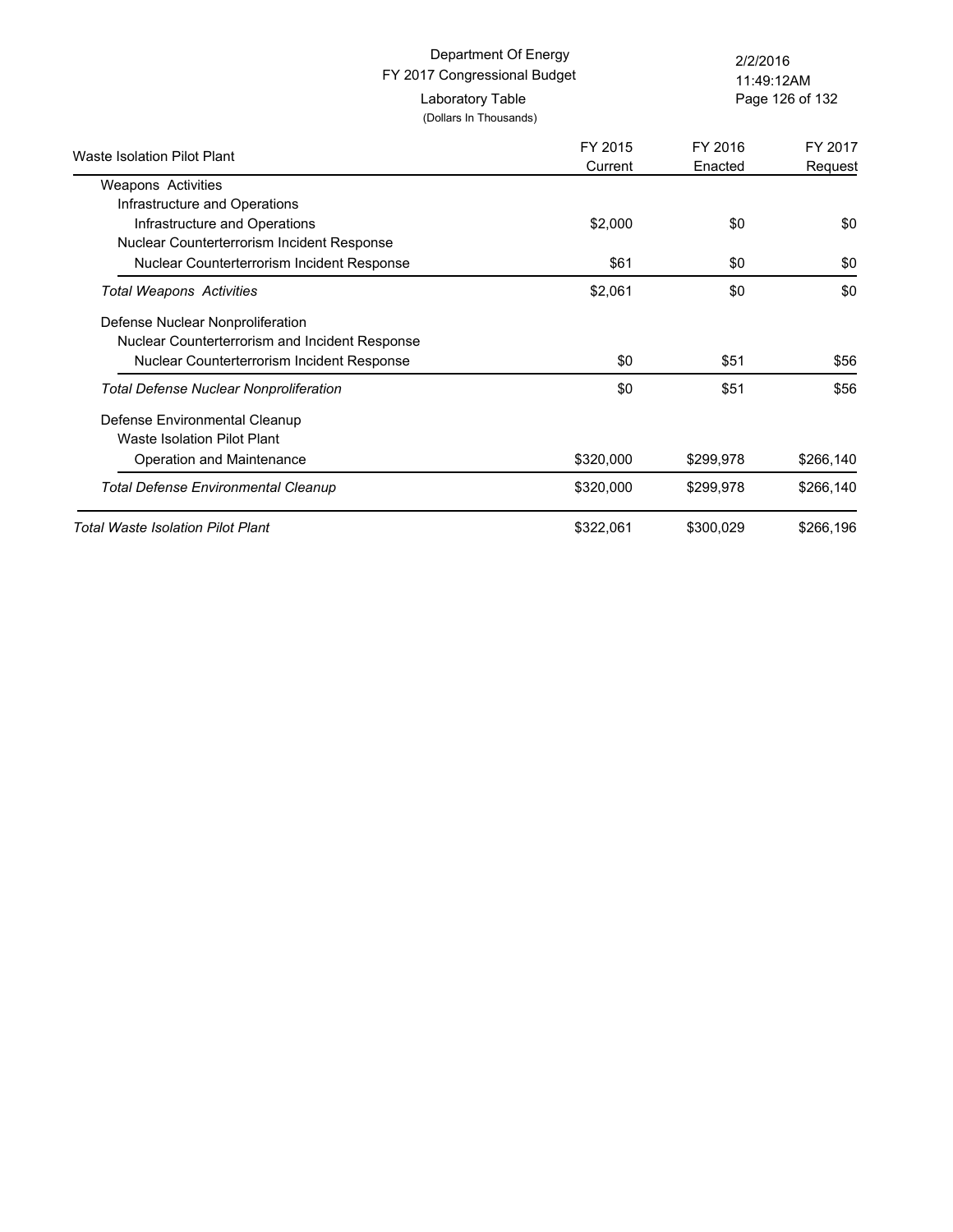|                                        | Department Of Energy<br>FY 2017 Congressional Budget<br>Laboratory Table<br>(Dollars In Thousands) | 2/2/2016<br>11:49:12AM<br>Page 127 of 132 |         |
|----------------------------------------|----------------------------------------------------------------------------------------------------|-------------------------------------------|---------|
| <b>Weldon Spring Site Office</b>       | FY 2015                                                                                            | FY 2016                                   | FY 2017 |
|                                        | Current                                                                                            | Enacted                                   | Request |
| <b>Other Defense Activities</b>        |                                                                                                    |                                           |         |
| Office of Legacy Management            |                                                                                                    |                                           |         |
| Legacy Management                      | \$5.020                                                                                            | \$3.061                                   | \$7,911 |
| <b>Total Other Defense Activities</b>  | \$5.020                                                                                            | \$3.061                                   | \$7,911 |
| <b>Total Weldon Spring Site Office</b> | \$5.020                                                                                            | \$3.061                                   | \$7,911 |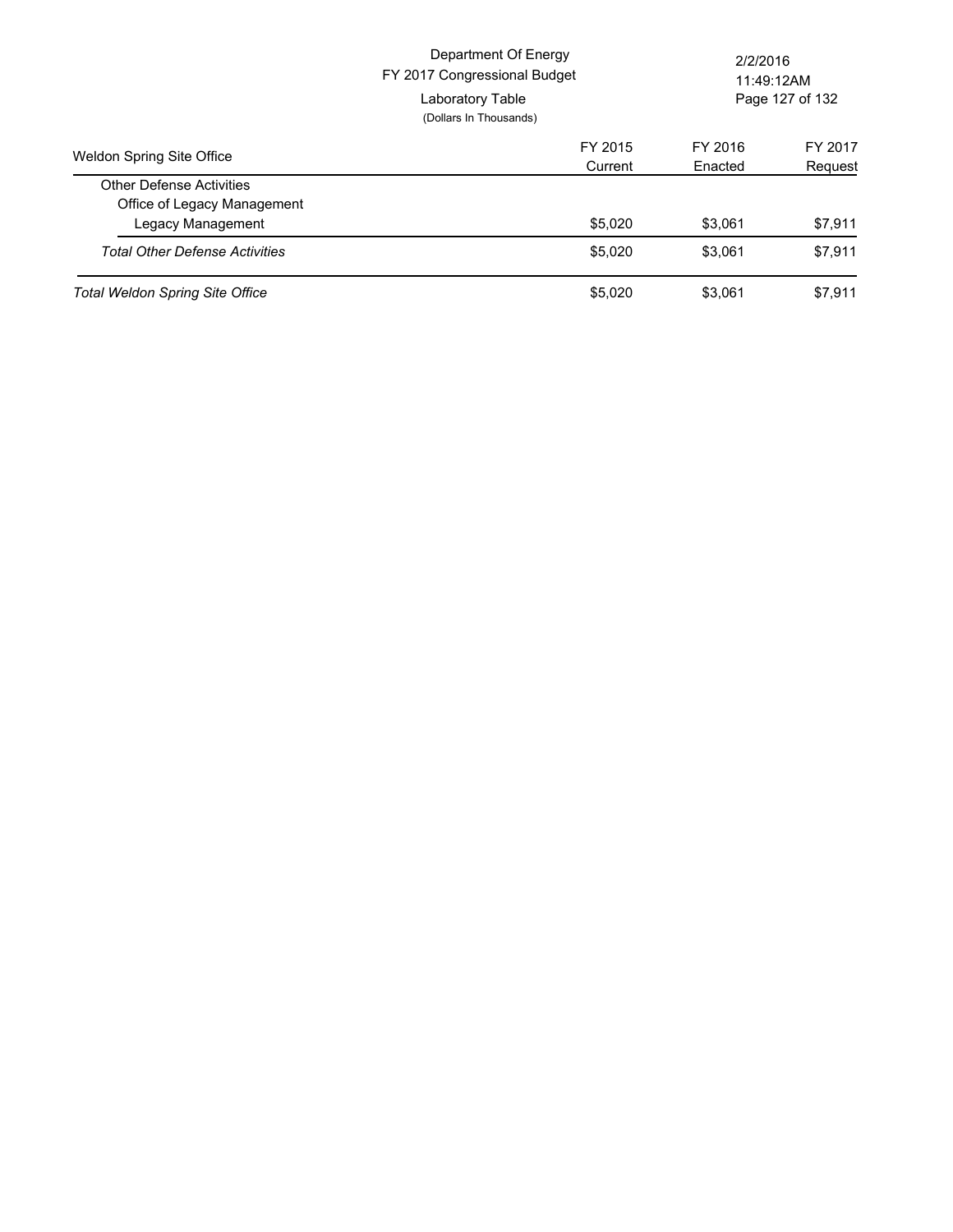|                                                                                                             | Department Of Energy<br>FY 2017 Congressional Budget<br>Laboratory Table<br>(Dollars In Thousands) |                    | 2/2/2016<br>11:49:12AM<br>Page 128 of 132 |  |
|-------------------------------------------------------------------------------------------------------------|----------------------------------------------------------------------------------------------------|--------------------|-------------------------------------------|--|
| West Valley Demonstration Project                                                                           | FY 2015<br>Current                                                                                 | FY 2016<br>Enacted | FY 2017<br>Request                        |  |
| Non-Defense Environmental Cleanup<br>West Valley Demonstration Project<br>West Valley Demonstration Project | \$58,986                                                                                           | \$59,213           | \$61,613                                  |  |
| Total Non-Defense Environmental Cleanup                                                                     | \$58,986                                                                                           | \$59,213           | \$61,613                                  |  |
| Defense Environmental Cleanup<br>Safeguards and Security<br><b>West Valley</b>                              | \$1,471                                                                                            | \$2,591            | \$2,015                                   |  |
| Total Defense Environmental Cleanup                                                                         | \$1,471                                                                                            | \$2,591            | \$2.015                                   |  |
| <b>Total West Valley Demonstration Project</b>                                                              | \$60,457                                                                                           | \$61,804           | \$63,628                                  |  |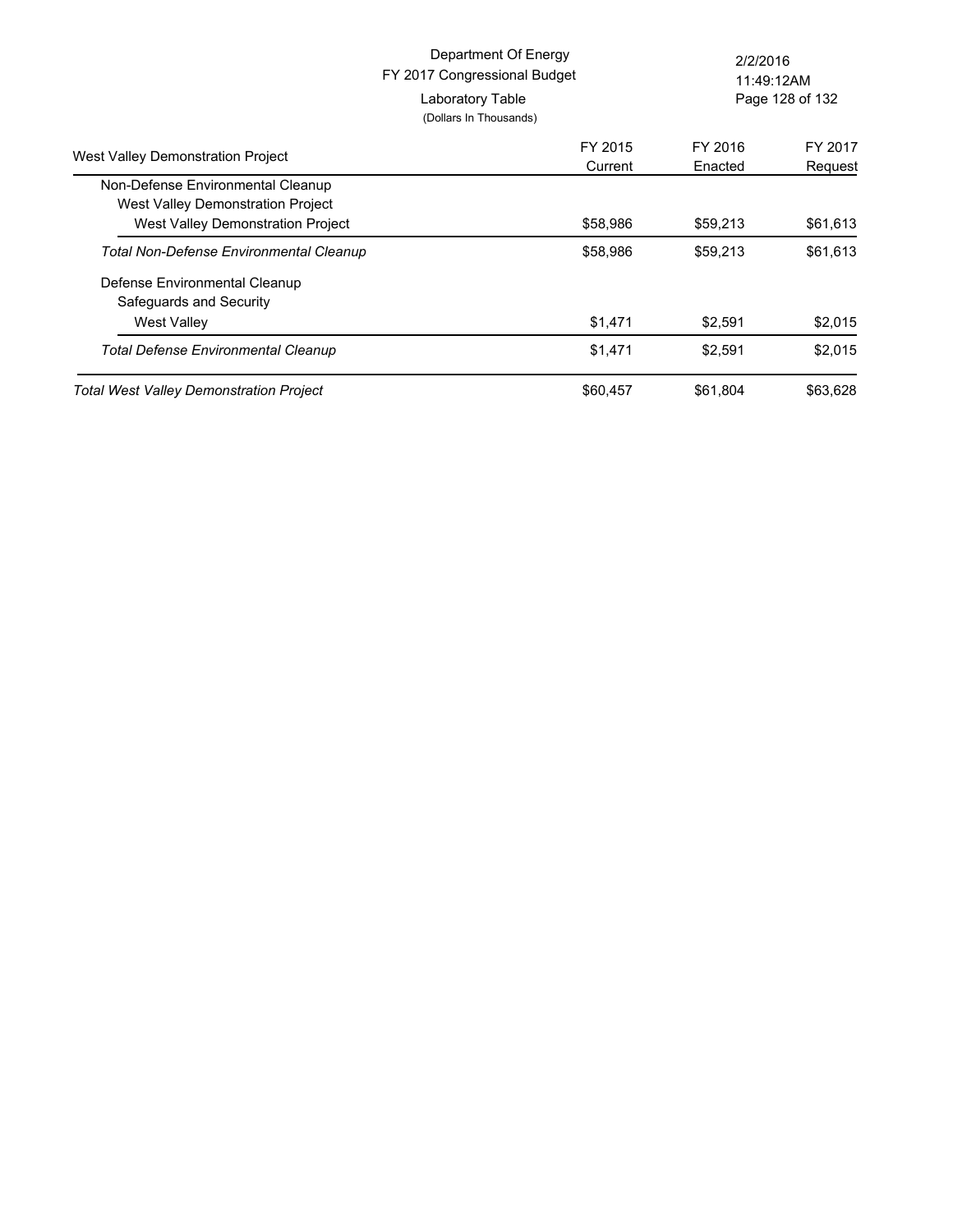Page 129 of 132 11:49:12AM

| $cos\theta$ , $sin\theta$ , $sin\theta$ |
|-----------------------------------------|
| (Dollars In Thousands)                  |

| Western Area Power Administration                       | FY 2015<br>Current | FY 2016<br>Enacted | FY 2017<br>Request |
|---------------------------------------------------------|--------------------|--------------------|--------------------|
| Indian Energy Policy and Programs                       |                    |                    |                    |
| Indian Energy Policy and Programs                       |                    |                    |                    |
| <b>Technical Assistance</b>                             | \$0                | \$200              | \$300              |
| <b>Total Indian Energy Policy and Programs</b>          | \$0                | \$200              | \$300              |
| Falcon & Amistad - Operating & Maintenance Fund         |                    |                    |                    |
| Falcon & Amistad Operating and Maintenance Fund         |                    |                    |                    |
| Falcon & Amistad - Operating and Maintenance            | \$4,727            | \$4,490            | \$4,070            |
| Total Falcon & Amistad - Operating & Maintenance Fund   | \$4,727            | \$4,490            | \$4,070            |
| Western Area Power Admin. Const., Rehab., O&M           |                    |                    |                    |
| Systems Operation and Maintenance                       |                    |                    |                    |
| Systems Operation and Maintenance                       | \$349,468          | \$436,746          | \$462,264          |
| <b>Program Direction</b>                                |                    |                    |                    |
| Program Direction                                       | \$222,605          | \$231,125          | \$220,154          |
| Total Western Area Power Admin. Const., Rehab., O&M     | \$572,073          | \$667,871          | \$682,418          |
| Colorado River Basins Power Marketing Fund              |                    |                    |                    |
| Equipment, Contracts and Other Related Expenses         |                    |                    |                    |
| Colorado River Storage Project                          | \$167,108          | \$153,840          | \$151,324          |
| <b>Program Direction</b>                                |                    |                    |                    |
| <b>Program Direction</b>                                | \$61,101           | \$61,807           | \$62,206           |
| <b>Total Colorado River Basins Power Marketing Fund</b> | \$228,209          | \$215,647          | \$213,530          |
| Total Western Area Power Administration                 | \$805,009          | \$888,208          | \$900,318          |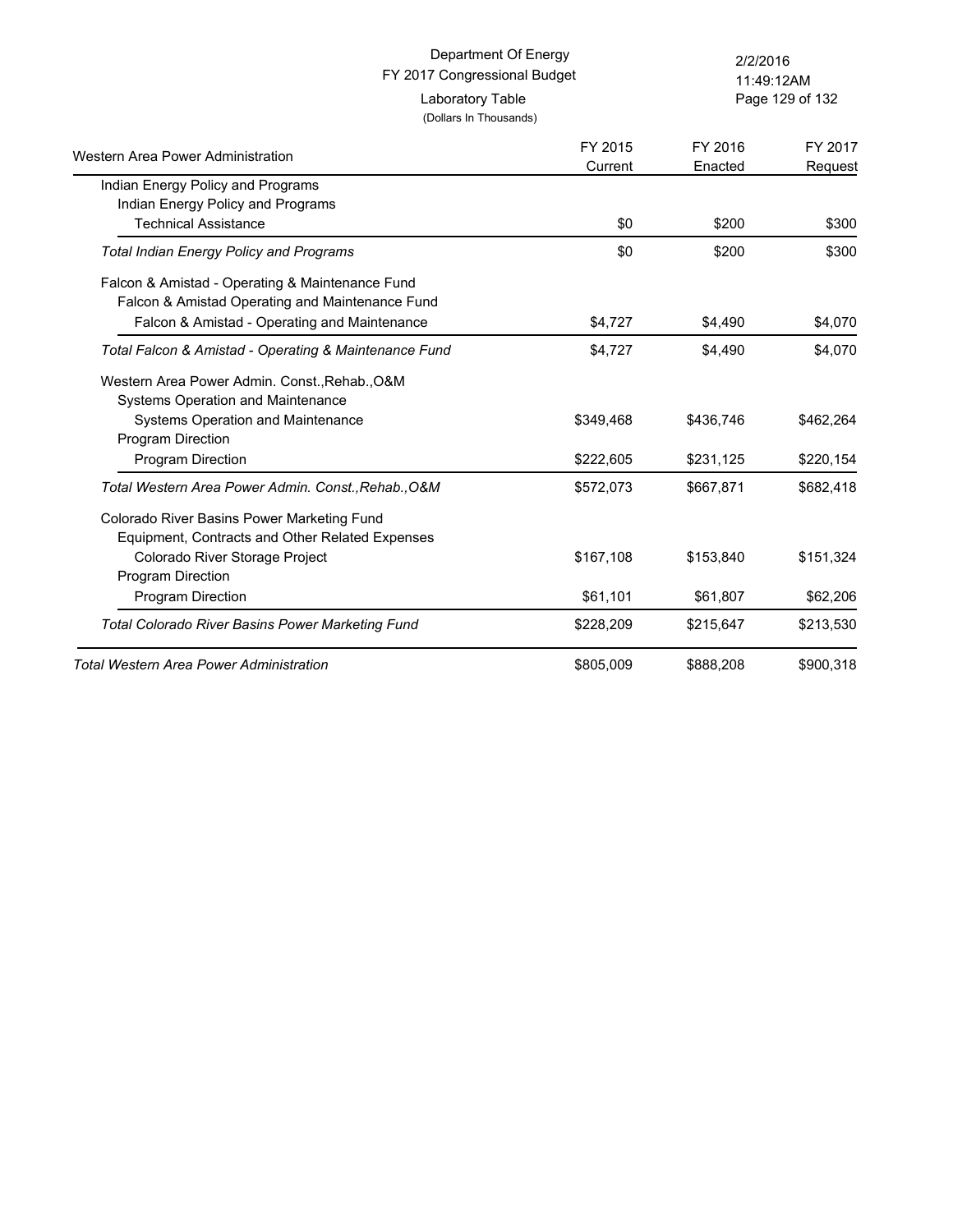(Dollars In Thousands)

Laboratory Table

Page 130 of 132 11:49:12AM

| Y-12 National Security Complex                    | FY 2015<br>Current | FY 2016<br>Enacted | FY 2017<br>Request |
|---------------------------------------------------|--------------------|--------------------|--------------------|
| <b>Weapons Activities</b>                         |                    |                    |                    |
| Directed Stockpile Work                           |                    |                    |                    |
| Directed Stockpile Work                           | \$250,628          | \$388,016          | \$397,358          |
| Engineering                                       |                    |                    |                    |
| <b>Engineering Campaign</b>                       | \$2,264            | \$2,246            | \$2,332            |
| Advanced Simulation & Computing                   |                    |                    |                    |
| Advanced Simulation & Computing Campaign          | \$247              | \$250              | \$0                |
| Information technology and Cybersecurity          |                    |                    |                    |
| Information technology and Cybersecurity          | \$5,182            | \$6,821            | \$6,821            |
| Secure Transportation Asset                       |                    |                    |                    |
| Secure Transportation Asset                       | \$0                | \$2                | \$5                |
| <b>Total Weapons Activities</b>                   | \$258,321          | \$397,335          | \$406,516          |
| Defense Nuclear Nonproliferation                  |                    |                    |                    |
| <b>Global Threat Reduction Initiative</b>         |                    |                    |                    |
| <b>Global Threat Reduction Initiative</b>         | \$13,288           | \$0                | \$0                |
| Nonproliferation and International Security       |                    |                    |                    |
| Nonproliferation and International Security       | \$0                | \$0                | \$0                |
| International Material Protection and Cooperation |                    |                    |                    |
| International Material Protection and Cooperation | \$69               | \$0                | \$0                |
| <b>Total Defense Nuclear Nonproliferation</b>     | \$13,357           | \$0                | \$0                |
| <b>Total Y-12 National Security Complex</b>       | \$271,678          | \$397.335          | \$406.516          |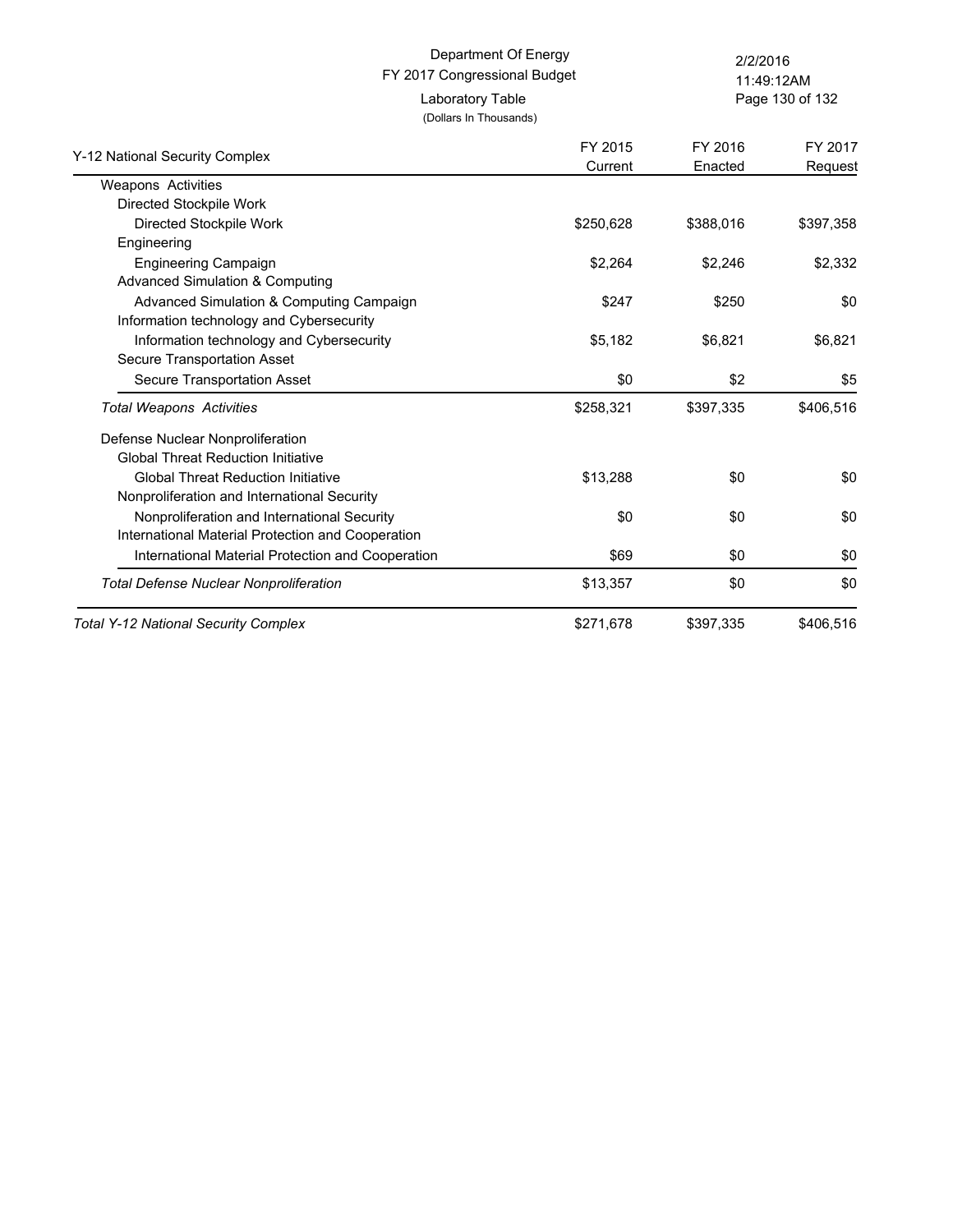(Dollars In Thousands)

Laboratory Table

Page 131 of 132 11:49:12AM

| Y-12 Site Office                               | FY 2015<br>Current | FY 2016<br>Enacted | FY 2017<br>Request |
|------------------------------------------------|--------------------|--------------------|--------------------|
| Weapons Activities                             |                    |                    |                    |
| Defense Nuclear Security                       |                    |                    |                    |
| <b>Defense Nuclear Security</b>                | \$164,422          | \$170,378          | \$175,562          |
| Infrastructure and Operations                  |                    |                    |                    |
| Infrastructure and Operations                  | \$660,571          | \$663,089          | \$851,220          |
| Advanced Manufacturing Development             |                    |                    |                    |
| Advanced Manufacturing Development             | \$19,361           | \$25,138           | \$30,522           |
| <b>Total Weapons Activities</b>                | \$844,354          | \$858,605          | \$1,057,304        |
| <b>Other Defense Activities</b>                |                    |                    |                    |
| Environment, Health, Safety and Security       |                    |                    |                    |
| Environment, Health, Safety and Security       | \$20               | \$20               | \$20               |
| <b>Total Other Defense Activities</b>          | \$20               | \$20               | \$20               |
| Defense Nuclear Nonproliferation               |                    |                    |                    |
| Nonproliferation and Verification R&D          |                    |                    |                    |
| Nonproliferation and Verification R&D          | \$0                | \$0                | \$0                |
| Defense Nuclear Nonproliferation R&D           |                    |                    |                    |
| Defense Nuclear Nonproliferation R&D           | \$1,545            | \$798              | \$649              |
| <b>Fissile Materials Disposition</b>           |                    |                    |                    |
| <b>Fissile Materials Disposition</b>           | \$32,653           | \$0                | \$0                |
| Nuclear Counterterrorism and Incident Response |                    |                    |                    |
| Nuclear Counterterrorism Incident Response     | \$0                | \$2,478            | \$2,707            |
| <b>Global Material Security</b>                |                    |                    |                    |
| <b>Global Material Security</b>                | \$0                | \$8,026            | \$5,941            |
| Material Management and Minimization           |                    |                    |                    |
| Material Management and Minimization           | \$0                | \$39,661           | \$41,500           |
| Nonproliferation and Arms Control              |                    |                    |                    |
| Nonproliferation and Arms Control              | \$0                | \$773              | \$761              |
| <b>Total Defense Nuclear Nonproliferation</b>  | \$34,198           | \$51,736           | \$51,558           |
| Defense Environmental Cleanup                  |                    |                    |                    |
| Oak Ridge Reservation                          |                    |                    |                    |
| Nuclear Facility D & D, Y-12                   | \$33,297           | \$66,058           | \$43,342           |
| OR Technology Development and Deployment       | \$0                | \$2,800            | \$3,000            |
| <b>Total Oak Ridge Reservation</b>             | \$33,297           | \$68,858           | \$46,342           |
| <b>Total Defense Environmental Cleanup</b>     | \$33,297           | \$68,858           | \$46,342           |
| Total Y-12 Site Office                         | \$911,869          | \$979,219          | \$1,155,224        |